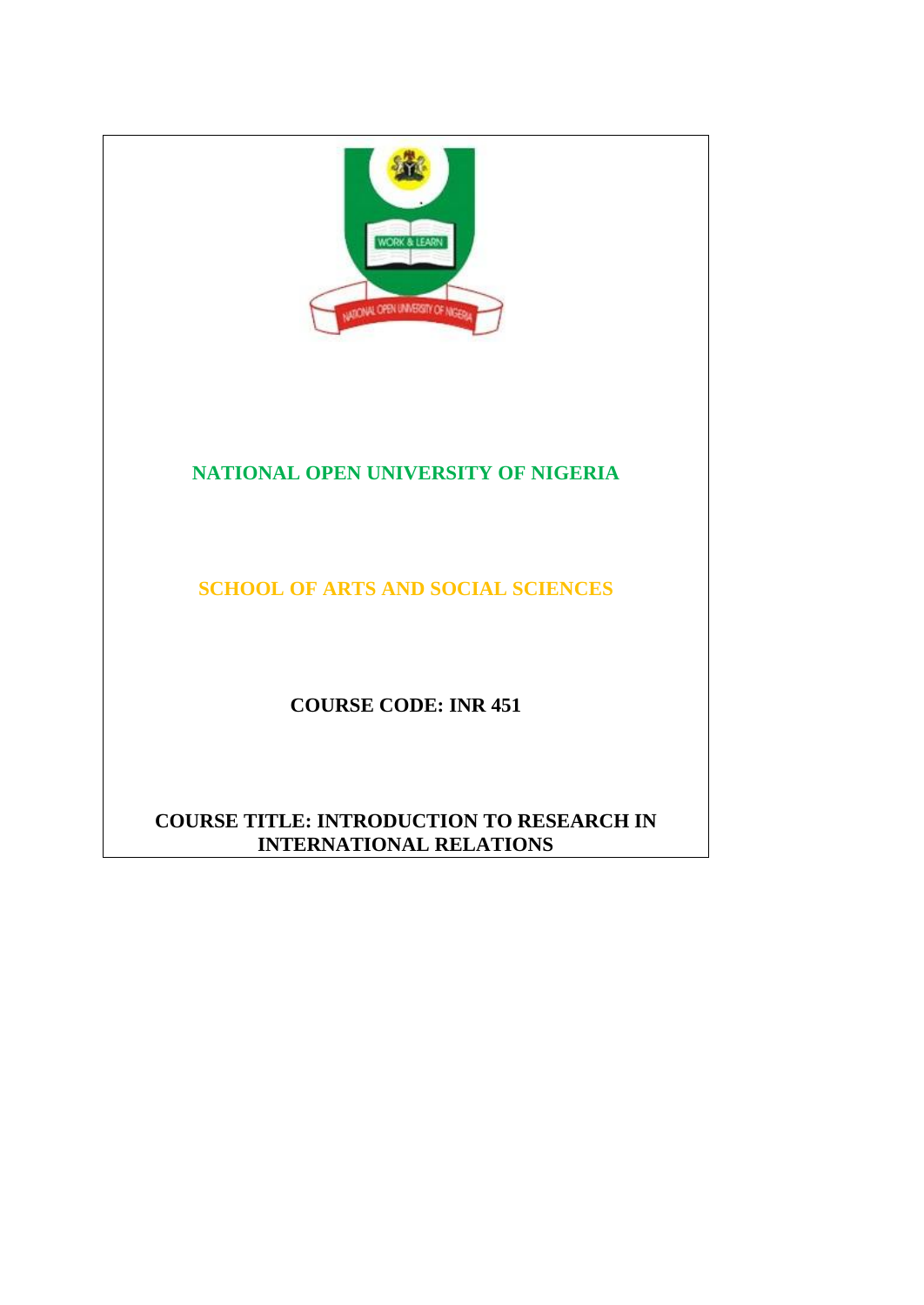

**INR 451**

# **Introduction to Research in International Relations**

| Course Team | Adagba Okpaga PhD (BSU)           | Writer      |
|-------------|-----------------------------------|-------------|
|             | Alexander Gyundunase PhD (UNILAG) | Editor      |
|             | Terhemba Ambe-Uva (NOUN)          | Coordinator |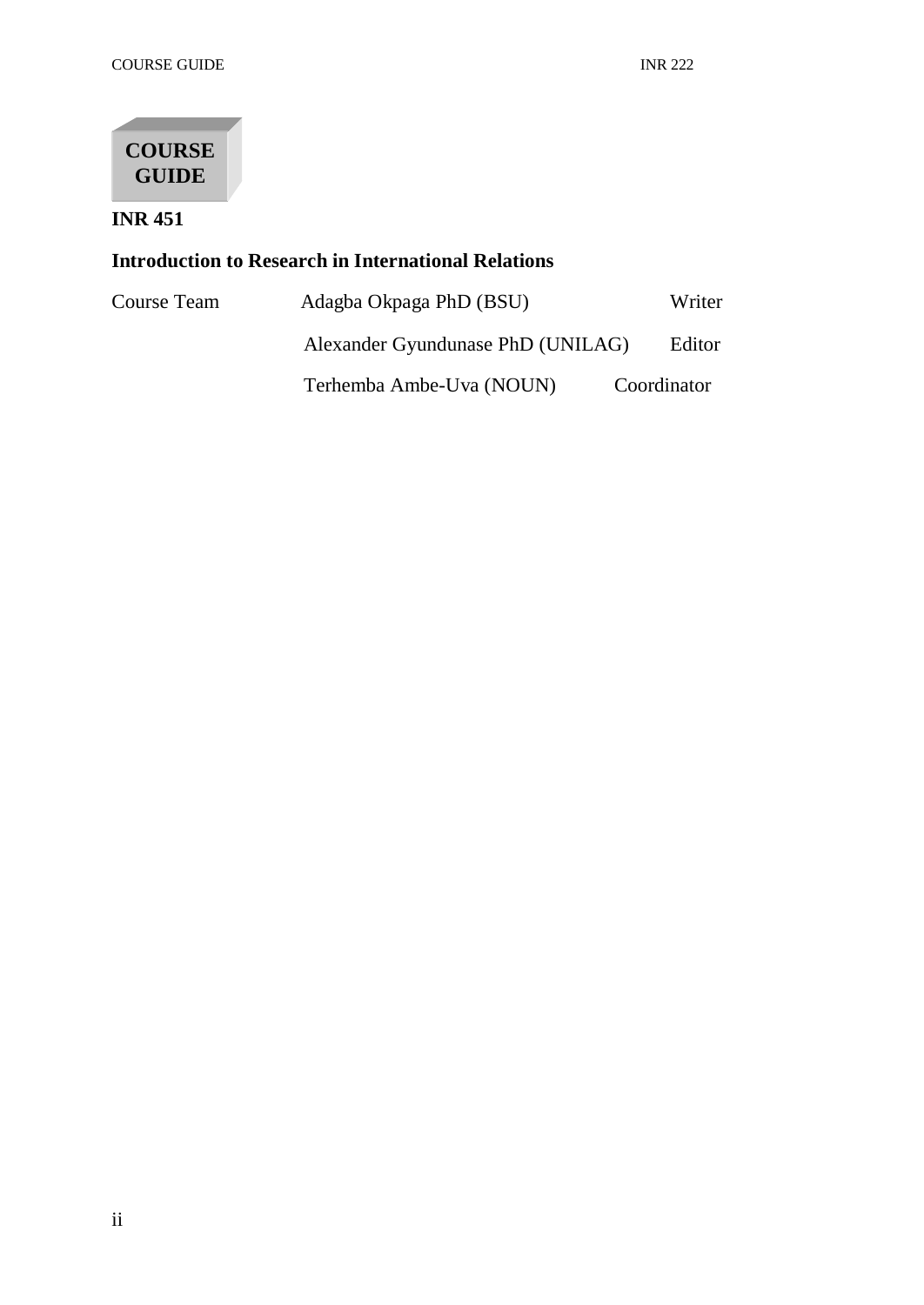

# **NATIONAL OPEN UNIVERSITY OF NIGERIA**

National Open University of Nigeria Headquarters 14/16 Ahmadu Bello Way Victoria Island Lagos

Abuja Annex 245 Samuel Adesujo Ademulegun Street Central Business District Opposite Arewa Suites Abuja

e-mail: [centralinfo@nou.edu.ng](mailto:centralinfo@nou.edu.ng) URL: [www.nou.edu.ng](http://www.nou.edu.ng/)

National Open University of Nigeria

First Printed

ISBN:

All Rights Reserved

Printed by …………….. For National Open University of Nigeria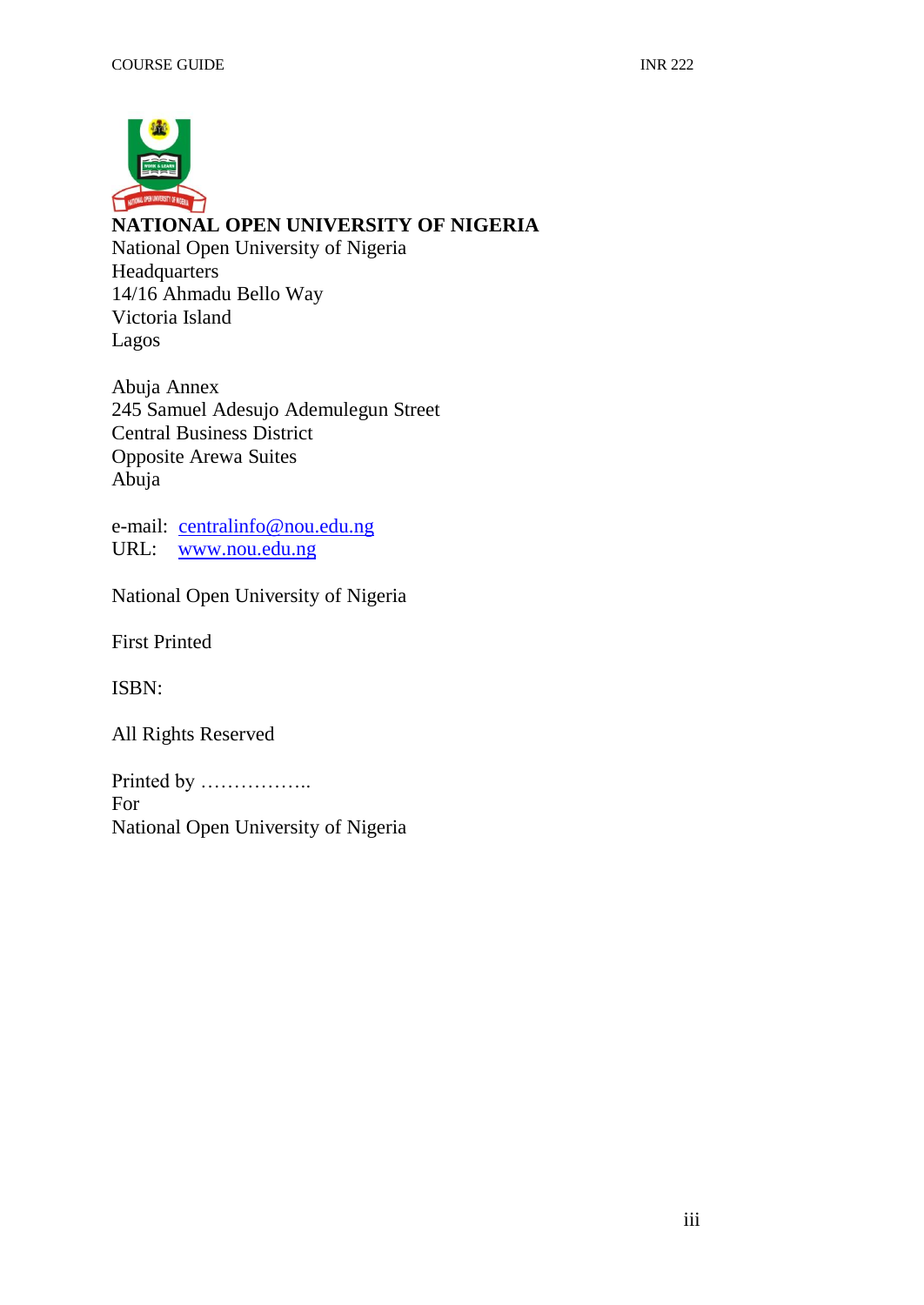# **TABLE OF CONTENTS PAGE**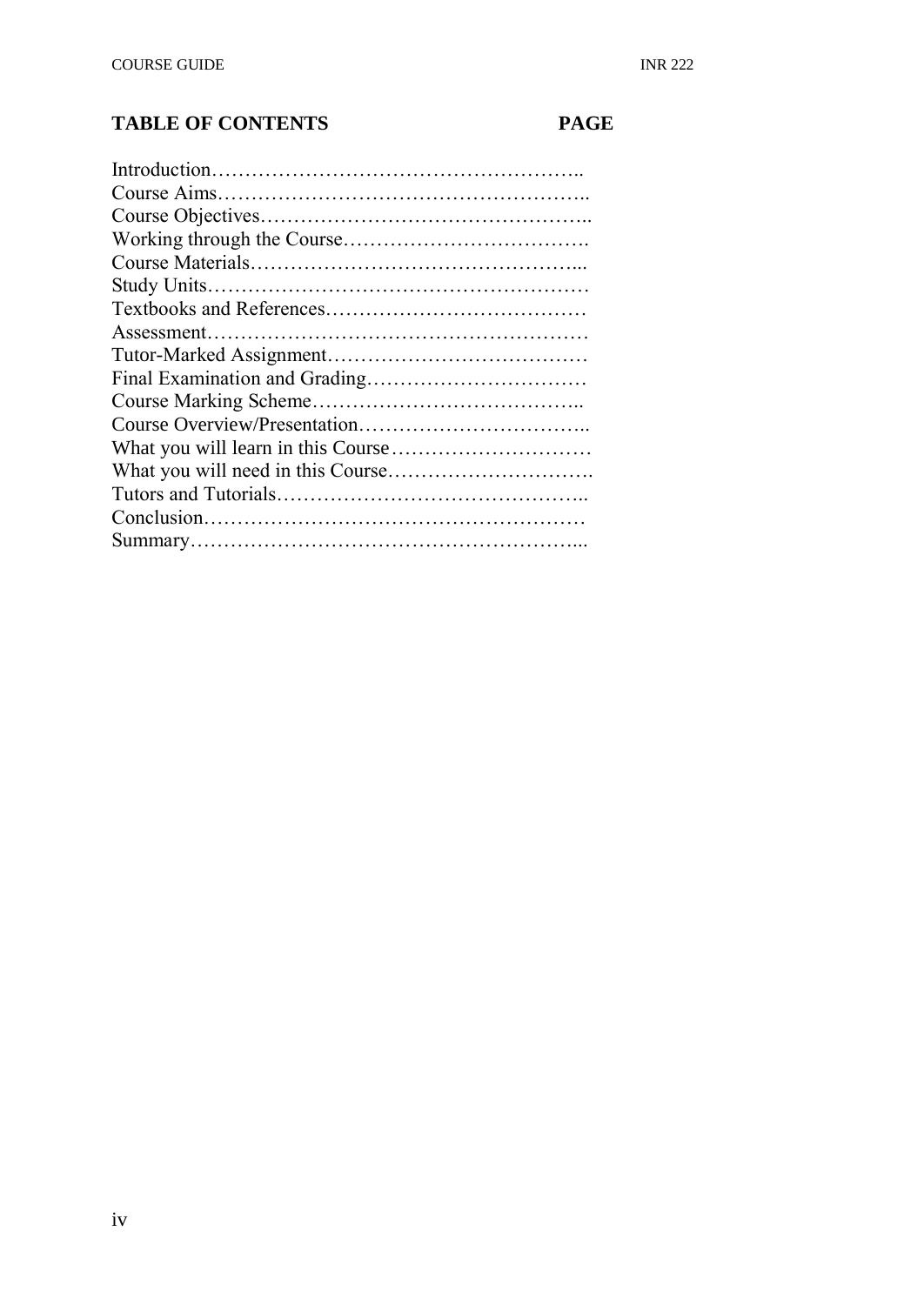# **Introduction**

Welcome to INR 451: Introduction to Research in International Studies. This is a three credit unit course available for students in the undergraduate International Relations at the four hundred level. The course provides an opportunity for students to acquire a detailed knowledge and understanding of what research in the field of International Studies is, its importance, types, scope and methods of research in International Studies. Curiosity about events in the international system such causes of wars or cooperation among nations, the behaviour of organizations, and individuals in the international system are reasons why one would like undertake a research to find answers. The course, explain in details notions like Traditional ways of Knowing, which include: appeal to authority of experts; personal intuition or acute common sense; pure logic; appeal to experience; and fideism.

It also touches on scientific assumptions and scientific ways of research such as : Nature is Orderly, We can know nature, All natural phenomenon have natural causes, Knowledge is derived from the acquisition of experience. In addition, the courses treats the major components of the research, explain what is a research problem and how to select a research problem. It also treats topic selection, factors guiding topic selection and sources of topics. It goes further to look at issues such as variables, identification of variables and their place in research, as well as types of variables. It treats, as well, the question of hypothesis, testing of hypothesis and identification of characteristics of hypotheses.

This course guide provides you with the necessary information about the contents of the course and the materials you will need to be familiar with for a proper understanding of the subject matter. It is designed to help you to get the best of the course by enabling you to think productively about the principles underlying the issues you study and the projects you execute in the course of your study and thereafter. It also provides some guidance on the way to approach your tutormarked assignments (TMA). You will of course receive on-the-spot guidance from your tutorial classes, which you are advised to approach with all seriousness.

Overall, this course guide will fill an important vacuum in the field of international studies, especially as it is interested in knowing and explaining why nations behave the way they do, as well interpreting the relationship among nation-states in terms of alliances and confrontational relationship that colour inter-states' relations in the arena of international politics.

# **Course Aims**

The aims of this course are to:

- i. Explore research methodology is, its importance, scope and focus. research methodology.
- ii. Distinguish between the scientific method and others.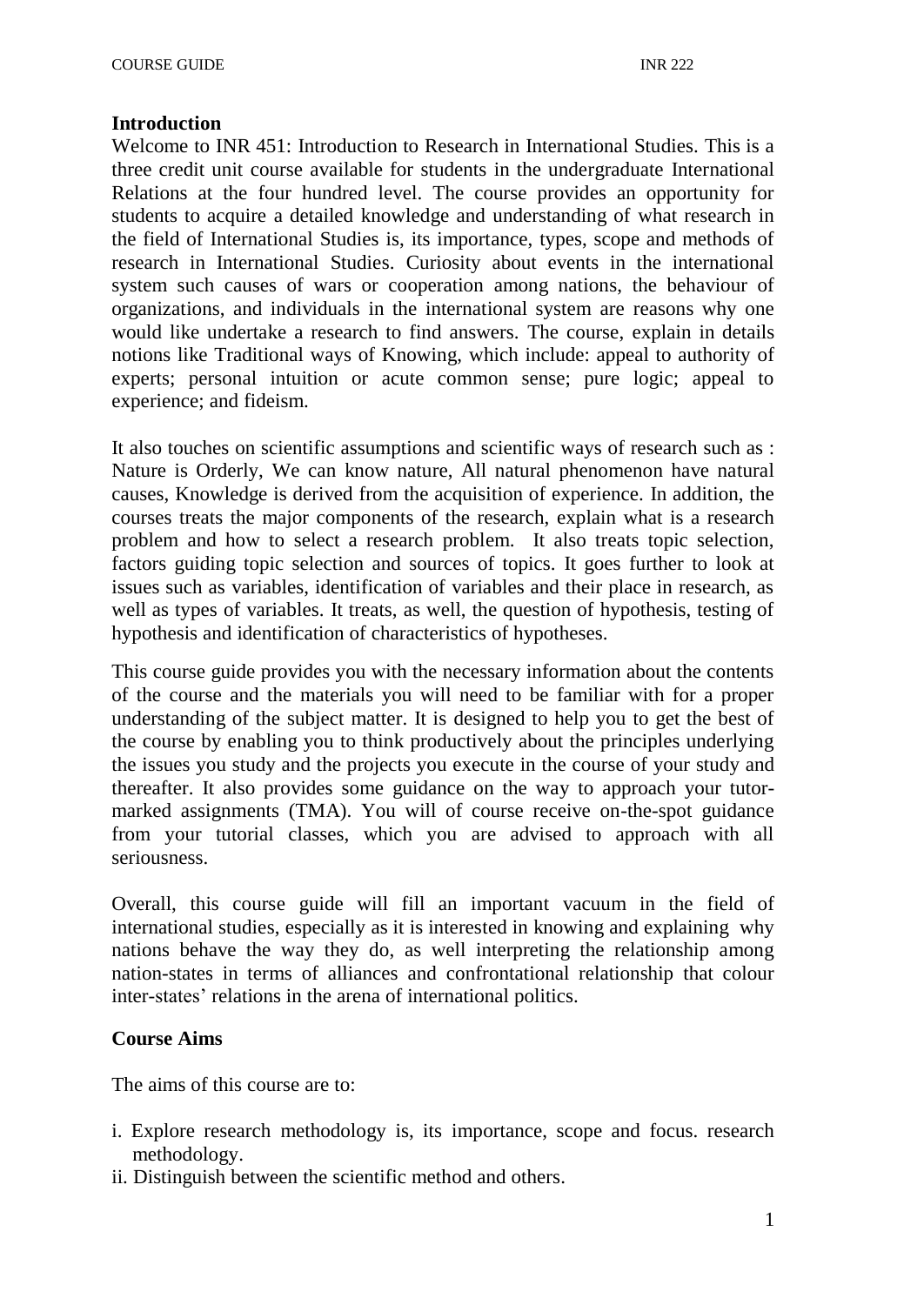- iii. Identify the major components of the research.
- iv. Explain what is a research problem and how to select a research problem.
- v. Explore what variables are, types and their place in research.
- vii. Discuss data, methods of data gathering and its analysis in research.
- viii. Treat literature review, identify the sources of existing literature and how to structure the review of literature.
- ix. Look at research report writing, its structure and types of research report writing.

# **Course Objectives**

At the end of this course, you should be able to:

- i. Define research methodology is, its importance, scope and focus. research methodology.
- ii. Explain the difference between the scientific method and others.
- iii. Enumerate the major components of the research.
- iv. Explain what is a research problem and how to select a research problem.
- v. Define variables, identify types and their place in research.
- vii. Explain Data, methods of data gathering and its analysis in research.
- viii. Explain literature review, identify the sources of existing literature and how to structure the review of literature.
- ix. Define research report writing, its structure and types of research report writing.

# **Working through the Course**

It is advisable that students should carefully study each unit, beginning with this *study guide*, especially since this course provides an opportunity for you to understand the major approaches in research. It is also advisable that students should make a habit of noting down any question they might have for tutorials. In addition, students should endeavour to note some of the relevant knowledge that would help them as future Nigerian policy makers in the area of international politics.

# **Course Materials**

- 1. Course guide
- 2. Study units
- 3. Textbooks
- 4. Assignment file
- 5. Presentation schedule.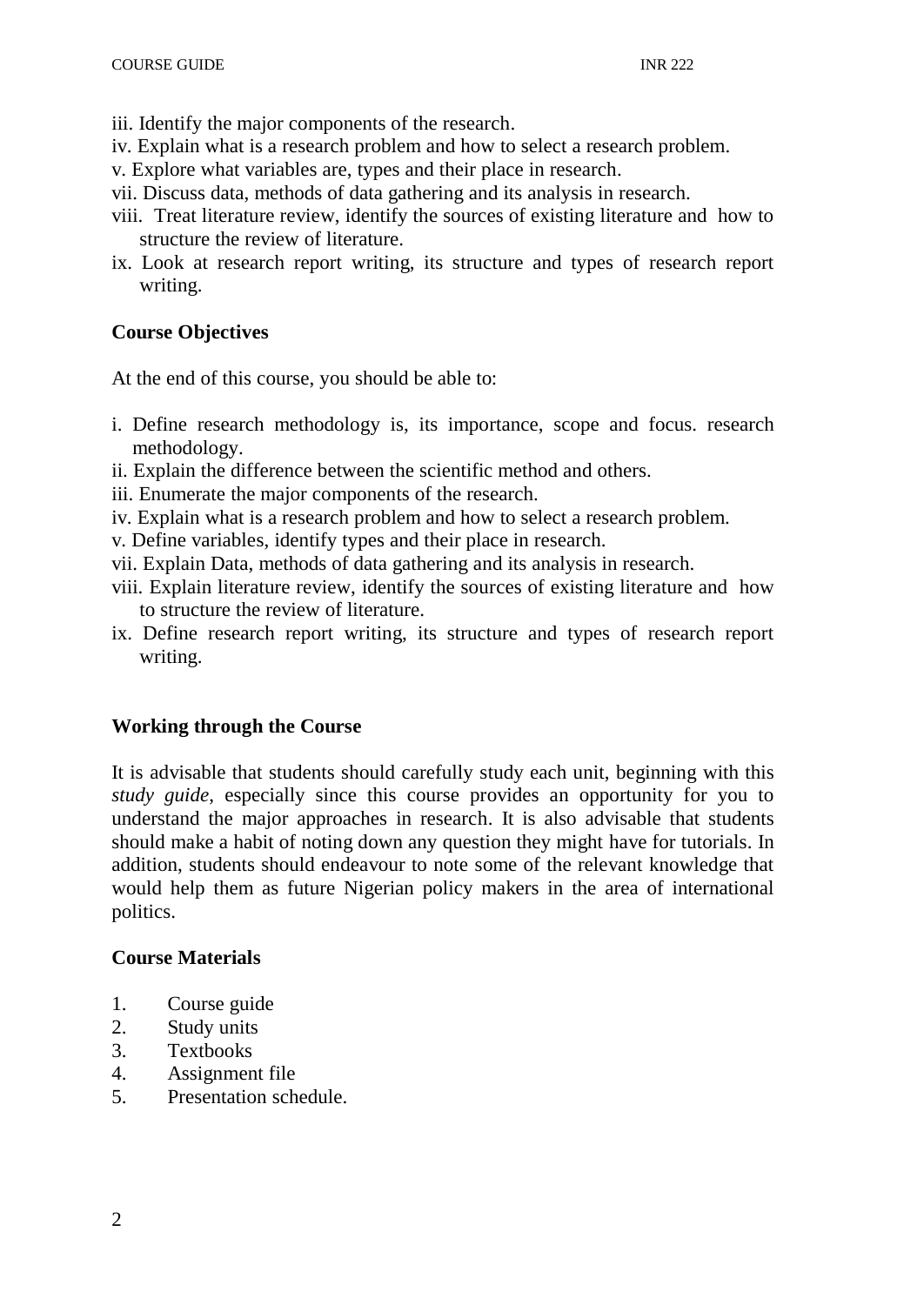# **Study Units**

There are three modules in this course. Each module is made up of four units, except module three that is made of five units. Overall therefore, you will find a total of thirteen units in this course. Some units may be longer and/or more in depth than others, depending on the scope of the course that is in focus. The four modules in the course are as follows:

# **Module 1**

| Unit            | $\mathbf{1}$   | Definitions of Research Methodology       |
|-----------------|----------------|-------------------------------------------|
| Unit            | $\overline{2}$ | <b>Importance of Research Methodology</b> |
| Unit            | 3              | Scope of Research Methodology             |
| Unit            | $\overline{4}$ | <b>Focus of Research Methodology</b>      |
| <b>Module 2</b> |                |                                           |
| Unit            | $\mathbf{1}$   | Identification of Topics in Research      |
| Unit            | $\overline{2}$ | Selection of a Good Topic for Research    |
| Unit            | 3              | Development of Hypothesis for Research    |
| Unit            | $\overline{4}$ | Use of Library in Research                |
| <b>Module 3</b> |                |                                           |
| Unit            | $\mathbf{1}$   | Gathering of data in Research             |
| Unit            | <sup>2</sup>   | Analysis of Data in Research              |
| Unit            | 3              | <b>Literature Review in Research</b>      |
| Unit            | $\overline{4}$ | <b>Report Writing in Research</b>         |
|                 |                |                                           |

Unit 5 Documentation in Research

Each module is preceded with a listing of the units contained in it, and a table of contents, an introduction, a list of objectives and the main content in turn precedes each unit, including Self-Assessment Exercises (SAEs). At the end of each unit, you will find one or more Tutor-Marked Assignment (TMA) which you are expected to work on and submit for marking.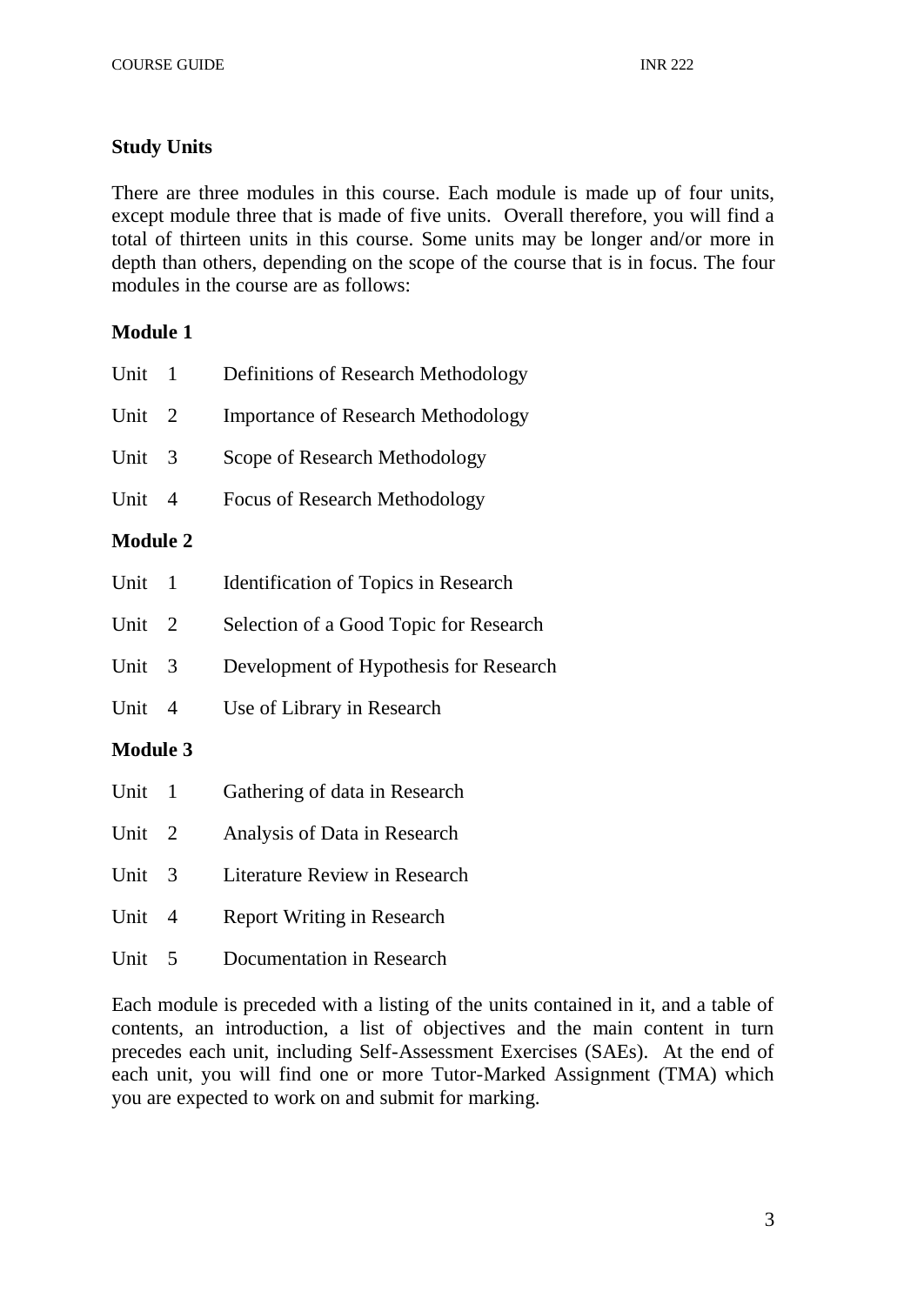# **Textbooks and References**

At the end of each unit there is a list of relevant reference materials which students may wish to consult as the need arises. The list is, however, not exhaustive and sacrosanct. Students are encouraged to cultivate the habit of consulting as many relevant materials as they are able to within the time available.

# **Assessment**

Two types of assessment are involved in the course: the Self-Assessment Exercises (SAEs), and the Tutor-Marked Assessment (TMA) questions. Students' answers to the SAEs are not meant to be submitted, even though important, they are also important since they give students an opportunity to assess their own understanding of the course content. Tutor-Marked Assignments (TMA) on the other hand are to be carefully answered and kept in your assignment file for submission and marking. This will form 30% of the total score in the course.

# **Tutor Marked Assignment**

At the end of every unit, you will find a Tutor-Marked Assignment which you should answer as instructed and put in your assignment file for submission. However, this Course Guide does not contain any Tutor-Marked Assignment question. The Tutor-Marked Assignment questions are provided from Unit 1 of Module 1 to Unit 5 of Module 4.

# **Final Examination and Grading**

The final examination for INR 251 will take two hours and carry 70% of the total course grade. The examination questions will reflect the SAEs and TMAs that you have already worked on. It advisable for students to spend the time between their completion of the last unit and the examination in revising the entire course. They will certainly find it helpful to also review both your SAEs and TMAs before the examination.

# **Course Marking Scheme**

The following table sets out how the actual course marking is broken down.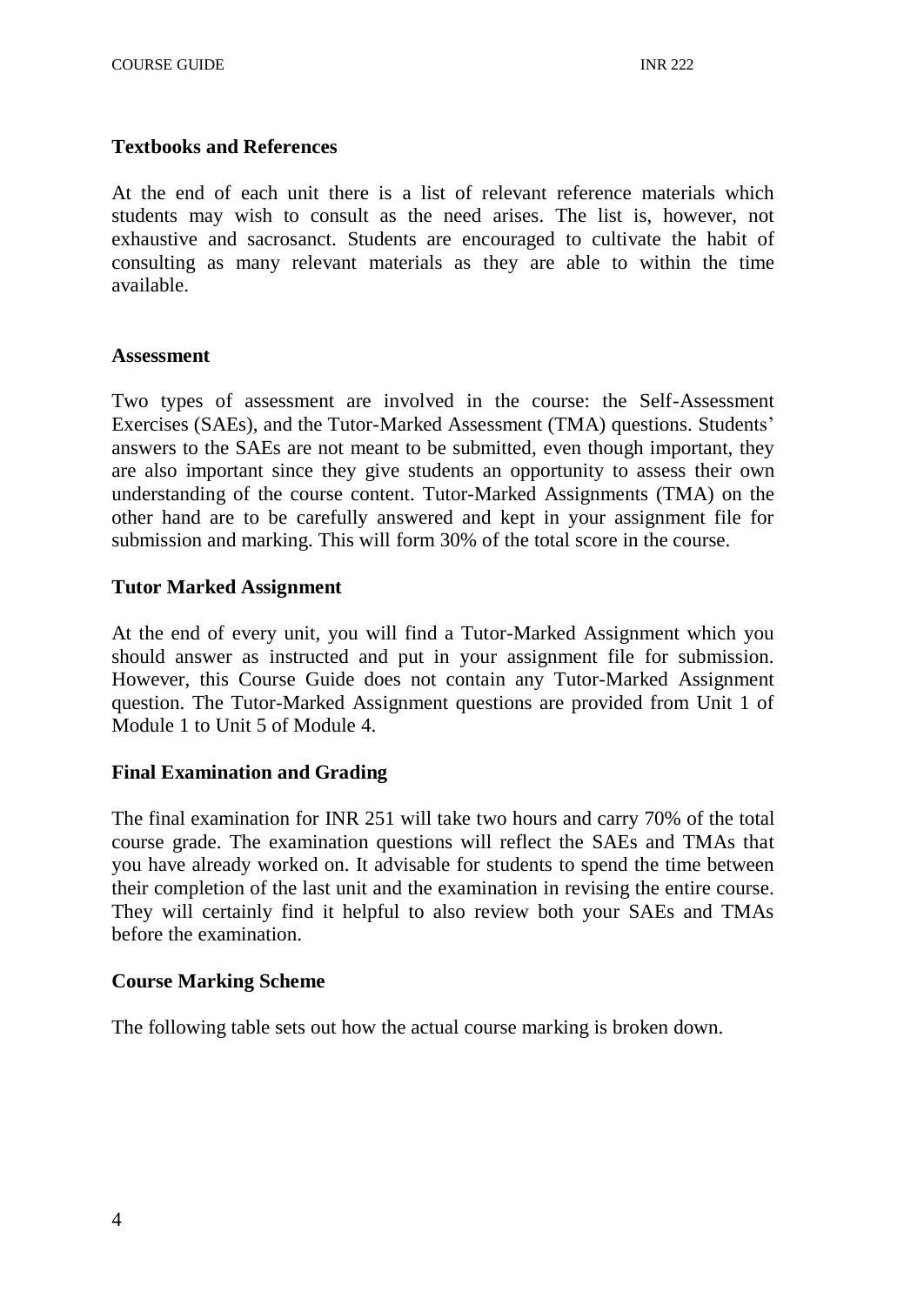| <b>Assessment</b>        | <b>Marks</b>                                                                                                                                                              |
|--------------------------|---------------------------------------------------------------------------------------------------------------------------------------------------------------------------|
| the<br>marking).         | Four assignments (the best four of all   Four assignments, each marked out of<br>assignments submitted for 10%, but highest scoring three selected,<br>thus totalling 30% |
| <b>Final Examination</b> | 70% of overall course score.                                                                                                                                              |
| <b>Total</b>             | 100% of course score.                                                                                                                                                     |

# **Course Overview Presentation Scheme**

| <b>Units</b>           | <b>Title of Work</b>                      | <b>Week</b><br><b>Activity</b> | <b>Assignment</b><br>(End-of-Unit) |
|------------------------|-------------------------------------------|--------------------------------|------------------------------------|
| <b>Course</b><br>Guide |                                           |                                |                                    |
| <b>Module 1:</b>       |                                           |                                |                                    |
| <b>UNIT 1</b>          | Definitions of Research Methodology       | Week 1                         | Assignment                         |
| UNIT <sub>2</sub>      | <b>Importance of Research Methodology</b> | Week 2                         | Assignment                         |
| <b>UNIT3</b>           | Scope of Research Methodology             | Week 3                         | Assignment                         |
| <b>UNIT4</b>           | <b>Focus of Research Methodology</b>      | Week 4                         | TMA 1 to be<br>submitted           |
| <b>Module 2:</b>       |                                           |                                |                                    |
| Unit 1                 | Identification of Topics in Research      | Week 5                         | Assignment 1                       |
| Unit 2                 | Selection of a Good Topic for Research    | Week 6                         | Assignment 1                       |
| Unit 3                 | Development of Hypothesis for Research    | Week 7                         | Assignment 1                       |
| Unit 4                 | Use of Library in Research                | Week 8                         | TMA 2 to be<br>submitted           |
| <b>Module 3</b>        |                                           |                                |                                    |
| Unit 1                 | Gathering of data in Research             | Week 9                         | Assignment 1                       |
| Unit 2                 | Analysis of Data in Research              | Week 10                        | Assignment 1                       |
| Unit 3                 | <b>Literature Review in Research</b>      | Week 11                        | Assignment 1                       |
| Unit 4                 | <b>Report Writing in Research</b>         | Week 12                        | Assignment 1                       |
| Unit 5                 | Documentation in Research                 | Week 13                        | TMA 3 to be<br>submitted           |
|                        | Revision                                  | Week 14                        |                                    |
|                        | Revision                                  | Week 15                        |                                    |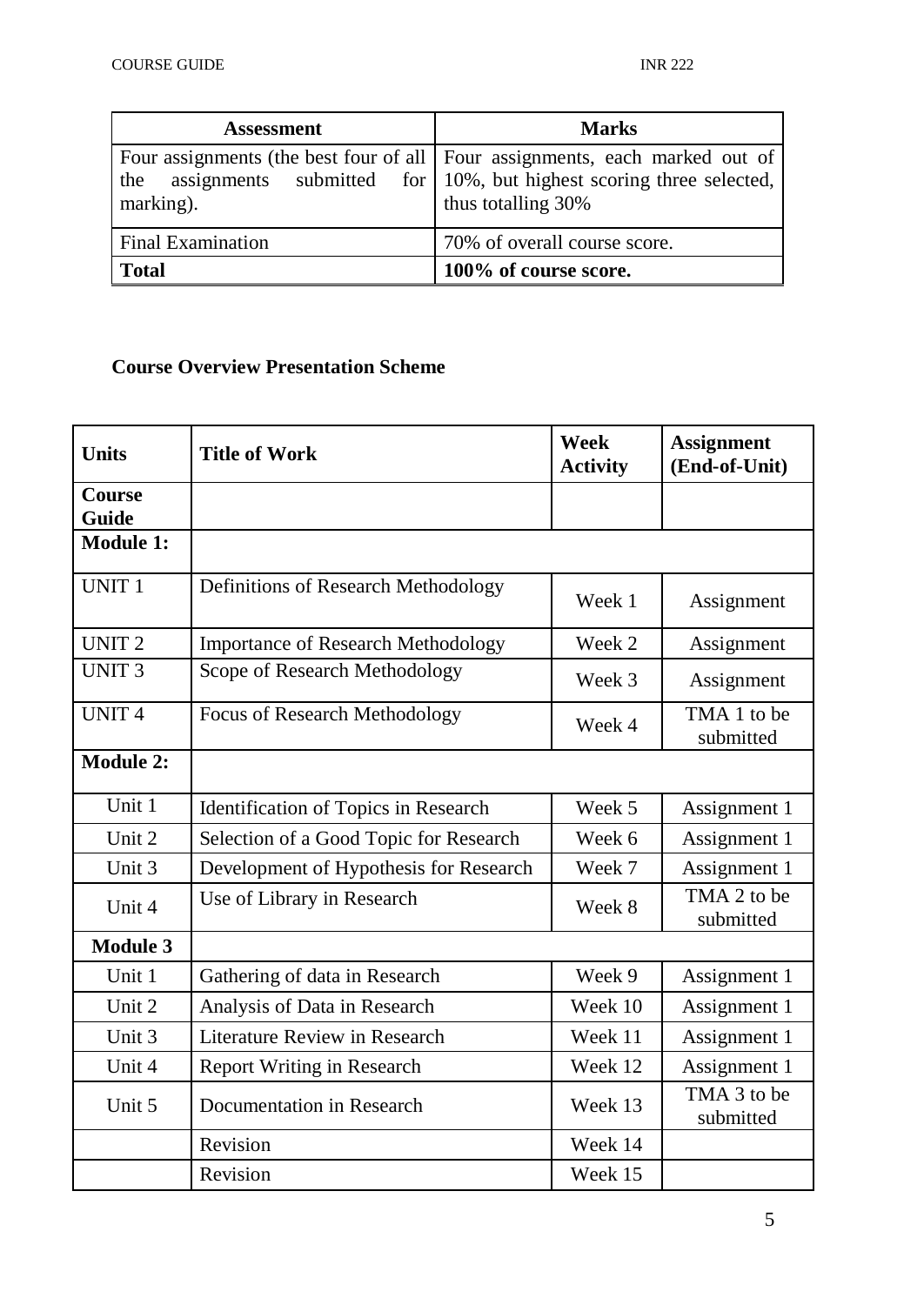| <b>Units</b> | <b>Title of Work</b> | Week<br><b>Activity</b> | <b>Assignment</b><br>(End-of-Unit) |
|--------------|----------------------|-------------------------|------------------------------------|
|              | Examination          | Week 16                 |                                    |
|              | Examination          | Week 17                 |                                    |
|              | <b>Total</b>         | Week 17                 |                                    |
|              |                      |                         |                                    |

# **What You Will Learn In the Course**

Research methodology provides you with the opportunity to gain an insight and an in -depth understanding of research procedure in International Studied. The first module provides you with the definitions of research methodology, its importance, scope of research methodology and Focus of research methodology. The second module will provide you with identification and selection of a good topic for research, development of hypothesis for research, as well as the use of library in research. The third Module will introduce you to procedure for gathering data and its analysis in research, the act of literature review in research, report writing in Research and documentation in research.

# **What You Will Need for the Course**

Students would have to purchase textbooks and other materials recommended to enable them have a broader understanding of issues treated in the course. They would also need quality time in a study-friendly environment every week. For those who are computer-literate (which ideally they should be), they should be prepared to visit recommended websites. they should also cultivate the habit of visiting reputable physical libraries accessible to them.

# **Tutors and Tutorials**

There are thirteen (13) hours of tutorials provided in support of the course. Students will be notified of the dates and location of these tutorials, together with the name and phone number of the tutor as soon as they are allocated a tutorial group. The tutor will mark and comment on students assignments, and keep a close watch on their progress. Students should ensure to send their tutor-marked assignments promptly, and feel free to contact the tutor in case of any difficulty with their self-assessment exercise, tutor-marked assignment or the grading of an assignment. In any case, it is advised that students should endeavour to attend the tutorials regularly and punctually. Always take a list of such prepared questions to the tutorials and participate actively in the discussions.

# **Conclusion**

In conclusion, all the features of this course guide have been designed to facilitate learning in order that you achieve the aims and objectives of the course. They include the aims and objectives, course summary, course overview, Self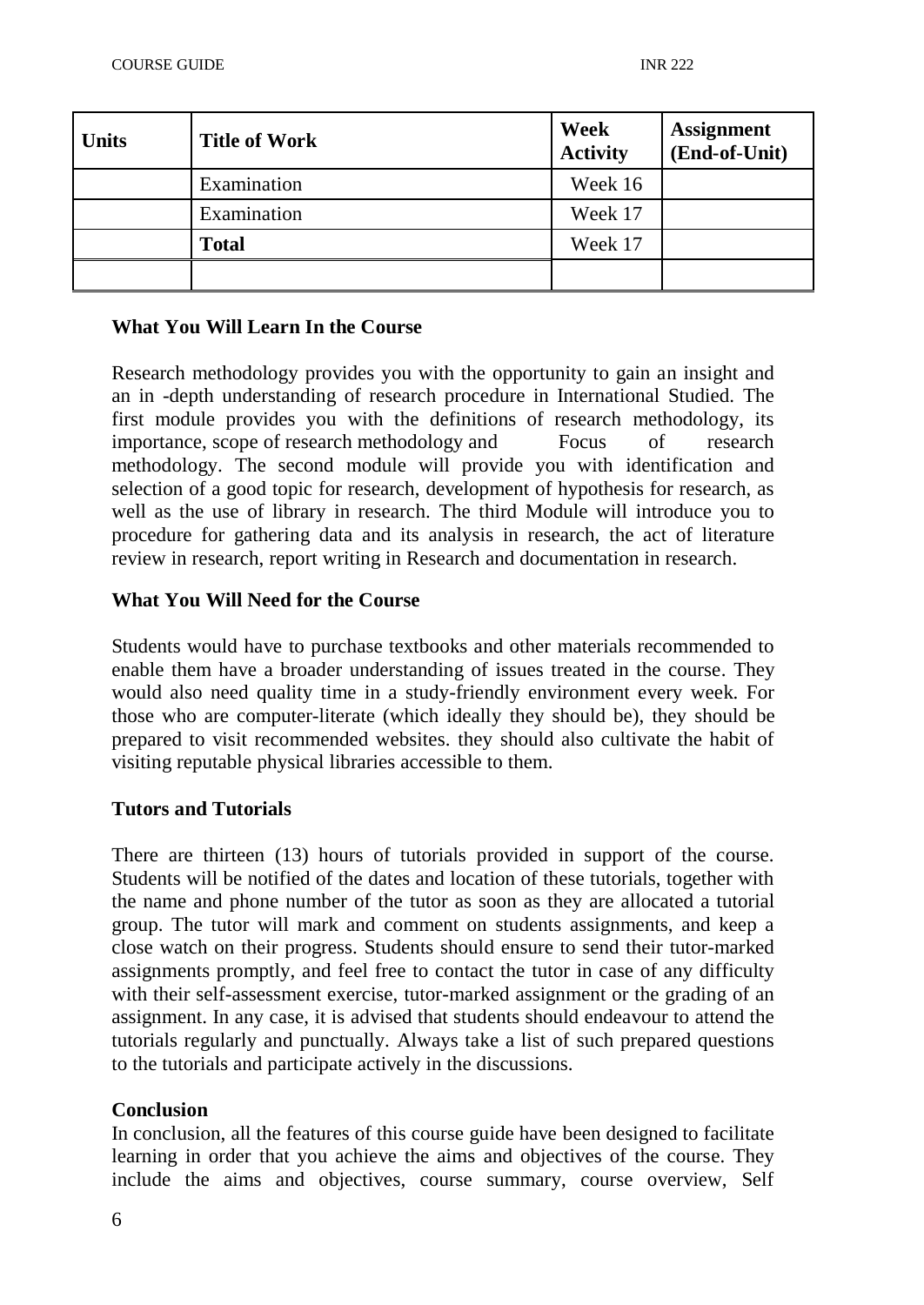Assessment Exercises and study questions. Students should ensure that they make maximum use of them in their study to achieve maximum results.

# **Summary**

**INR 451: Introduction to Research in International Studies** is a three credit unit course available for students in the undergraduate International Relations at four hundred level. The course provides an opportunity for students to acquire a detailed knowledge and understanding of research method in International Studies. It provides students the definitions of research methodology, its importance, scope of research methodology and the focus of research methodology. It also teaches the students how to identify and selection of a good topic for research, develop hypothesis for research, as well as the use of library in research. Lastly, the course introduces students to procedure for gathering data and its analysis in research, the act of literature review in research, report writing in Research and documentation in research.

All students are wished success with the course and it is hoped that they will find it both interesting and useful!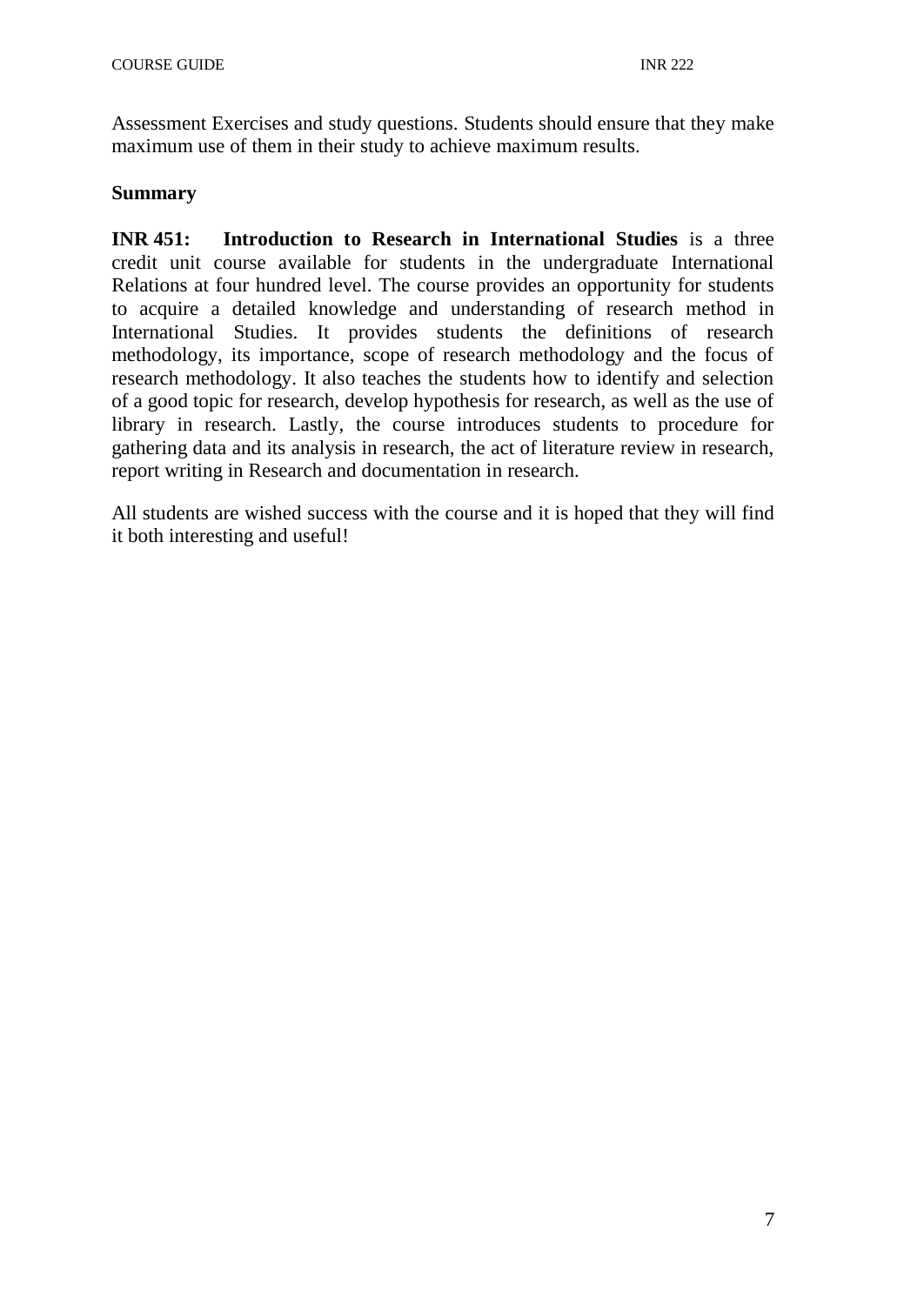# **Module 1**

| Unit 1 | <b>Definitions of Research Methodology</b> |
|--------|--------------------------------------------|
| Unit 2 | <b>Importance of Research Methodology</b>  |
| Unit 3 | Scope of Research Methodology              |
| Unit 4 | <b>Focus of Research Methodology</b>       |

# **Unit 1 Definitions of Research Methodology**

# **Contents**

- 1.0 Introduction
- 2.0 Objective
- 3.0 Main content
	- 3.1.1 Definitions of Research Methodology
	- 3.1.2 Types of Research
- 4.0 Conclusion
- 5.0 Summary
- 6.0 Tutor Marked Assignment
- 7.0 References/further reading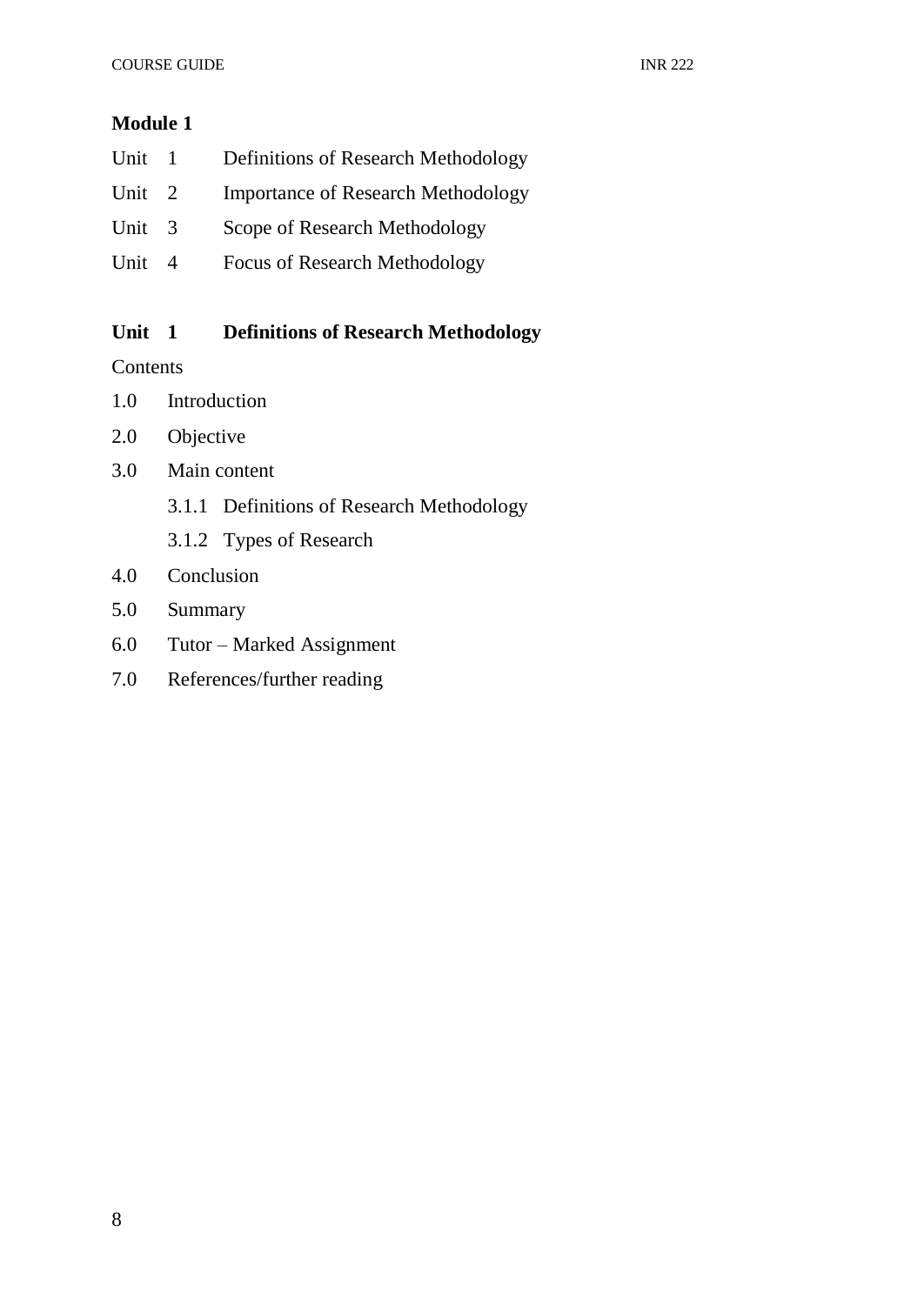#### 1.0 **Introduction**

What may be the causes of aggression or even war between countries? Why do countries choose to trade with others but not every country? Why would the President of the United States of America visit Ghana but not Nigeria? Curiosity about questions such as these is probably the most important reasons why one would like undertake a research to find answers. Today the international system is made up of many more countries than have ever been imagined. Just recently, the Republic of South Sudan was created in Africa in 2011.

All countries as many as they are in various parts of the world are involved in the pursuit of different interests. Thus the problems that bother African countries may not be the same with Asian nations; and United States America's interest may be of importance to Portugal but not Nigeria. Research therefore is necessary and remains the most acceptable way of providing relevant information for one to explain what happen on the international scene. In this unit, students will be introduced to the concept of research methodology and why it is important in the study of the behavior of states, organizations, and individuals in the international system.

## 2.0 **Objectives**

At the end of this unit students should be able to explain

- i. What research methodology is.
- ii. identify the importance of research methodology.
- iii. Define the scope and focus of research methodology.

# 3.0 **MAIN CONTENT**

# **3.1 Definitions of Research Methodology**

To research is to look for knowledge. It can be said to be a scientific and systematic inquiry for valid or pertinent information on a specific topic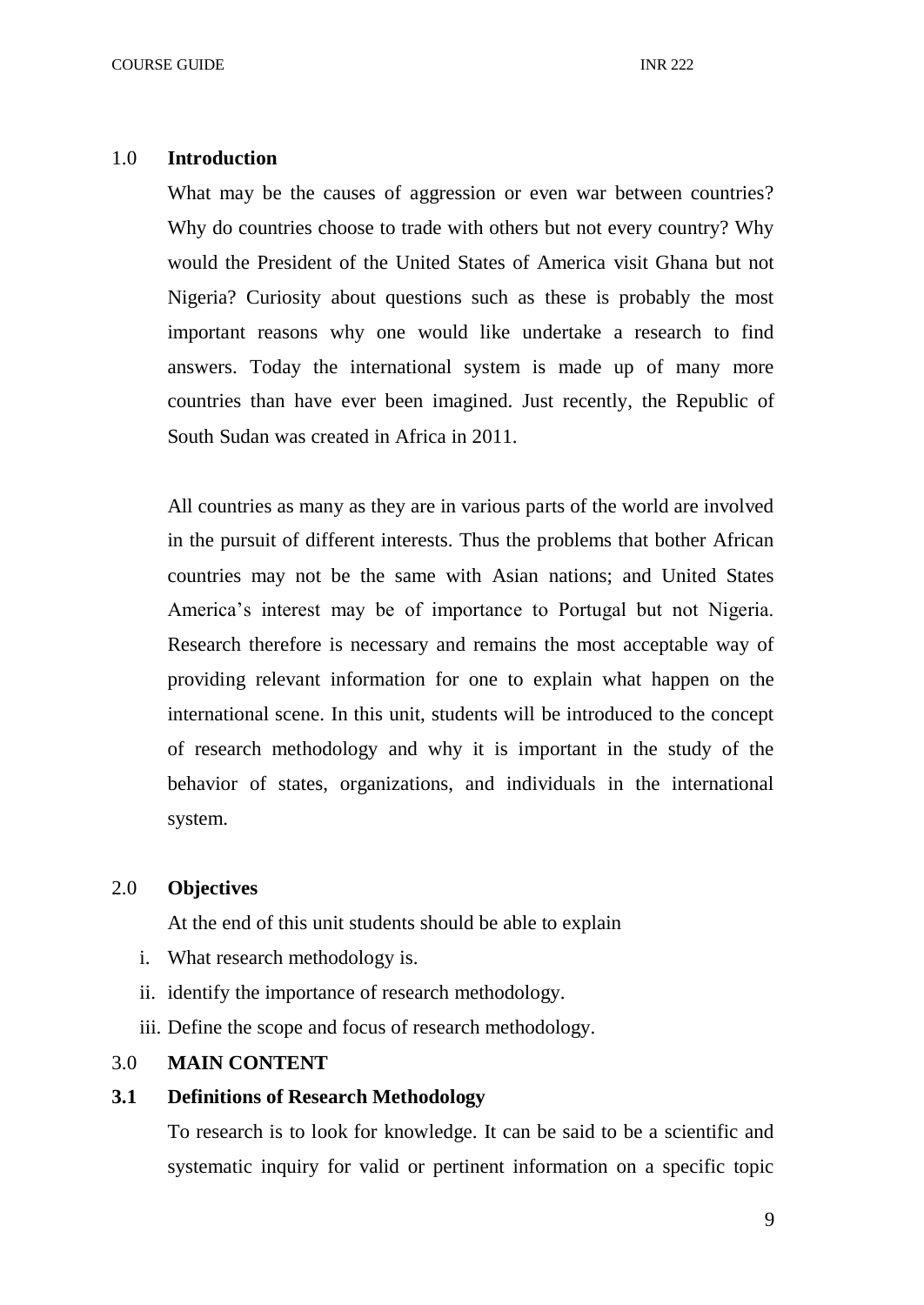(Kothari, 2004:1). Research is therefore an act of scientific investigation. It is a careful investigation or inquiry through a search for new facts in any branch of knowledge. The research process is a movement from the known to the unknown. It is termed a voyage of discovering. Human beings possess the vital instinct of inquisitiveness to know when they are confronted by the unknown. The quest for knowledge induces us to prove and attain full understanding of the unknown.

The research method according to Akpa (2011:2) is seen as a tool for

"creating knowledge, wisdom, understanding and awareness through a careful, patient, systematic and objective gathering, recording and analyzing of data pertaining to a knotty problem of interest with a view to uncovering the facts and determining the truth".

Knowledge can better be gained through a search leading to understanding and awareness. In this way research expands the frontiers of knowledge and shrinks those of ignorance. In the contemporary world of the  $21<sup>st</sup>$ century, knowledge is power and the foremost determinant of competitive advantage of nations. Again to Akpa (2011) research is indeed the engine of societal growth and development. Contemporary scientific and technical competence of advanced societies is therefore indisputably the function of research.

The scientific research endeavour is distinguished from other methods of haphazard gathering of information by its systematic and careful planned process. It is also further distinguished by its interpretation qualities. Scientific research is termed systematic because it involves measurements that are utilized in an ordered fashion and the data collected are analyzed and interpreted in an objective manner. A research endeavour is also scientific because it involves careful planning and rigorous interpretation of analyzed data.

#### **3.2 Types of Research**

The basic types of research include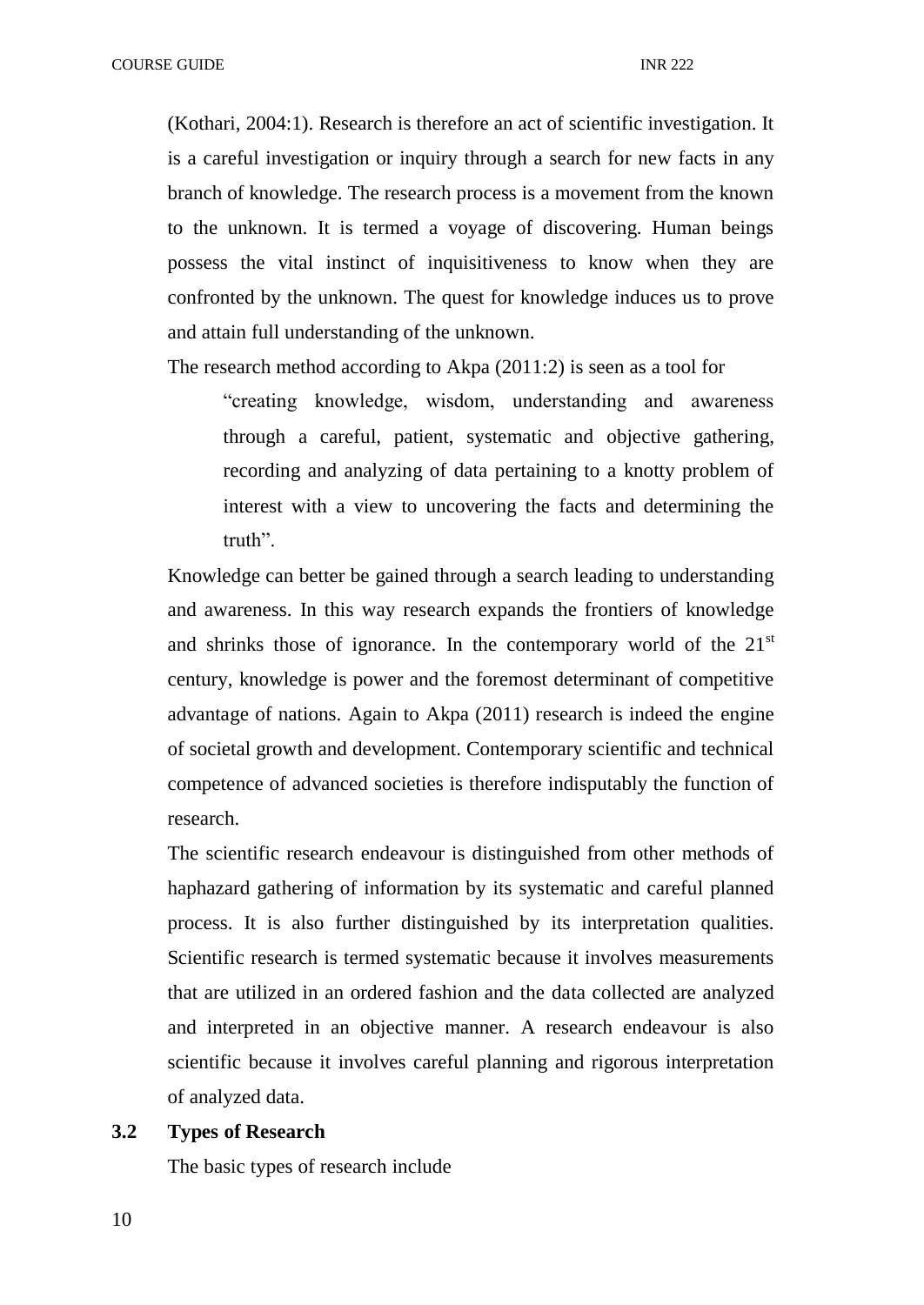#### **i. Descriptive or Analytical Research**

Descriptive research includes surveys and fact finding enquiries of different kinds. Descriptive research is otherwise called survey research and its purpose is to describe the state of affairs as they exist. It is a survey of attitudes and feelings of individuals towards an issue at a given time. In social sciences, descriptive research is also called expost facto research study. The major feature of this type of research is that, the researcher has no control over the variables and hence can only report what has happened or is happening. Most ex post facto studies measure peoples preferences. They are also used by researchers to discover causes even when the researcher cannot control the variables. In analytical research, researchers rely on available information for critical analysis, interpretation and evaluation of a material or an issue.

#### **ii. Applied or Fundamental Research**

Applied research aims at finding a solution to an immediate problem confronting a society or an organization. Fundamental research is rather mainly concerned with generalizations relating to the formulation of a theory. Research exercise undertaken for the sake of generating knowledge is essentially a fundamental research. These are common in an area like mathematics. Also research concerning human behavior carried on for the purpose of generalizations about human behavior is also an example of a fundamental research. However, a research designed to arrive at conclusions or solutions to problems facing a given society is termed applied research. For instance, research aimed at identifying socio-economic or political trends that are likely to affect a particular institution or society is a good example of applied research. Applied research is concerned with finding a solution to a social, economic or political problem confronting a society.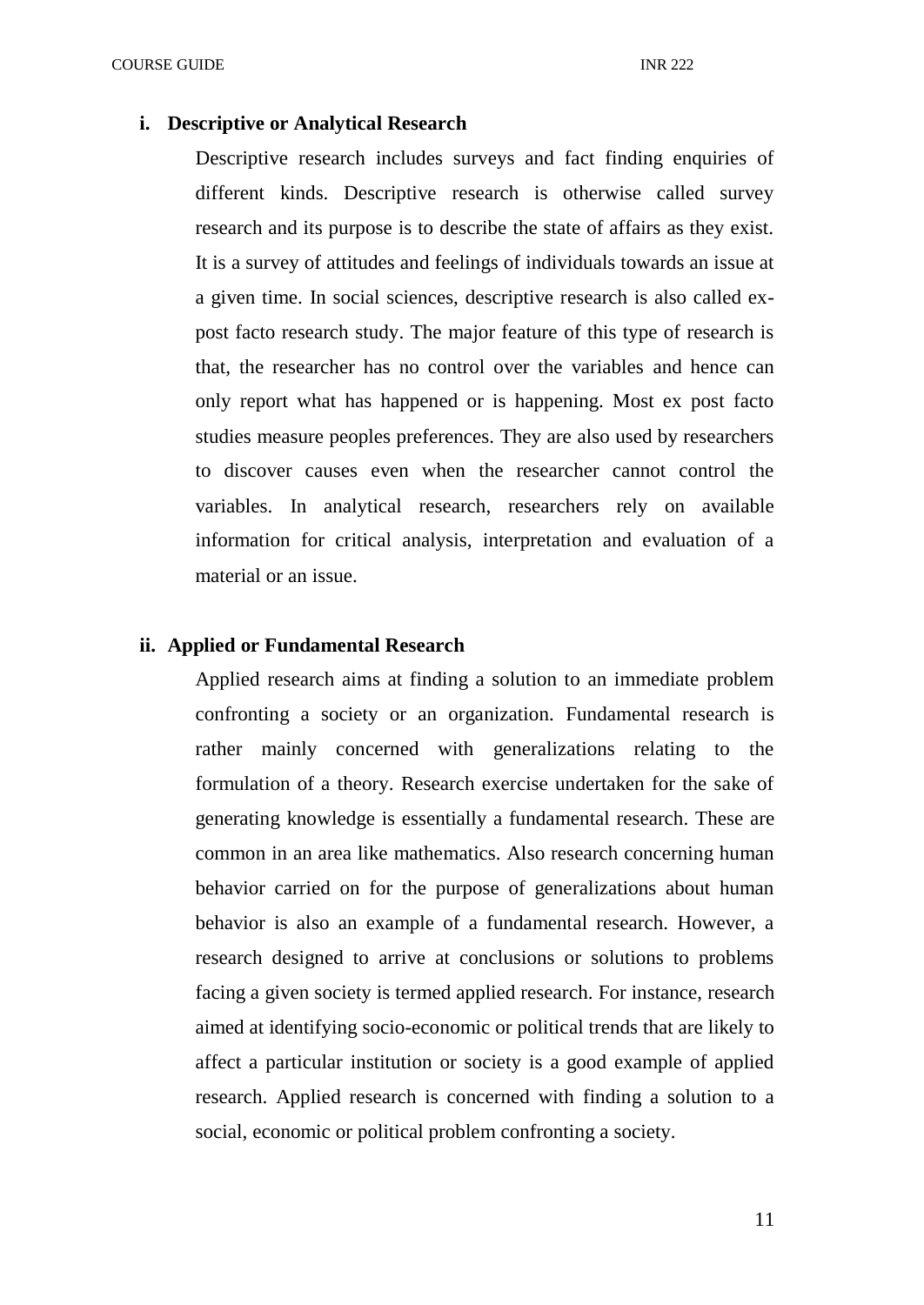#### **iii. Quantitative or Qualitative**

Quantitative research is based on measurement of quantity or a certain amount. This form of research is related to things that can be expressed in quantity. Qualitative research on the other hand is concerned with the quality of things. For instance, research that is interested in the reasons for human behavior in a certain direction is qualitative. This kind of research is interested in the inducing motivations using in depth interviews. It can be referred to as opinion or attitude research which is designed to find out how people feel or what they think about a particular subject. Qualitative research is particularly important in behavioural sciences which aim at discovering understanding motives of human behaviour. Using qualitative research, social scientists attempt to discover the various factors that motivate people to act in a particular way or which make people like or dislike a particular thing.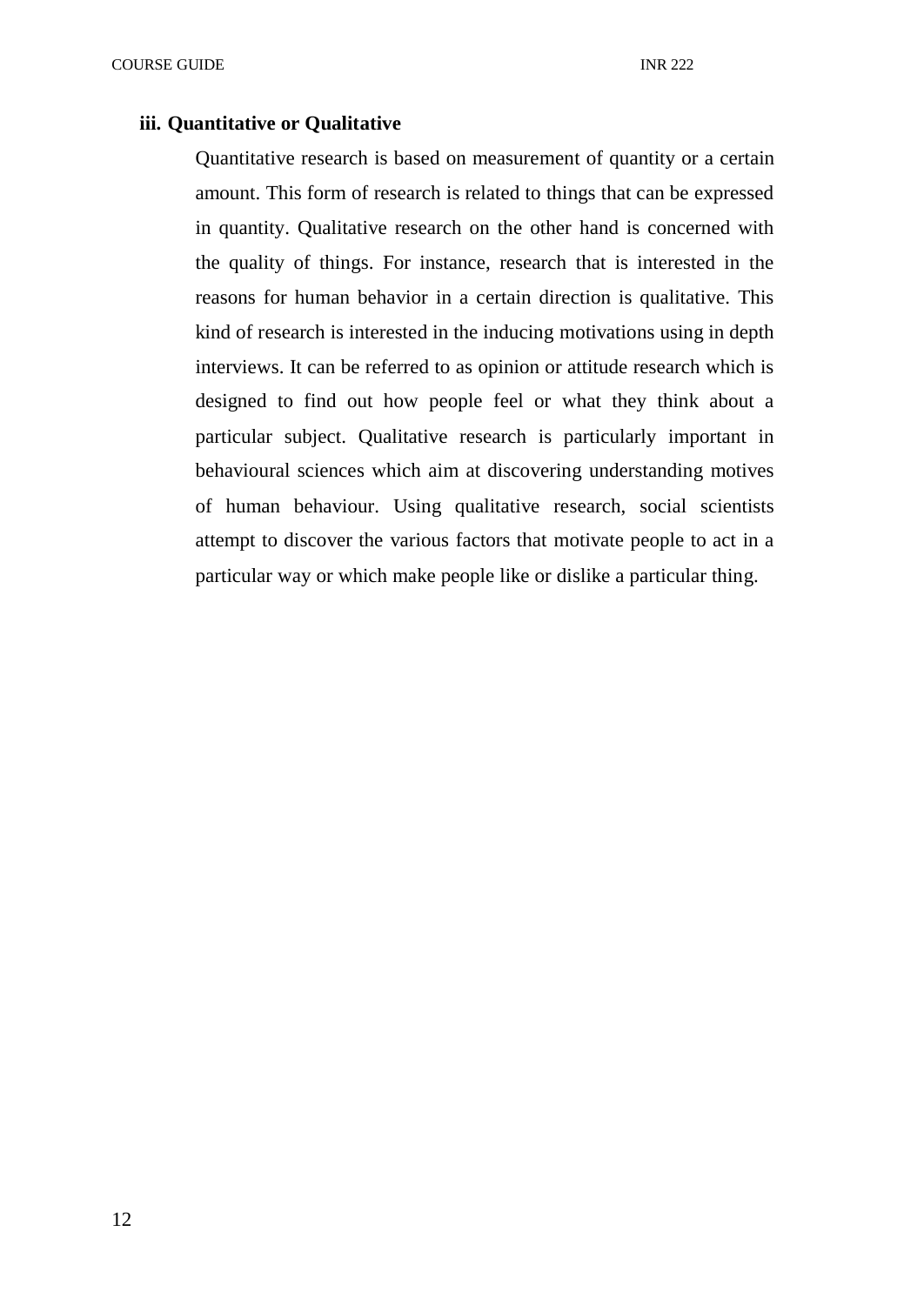#### **iv. Conceptual or Empirical**

Conceptual research refers to or is related to some abstract ideas or theory. This is usually used by philosophers to develop new concepts or to reinterpret existing ones. Empirical research on the other hand relies on experience or observation. In other words, empirical research relies on observation and verification with the use of the five basic senses of sight, hearing, and feeling, tasting and smelling. It is a data based research with conclusions capable of being verified by observation or experiment. This experimental research requires getting at facts firsthand. Empirical research is appropriate when looking for a proof that certain variables affect others in some way.

## **4.0 Conclusion**

Research occupies a central place in the search for knowledge and understanding of the world around us. Through knowledge gained, the frontiers understanding are expanded while that of ignorance is reduced. Research methods consist of techniques of generating information and data which when analyzed and interpreted knowledge about a given phenomenon is generated.

#### **5.0 Summary**

In this unit students have been exposed to research as a field and process of seeking for knowledge as a specific exercise of generating understanding about things around us. Students are introduced to the various types of research and where and how they are applied.

# **6.0 Tutor Marked Assignment**

- 1. What do you understand by research?
- 2. Identify the types of research you know?

# **7.0 References/Further reading**

Akpa, A. (2011). *Knowledge creation process: Concepts and applications in social research*, Makurdi: Aboki Publishers.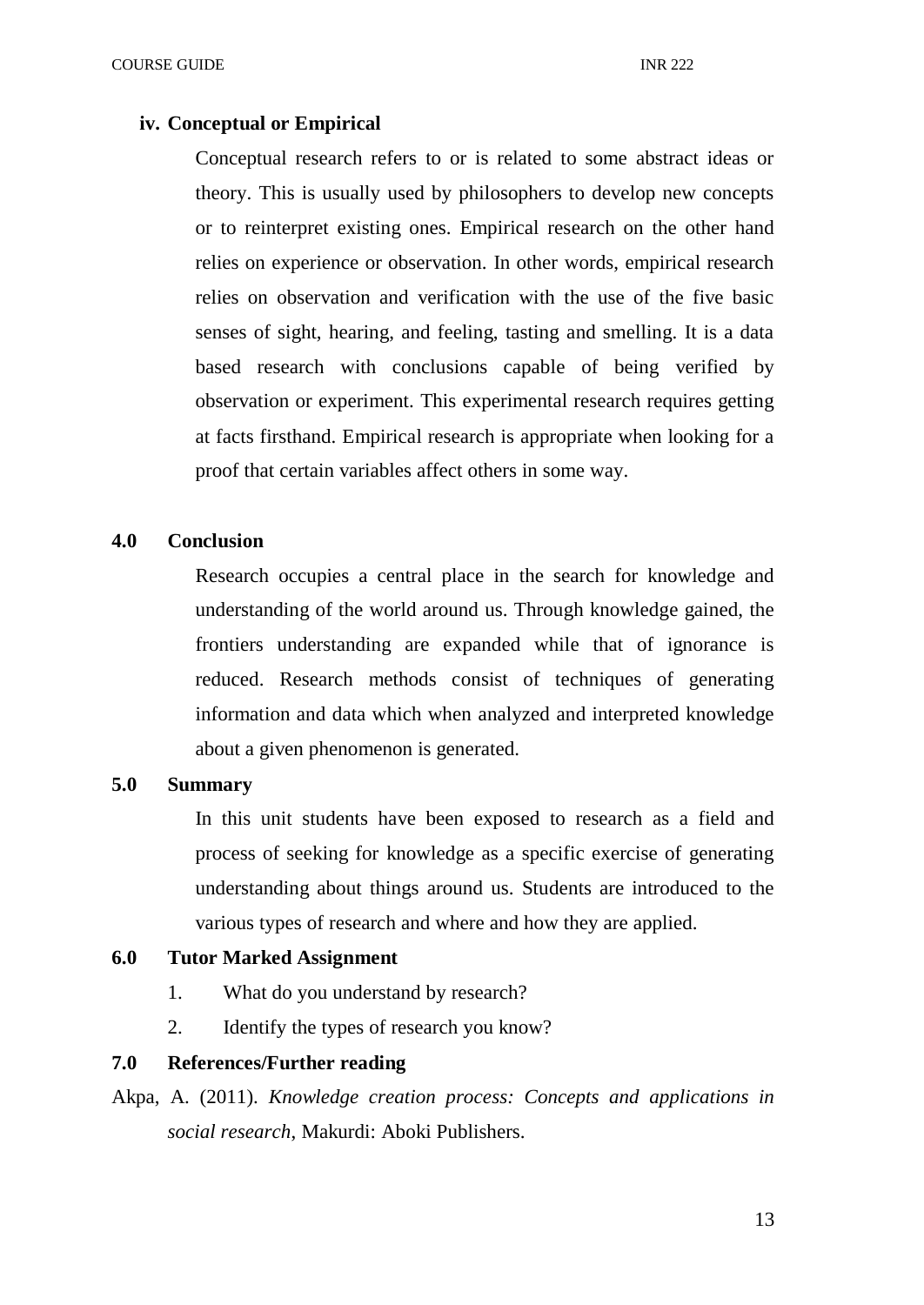- Campbell, D.T. and Stanley, J.C. (1976). *Experimental and quasi-experimental designs for research,* Chicago: Rand MacNally.
- Chava, F.N. and Nachmias, D. (1996). *Research methods in the social sciences,*  London: Hoddler.
- Cozby, P.C. (2006). *Methods in behavioural science.* New York: McGraw Hill.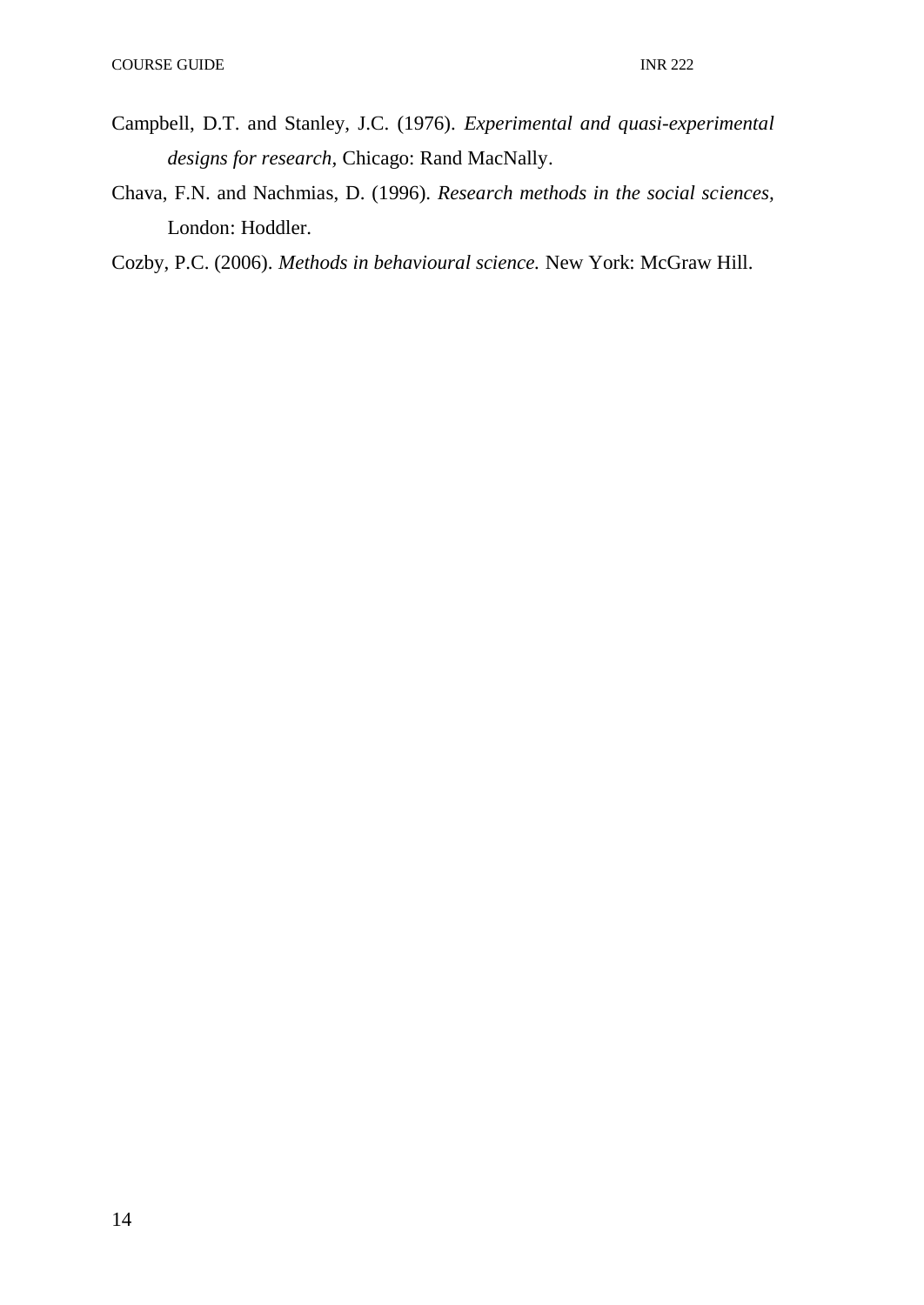# **Unit 2 Importance of Research Methodology**

Contents

- 1.0 Introduction
- 2.0 Objectives
- 3.0 MAIN CONTENT
	- 3.1 Importance of Research
	- 3.1 Research Methodology
	- 3.1.2 Objectives of research Methodology
	- 3.1.3 Motivation in research Methodology
	- 3.1.4 Significance of Research Methodology
- 4.0 Conclusion
- 5.0 Summary
- 6.0 Tutor-Marked Assignment
- 7.0 References/Further Reading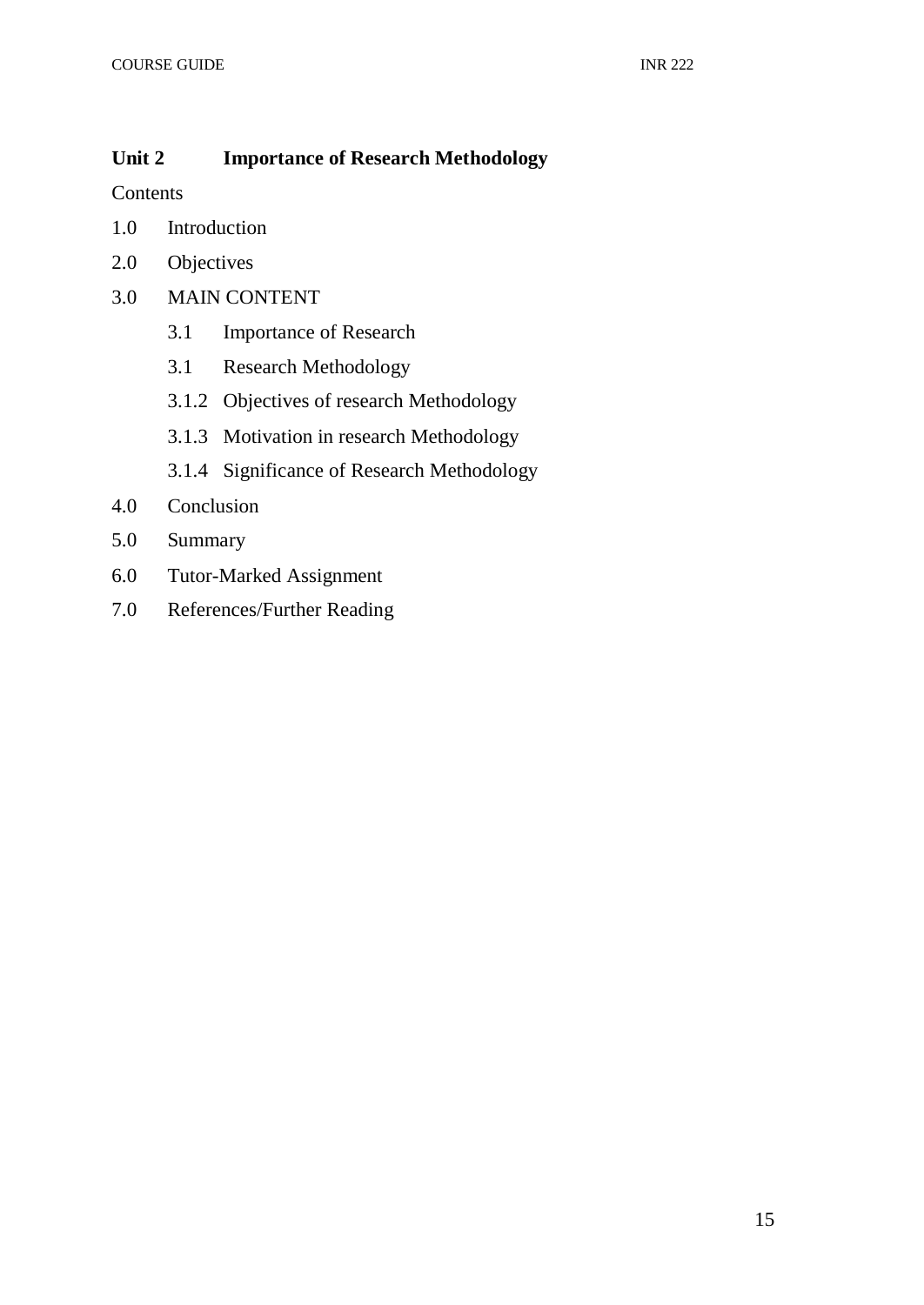# **1.0 Introduction**

In the previous unit, students were introduced to research as a process of gathering knowledge, wisdom and understanding about a thing or events around us. In this unit, students will be introduced to the methodology of research and the objectives, motivation and purpose or significance of research.

# **2.0 Objectives**

At the end of this unit, students should be able to

- i. Explain what research methodology is
- ii. Identify objectives of research
- iii. Identify the importance of research

# 3.0 **Main Content**

# 3.1 **Importance of Research**

# 3.1.1 **Research Methodology**

Research methodology is a way to systematically solve the research problem. It is the science of studying how research is done scientifically. In research methodology, students are introduced to the various steps that are generally adopted by a researcher in studying a research problem. This is done in conjunction with the logic behind it. It is therefore important for researchers to know the research methods or techniques but to also know the methodology. The research methodology is also referred to as the research process which stipulates the steps involved in a research. These steps consist of

- i. Defining the research problem
- ii. Reviewing concepts and theories
- iii. Formulating hypothesis/research questions/assumptions
- iv. Developing a research design
- v. Collecting data
- vi. Analyzing data or testing hypothesis if any
- vii.Interpretation and report writing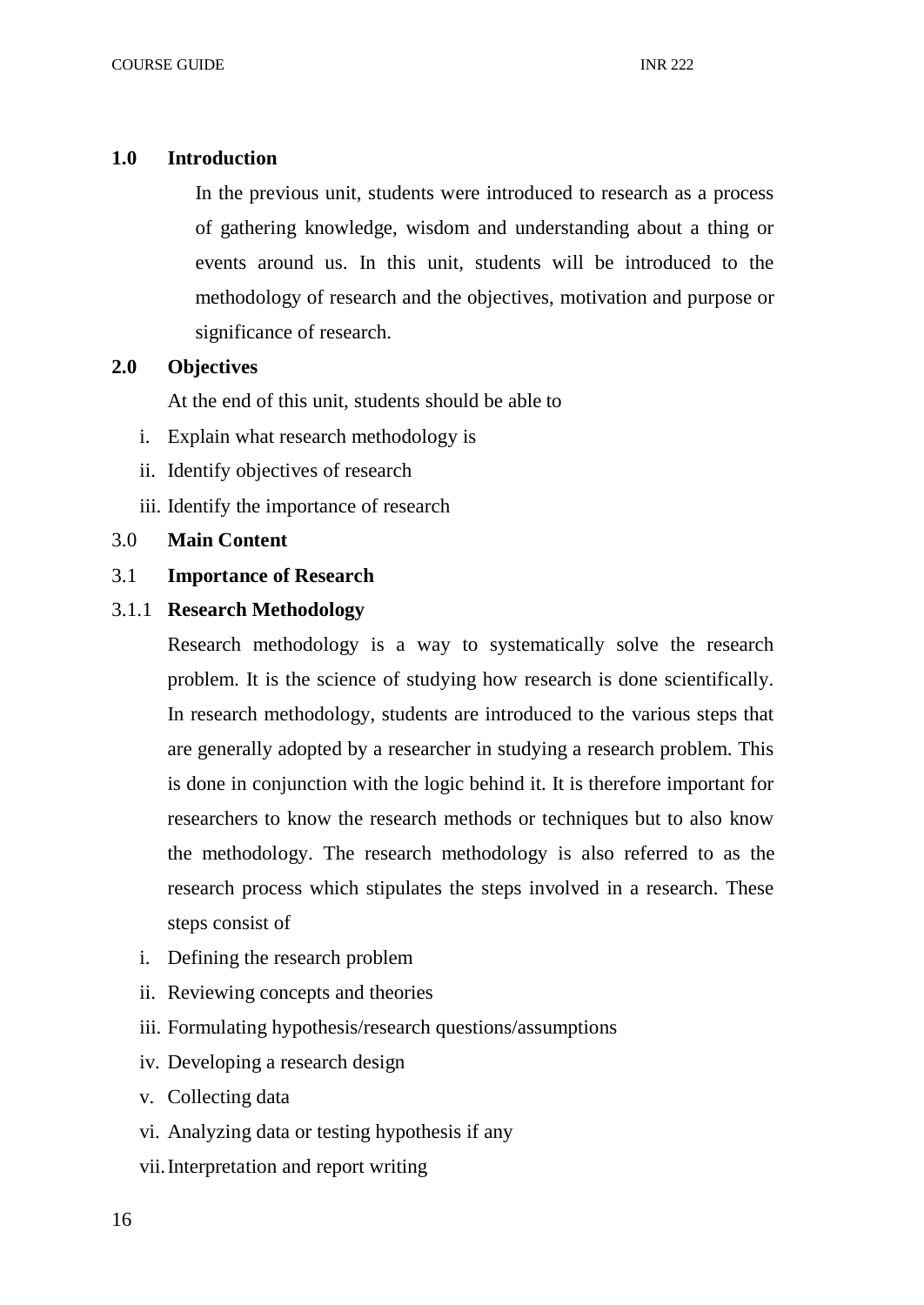In research methodology, researchers are made to understand how to apply particular research methods or techniques. They are also expected to know which of these methods or techniques are relevant or not, and they would indicate what they mean and why they are relevant or not (Kothari, 2004). What this means is that a researcher would have to design a specific methodology for every research problem as this would differ from one research problem to the other.

The research methodology has many dimensions which the research methods are a part of. It consists of the logic behind research methods used in particular researches, the content of a research study and an explanation of why we are using particular research techniques and not others.

#### **3.1.2 Objectives of Research Methodology**

The primary objective of research is to find answers to questions through the application of the research process. The main aim of research is to find out the truth which may be hidden and has not been found out. Each research may have a particular objective but in general research objectives can be grouped along four main lines as

- i. To obtain understanding and familiarity with a phenomenon or to achieve new insights.
- ii. To identify particular features of a phenomenon (situation, group, society, etc.).
- iii. To determine the regularity with which something happens and the interrelationship between two or more things.
- iv. To test a hypothesis of a causal relationship between variables.

# **3.1.3 Motivation in Research**

Trying to identify what motivates people to research is to answer the question why do people research. There are many motivations to research among which include

- i. The desire to solve a problem facing a society or institution
- ii. To satisfy an intellectual yearning of doing something creative
- iii. Desire to serve society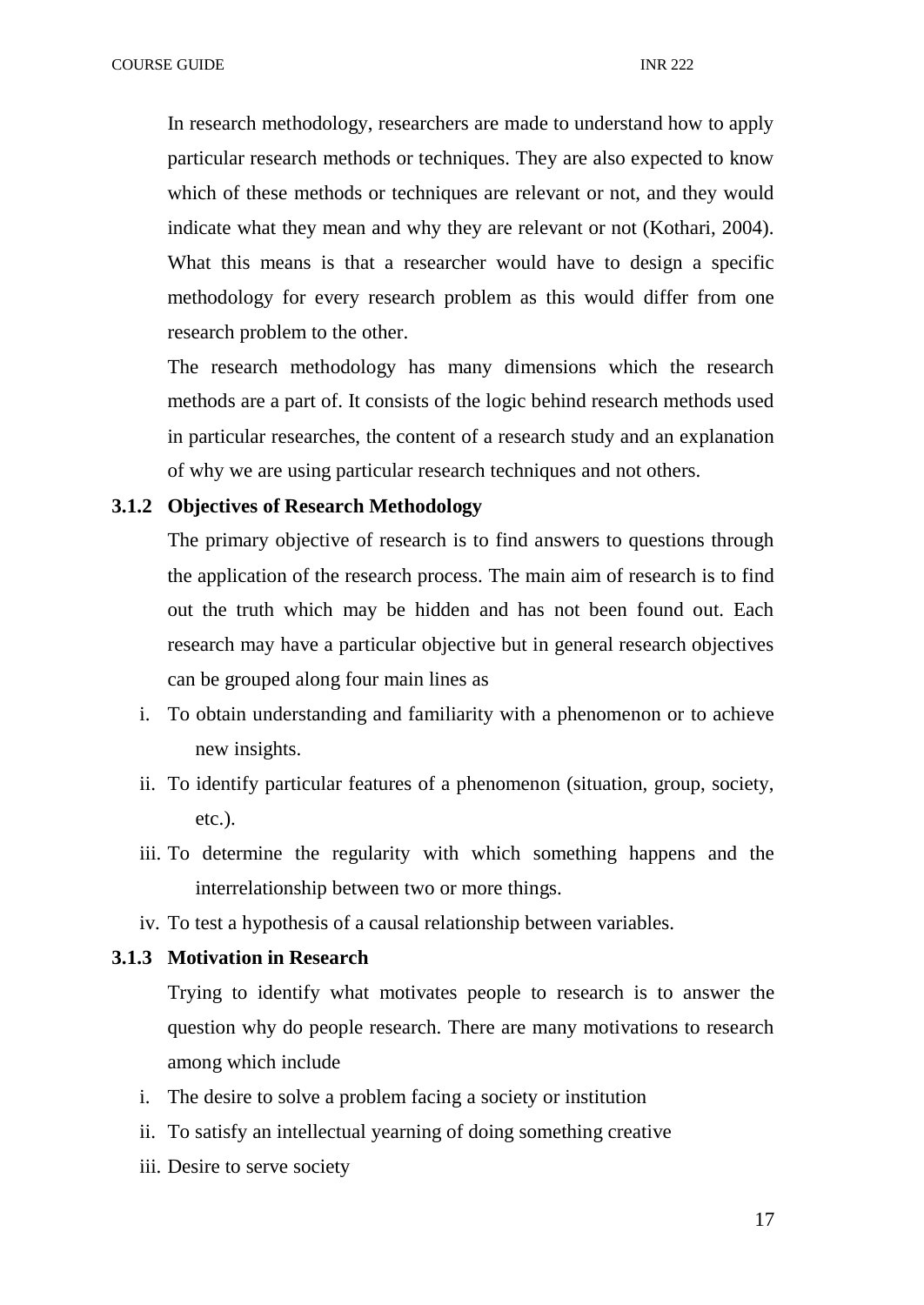- iv. To earn respectability
- v. To comply with a government directive
- vi. To satisfy one's curiosity
- vii.To understand a causal relationship

These motivations are by no means exhaustive and many researchers may be moved by so many reasons to undertake a particular research.

# **3.1.4 Significance/purpose of Research Methodology**

Research fulfils many purposes. Some of these include

- i. To create knowledge and understanding of the diversities around us. It is with knowledge and understanding that social phenomenon can be explained, predicted and even controlled. With knowledge, falsehood can be dispelled, truth reaffirmed and an existing way of thinking can be disapproved or altered or maintained. The creation of knowledge is indeed the primary purpose of research.
- ii. Once knowledge is developed, it can be used to solve an existing social problem confronting society. Knowledge acquired through research can be used to develop skills and appropriate technology to solve society's problems.
- iii. Research is important in the social sciences in studying social relationships and therefore generating answers to various social problems. Research here provides the impetus for satisfying an intellectual curiosity in seeking for knowledge which when obtained fulfils a practical utility of doing something better or in a more efficient way. According to Jahoda et al (2004)

"this double emphasis is perhaps especially appropriate in the case of social sciences. On the one hand, its responsibility as a science is to develop a body of principles that make possible the understanding and prediction of the whole range of human interactions. On the other hand, because of its social orientation, it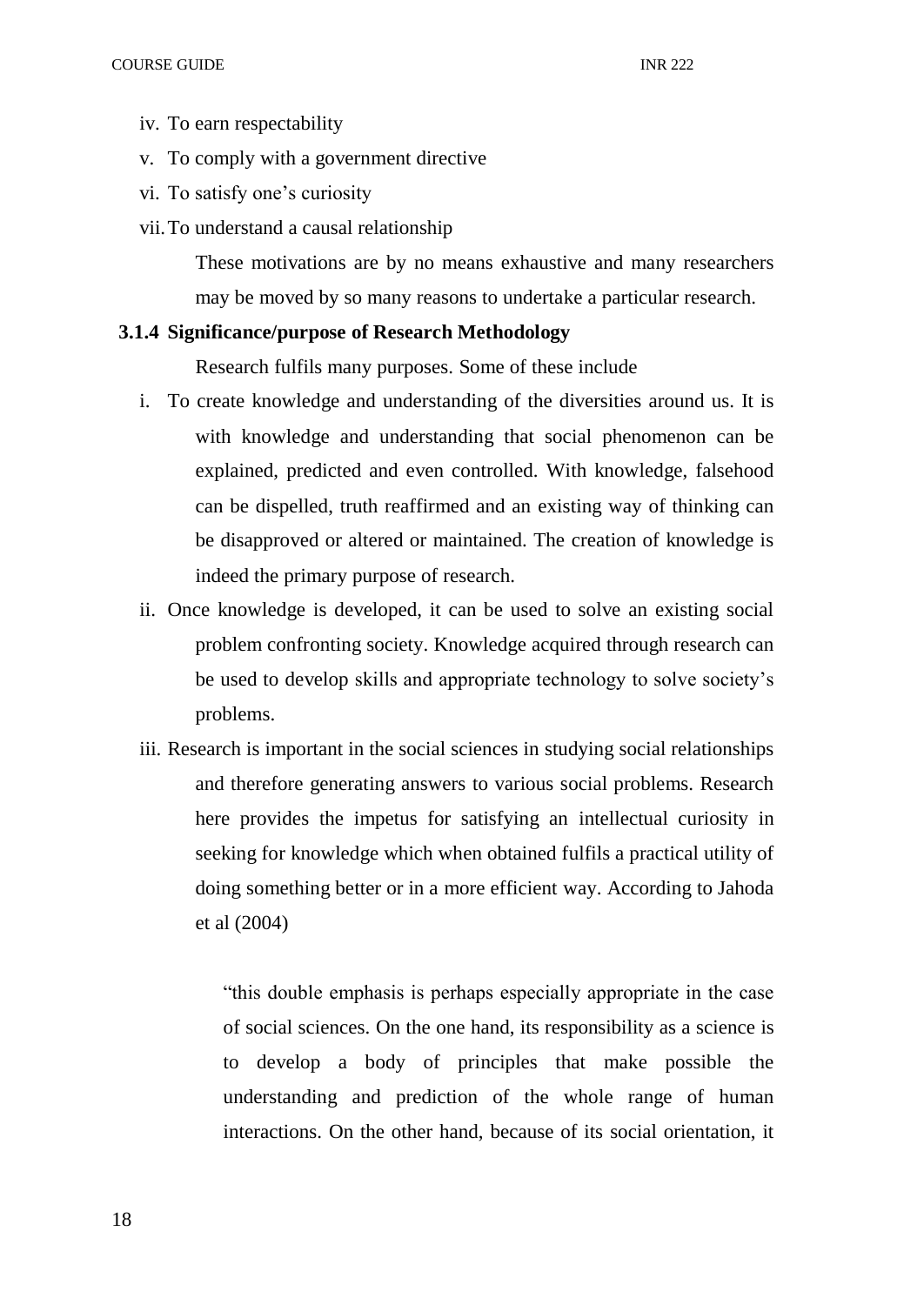is increasingly being looked to for practical guidance in solving immediate problems of human relations".

iv. In formulating public policies, governments rely on research outcomes on people's needs to give direction to policy frameworks that would address societal needs. In this sense, government attempts to use research findings so as to relate cost to available resources to meet people's needs. Through research, alternative policies can be formulated as well as examine possible consequences of alternative policies.

#### 4.0 **Conclusion**

Research methodology has a wide dimension which includes research methods and techniques. It also involves decisions by researchers to choose particular research methods or techniques and to explain their relevance in particular situations and not others. A researcher needs to understand the logic behind each research method in following the established steps in a research process.

#### 5.0 **Summary**

Students in this unit have been introduced to the importance of research in searching for knowledge to understand the phenomenon around us and perhaps solve societal problems. The basic research objectives and motivations have also been addressed.

#### 6.0 **Tutor-Marked Assignment**

- i. What is research methodology?
- ii. What is the significance /purpose of research.
- iii. Identify the motivations for research you know.

#### 7.0 **References/further Reading**

Ackoff, R. L. (1961). *The design of social science research,* Chicago: University of Chicago Press.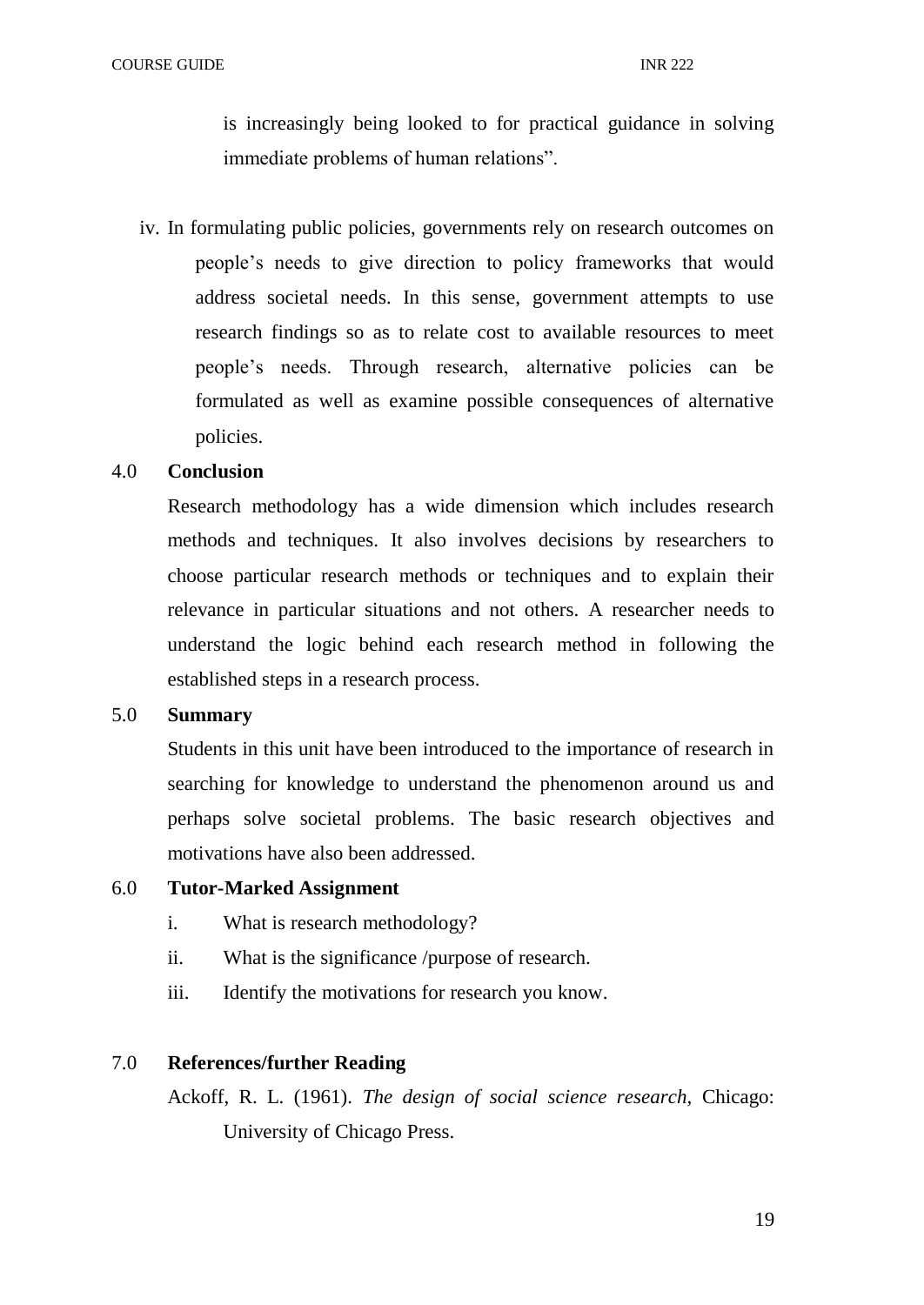- Akpa, B. (2011). *Knowledge creation process: Concepts and applications in social research,* Makurdi: Aboki Publishers.
- Bailey, K.D. (1978). *Methods of social research.*Chicago, Macleef
- Freedman, P. (1960). *Principles of scientific research,* New York: Pergamum Press.
- Kothari, C.R. (2000). *Research methodology: Methods and techniques.*  New Age International Publishers
- Marie Jahoda, Morton Deustch and Stuart W. Cook (1984). *Research methods in social relations,* New York: McGraw Hill.

*The Encyclopedia of the Social Sciences*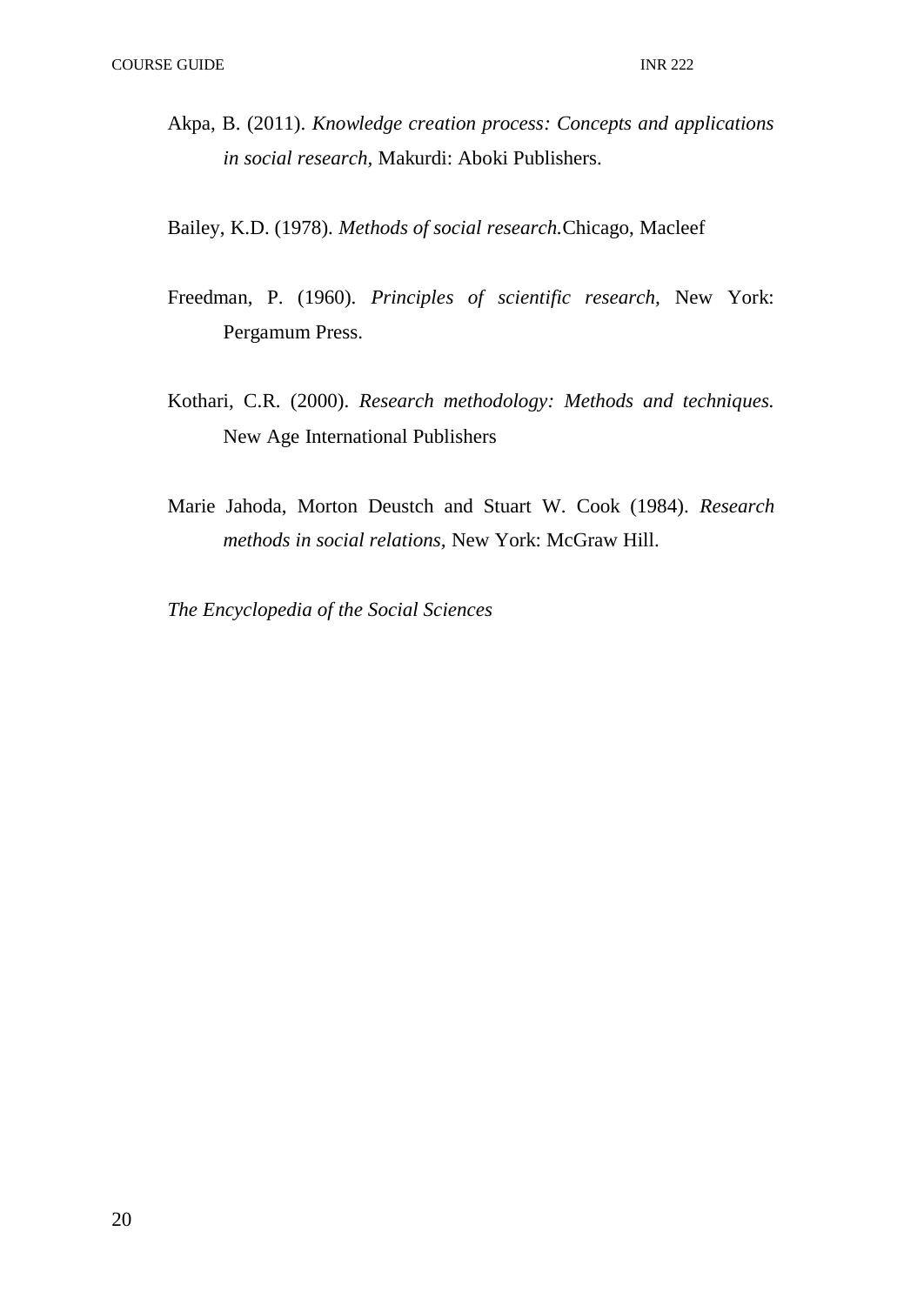# **Unit 3 Scope of Research Methodology Contents**

- 1.0 Introduction
- 2.0 Objectives
- 3.0 Main contents
	- 3.1 Scope of Research Methodology
		- 3.1.1 Traditional ways of knowing
		- 3.1.2 Science
		- 3.1.3 Scientific assumptions
		- 3.1.4 Scientific method
- 4.0 Conclusion
- 5.0 Summary
- 6.0 Tutor Marked Assignment
- 7.0 References/Further Reading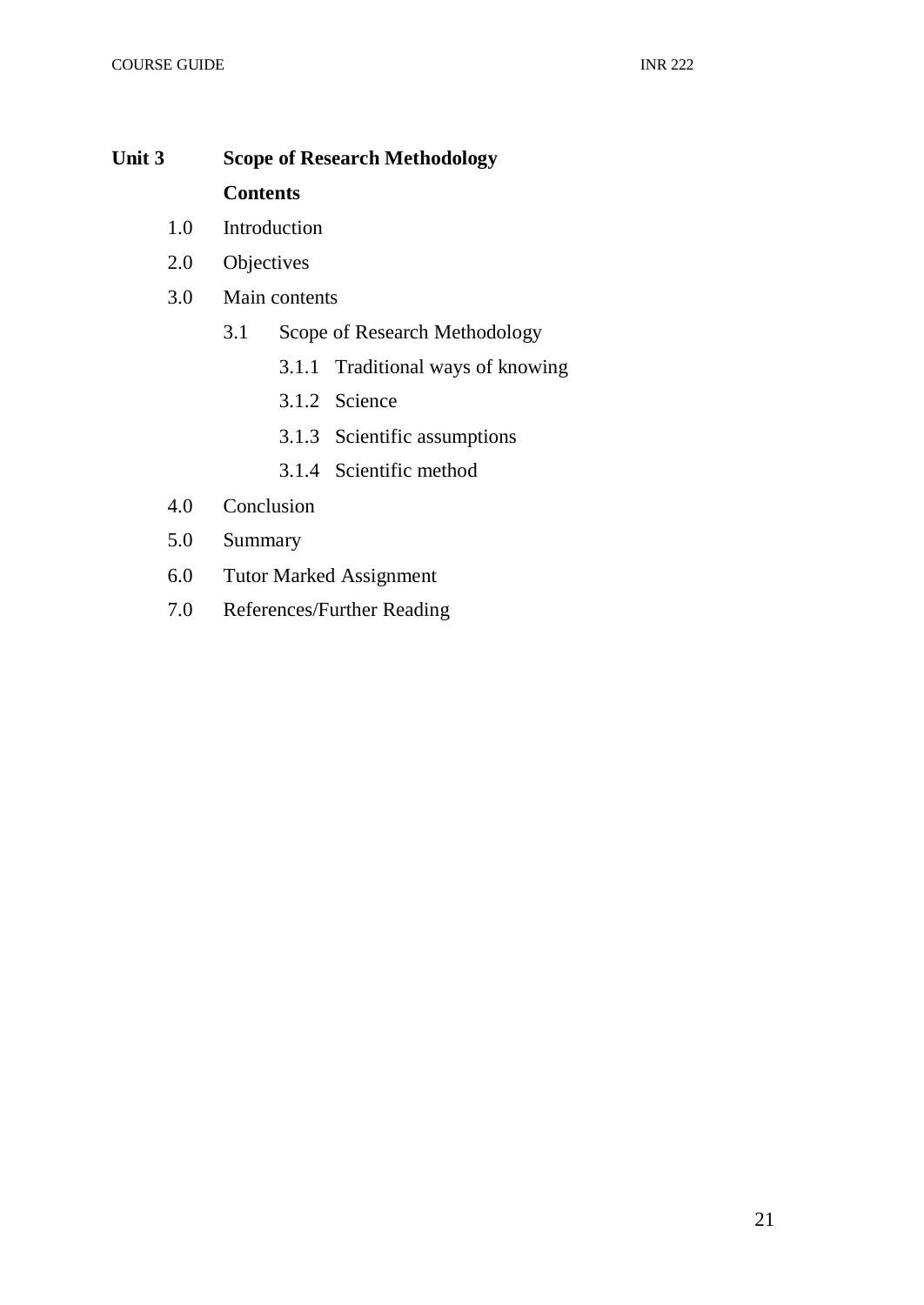#### **1.0 Introduction**

In the previous unit students were exposed to research methodology which consists of methods of research and its techniques. But beyond this, research methodology refers to the totality of resolving the research problem which involves understanding the reasons behind the choice of one research method over another and why one method cannot be used in all forms of research. In this unit, the scope of research will be explained to cover issues of the many ways of seeking knowledge and the superiority of the scientific method of research over the traditional methods.

## **2.0 Objectives**

At the end of this unit, students are expected to

- i. Identify the different ways of knowing
- ii. Distinguish between the scientific method and others
- iii. Understand the philosophy and assumptions of science.
- 3.0 Main Contents
- 3.1 Scope of Research Methodology

The boundaries of research methodology are set by the very essence of research which is to seek to know what has not been known. Research methodology is therefore designed to cover all known techniques for research that can lead to the discovery of knowledge. There are two main sources of knowledge: the traditional and scientific. It is a combination of these that define the scope of the research methodology.

# 3.1.1 **Traditional ways of Knowing**

There are five basic ways of knowing and have varied both in nature and validity. In general, these methods are both individually and collectively insufficient in all situations. These methods include

- i. Appeal to authority of experts
- ii. Personal intuition or acute common sense
- iii. Pure logic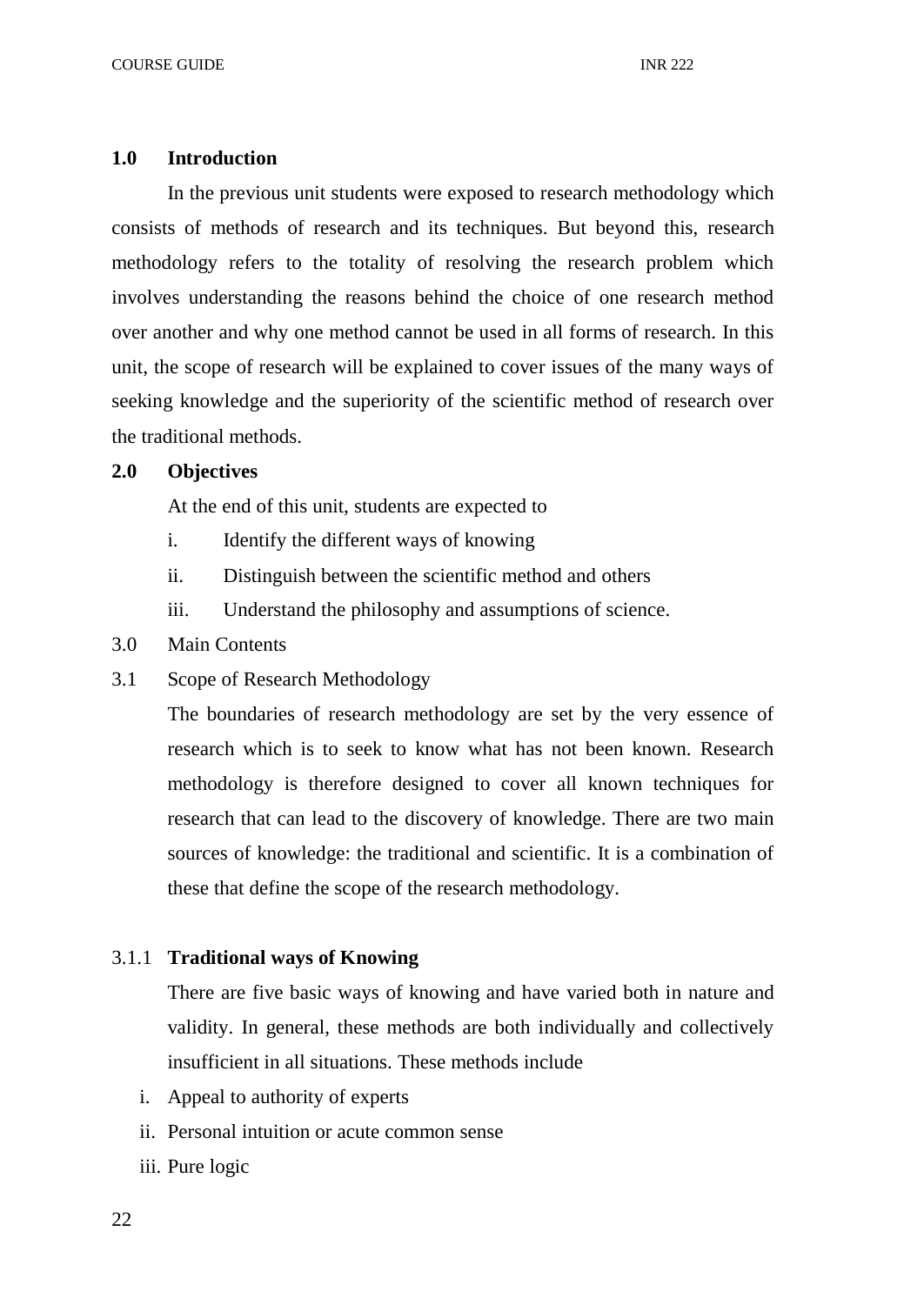#### iv. Appeal to experience

v. Feideism

These methods due to their individual deficiencies have been used in conjunction, yet they leave outcomes that are only persuasive.

# **i. Appeal to Authority of Experts**

This is knowledge obtained from testimony of others either verbally or documentary evidence. Most of what is known about the world around us is through what others have said. Humans tend to believe what is said unless there is reason to doubt it. This source of knowledge has two defects. An authority may be ill-informed or be dishonest or both. An authority may even be well informed, honest but could err in transmitting information. Given these weaknesses, knowledge obtained via this method can only be but persuasive.

# **ii. Personal Intuition/acute Common Sense**

This is the use of common sense which occurs with a quick flash of insight, unexplained awareness of a relationship between phenomenon which can hardly be explained in any other way. Common sense is a combination of experience, instinct and imagination. An individual may be born with some common instincts which can be sharpened by the development of the mind over time. A sharp imagination can benefit from a combination of a skilled mind and experience. In this way ideas and knowledge can be gained. However this method of knowing is unreliable because its outcome cannot be tested independently unless they are referred to other methods.

# **iii. Pure Logic**

It is also possible to generate knowledge through a form of reasoning called logic. Here attempts are made to develop reasoning based on generally accepted assumptions. This occurs in two ways: the first to generate knowledge by reasoning from a particular to the general. This is called inductive method where large samples of individual cases are observed to discover an established pattern of regularity. From an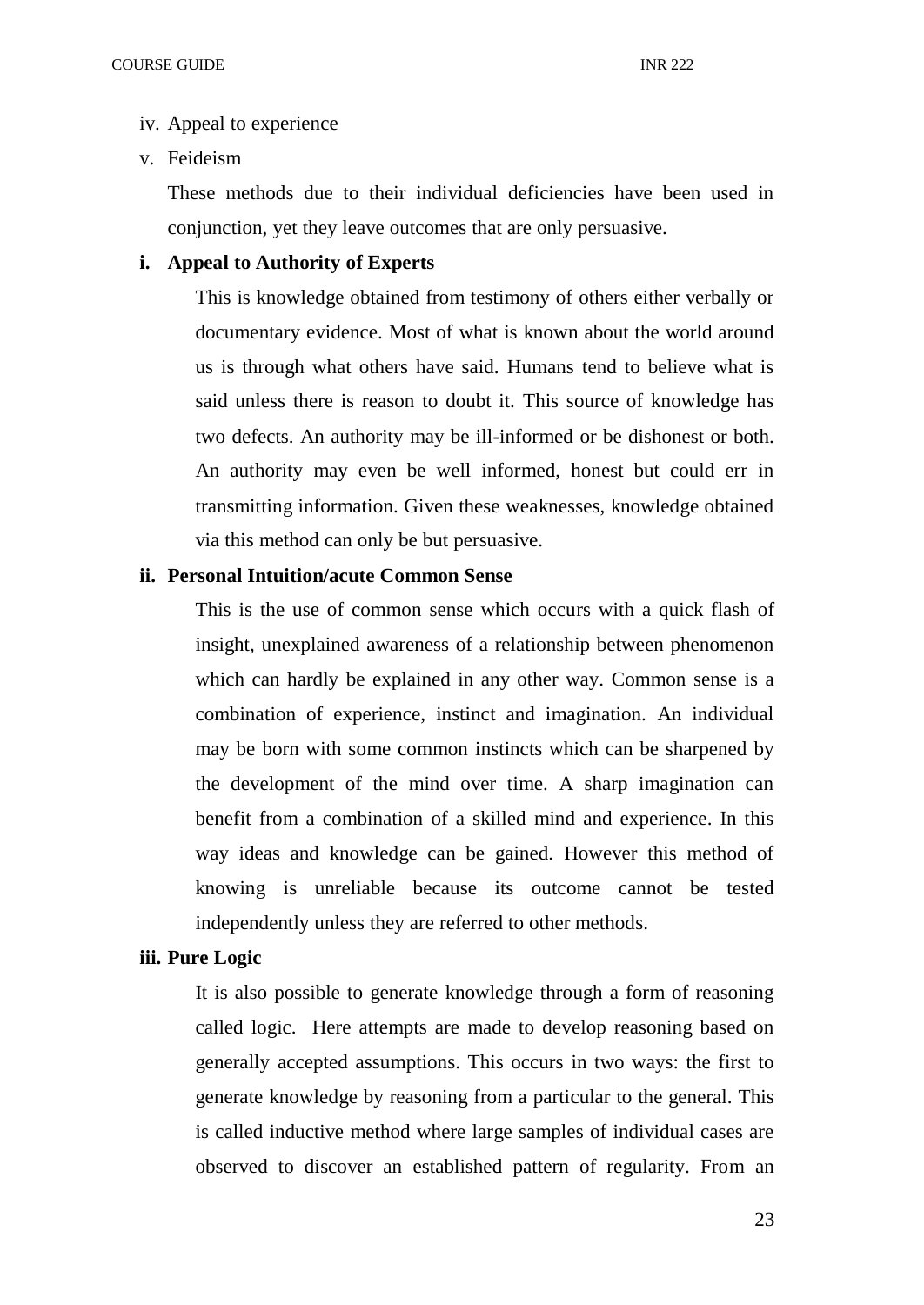observed pattern conclusion can be drawn. When social scientists carry out investigations by generalizing from sample evidence to a large population, then they are said to be using inductive logic.

The second method is called deductive logic which creates knowledge by reasoning from the general to the particular. This is simply put moving from the known to the unknown. The deductive method is also called rationalism. The deductive method begins from accepted principles or assumptions of general application, then move towards a solution of an individual problem.

These methods are often used independently or as a complement of the other.

#### **iv. Experience**

This method of knowing is closely associated with history and practice. It is assumed that what is done repeatedly and has always worked will be true. Therefore practicality and workability is the test of truth. Thus by experience one can learn from ones own life or learn from the lives of others. For instance, we learn to associate objects with smell or sound.

#### **v. Skepticism**

The concept of skepticism is highly related to the process of scientific research. Under this method the researcher is put on alert that perception may differ from reality or the truth. It is therefore left to the researcher to look, check and verify the truth. It is important for researchers to note that information relating a particular story may be true but it may not be the truth. It is also important to always remember that knowledge generated by man is never absolutely certain hence all avenues and ways of belief and knowledge seeking must be subjected to constant revision. It is difficult though to remain open and neutral at all times even when it is important to do so given that we are averse to uncertainty. We are often quick to take a position even when available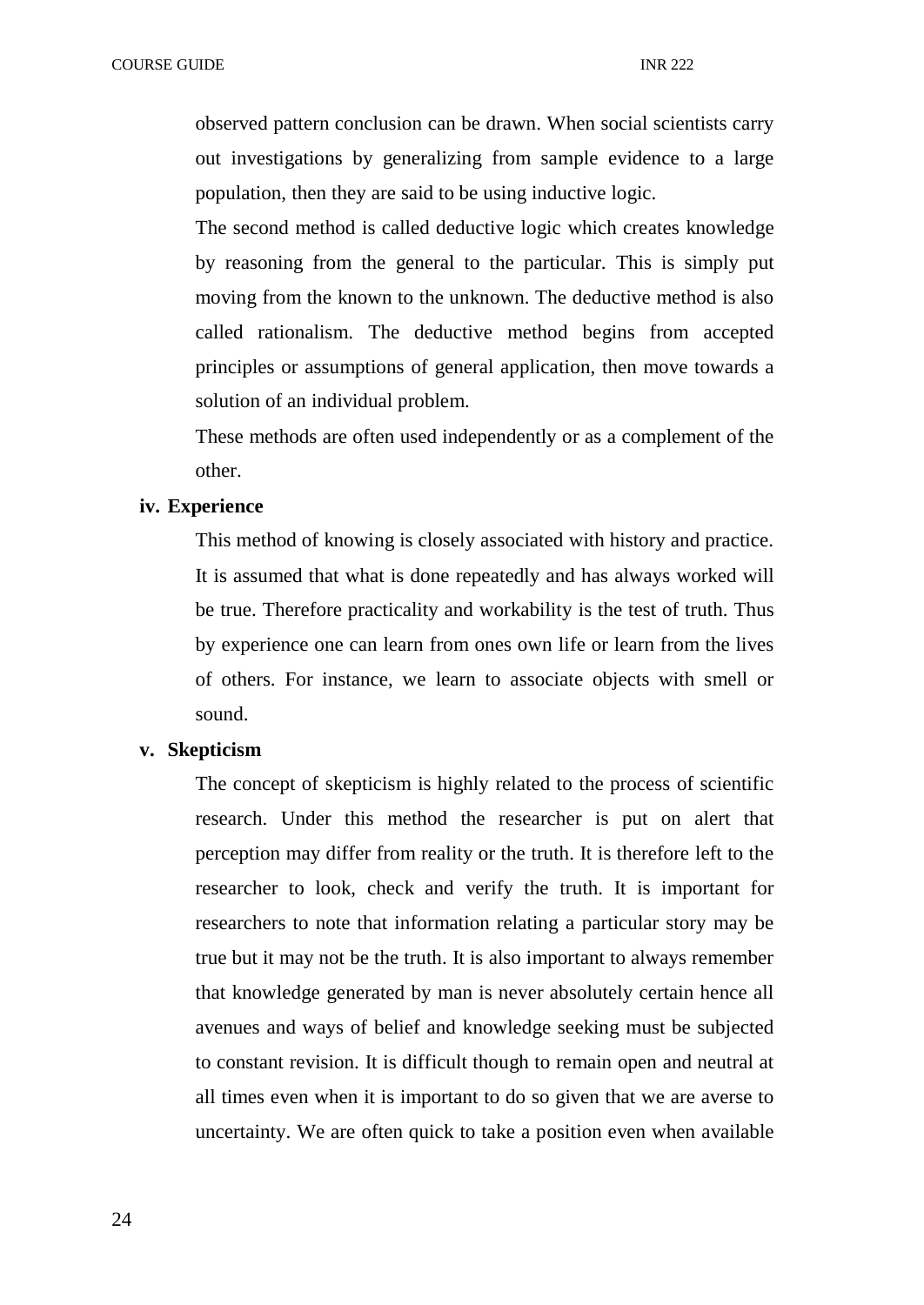facts may be insufficient and would suggest that we pause to check again

The high degree of uncertainty about these traditional methods which cause us to be biased, tolerate emotions, permit personal belief and are open to prejudices, a more precise and objective method is then preferred for research known as the scientific method.

#### **vi. Fedeism**

Another source of knowledge is fideism. We accept certain things as true because of some theological or religious connotations. For instance, the belief that God is supreme does not arise out of our proven capacities. We simply have faith that "He exist why God is even referred to as "He" and not "she" we cannot explain.

# **3.1.2 Science**

Science would mean different things to different people. Lay persons, journalists, policy makers, scholars, scientists all conceive it differently. To some people, science means a prestigious undertaking of what scientists do. To others science implies a body of true knowledge; yet to still others; science means an objective investigation of empirical phenomenon (Coughlin, 1994).

It is difficult to define science because often people confuse its methodology with science itself. Science may not have a particular subject matter and so every study of phenomena may not be viewed as science. Whenever knowledge created by any branch of study is rejected as not been factual, it is often because of methodological considerations. Science therefore refers to a distinct methodology. Thus science would mean knowledge created by a means of the scientific methodology.

# **3.1.3 Scientific Assumptions**

Science operates on two principles of objectivity and empiricism. What the scientific method does is to ensure that bias is eliminated and the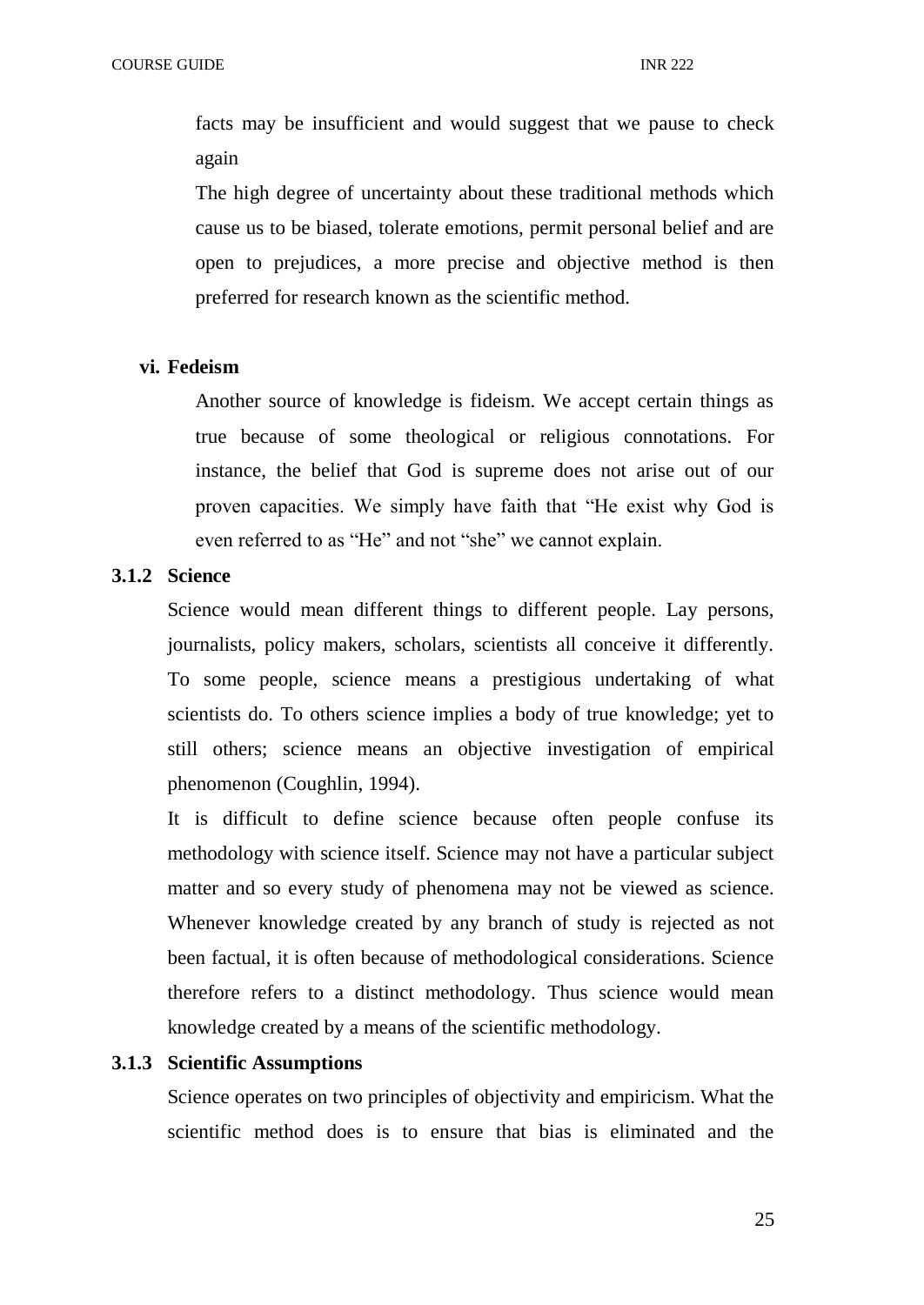investigation process is based on verifiability. Given these principles, science revolves around basic assumptions which include

#### *i. Nature is Orderly*

The basic assumption of the scientific method is that there is a recognizable regularity and order in the natural world. Events do not occur randomly. Scientists assume that there is a certain degree of order and regularity and structure that exist and that change is patterned which can be understood even within a rapidly changing environment. In other words, no matter how chaotic the world around us looks, there exist a definite regularity and order in the natural world. The rationalist conception of nature does not refer to supernatural forces but consist of empirically observable things, conditions or events that exist independent of human intervention including human beings as biological systems (Lewin, 1975). Nature describes what is happening rather than prescribe.

#### *ii. We can know nature*

Science assumes that we can know this nature having been part of this nature and therefore human beings can be understood and explained by the same method we study other phenomena. This assumption that we can know nature is to the extent that nature is orderly and that laws of nature do exist. It suggests that human beings are just as much part of nature as the other objects. Conditions, and events and that even though human beings possess unique characteristic, they can be studied and understood using the same scientific method. The human mind is capable of knowing itself and the minds of others. Therefore individuals and social things (events, conditions) show sufficient recurrent orderly and empirically verifiable patterns that are open to scientific investigation.

# *iii. All natural phenomenon have natural causes*

This assumption that all natural phenomena have natural causes is at the root of the scientific revolution. Science believes that there are forces in nature that causes everything to happen and that no force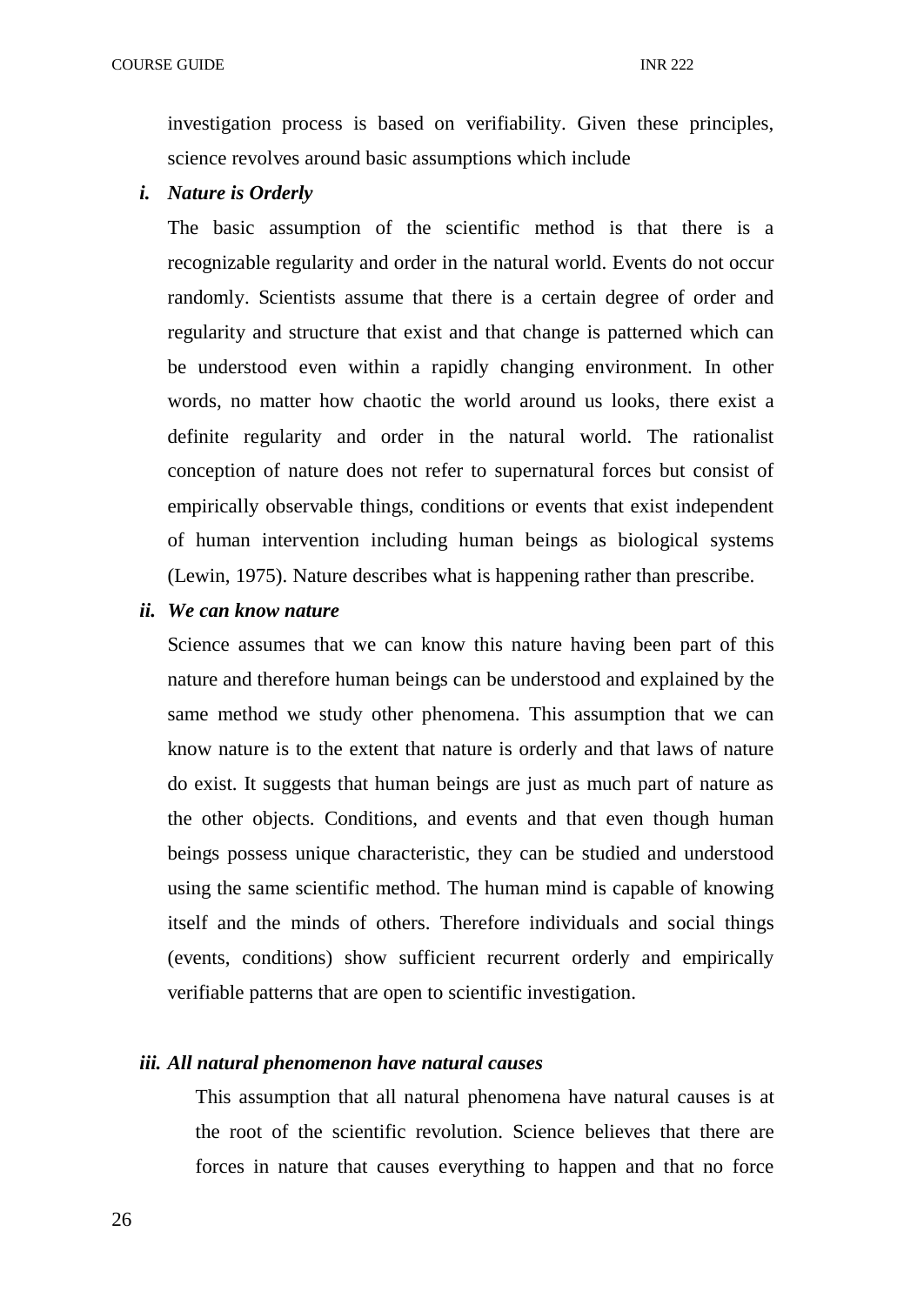outside nature is responsible for anything. This belief challenges religious fundamentalism, spiritualism and magic. This assumption directs scientific research away from investigation of supernatural powers to discovery of empirical regularities which can serve as evidence for cause-and-effect relationship.

## *iv. Nothing is self evident*

This means that knowledge generated by science is not self evident. Claims to truth must be demonstrated objectively. Thus, scientists do not rely on tradition, subject beliefs and common sense to verify scientific knowledge. Scientists believe that there is always room for mistakes. Therefore every claim calls for objective verification. Scientists are therefore critical and skeptical in their thinking.

#### *v. Knowledge is derived from the acquisition of experience*

Science helps us to understand the real world as an empirical method. It relies on perception, experience and observation. Perception is a basic tenet of the scientific approach and this is achieved through our senses. But knowledge is not obtained only through perception facilitated through the five senses of smell, sight, touch, taste and hearing. The point is that many events cannot be directly experienced or observed. Observation as a mental activity is not self-evident or completely removed from scientific terms, concepts or theories used by scientists.

#### *vi. Knowledge is superior to ignorance*

The assumption that we can know ourselves as much as we can know nature is closely related to the belief that knowledge is good and should be pursued for its sake and that of improving the human conditions. When scientists say knowledge is superior to ignorance they do not mean that everything about nature can and will be known. What they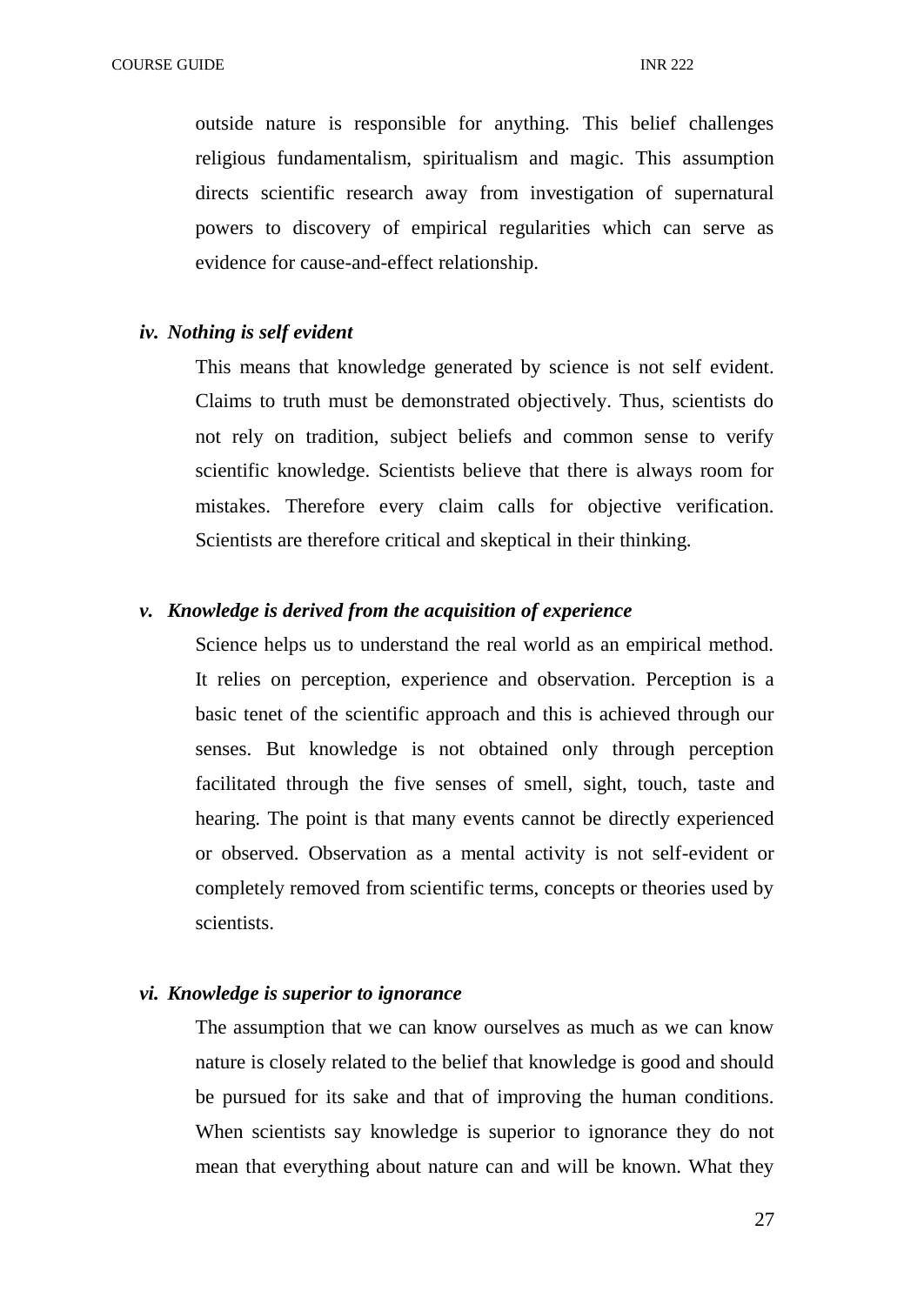mean is that knowledge is generally tentative and is always changing. What was not known before can be known now and current knowledge is subject to modification in the future. Truth in science is therefore, always tentative and relative to the evidence, methods, and the theories employed, and is always open to changes.

# **3.1.4 Scientific Method**

No matter the subject matter, all scientists are agreed that the research process must follow certain outlines. This is to allow for verifications and objectivity. The scientific method is therefore a systematic, controlled, empirical and unbiased investigation of hypothetical propositions about presumed relationships between variables that create a particular state of affairs. The scientific method relies on explicit rules and procedures for research and it is on these rules and procedures that claim for knowledge are evaluated. The scientific method relies on empirical evidence, utilizes relevant concepts and is committed to only objective considerations. The method presupposes ethical neutrality and with results that are probabilistically predictable. The scientific method is known and can be verified for testing conclusions through replication.

#### **4.0 Conclusion**

Scope of research methodology is very broad consisting of the sources of knowledge which may be traditional or scientific. The superiority of the scientific method lies in its empiricality and objectivity. The rules and procedures established by the scientific method means that it can replicate hence claim to truth can be evaluated.

# **5.0 Summary**

In this unit students have been exposed to the scope of research methodology with emphasis on science and its method of research. The principles of science have been identified. The basic assumptions of science underlying the scientific method have also been identified.

28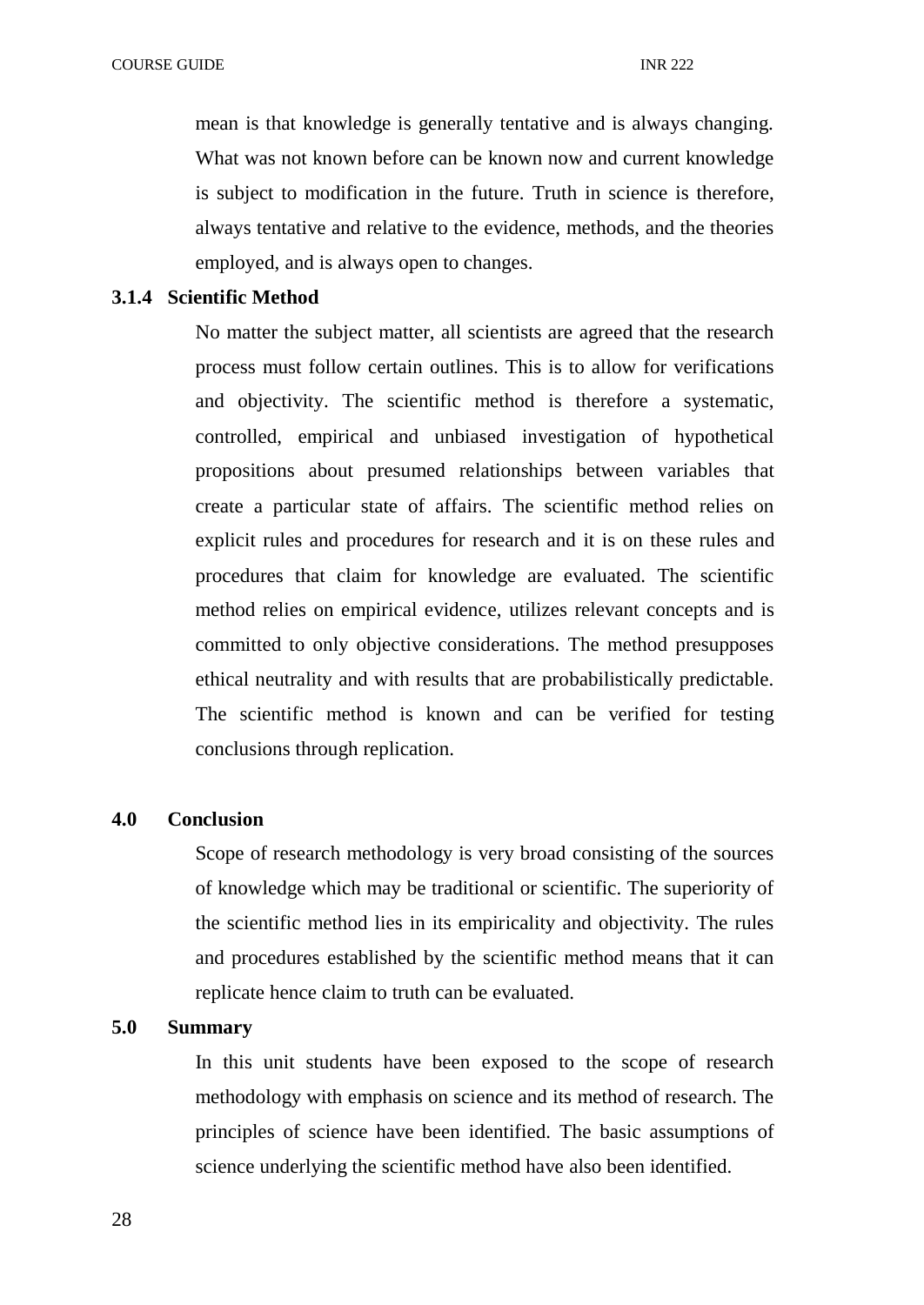#### **6.0 Tutor-Marked- Assignment**

- i. What are the main traditional ways of knowing?
- ii. Identify the basic assumptions of science.
- iii. What is the scientific method?

## **7.0 Reference/Further Reading**

- Anthony, O. (1989). *An introduction to the philosophy of science,* New York: Oxford University Press.
- Franfort-Nachmias, C & Nachmias, D. (1996). *Research methods in the social sciences.* Hodder Amold.
- Sjoberg, G. and Roger Nett (1978). *A methodology for social research,* New York: Oxford University Press.
- Kurt, L. (1985). *Field theory in social science,* Westport: Conn Greenwood Press.
- Morris R. C. and Ernest Nagel (1972). *An introduction to logic and scientific method.* Orlando, Fla Harcourt Bake Jovanovich.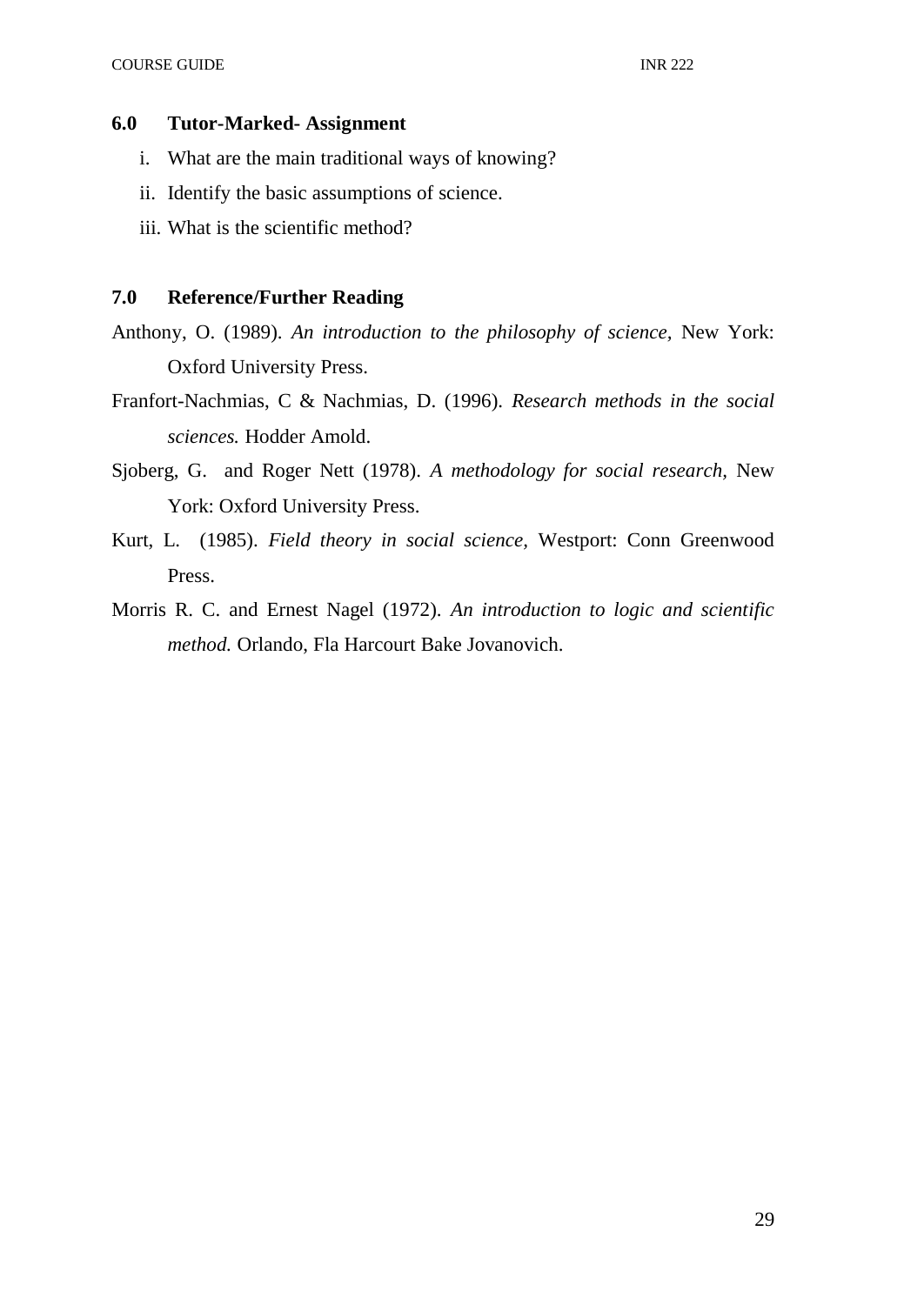# **Unit 4 Focus of Research Methodology Contents**

- 1.0 Introduction
- 2.0 Objectives
- 3.0 Main content
	- 3.1 Focus of Research Methodology
		- 3.1.1 The research process
		- 3.1.2 The research problem
		- 3.1.3 Selecting the problem
- 4.0 Conclusion
- 5.0 Summary
- 6.0 Tutor-Marked-Assignment
- 7.0 Reference/Further Readings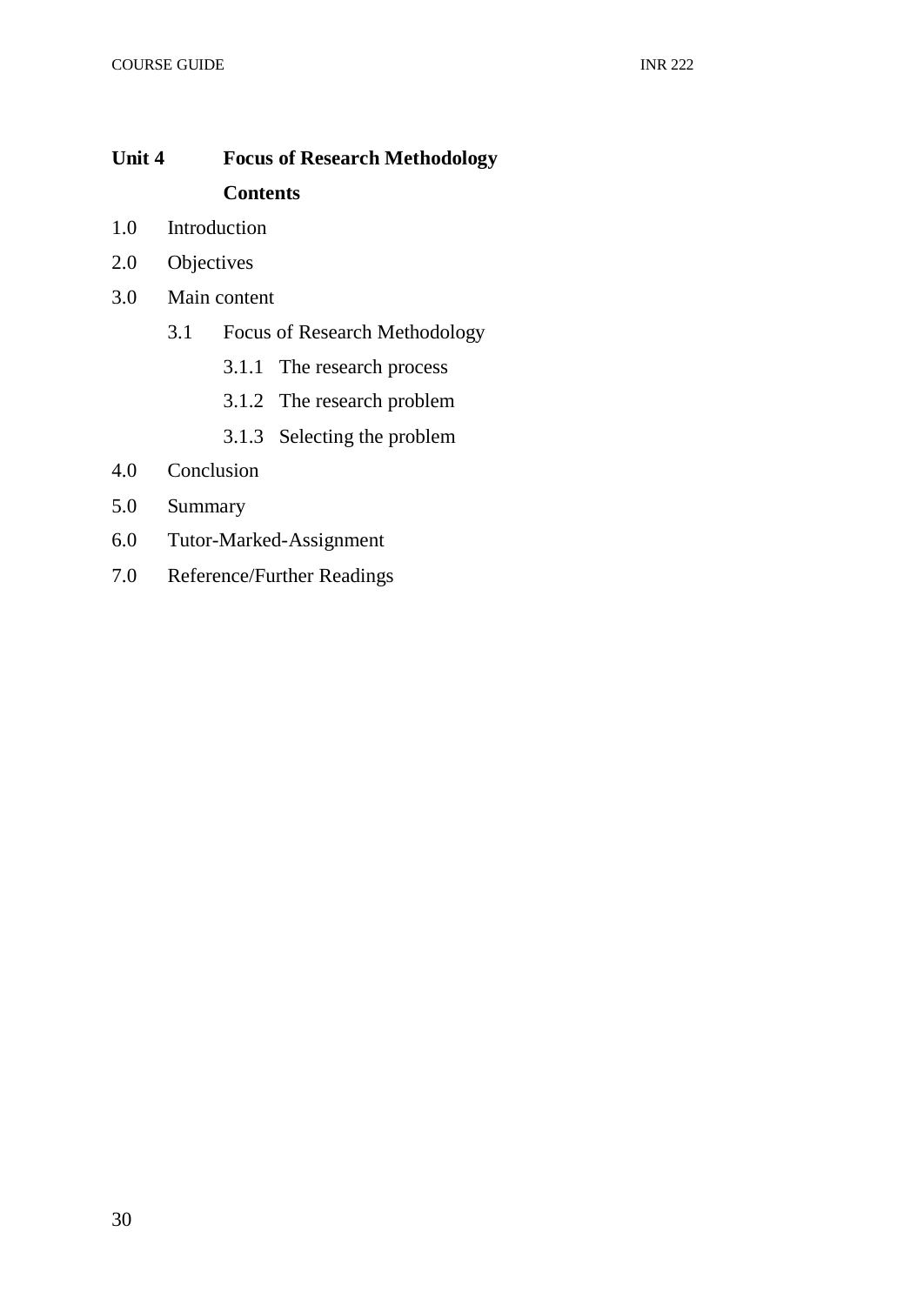#### **1.0 Introduction**

In the previous unit, attention was focused on the scope of research methodology that addressed the core concern of research; to generate knowledge that is verifiable. This unit shall dwell on the focus of research methodology which is the research process that leads to research outcomes.

#### **2.0 Objectives**

The main objectives of this unit is for students to

- i. Understand the major components of the research
- ii. Explain what is the research problem
- iii. Be able to select a research problem

# **3.0 Focus of Research Methodology**

3.1.1 The research process consists of a number of sequential actions and necessary steps to carry out a research effectively. These steps or actions resonate with the notion that scientific knowledge is grounded in both reason and experience (observation). Thus scientists utilize logical validity and empirical validation to confirm claims to knowledge. From these two conditions are practical steps of research activities that constitute the research process (Green, 1989). Under this process, scientists carry out stipulated activities which outcome is analyzed and interpreted into authentic knowledge.

The research process consists of seven main stages:

- 1. Problem
- 2. Hypothesis
- 3. Research design
- 4. Measurement
- 5. Data collection
- 6. Data analysis
- 7. Generalization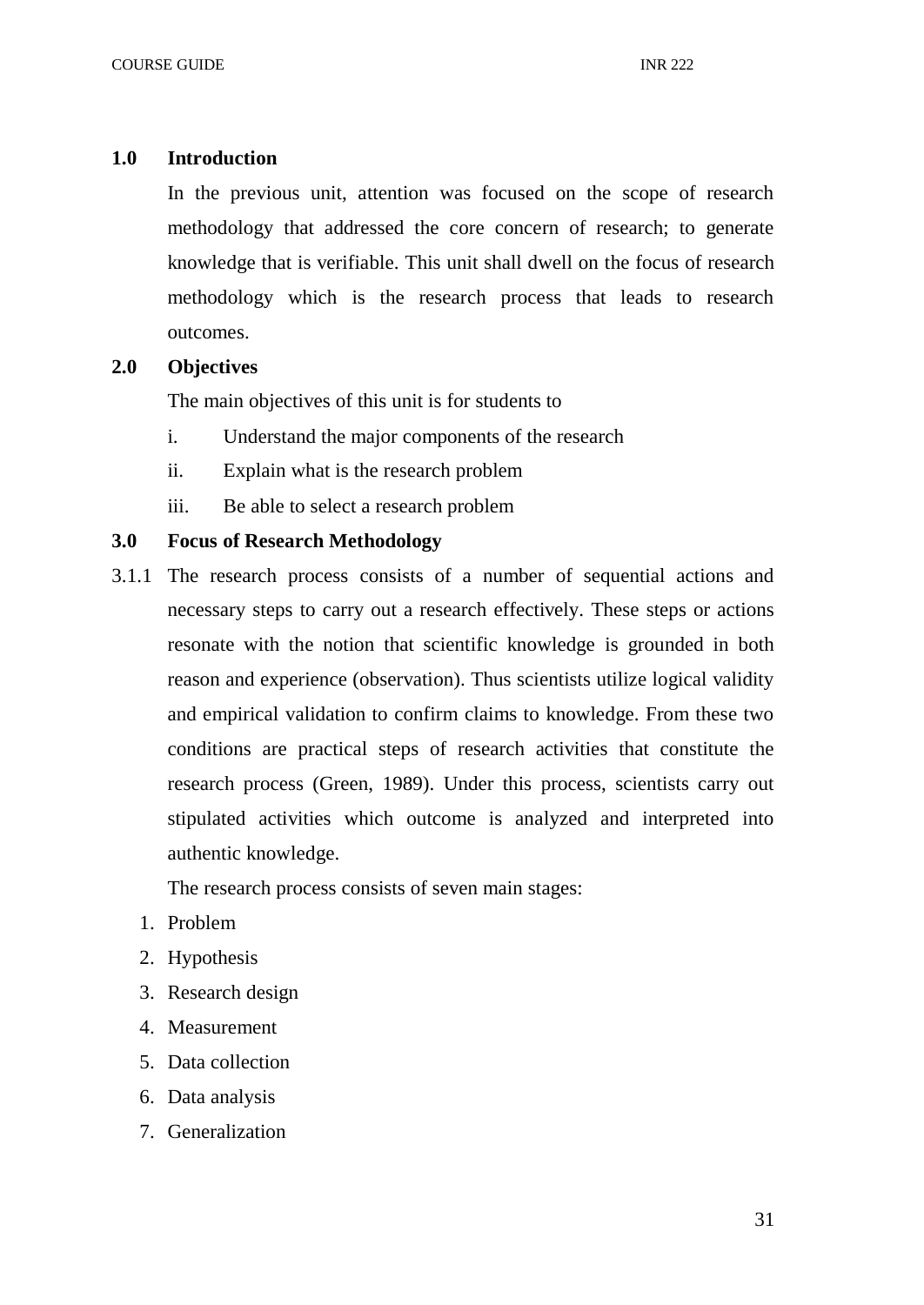The research problem is defined out of experience which helps in shaping its bounds. Then hypothetical (tentative) statements driving from the problem are made in order to specify information to be required. The next thing is to identify the source of needed information. Once this is done, the researcher decides on the techniques to be used for obtaining that information. Then information is collected and processed. The researcher analyze and interpret the information into formalized result from which generalization can be made.

The research process moves in a cyclical manner from the problem to generalizations to problems and on it continues.

# **The main stages of the research process**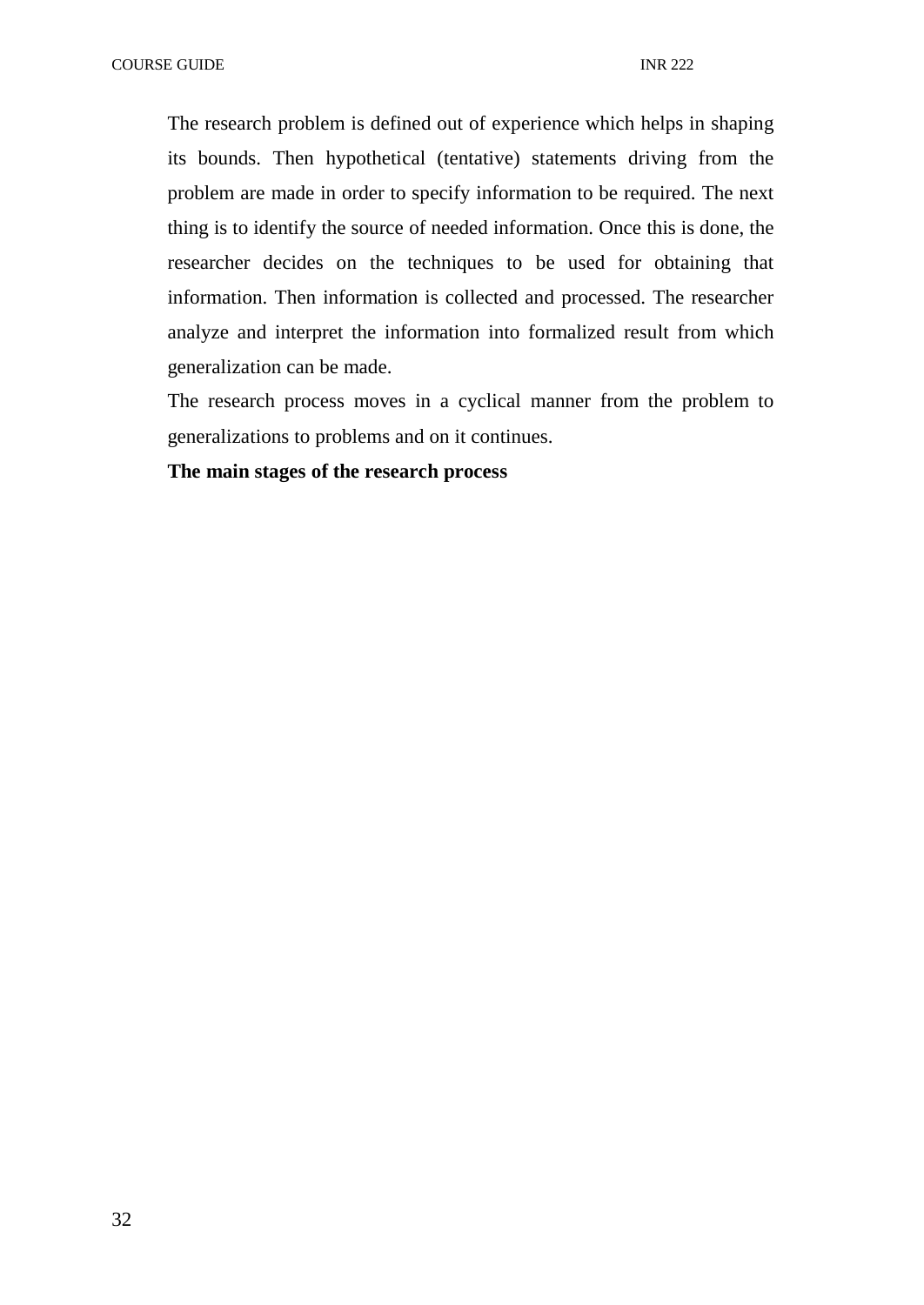The research process is self correcting. Researchers test hypothetical statements about research problems logically and empirically. When generalizations are made, new hypotheses are formulated and tested. In this process of reformulation, scientists re-evaluate all the research operations since a tentative generalization may be rejected not because it is invalid but because of errors in the research operations performed. For instance, a generalization such as the search for resources leads to war between countries may be rejected if it cannot be logically validated or empirically verified. To reduce the chances of rejecting hypothesis, scientists re-evaluate each stage in the research process before formulating new generalizations. This is why the research process is said to be self correcting.

## 3.1.2 **The research problem**

The research problem may relate to a state of nature or to relationship between two or more variables. For example a researcher may be troubled by the regular overflow of a river causing damages to humans and property. Or one may be troubled by why countries led by dictators would always be at war. A researcher would need to be familiar with the issue or situations that can be studied. A researcher must also decide an area of interest or a particular subject matter to be studied. Once this is done, a problem may be stated broadly and also confusions and ambiguities cleared.

## 3.1.3 **Selecting the Problem**

In selecting the research problem, researchers are most often guided by experience or creativity (Akpa, 2011). This is quite often more applicable in the social sciences especially concerning a desire to find a solution to a social problem. One may have experienced a social problem for a long time. This may be armed robbery, cultism, trade dispute or border dispute between countries. A researcher would have familiarized himself with such a problem at a close range in terms of empirical and practical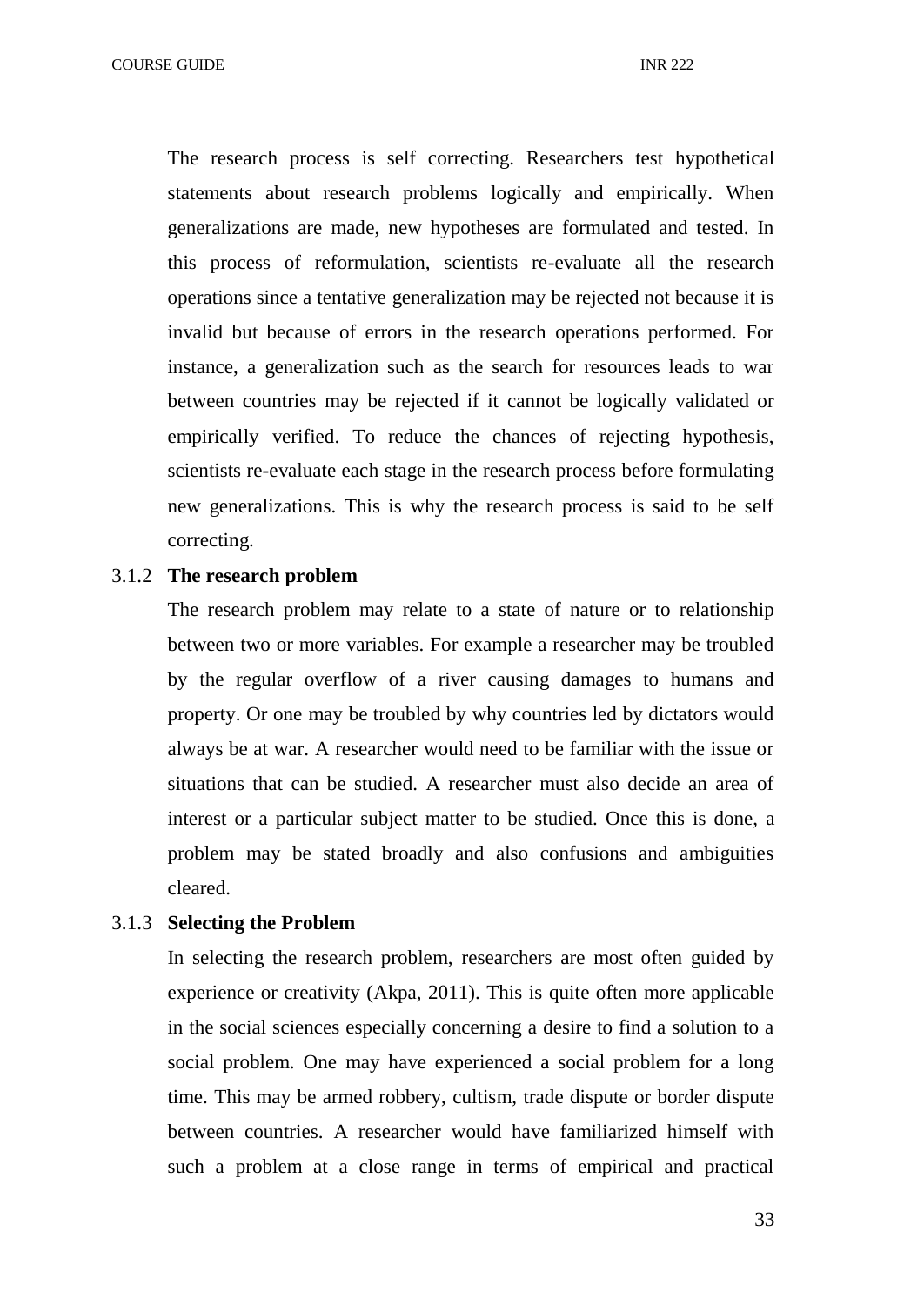dimensions. Through experience, therefore, a research can fairly easily select a problem for research.

A researcher may be creative in terms of critical thinking, personal initiative, ingenuity and even foresight (Akpa, 2011). A combination of experience, interest and creativity results in a wonderful research enterprise.

# **4.0 Conclusion**

In this unit, students have been exposed to the primary concern of research which is a focus on the research problem and the research process for general knowledge. Everywhere around us is the expression of this desire for more knowledge and the application of a basic research process. The scientific process consists of seven stages that make the research process self-correcting.

# **5.0 Summary**

Students have been introduced to the basic steps in the research problem identification and the way in which a research problem can be formulated and decided upon as a research focus. The primary factors of experience, interest and creativity necessary towards selecting a research problem have been identified.

# **6.0 Tutor-Marked Assignments**

- i. Identify the seven stages in a research process.
- ii. What are the factors that count in selecting a research problem?

# **7.0 References/ Further Reading**

Kaplan, A. (1989). *The conduct of inquiry* New York: Harper & Row.

- Akpa, A. (2011). *Knowledge creation process: Concepts and applications in social research.* Makurdi: Aboki Publishers.
- Scott, G. (1989). *The logic of social enquiry.* New Brunswick, N.J. Transaction Books.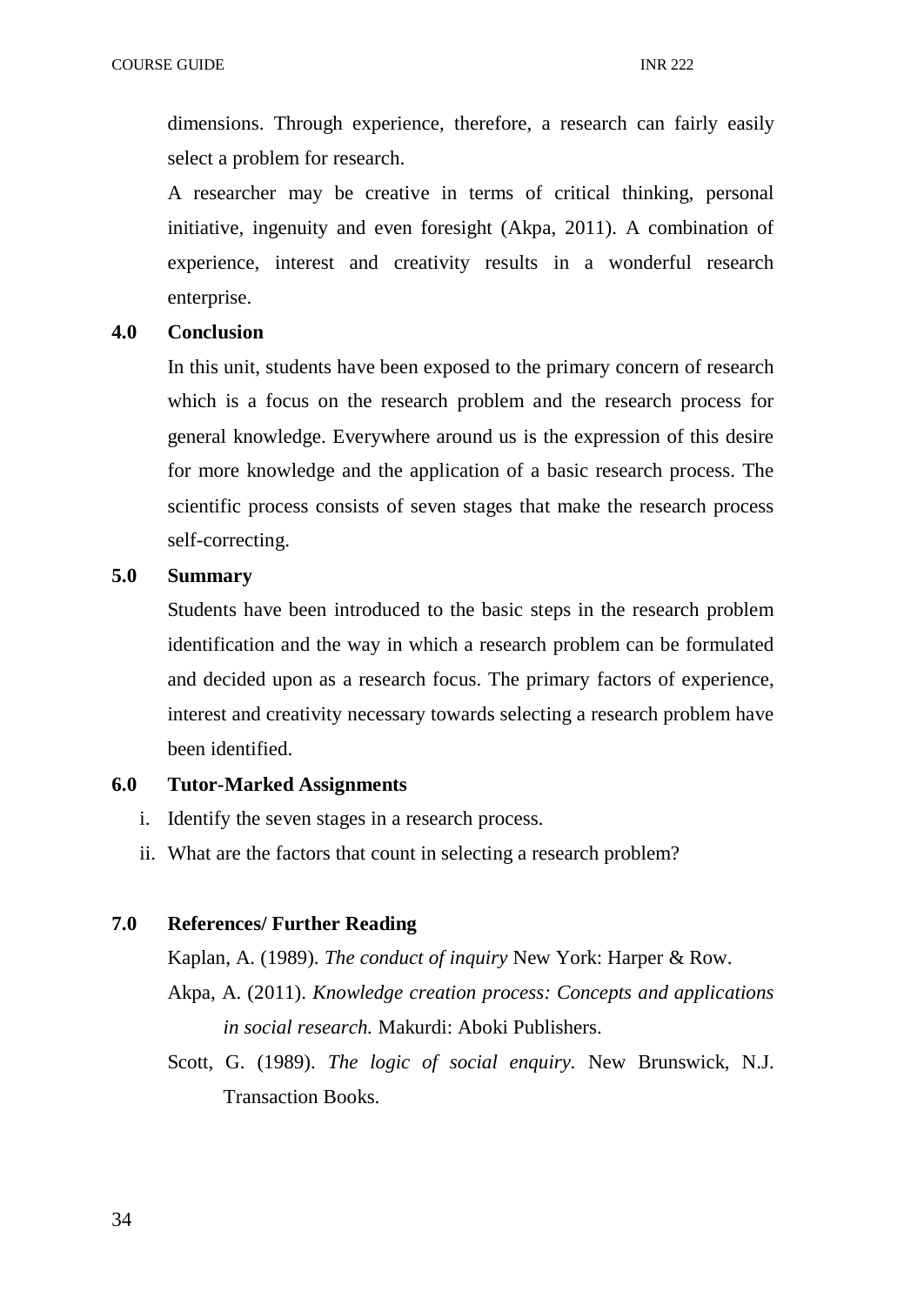# **Module 2**

**Unit 1** Identification of Topic in research **Unit 2** Variables in Research **Unit 3** Development of hypotheses for research **Unit 4** Use of Library in Research

# **Unit 1 Identification of Topic in Research Contents**

- 1.0 Introduction
- 2.0 Objectives
- 3.0 Main content
	- 3.1 Identification of topic in Research
		- 3.1.1 Topic selection
		- 3.1.2 Factors guiding topic selection
		- 3.1.3 Sources of topics
- 4.0 Conclusion
- 5.0 Summary
- 6.0 Tutor Marked Assignment
- 7.0 Reference/Further Reading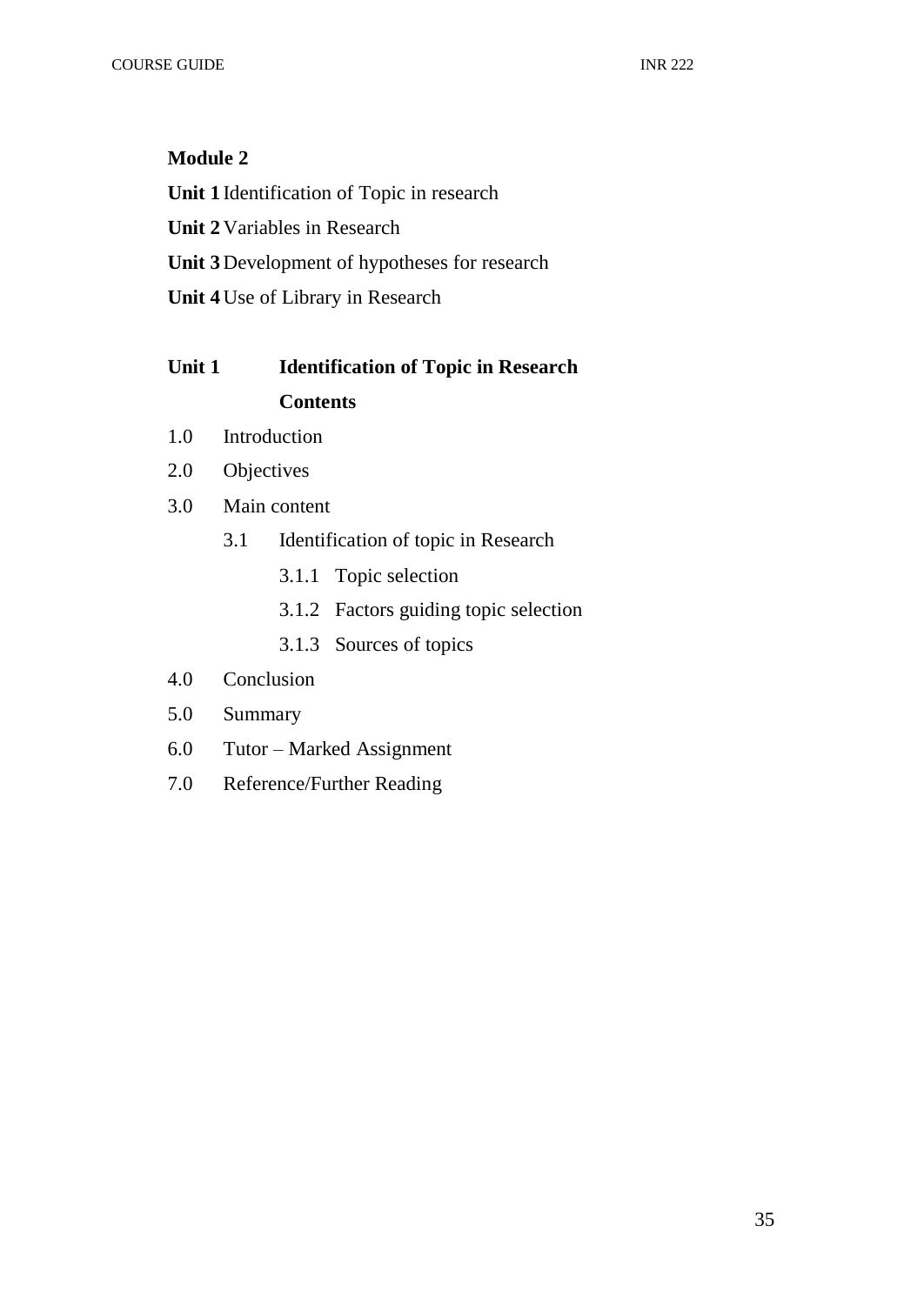#### **1.0 Introduction**

To select a topic in research relates to problem identification that commands the need for a research to explain the problem and possibly find a solution to it. In selecting a problem, experience and creativity have been advised to lean on their understanding and familiarity with issues around them. When this understanding is mixed with initiative and original thoughts the creative faculties of intelligence are ignited to mix with experience which facilitates the selection of a suitable topic for a research. This unit will explore the process and sources of problem identification and topic selection in a research.

# **2.0 Objectives**

At the end of the unit students should be able to

- i. Identify factors facilitating the identification of a problem
- ii. Identify factors aiding the selection of a topic
- iii. Identify the sources of selecting a topic

#### **3.0 Main Content**

- 3.1 Identification of topic in research
- 3.1.1 Topic Selection

Topic selection is a very crucial part of research because there can never be a research project without a topic. In choosing a topic, students of research are expected to first attempt to formulate a general topic into a specific research problem. This is the first step in a scientific enquiry. In doing this, two steps are essential to be kept in mind and which must be followed. These include understanding the problem thoroughly and rephrasing that understanding into meaningful terms in an analytical sense. One way of understanding a problem is to discuss it with one's own colleagues or with experts or people that may have more knowledge on the issue. In academic institutions, a researcher can consult scholars with experience in research about similar issues. In an administrative set up,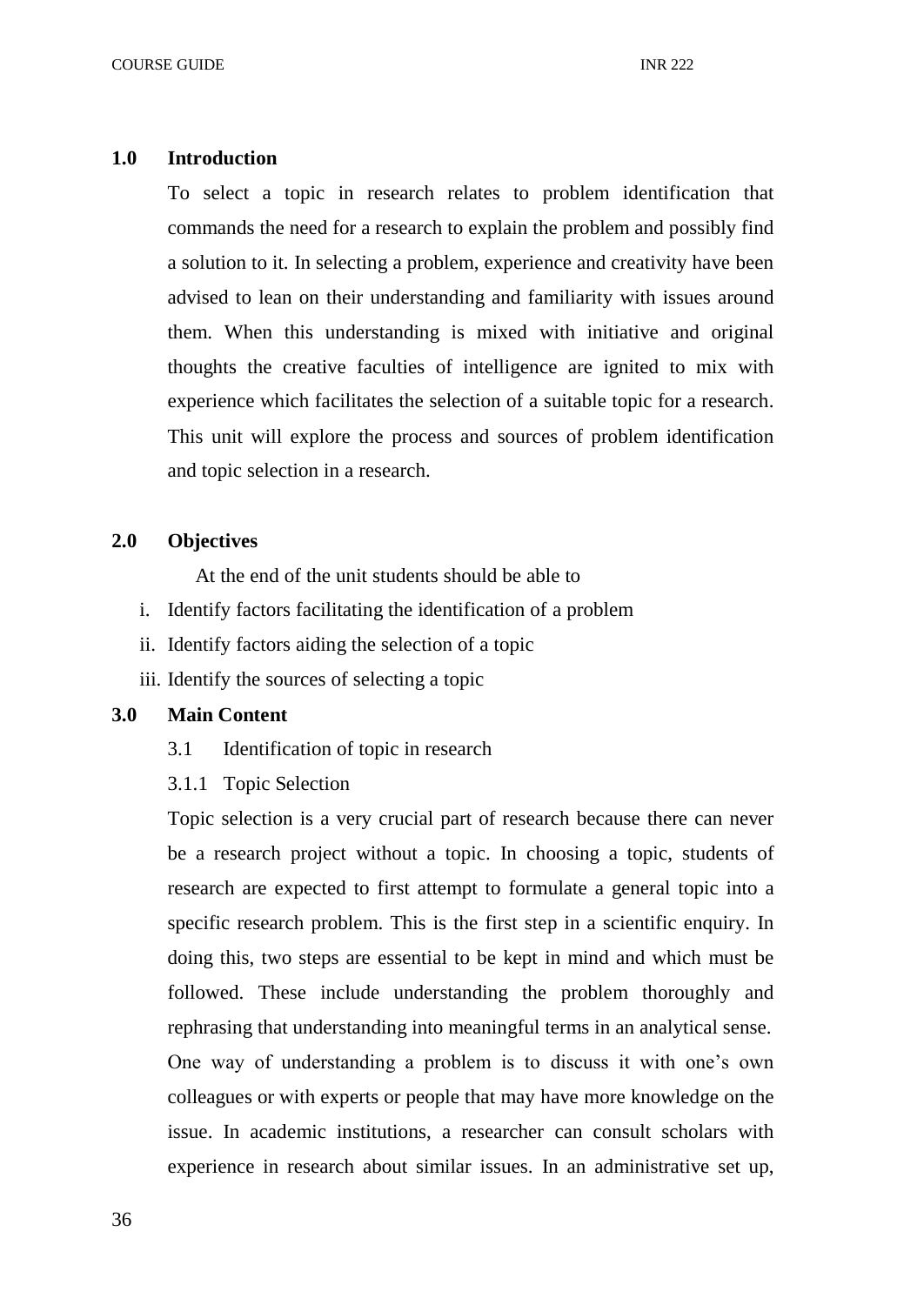one may need to discuss with policy experts on the origins of the problem and what has been done so far to address it.

## 3.1.2 **Factors guiding topic selection**

Selecting a topic has appeared to be a difficult exercise for many would be researchers. Many students spend many hours trying to select a topic or may just continue with a poorly framed topic in order to fulfill a requirement for graduation or project writing. Given the difficulty associated with topic selection, the following are provided as guiding factors for topic selection.

- 1. **Interest**  The research problem must be of interest to the researcher. The personal interest of the researcher is the greatest motivation of the researcher; especially when the knowledge seeker may be getting frustrated with topic selection. When a topic for research is selected based on a researchers' interest, it motivates and drives the research process to its logical conclusion.
- 2. **Experience** It is advisable to always choose a topic one is familiar with and in which ones knowledge and competence can be utilized.
- 3. **Originality**  A topic selected must meet conditions of originality, personal initiative, ingenuity and foresight to the future. It is not appropriate to duplicate research efforts as this may be a waste of time, resources and energy.
- 4. **Significance**  In selecting a topic, one must be guided by the potentials of the topic in contributing to knowledge. It is rather economically irrational to spend resources and energy on a research that would not add anything in generating new knowledge.
- 5. **Scare Resources**  Before embarking on a research, one needs to have a fair idea about availability of resources required to complete the research. Two important resources here are time and financial support. Adequate consideration is required for determining resource availability before commencing the research process on any given issue. Many research enterprises are resource demanding and time bound. Indeed this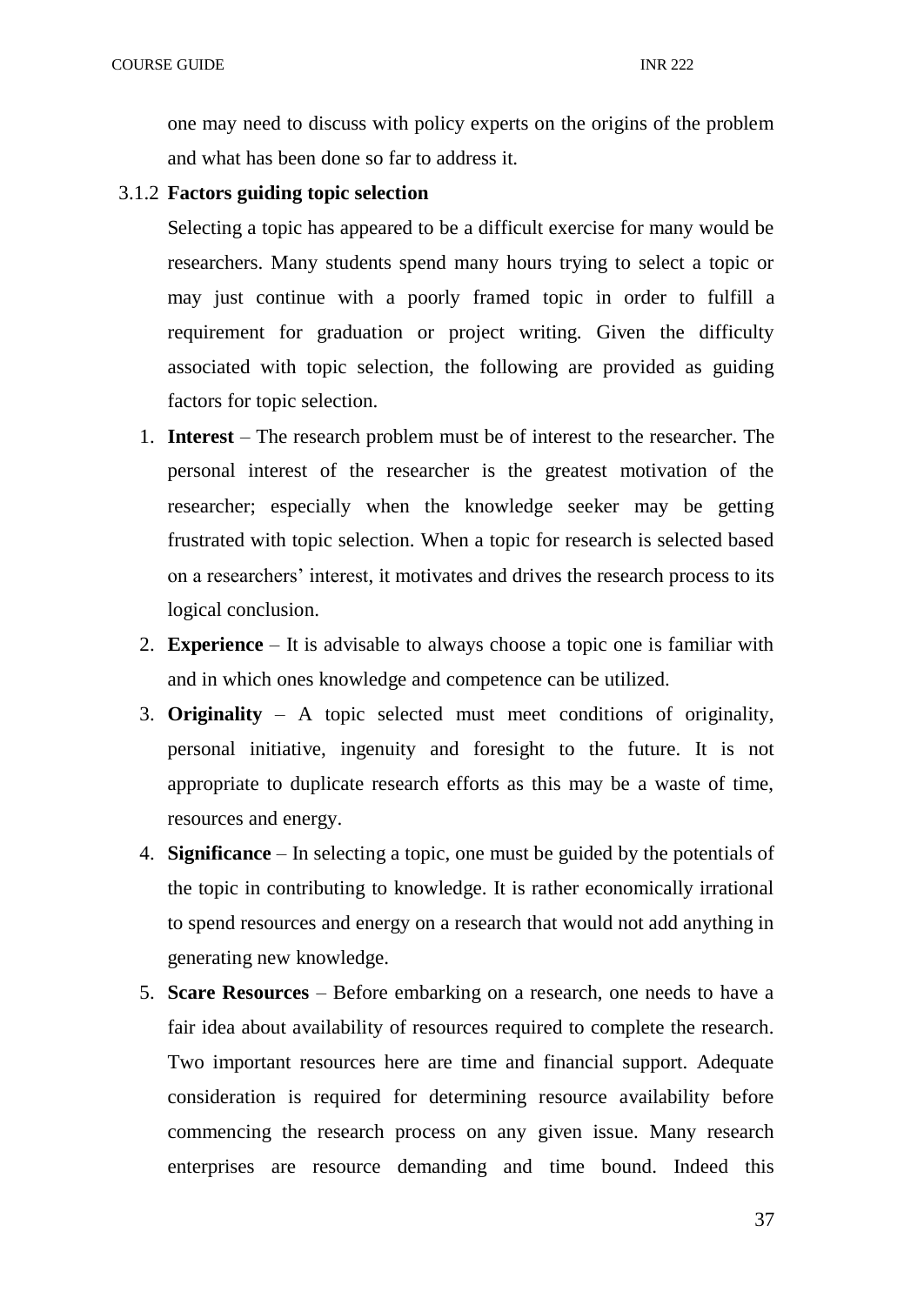consideration should be made before choosing a topic and evolving a research design.

6. **Data Availability** – A research must ensure that data on an issue under research is available. Researchers are advised not to choose a topic merely because it is heard from someone without personal knowledge or interest in the area. Closely related to this is the need to consider availability and suitability of a relevant technique of data collection. A student who picks a topic without a careful thought on these issues may be forced to abandon the topic due to lack of data.

## 3.1.3 **Sources of Topics**

Would be researchers or students can lean on several options in order to generate a topic. These may include

- i. **Personal Experience –** This has appeared to be the best source of topic because if a research problem arises from personal experience, it induces interest. Experience with social problems is good examples of sources of topics.
- ii. **Enduring issues of the discipline –** In every discipline, there are recurring questions demanding answers. Explanations or solutions borne out of thorough research. In International relations for instance, questions about state sovereignty, what constitute units of analysis have continued to command the attention of researchers.
- iii. **Suggested topics –** Many writers or researchers present topics for research in given areas of specialty. Some researchers also provide recommended topics for research at the end of their study.
- iv. **Past research projects –** For many, past research projects have remained the commonest source of topics. Care must be taken to ensure that one's study is not a duplication of efforts and some level of rigour and originality is maintained.

## 4.0 **Conclusion**

To identify a research problem amounts to problem definition. Where a student is able to clearly and carefully delineate a problem for research,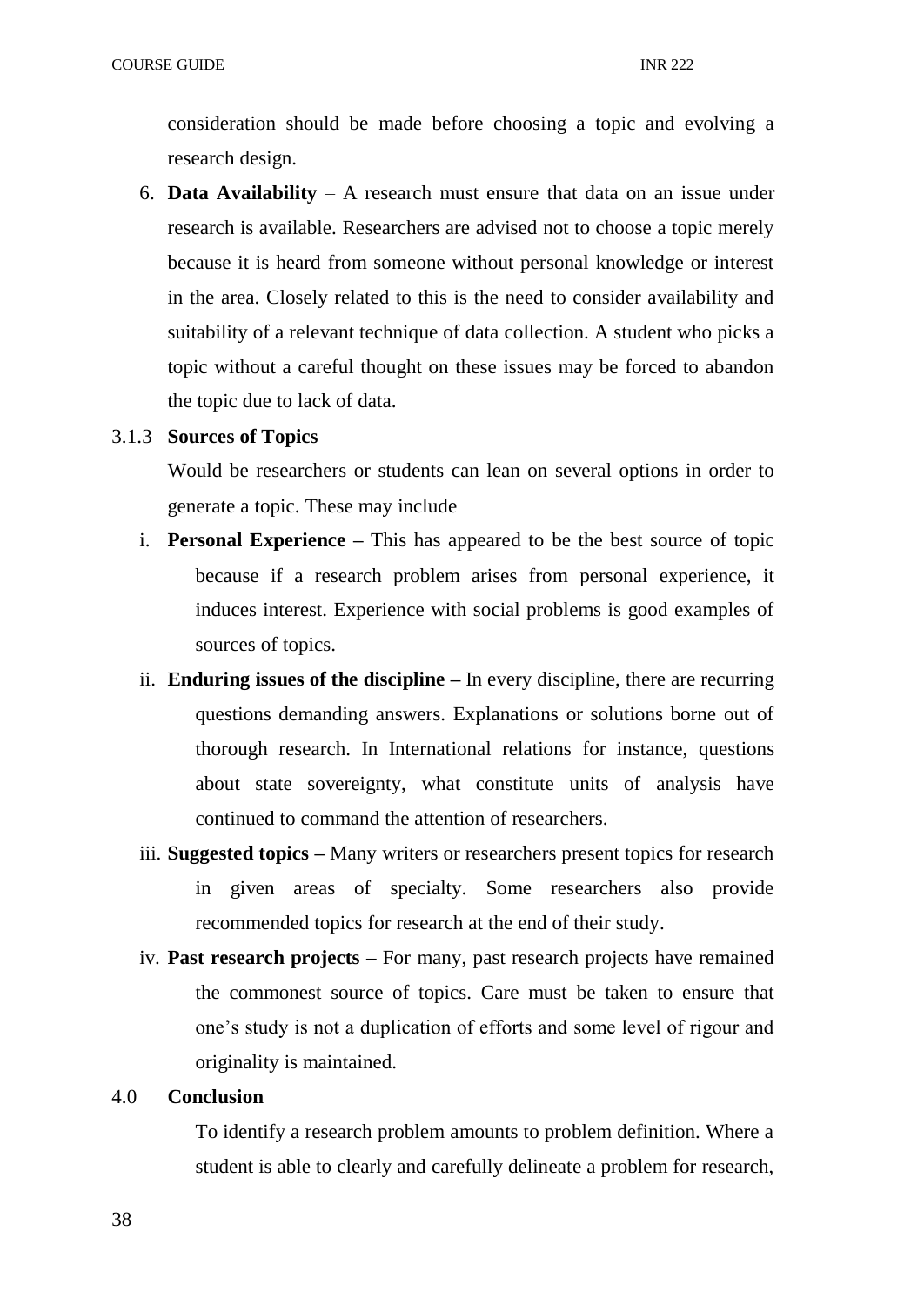it leads logically to selecting a topic that captures the concern for research. In topic selection, students are advised to look to their interest, experience and originality as veritable conditions for research.

# 5.0 **Summary**

In the previous unit, the problem definition in a research is dealt with. In this unit students are expected to the favourable conditions for research and sources of selecting a topic.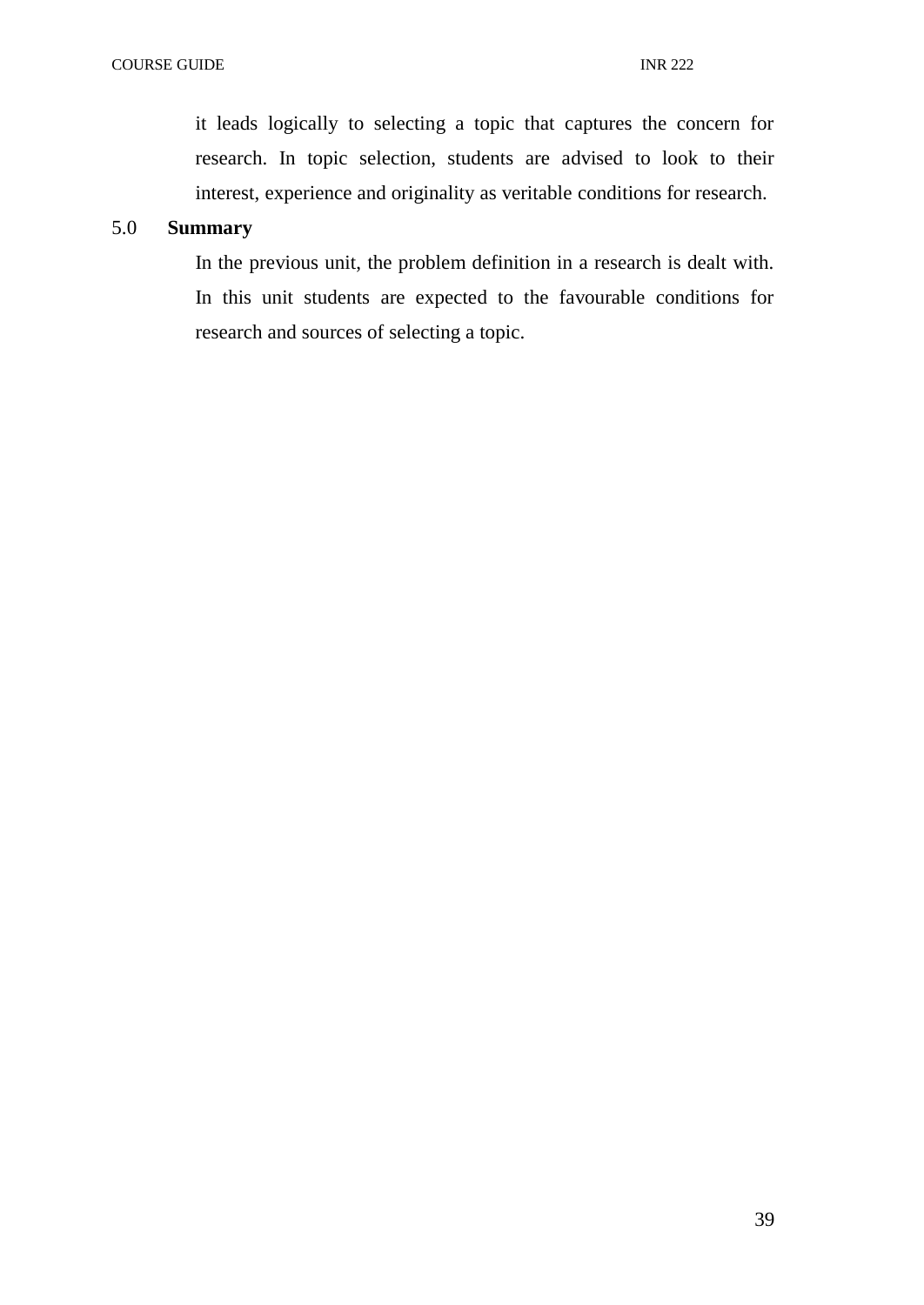# 6.0 **Tutor-Marked Assignments**

- i. What are the factors for selecting a research topic?
- ii. Identify the sources of research topics.

# 7.0 **Reference/Further Reading**

Akpa, A. (2011). *Knowledge creation process: Concepts and applications in social research.* Makurdi: Aboki Publishers.

Kerlinger, F.N. (1970). *Behavioural research: A conceptual approach.* New York: Holt, Rhine hart & Winston.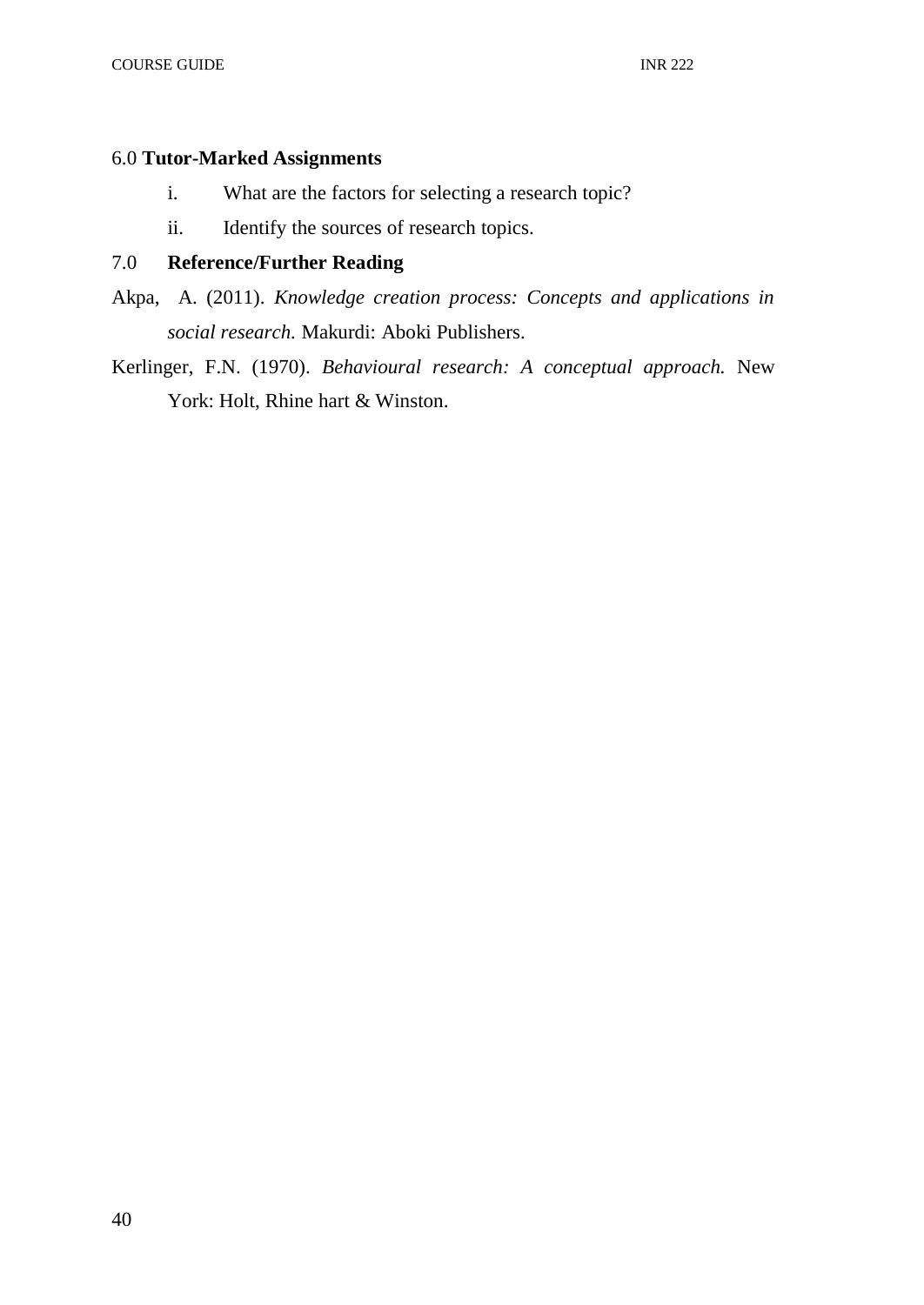# **UNIT 2 Variables in Research**

Contents

- 1.0 Introduction
- 2.0 Objectives
- 3.0 Main Content
	- 3.1 Variables in Research
		- 3.1.1 What are Variables?
		- 3.1.2 Types of Variables
		- 3.1.3 Relations
		- 3.1.4 Kinds of Relations
- 4.0 Conclusion
- 5.0 Summary
- 6.0 Tutor-Marked Assignment
- 7.0 References/Further Reading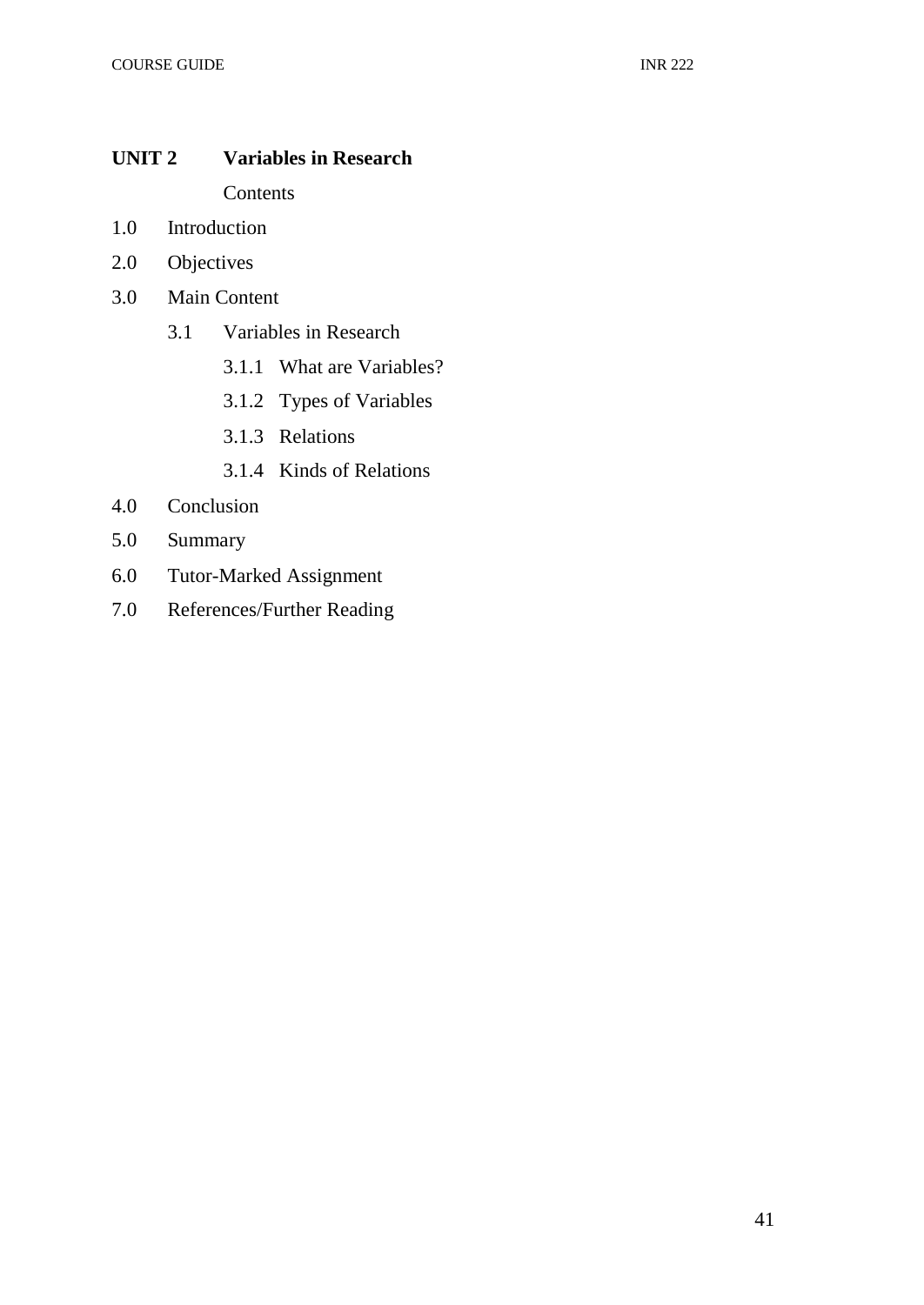### **1.0 Introduction**

In this unit students will be introduced to the concept of variable which represent an empirically measurable phenomenon. Variables are derived from concepts which are considered abstracts that represent empirical phenomenon. The transformation from concepts to empiricism results into variables. When a hypothesis is formulated, it consists of variables that are measurable and testable. In translating concepts to variables, values are imputed into the concepts which give them measurable characters. With these indices, a variable can be identified and measured.

# **2.0 Objectives**

Students are expected to

- i. Define variables
- ii. Identify variables and their place in research
- iii. Know the types of variables

# **3.0 Main Content**

- 3.1 Variables in Research
- 3.1.1 What are variables?

A variable is an empirical property that can take on two or more values (Frankfort-Nachmias & Nachmias, 1996:55). A property qualifies as a variable only if it can change in quantity and quality. For instance 'income is a variable because it can change in quantity from low to high values. 'Expectations is a variable also because it is capable of taking on two possible values of high or low. The values assigned to variables are to make them testable and measureable. Therefore every variable that can be studied must be operationally defined. The operational definition of a variable is the specific method for manipulating or measuring the variable (Cozby, 2001).

# 3.1.2. **Types of Variables**

There are many types of variables. These are

i. Dependent and Independent variables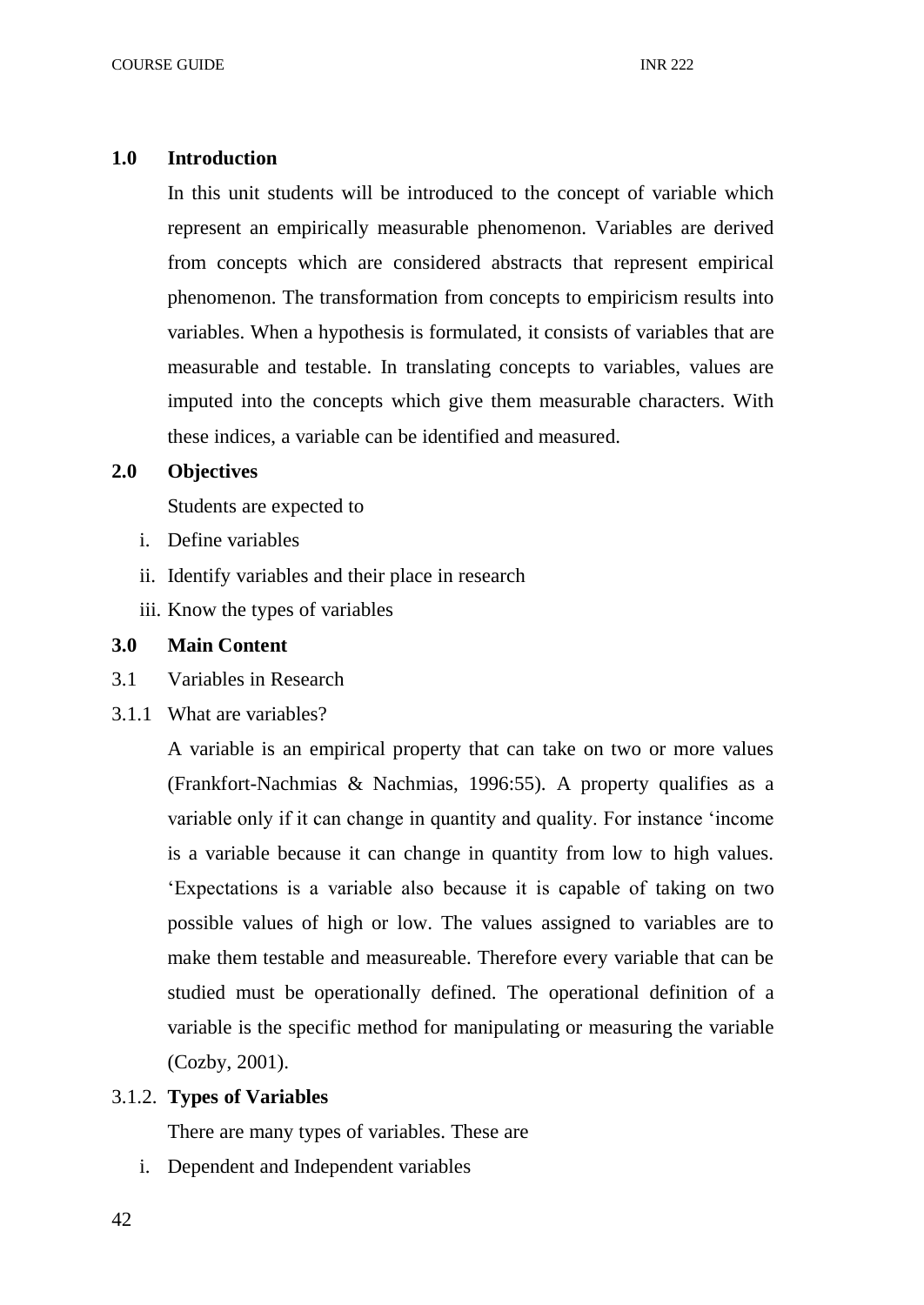- ii. Control variables
- iii. Continuous variables
- iv. Discrete variables
- v. Dichotomous variables

# i. **Dependent and Independent Variable**

In a hypothesis are usually found two variables; one dependent and the other independent. Both relates in a causative manner. In other words, one variable causes change to occur in the other. The variable being explained is the dependent variable while the one being used to explain changes in the other is the independent variable. The independent variable is also called the explanatory variable. It is taken as the cause of changes in the other variable; the dependent variable which is expected to be influenced by the independent variable. For instance a researcher may want to explain while some peoples income rise while others do not; by saying the higher the level of education, (independent) the higher the level of income (dependent). Or the higher the social class (independent) the higher the level of political participation (dependent).

It is important to note that the division between dependent and independent variables is for analytical purpose because this distinction relates only to the purpose of research only. In the real world, variables are never dependent or independent; it is the researcher that assigns the roles to them based on the objective of the research. What this means is that an independent variable in one research may be a dependent variable in another conducted by the same researcher.

The complex nature of social phenomena necessitates the use of several independent variables to explain one or more dependent variables. One or two independent variables usually explain only a certain amount of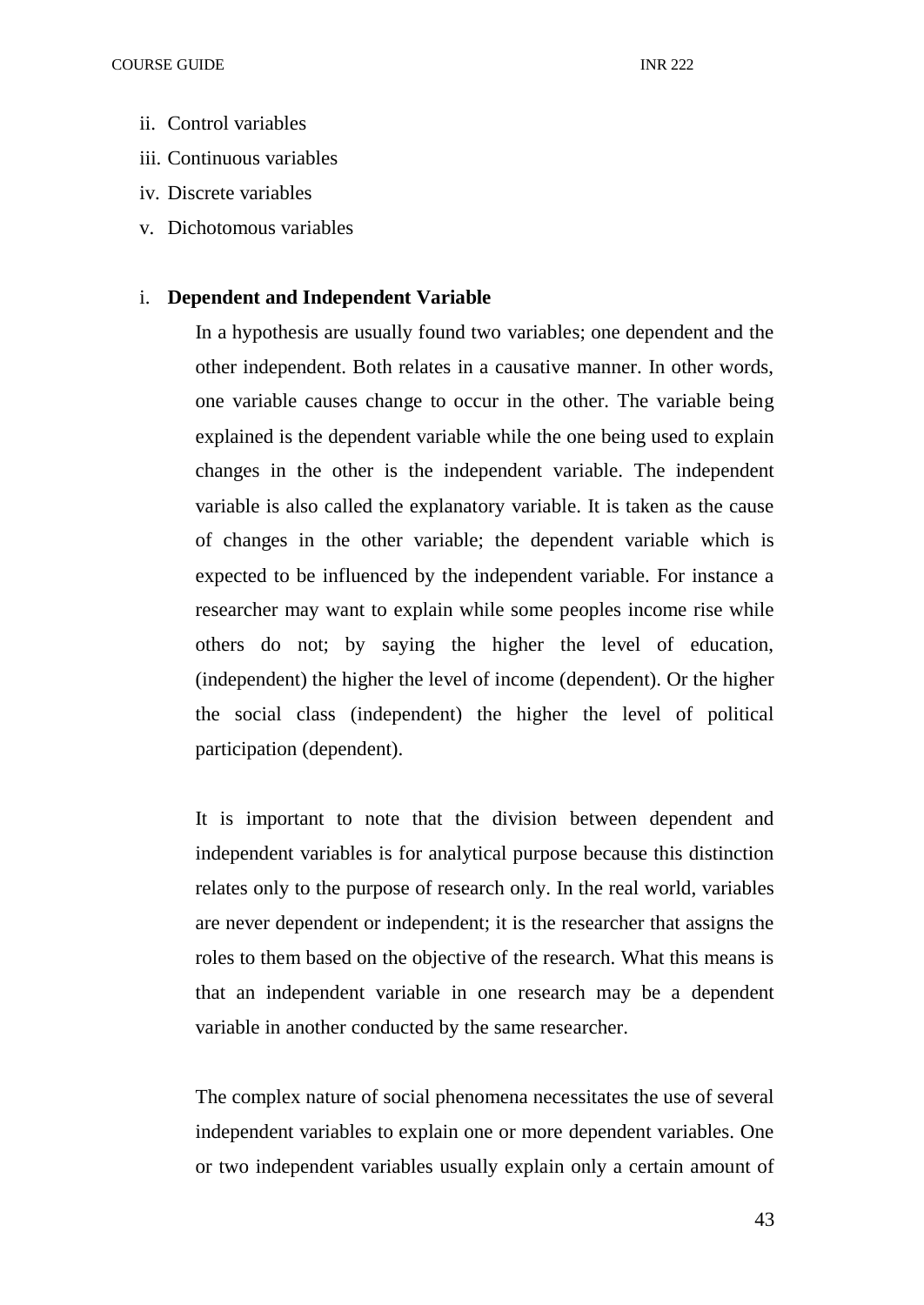the variation in the dependent variable, and additional independent variables have to be introduced by the researcher in order to explain more of the variation. For instance when social class is used to explain the level of political participation as an independent variable, the outcome will be incomplete because, the level of political participation can also be explained by age, gender, educational attainment and a sense of political consciousness.

#### ii. **Control Variable**

Control variables are mostly used by scientists in an empirical research to reduce the chances of attributing explanations to independent variables that may not be responsible for the variation found in the dependent variable. Put differently, control variables are actually used to prove that an empirically observed relation between a dependent and an independent variable is false. A false or spurious relation is one that can be explained by variables other than those stated in a hypothesis. By using control variables, the causal link between the variables, as stated in the hypothesis and the observed relation is not based on an unforeseen connection with some other things (Alker, 1965). Control variables therefore serve a useful purpose in a test to prove whether or not the observed relation between dependent and independent variables is spurious.

#### iii. **Continuous and Discrete Variables**

Another way of describing variables is to show whether they are continuous or discrete. A continuous variable does not have a minimum size that is originally stated. A very common example of a continuous variable is length which is infinite in nature. An object may have a definite length but it can choose to be longer or shorter. So one can say one tenth, one thousandth or one millionth length.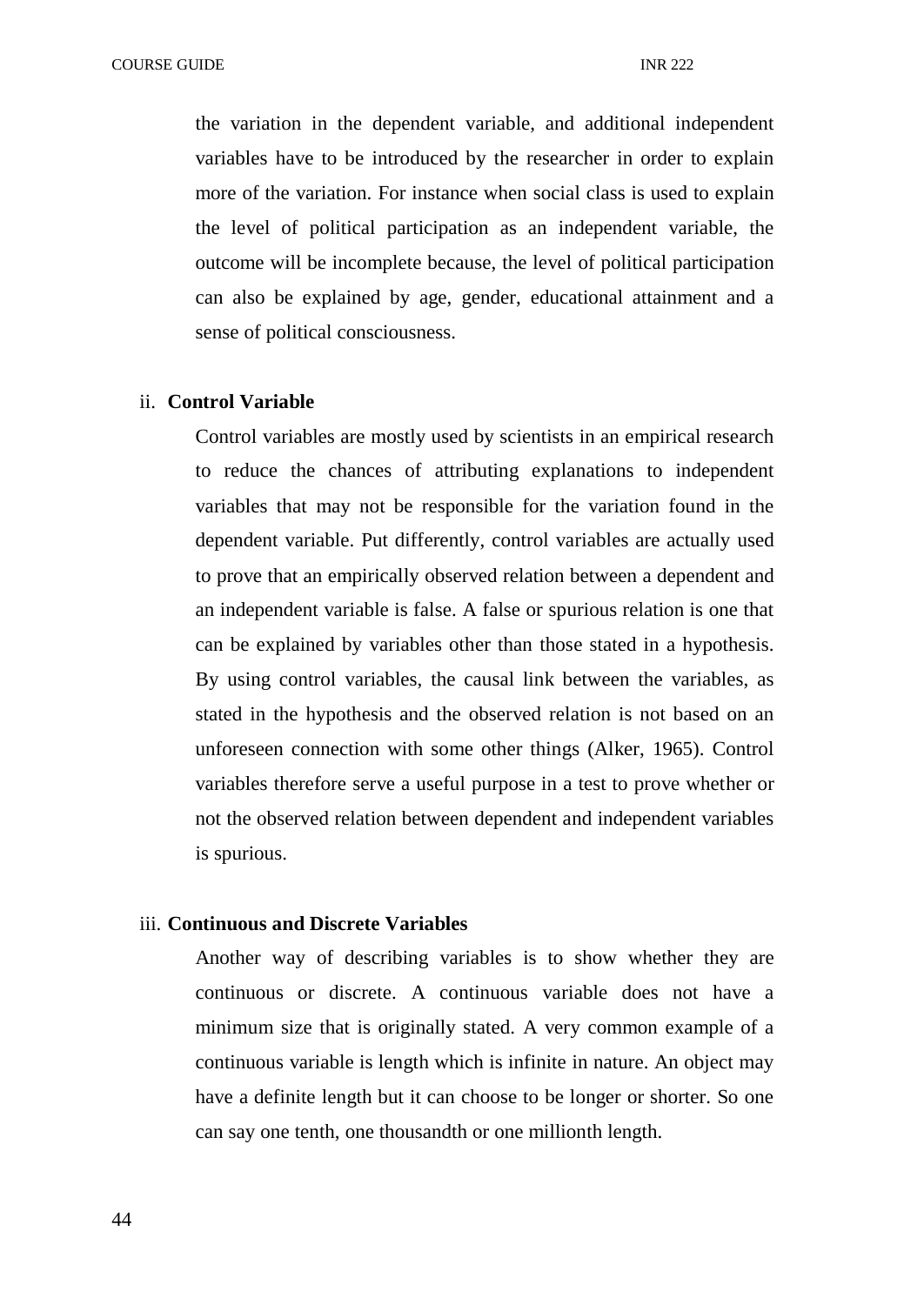Discrete variables on the other hand have minimum sized unit. For instance the amount of money one may have at a given point is an example of a minimum unit. It could be N10.02k. The number of children in a family is another example of discrete variable. A family can have one child, two children but not 3.6 or 4.5 children. Different amounts of money cannot differ by less than the minimum – sized unit, in this case 1 kobo.

# iv. **Dichotomous Variable**

A variable that can have only two values is called a dichotomous variable.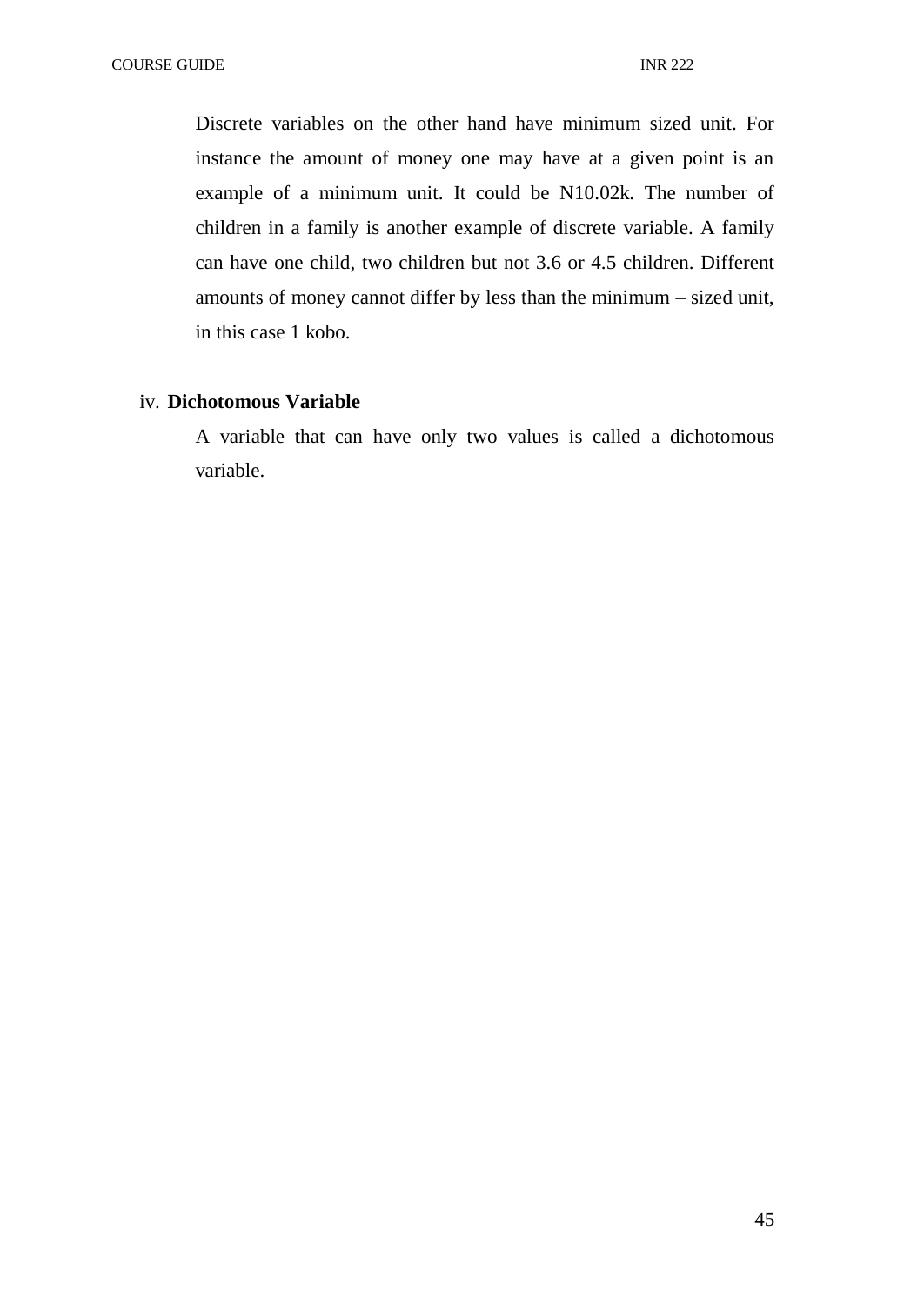## **4.0 Conclusion**

A variable us a property that can take one or more values. Properties in research therefore are capable of transformation in quality or quantity. A variable is therefore an empirically measureable phenomenon which is used in testing the relationship between phenomena to ascertain causality. Variables are discrete or continuous, dependent or independent, dichotomous or controlled.

## **5.0 Summary**

In this unit students have been introduced to variables which are empirically measurable phenomena used in verifying relationship between things.

# **6.0 Tutor-Marked Assignments**

- i. What are the types of a variable you know?
- ii. Distinguish between a variable and a concept.

## **7.0 References/Further Reading**

Alker, H. R. (1965). *Mathematics and politics.* New York: Macmillan.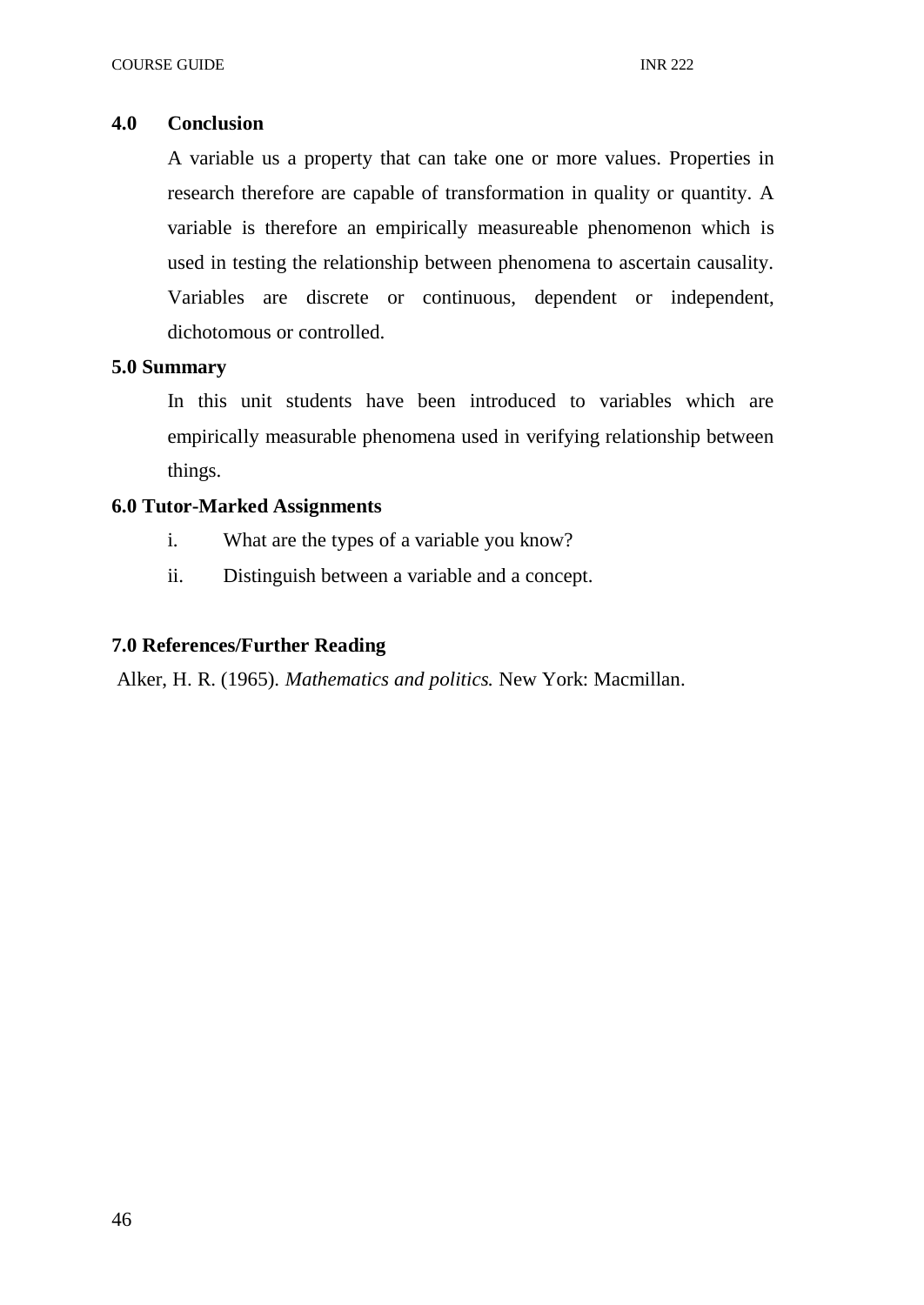# **UNIT 3 Development of hypothesis for Research**

## **Contents**

- 1.0 Introduction
- 2.0 Objectives
- 3.0 Main Content
	- 3.1 Development of Hypothesis for Research
		- 3.1.1 What is a Hypothesis
		- 3.1.2 Characteristics of a Hypothesis
- 4.0 Conclusion
- 5.0 Summary
- 6.0 Tutor Marked Assignment
- 7.0 References/Further Readings

# 1.0 **Introduction**

In this unit, students will be introduced to a very hypothesis. It is considered a principal instrument in research. Its main functions include suggesting new experiments and observations (Kothari, 2004). In a research trying to establish causation, research hypothesis are indispensable between two or more variables, it can be established a given relation between the elements in terms of what is causing what to happen.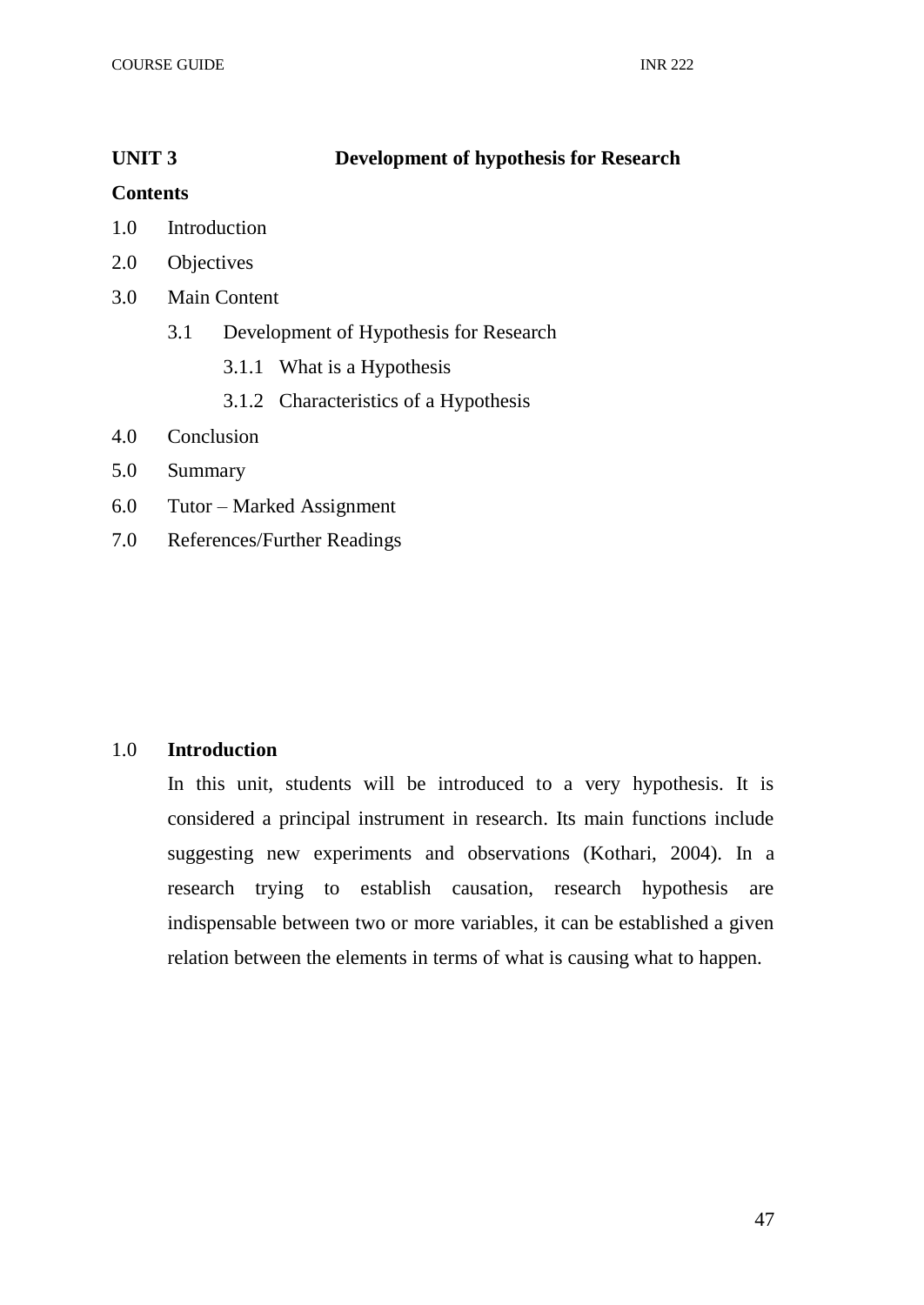# 2.0 **Objectives**

Students will be expected to

- 1. Formulate hypothesis
- 2. Test hypothesis
- 3. Identify characteristics of hypotheses

# 3.0 **Main Content**

- 3.1 Development of Hypothesis for Research
- 3.1.1 **What is a Hypothesis?**

In ordinary context, a hypothesis simply means a mere assumption or some supposition which need to be proved or disproved. For a researcher however, a hypothesis may be defined according to Kothari (2004:184) as

a proposition or a set of propositions set forth as an explanation for the occurrence of some specified group of phenomena either asserted merely as a provisional conjecture to guide some investigation or accepted as highly in the light of established facts

A research hypothesis appears as a prediction which is capable of being tested by scientific methods. This relates variables in a causative manner. Thus, a hypothesis reflects this causative relationship and is seen as a tentative answer to a research problem; expressed in a clearly stated relation between the independent and dependent variables. Hypotheses are therefore tentative answers since they can be proved only after being empirically verified. When a hypothesis is formulated and then tested, when it is accepted or rejected. When is rejected another one may be formulated and put forward for another test. When it is accepted, it is integrated into an existing body of scientific knowledge.

# 3.1.2 **Characteristics of a Hypothesis**

A hypothesis like any other concept is identified by common characteristics. They are clear, specific, and amenable to empirical testing with the available research methods and value free.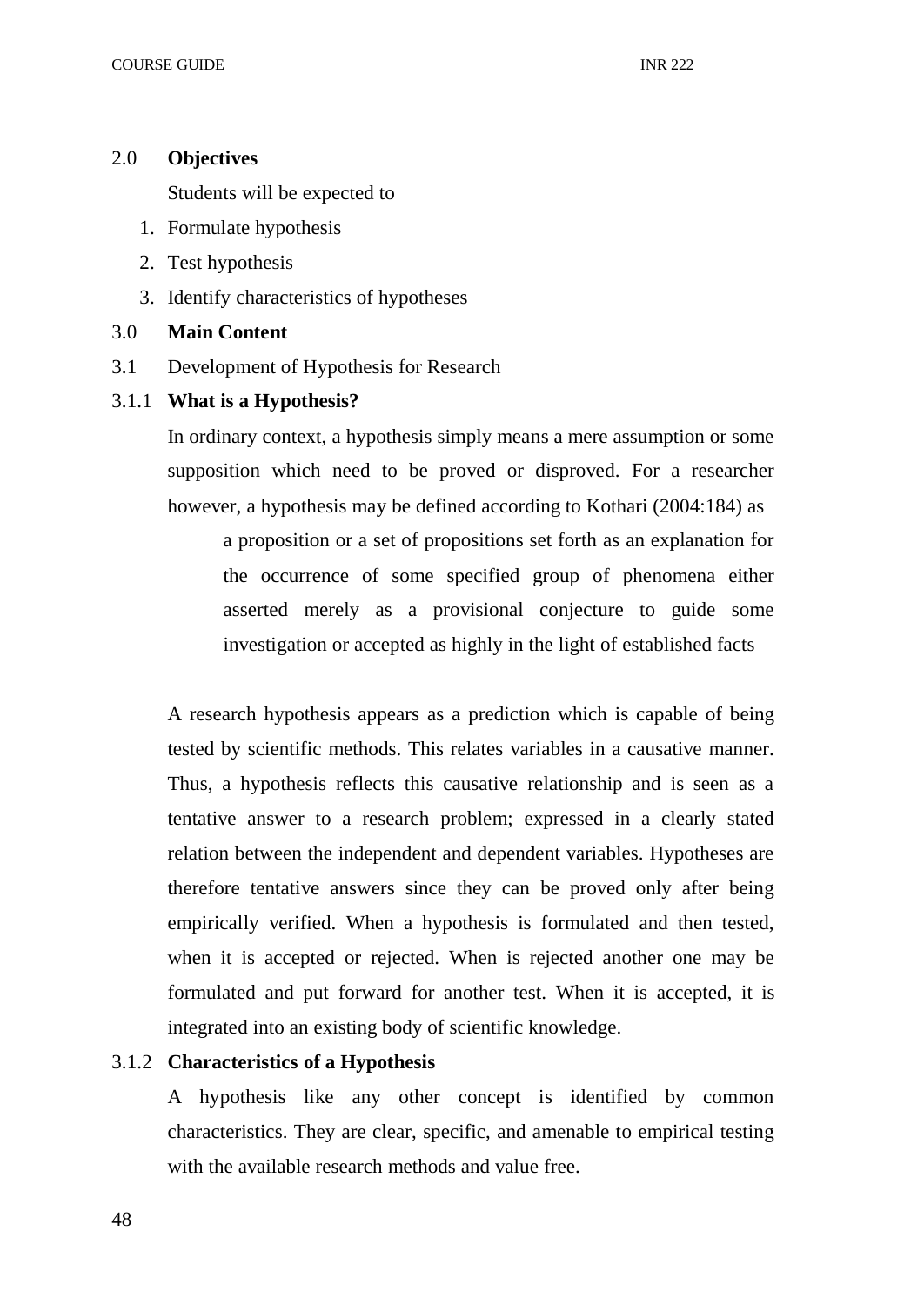## **1. Hypothesis must be clear**

To be able to test a hypothesis empirically, all the variables in the hypothesis must be defined unambiguously. Conceptual and operational definitions help to make hypothesis very clear. Variables are defined with measurable or identifiable indices that are appropriate to a given research needs.

# **2. Hypothesis are Specific**

A good hypothesis needs to point out clearly the relationship between variables and the direction of such a relationship; be it negative or positive. Besides, the conditions under which a presumed hypothetical relationship may exist also need to be pointed out. For example a relation between education and political participation can be empirically verified under a given time period, space and at individual or group level. Therefore different variables in a given hypothetical relationship for different levels of analysis require different conceptual definition; as well as operational definitions. Hypothesis must also state clearly the conditions under which the relations will be observed.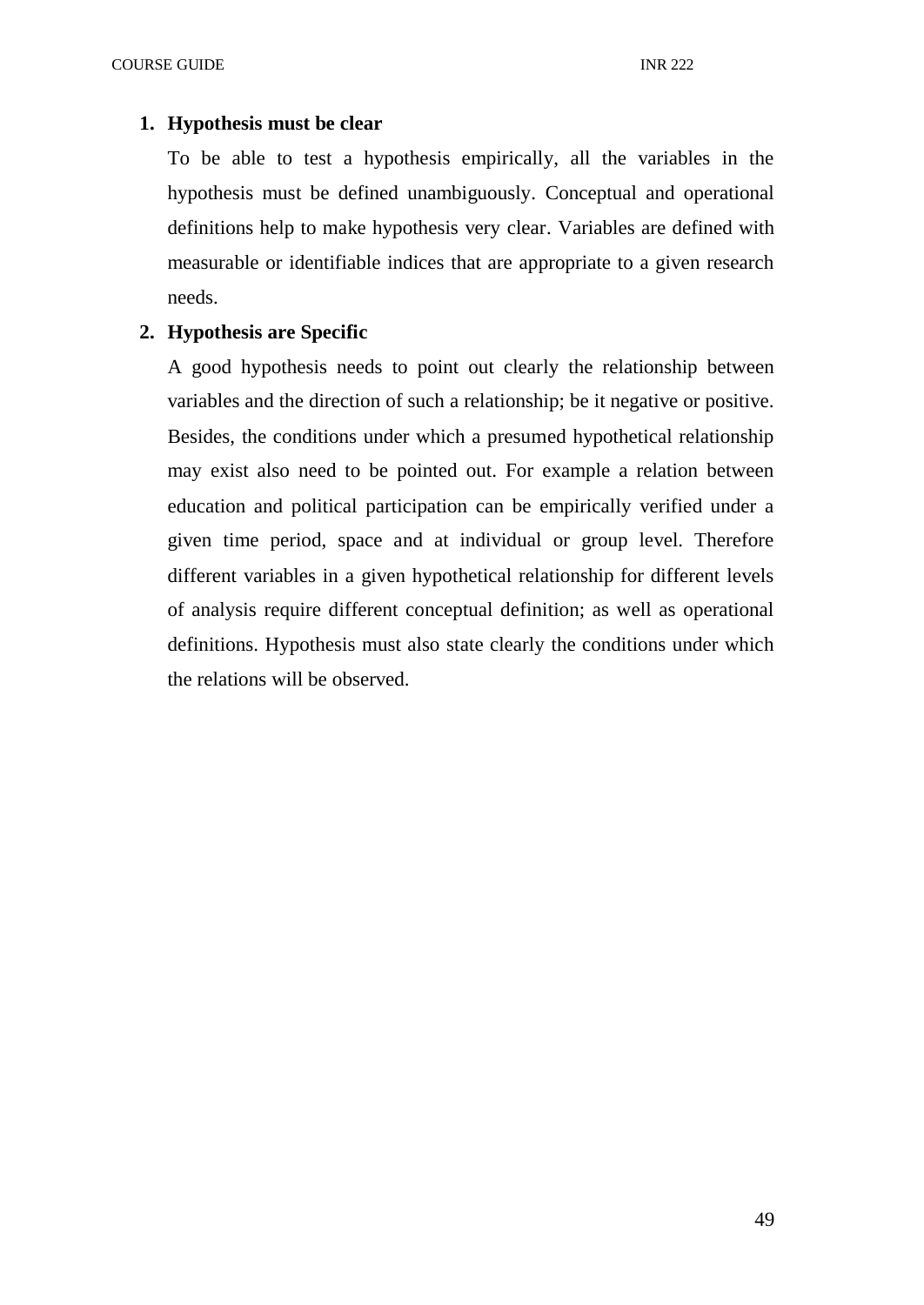## **3. Hypothesis are testable with available Research Method**

A hypothesis is not testable where there are no suitable research methods. It is therefore possible for a researcher to formulate clear, value free, and specific hypothesis and yet not testable in the absence of a suitable research method. For example, a ruler is needed to measure the comparable length of two or more objects in order to establish which is longer or the longest. Social scientists tend to be skeptical of research methods for fear of being enslaved by them. Researchers need to employ research methods dynamically by referring to the research problem so that whatever method they choose, will serve as a means and not an end in itself.

# **4. Hypothesis are Value Free**

As a matter of principle, a researchers' own values, biases, and subjective preferences should have no place in the scientific approach. It is however important to note that, social science research is largely a social activity that is affected by the social environment. Therefore, the researcher must ensure that one's personal biases and values are kept out from interfering with the research process. Doing this is pretty difficult and may be nearly impossible. It is rather suggested that researchers should endeavour to state their biases and values clearly.

#### 4.0 **Conclusion**

A hypothesis is the main instrument of research. It guides the research process especially data collection. This is to ensure that only relevant data is collected to facilitate aggregation and proof of a causal relationship between two or more variables. The development or formulation of hypothesis entails understanding what a hypothesis is as a tentative statement or answer to an existing problem. It presumes a causative relationship between variables; one independent and the other dependent.

#### 5.0 **Summary**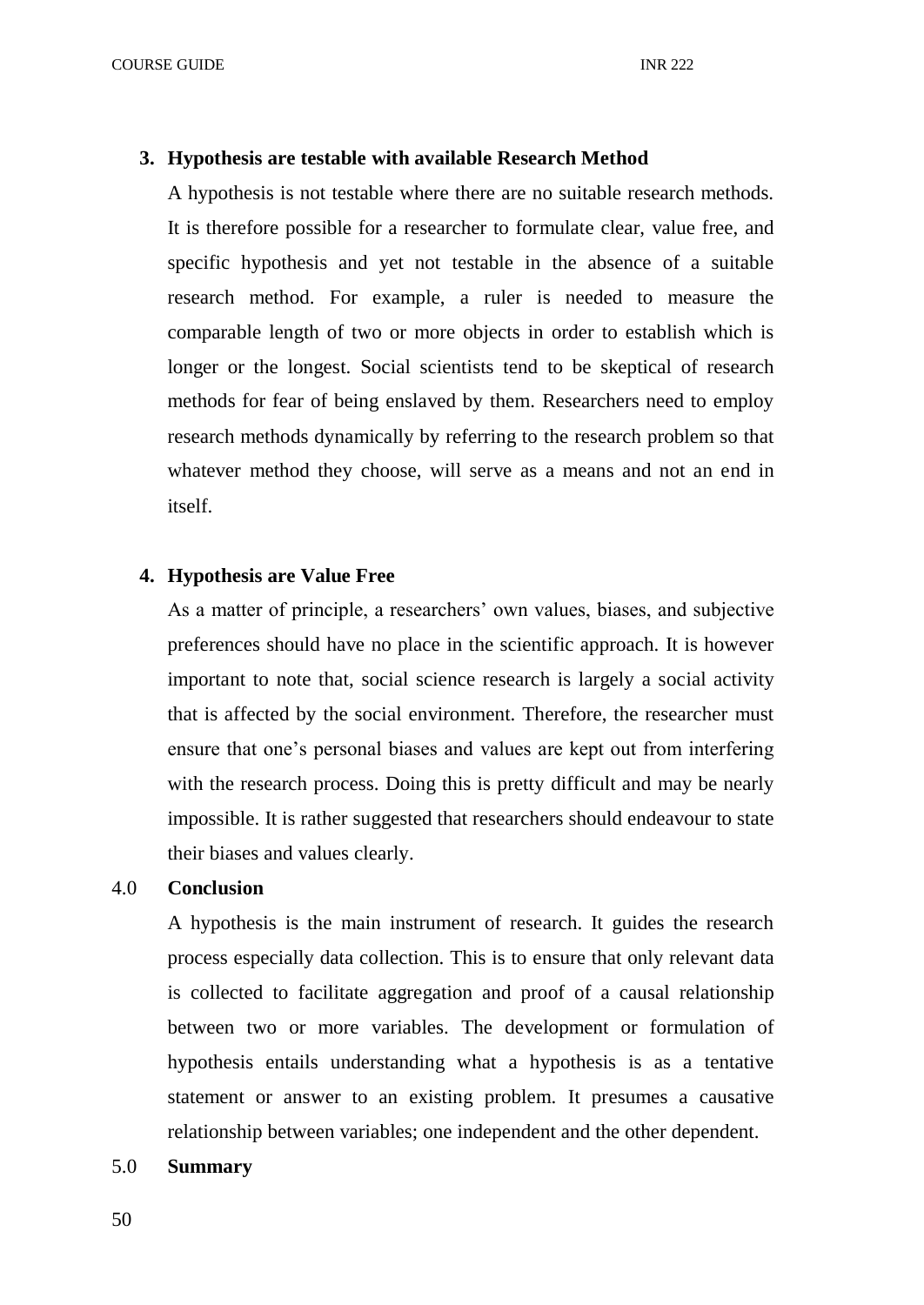In this unit, students have been introduced to research hypotheses as the major instruments of research that guides the research process. The hypothesis is defined as a tentative statement of an assumed relationship between one variable and another. Hypotheses have identifiable characteristics; must be clear, specific, testable and value-free.

# 6.0 **Tutor-Marked Assignments**

- i. What is a hypothesis?
- ii. What are characteristics of hypothesis?

# **8.0 References/Further Reading**

Kaplan, A. (1968). *The conduct of inquiry*. New York: Harper & Row.

- Healey, J. F. (1993). *Statistics: A tool for social research.* Belmont, California: Wads Worth
- Runyon, R.P., Andrey, H. and Kay, A.C. (1994). *Behavioural statistics: The core.* New York: Mc GrawHill
- Walsh, A. (1990). *Statistics for the social science.* San Francisco: Harper & Row.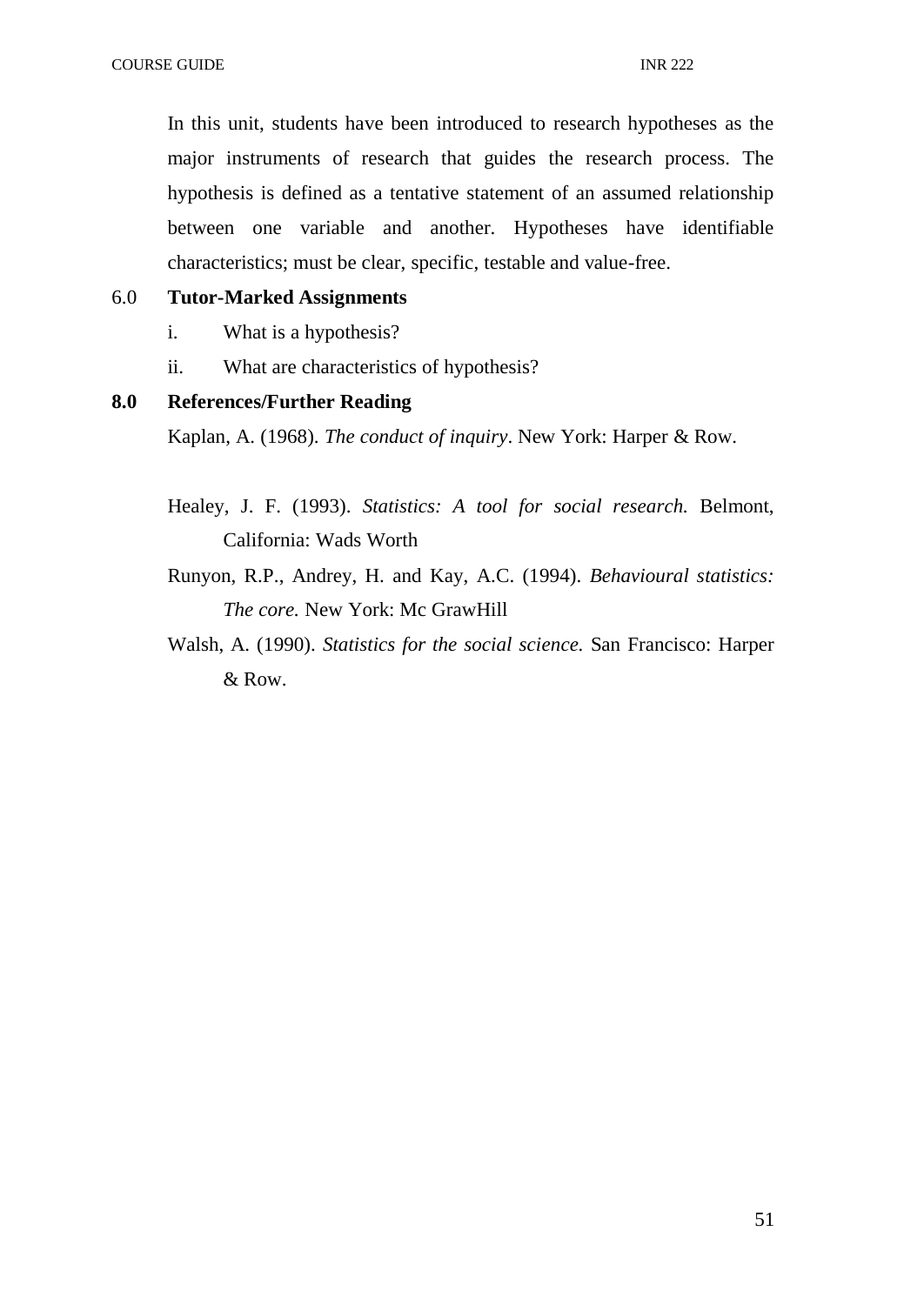# **Unit 4 Use of Library in Research**

# **Contents**

- 1.0 Introduction
- 2.0 Objectives
- 3.0 Main Contents
- 3.1 Use of Library in Research
- 3.1.1 Library Research
- 3.1.2 Type of Library Materials
- 3.1.3 Citation Index
- 3.1.4 Anatomy of a Research Article
- 4.0 Conclusion
- 5.0 Summary
- 6.0 Tutor-Marked Assignment
- 7.0 References/Further Reading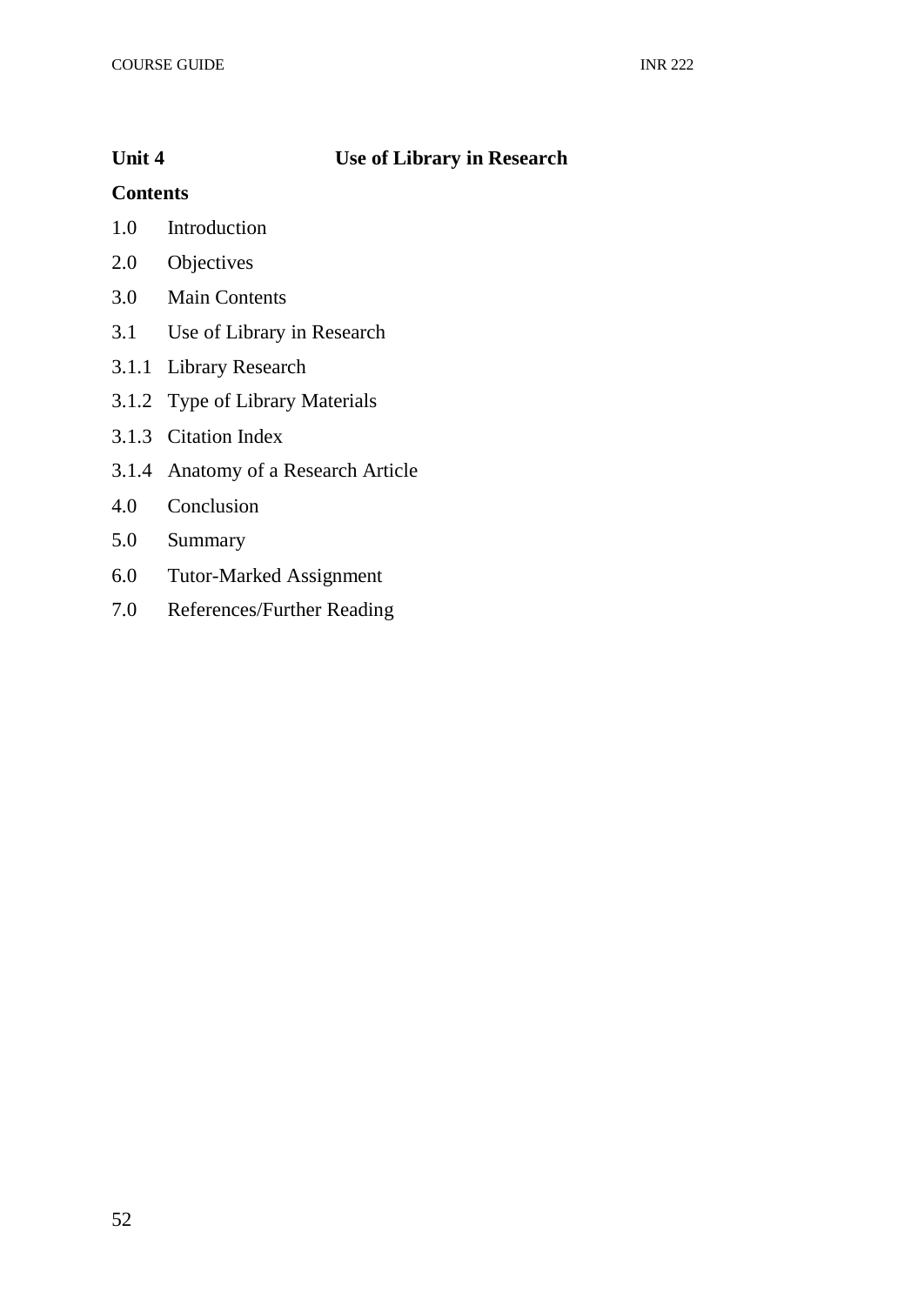#### **1.0 Introduction**

The library is an important and nearly an indispensable place in academic research. When one is involved in empirical research or secondary research, it is important to visit a library which may be located in a university, community or children's library to learn about what others have done in any given area. In this unit, students will be introduced to the use of library in research. The library as an institution will be discussed in terms of resources available to researchers and how to access and then use them.

#### 3.1.1 **Library Research**

A library is an organized collection of information resources made accessible to a definite group of people for reference or borrowing. A library provides physical or digital access to materials. It can be a physical building or room or a virtual space or both. In library resources are found information on nearly all subjects and research areas. Libraries vary in size and range from a few collections to several millions of materials in all forms of storage sources.

A library is organized for use and maintained by a public body, an institution, a corporation, or a private individual. Public and institutional collections may be intended for people who may not choose to use them, or who cannot afford to buy them, or who need a material no individual can be expected to have, or who require professional assistance with the research. Apart from providing research materials, libraries provide services rendered by librarians who are professionals and experts in looking for and organizing information and also explaining information needs. Through modern libraries, a researcher can have access to electronic resources and the internet. In modern libraries, there is unrestricted access to information in many formats and from many sources.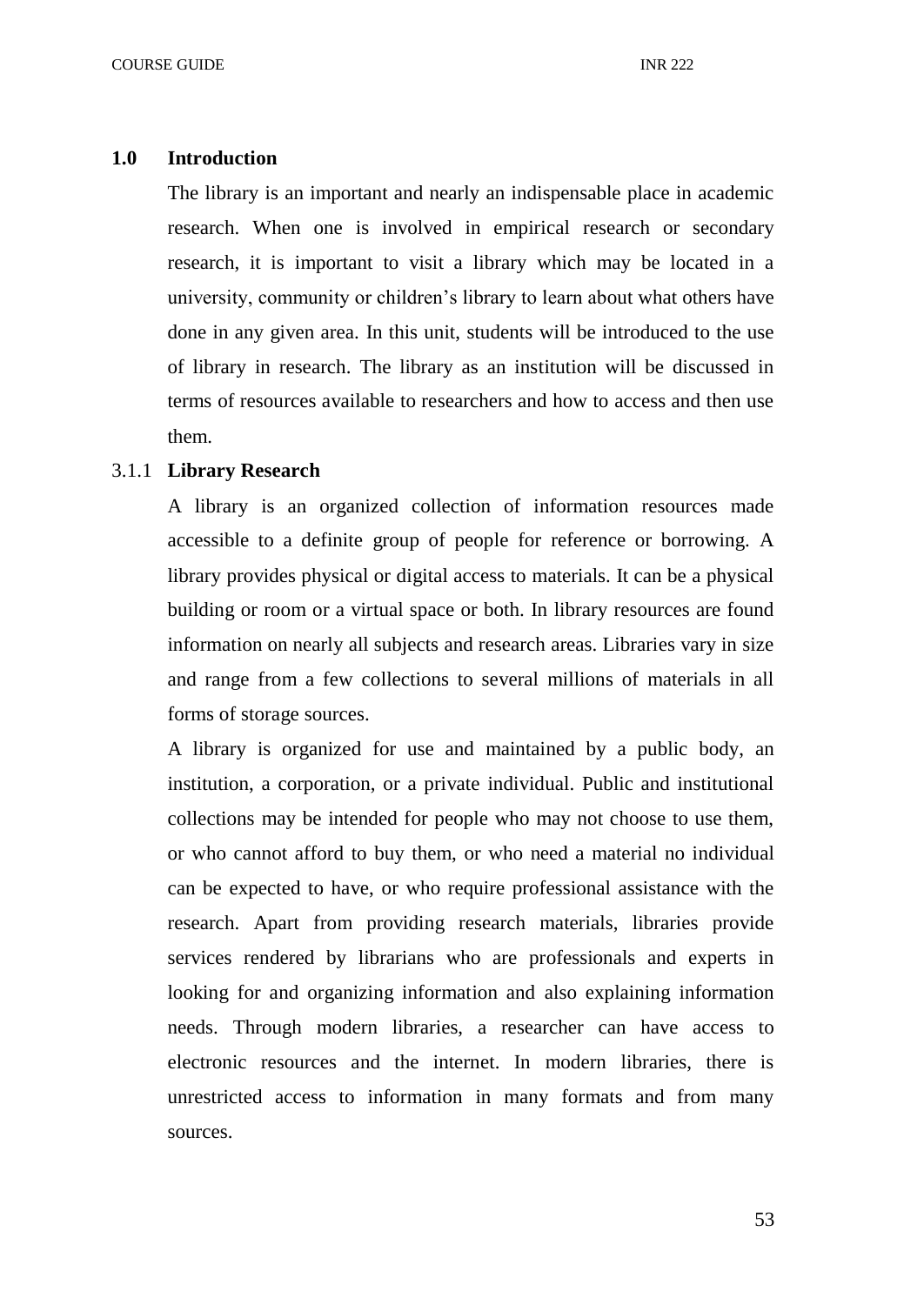**A research library** is a collection of materials on one or more subjects. A research library supports scholarly or scientific research and will generally include primary as well as secondary sources. Research libraries are further divided into several types depending on the specific functions each performs. These include

- i. Circulation or lending libraries
- ii. Reference libraries

**A circulating or lending library** is one where materials are expected to be loaned to clients who may be individuals, institutions or other libraries.

**A reference library** however is one where materials are not lent out. In a reference library materials such as books and other items are not lent; instead they must be read at the library. Most university libraries are reference libraries. Modern libraries combine these functions and would have a section designated as a reference section; which would hold books such as dictionaries as a common reference material which cannot be lent out. Other reference materials include encyclopedias, newspapers and periodicals.

# ii. **Types of Library Materials**

Research libraries contain a wide variety of research materials. Modern libraries in particular contain books, journals and periodicals such as newspapers, magazines, newsletters, numerous rare, valuable, or significant works. A researcher in social science may be in need of any of these materials including electronic materials. These materials can be used in review of related literature or for actual primary and secondary sources of data. Books and journals constitute primary sources of review materials while periodicals constitute secondary sources of information and data to be used in research.

For electronic resources, digital libraries provide access to electronic resources (e-resource) via the internet which has become a very popular and highly used source of materials in the  $21<sup>st</sup>$  century. The shift to digital libraries has affected the use of physical resources as many students are no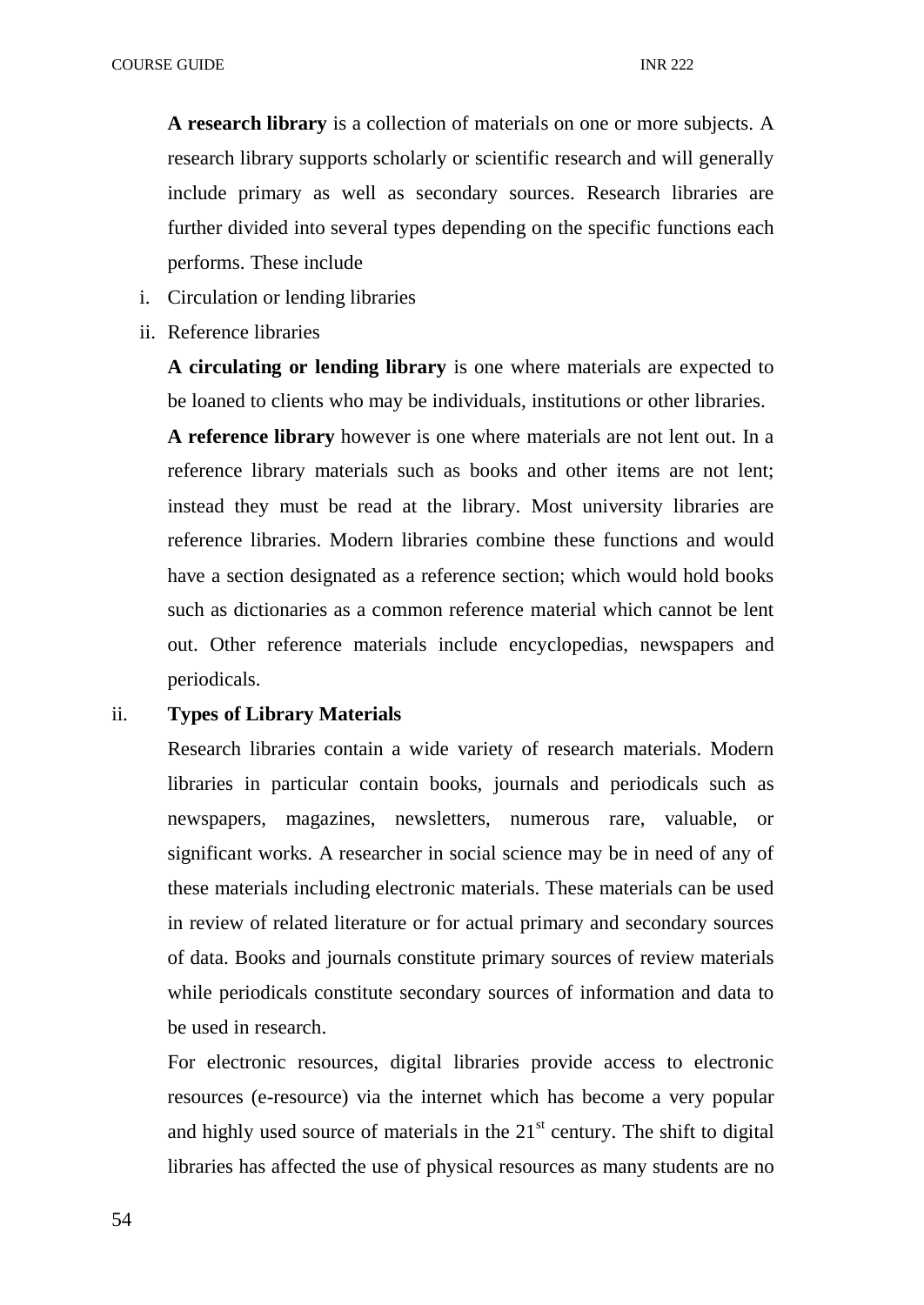longer enthusiastic in using or reading books taken down from library shelves. Traditional libraries are therefore losing out as many undergraduates prefer to surf the web and retrieve data from these. Students are no longer willing to read an entire book for information easily but rather prefer to retrieve information easily and quickly from the internet. Many students now claim that finding information from the internet makes more sense to them than going to the library.

## iii. **Citation Index**

The social science citation index (SSCI) includes social and behavioural sciences such as Sociology, Political Science, International Relations, Psychology, Economics, Mass Communication. The index allows researchers to search through citation information such as the name of the author or article title. What is important here is to be able to use the key article method. This requires a researcher to first identify a key article in a topic, which may have been published sometime in the past but would be particularly relevant to an ongoing research. Citation index research reveals a bibliography of articles relevant to a topic which a researcher can then choose the ones to use.

### iv. **Internet Research**

In the  $21<sup>st</sup>$  century, the most widely available information is on the Internet. Various search engines such as **Yahoo, Google** and **About** allow researchers to surf through a variety of materials stored on the Internet. The Internet provides a number of websites that may be devoted to a topic or articles that scholars have made available to others, book reviews, and even online registration. One can improve on the use of the Internet for research by

- i. Learning the differences in the way each service finds and store information
- ii. Learn advance search rules including how to make searches more narrow and how to find exact phrases and;

55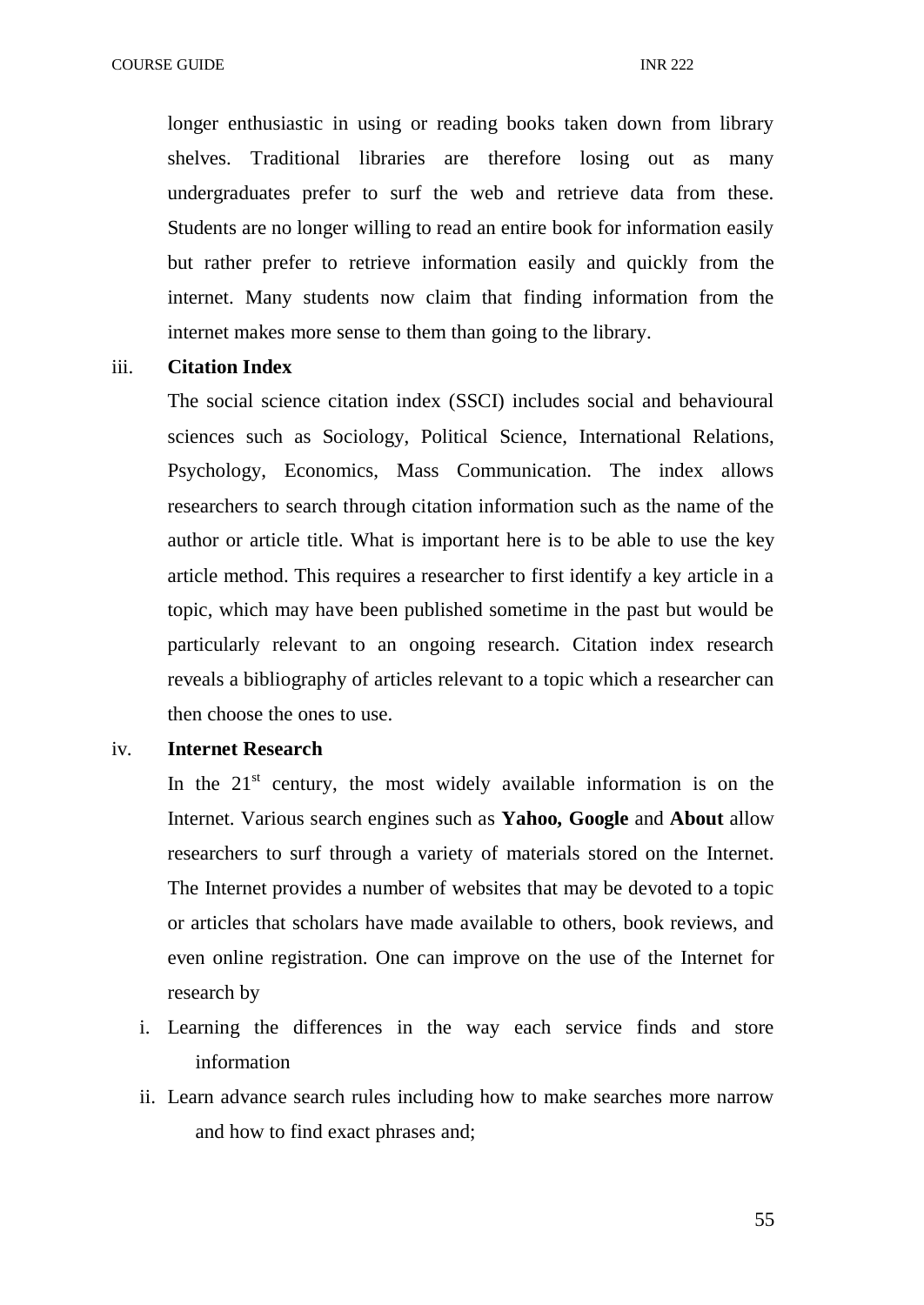iii. Learn ways to critically evaluate the quality of information that one may find.

Researchers must be careful to note and record for documentation purposes search services, search terms used, dates and exact location of websites.

# **v. Anatomy of Research Article**

In the library, a citation index can help one to find an article in a given area. Once such an article is found, a researcher is expected to focus on five areas of the article. These are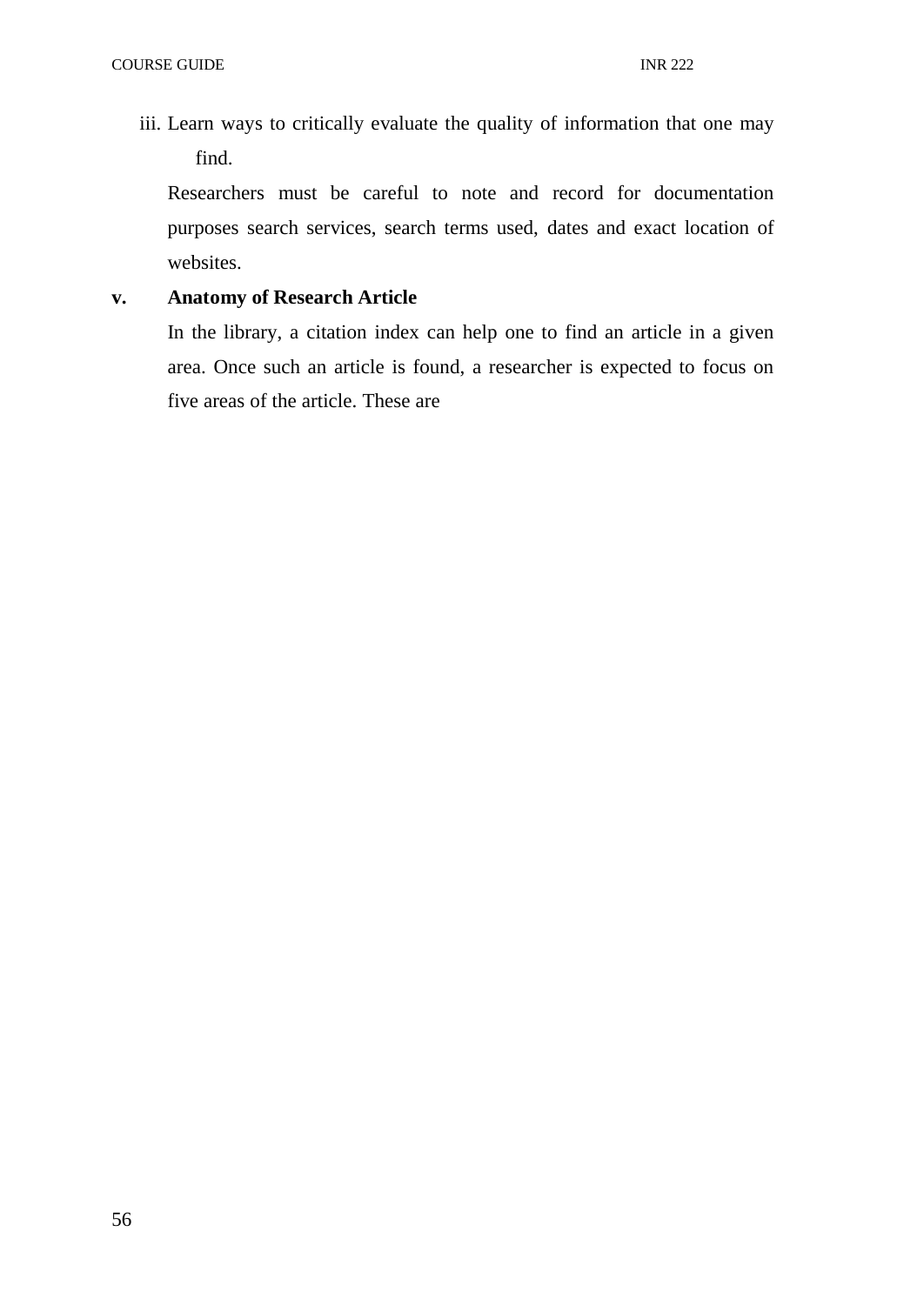## **1. Abstract**

This is a summary of the research article which may be about 100-200 words. It contains information about the hypothesis, methodology and broad pattern of results.

# **2. Introduction**

Here an outline of the research problem is presented with reference to relevant theories in explaining the problem. The expectations of the researcher are noted. The interconnection between past research and theory are presented as they point to a new research and expected results.

## **vi. Discussion**

Here the researcher reviews the research from various perspectives. It shows the proof of hypothesis with all possible and convincing explanations and suggests why an explanation is superior over and above others. Where hypotheses are not proven, an explanation blaming methodology or the hypotheses is provided.

# 4.0 **Conclusion**

In this unit students have been exposed to how to use a library for research purposes. The various meanings and forms of libraries have been reviewed with emphases on the radical shift to e-library in the  $21<sup>st</sup>$  century. While students prefer the Internet as an easy and flexible source of research material, physical books are no longer attractive for research purposes to students.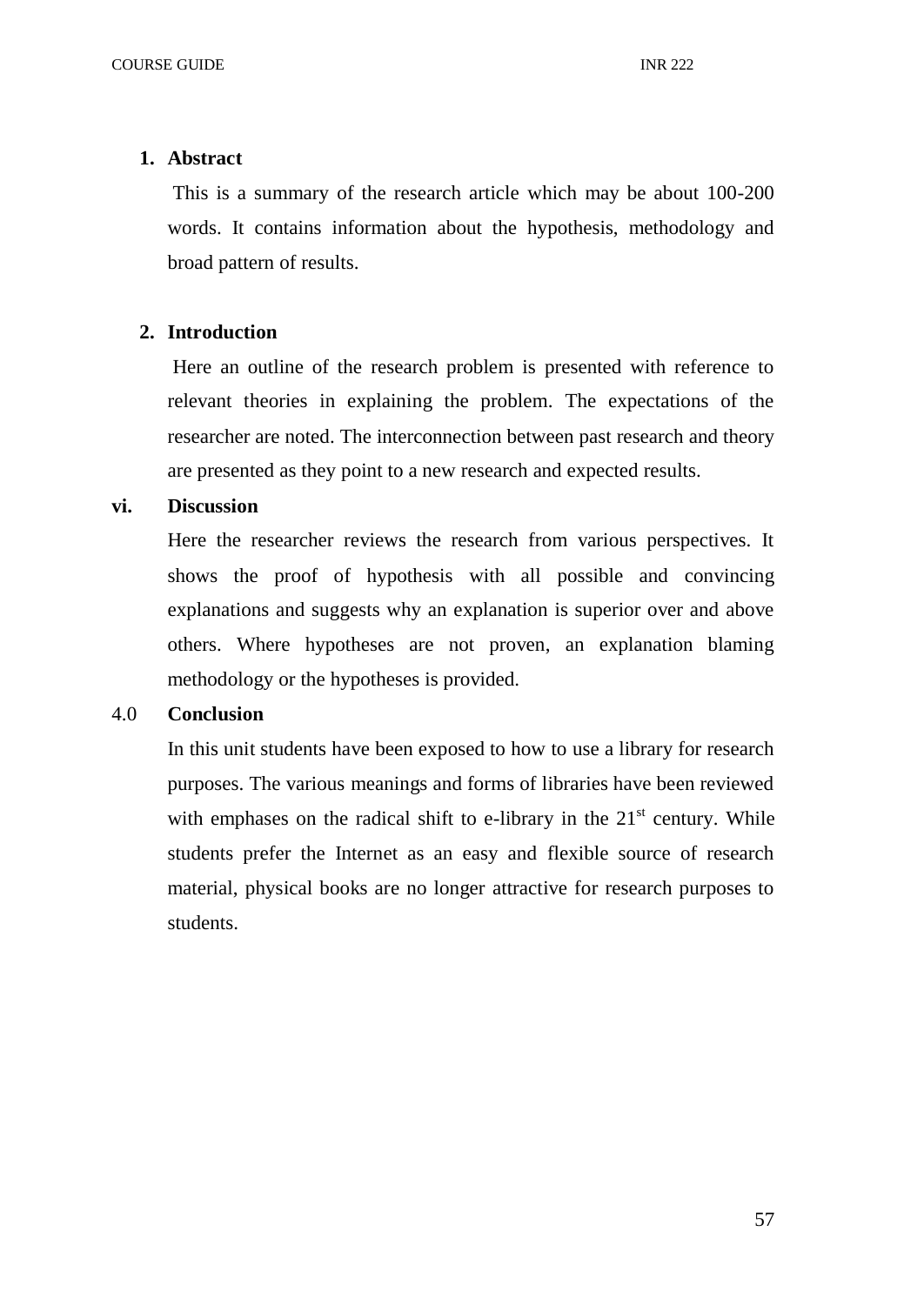# **5.0 Summary**

Library research is critical to research enterprises and students are expected to master the various components of a library to improve their research skills.

# **6.0 Tutor-Marked Assignment**

- i. What is a Library Research?
- ii. What are the types of research materials in a research library?
- iii. Explain the difference between a circulation and reference libraries.

# **7.0 Reference/Further Reading**

Cozby, P.C. (2001). *Methods in behavioural research.* New York: Mc Graw-Hill

Cohen, D.J. (1988). *Statistical power analysis for the behavioural sciences.* Hillsdale N.J: Erlbaum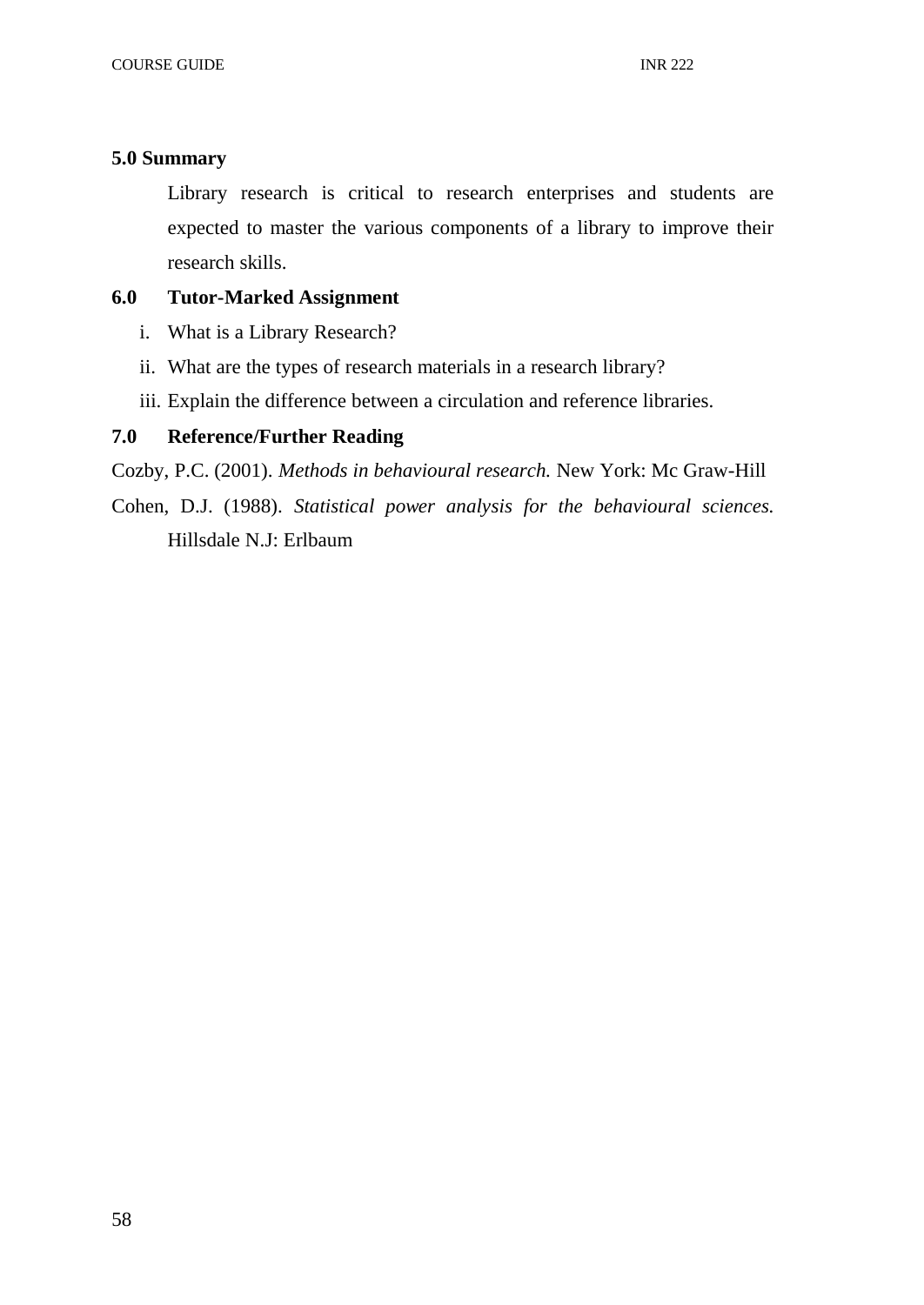# **MODULE 3**

| Unit | Gathering of data in Research |
|------|-------------------------------|
|      |                               |

- Unit 2 Analysis of data in Research
- Unit 3 Literature Review in Research
- Unit 4 Report Writing in Research
- Unit 5 Documentation in Research

# **Unit 1 Gathering of data in Research**

- 1.0 Introduction
- 2.0 Objective
- 3.0 Main content
	- 3.1 Gathering of data in Research
		- 3.1.1 Data collection methods
		- 3.1.2 Sampling and sample designs
		- 3.1.3 Questionnaire construction
- 4.0 Conclusion
- 5.0 Summary
- 6.0 Tutor-Marked Assignment
- 7.0 References/Further Readings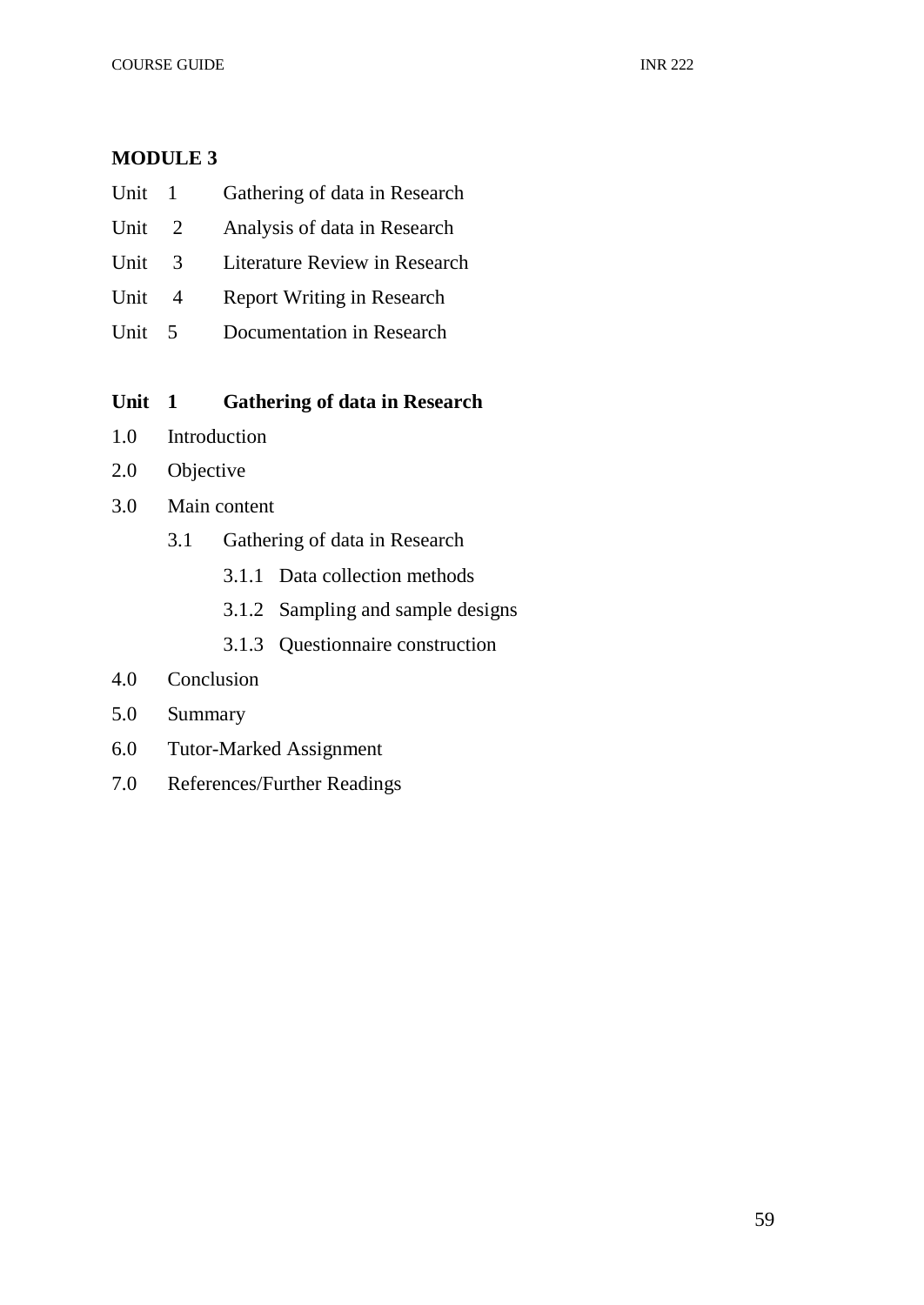#### **1.0 Introduction**

The research enterprise is about the search for knowledge through the collection of facts and information which when put together and interpreted or analyzed result into a body of new knowledge. Researchers go in search of data to be found and collected so that it can be aggregated in a manner that is amenable to interpretation. There are many ways of gathering data for research purposes in this unit therefore students shall be exposed to the scientifically accepted methods of gathering data in research. Deploying acceptable ways of gathering data is critical to the success of the research process. Each method of gathering data relates to a particular research process so that data gathered would not be invalidated by a given method used.

#### **2.0 Objectives**

At the end of the unit students are expected to

- i. Be conversant with relevant data collection methods.
- ii. Identity and explain sampling designs and methods
- iii. Identify data collection techniques

#### **3.0 Main Content**

- 3.1 Gathering data in Research
- 3.1.1 Data Collection Methods

The collection of data begins after a research problem has been defined and the research design mapped out. It is important to note that there are two types of data: primary and secondary data. The primary data are those collected afresh and for the first time. Such data is seen to be original in character. Secondary data, on the other hand, are those which have already been collected and used by someone else for purposes of research in a different context. Perhaps a researcher must therefore decide which sort of data is needed for a given research.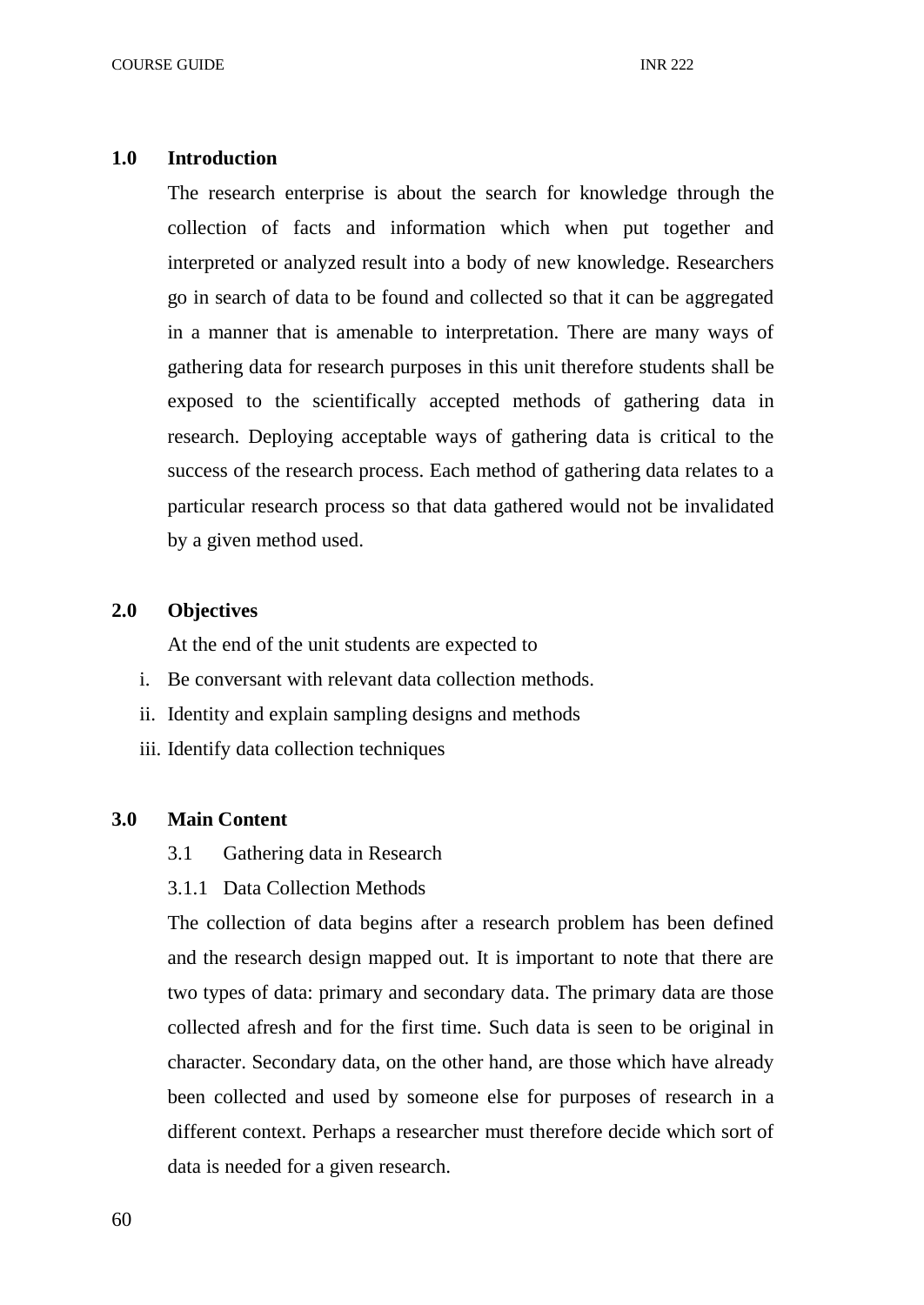In social science or behavioural research, two methods of data collection are mostly used. These are observation and interview methods. These are also used for gathering primary or original data that is to be collected for the first time. The use of these methods is supported by the fact that survey or descriptive research is more.

## i. **Observation Method**

In behavioural sciences, observation method is the most commonly used. Though humans observe things around them, observation as a method is made scientific when it is formulated to fit a research purpose. In this way it is systematically planned and recorded and then subjected to checks and controls on validity and reliability (Fowler, 1989). Under observation, the researcher obtains information without asking of it from the respondents. It can be tape recorded or notes taken by the researcher. The observation method has many advantages. Its main advantage is that subjective bias is removed when observation is done accurately. Another advantage is that, information obtained is raw relating to what happen and therefore not complicated by past or future intentions or attitudes. Another advantage is that, observation method is independent of respondent's willingness to respond and as such is relatively less demanding of active cooperation on the part of respondents (Kothari, 2004).

Observation method also has several disadvantages. One major limitation is that, it is very expensive. Information provided by this method could also be limited. It is also possible that unforeseen factors may interfere with the observation. In a number of cases some people become inaccessible to direct observation and this may be a major disadvantage for this method of data collection. It is important for researchers to note that it is further necessary to determine what is to be observed, where and under what condition. How would the observation be recorded and to what extent can the accuracy of the observation be ensured.

61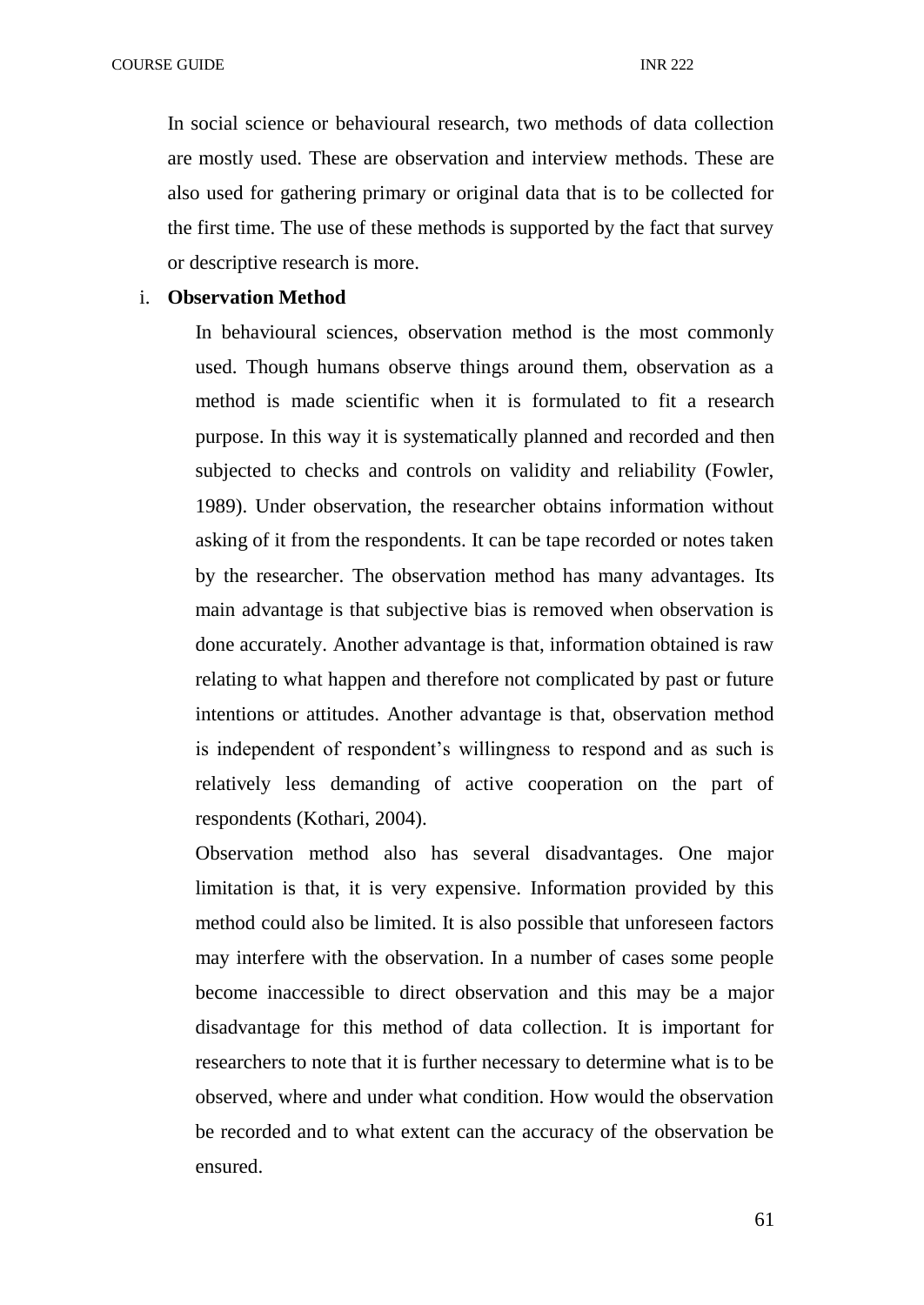There are different kinds of observation. These are

- i. **Structured Observation** This is observation conducted when units of observation are carefully defined, with style of observation and recording of accurate data, standard of observation clearly set out. Structured observation is most suitable in descriptive studies.
- ii. **Unstructured Observation**  This is the kind of observation in which the properties of the observation are not well defined but left loose. This is most suitable in exploratory research.
- iii. **Participant Observation** This refers to a situation where the observer is more or less part of the event with an obvious or non-obvious role. Where the observer is part of the event, the experience gained is part of the general experience of the group members.
- iv. **Non-participant Observation** Here the observer is detached from what is going on and makes no attempt to experience through participation what others may feel.
- v. **Disguised Observation** Here the observer is completely detached from the event and would not be noticed by the members of the group.

In participant observation, the observer is able to record the natural unpretentious and undisguised behavior of the group and its members. The researcher is also able to gather information that may not have been possible if one were a disinterested observer. The observer is also able to verify the truth of information received through questionnaires. The major limitations of participant observations are that an observer by participating may become emotionally involved and lose objectivity as well as fail to resolve the problem of controlled observation.

- vi. **Controlled Observation** Here the observation takes place in the natural setting. For instance the attitude of mourners at a burial ceremony or a date a deceased is to be laid to rest.
- vii.**Uncontrolled Observation** here the observation occurs in an improved place that is not natural and uses non-precise materials.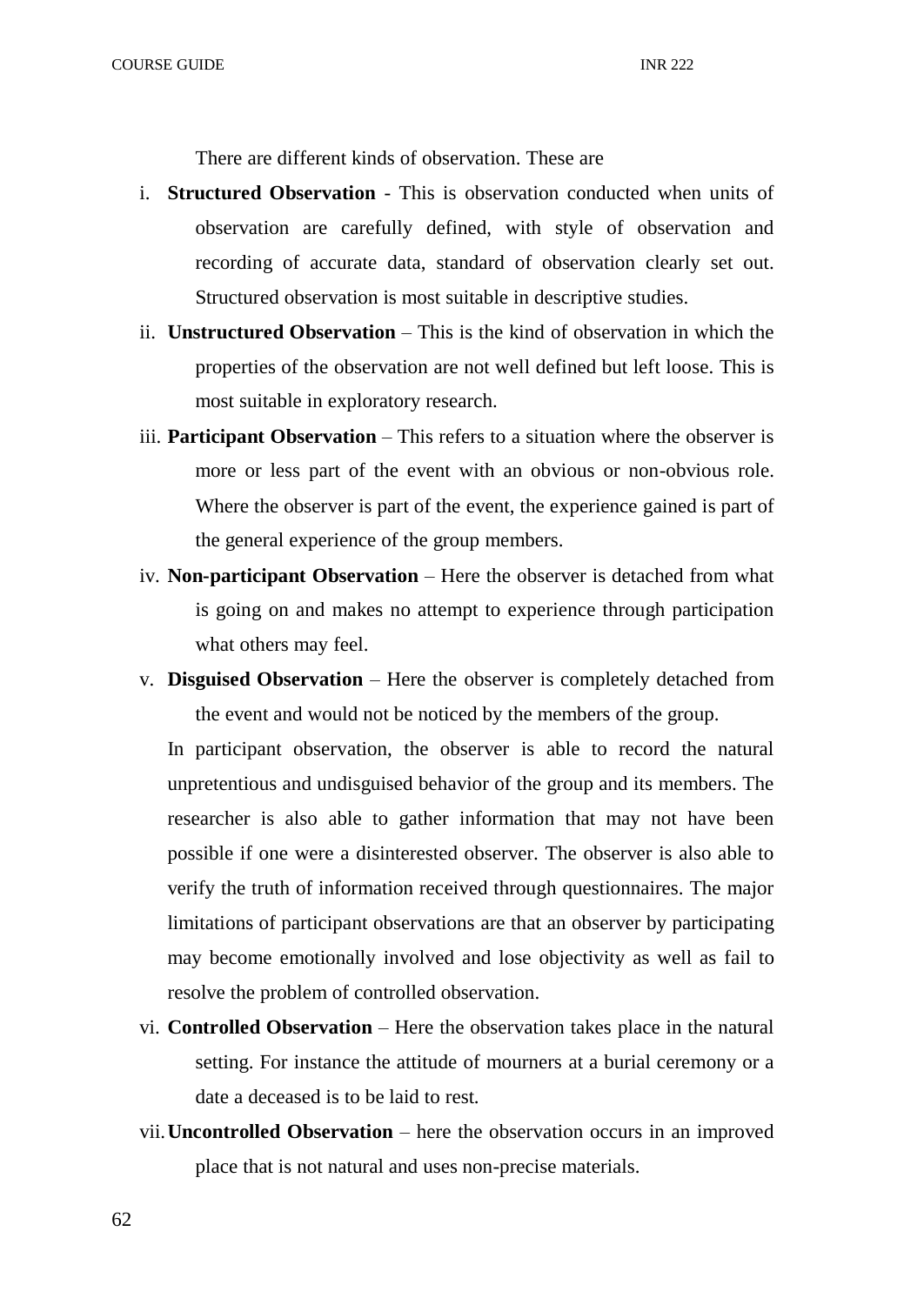Another method of data collection is interviews which involves oral communication that elicits a verbal reply from respondents. This method could be personal interviews or telephone interview.

# a. **Personal Interview**

This requires a person conducting the interview known as the interviewer asking questions in a face-to-face contact with the respondent known as the interviewer. This method is good for intensive investigation which requires obtaining direct information from the interviewer. The person being interviewed is taken to be very knowledgeable or experienced in an area. Such a person may be an expert.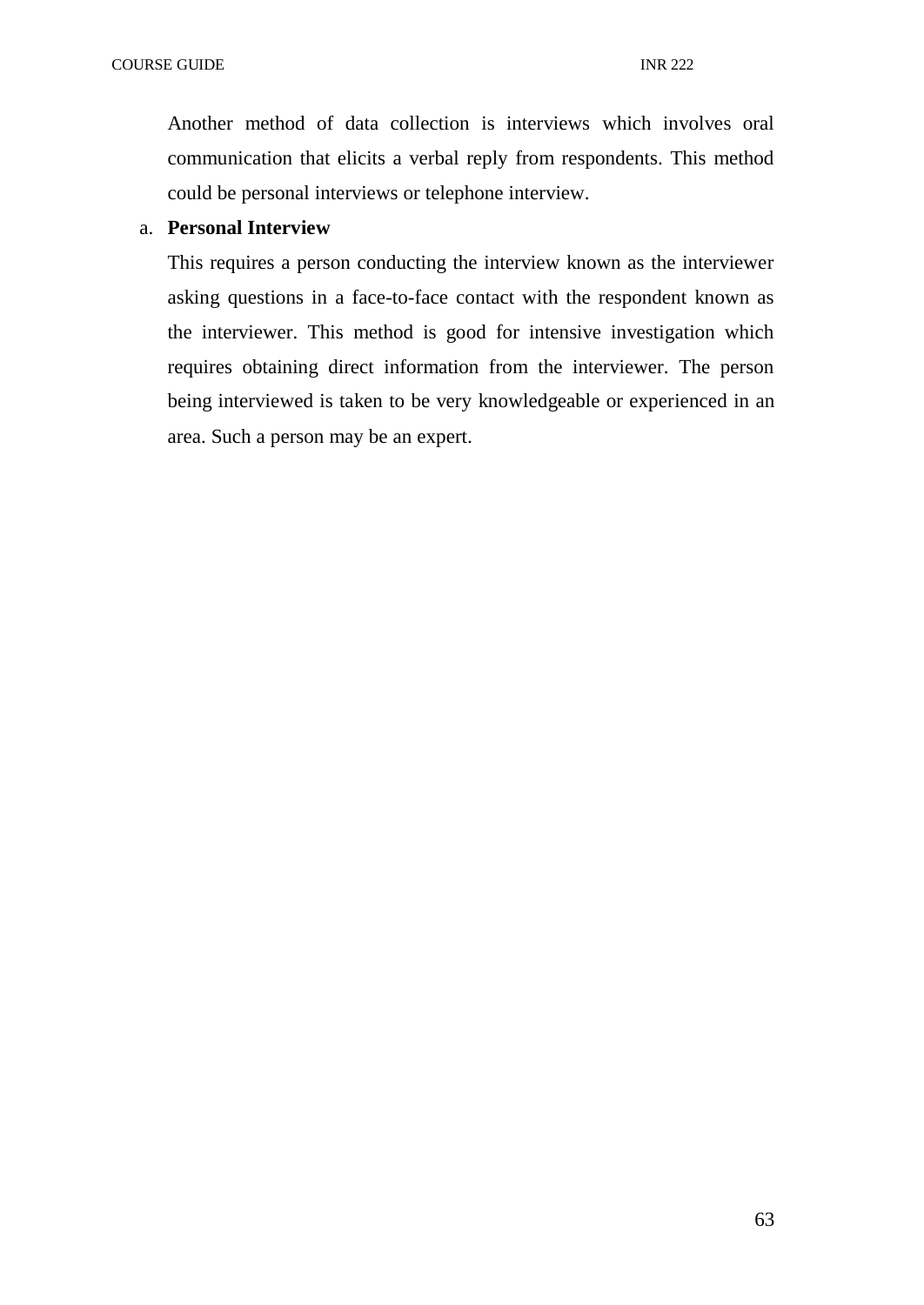COURSE GUIDE **INR** 222

Personal interviews may be structured or non-structured. Structured interviews involve the use of a set of predetermined questions which are highly standardized and use high techniques of recording. The interviewer follows an established non flexible procedure in which questions are asked from an ordered prescribed form. Unstructured interviews on the other hand involve questions that are flexible and non structure. Such interviews do not follow a predetermined format neither do they have a standard form of recording. Here the interviewer has greater flexibility to ask more questions as the need arise. In recording, there is also freedom in recording whatever the interviewer chooses hence some aspects may be ignored. Here demand is very high on the skills and broader knowledge of the interviewer. It is suitable for exploratory research while structured interview is most suitable for descriptive research and amenable to generalizations.

Another form of interview is focused interview which direct attention on the given experience of the respondents and the screening effects of such experience on respondents as well. Here, the interviewer has wide discretion and freedom to determine the manner and sequence of questions including the possibility of exploring the reasons and motives of respondents. Interviewers have a huge responsibility in ensuring that the interview is kept within the bounds of issues that are being discussed.

# b. **Telephone Interview**

This consists of collecting information by contacting respondents on phone. This is not a very common method as it is expensive and not readily accessible to many people.

## 3.1.2 **Sampling and Sample Designs**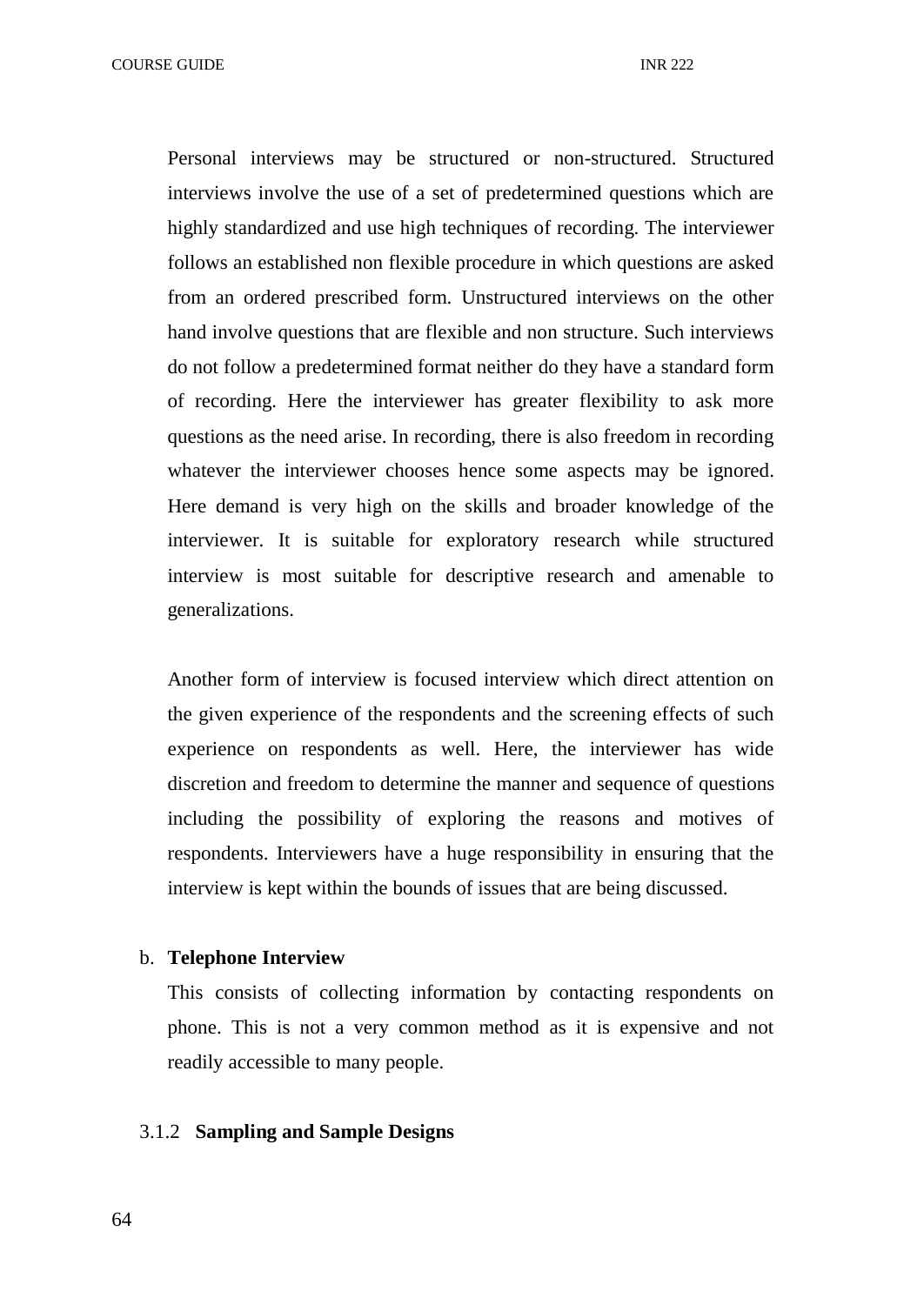COURSE GUIDE **INR** 222

Sampling is an act of taking a limited number from a large population in order to study the population's characteristics and use the findings as a basis of drawing conclusions and drawing generalizations (Akpa, 2011). Most survey research involves sampling participants from a population of interests. This population consists of individuals or items of interest to the researcher. Studying an entire population may be difficult hence a sample from the population of interest can suffice. In sampling, a researcher must ensure that the sample taken must be obtained through randomization in order to guarantee representativeness. Samples are random when the method employed in drawing them provides for every member of the population to be given a chance of being included in the sample. A sample is also representative of a population only when it has the characteristics of the population. These major elements in a sample are important in sampling to ensure that bias is controlled and confidence and credibility of results is enhanced.

Sampling design refers to a definite plan for obtaining a sample from a given population (Kothari, 2004). It consists of a technique to be adopted in selecting items in a sample. A sample design lay out the number of items to be included in the sample (the size of the sample).

#### a. **Steps in Sample Design**

In developing a sample design, a researcher must bear these steps in mind. They are

- i. **Population** the first thing to do is to clearly determine the population which consist of objects, events, individuals etc. For instance, this may be the population of a city, workers in a factory, clients of a shop, or patients in a given hospital. It could be number of fire incidents, guerilla wars, armed robbery incidents, party conventions etc.
- ii. **Sampling Unit** A researcher should also determine the sampling unit which may be a specified geographical area like a state, district, wards,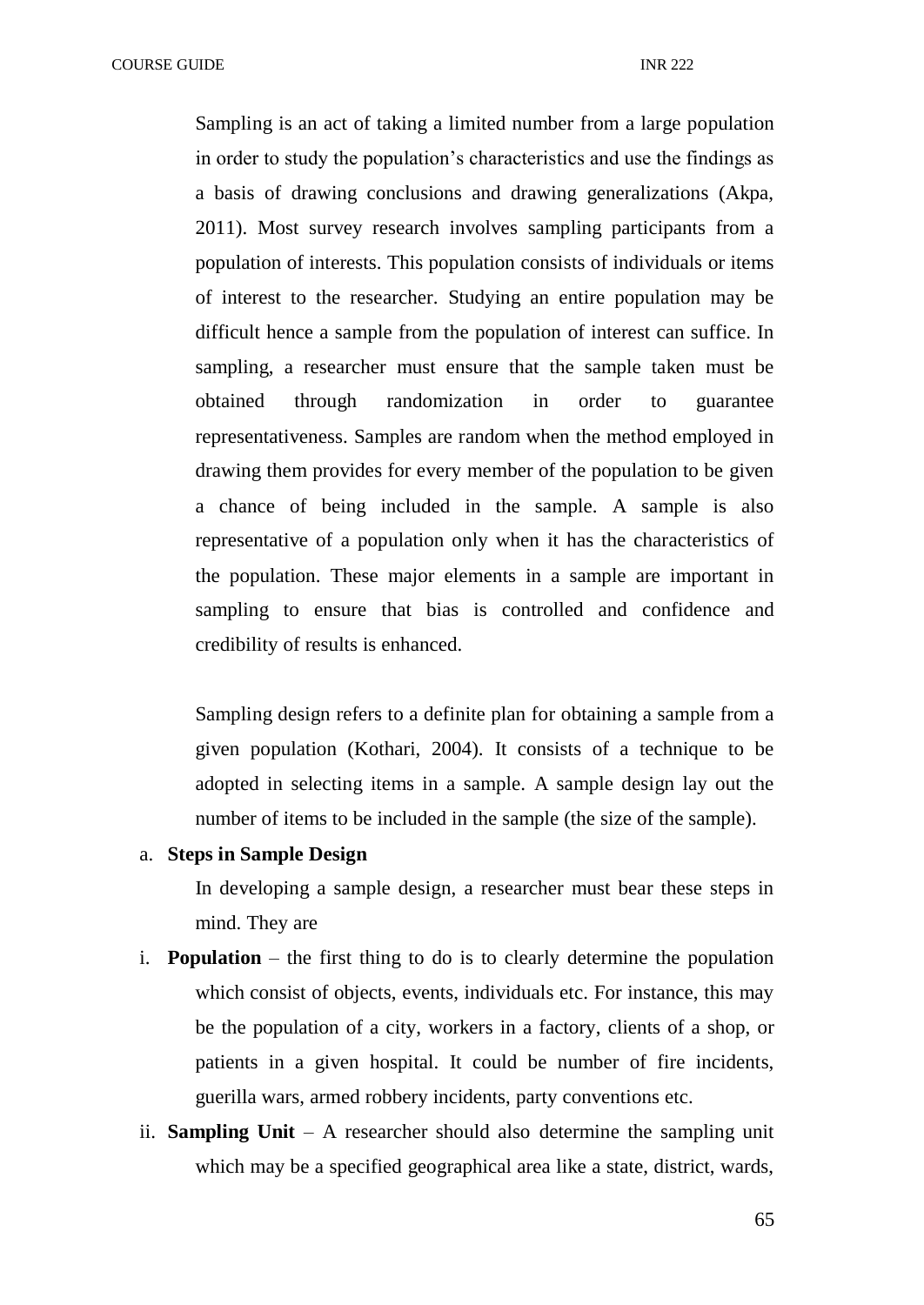village, a house, a filing station etc. From these the researcher can decide which to select.

- iii. **Sample Frame** This refers to the list of population members used to select a sample. This list need not contain all the members of the population. A researcher need to specify the procedure to be followed in randomly selecting a sample unit.
- iv. **Sample Size**  Determining the sample has often been a problem to social scientists. How and what constitute the sample size be it 5, 10, or 15 of the population has remained problematic. But this should be optimum that will be representative, efficient, reliable and flexible.

# **3.1.3 Sample Techniques**

There are broadly two kinds of sampling techniques used in drawing samples from a population: probability sampling and non-probability sampling. Probability sampling techniques ensures that each member of the population stands an equal chance of being selected. Probability sampling is very important when a researcher wants to be precise in generalizations from a survey. Non-probability sampling techniques however do not guarantee equal chances of members of a population to be selected. This may not be complex and accurate as the former. It is commonly used and appears handy in many circumstances.

#### **3.1.3.1 Probability Sampling Methods**

Probability sampling is also known as random sampling. Some even refer to it as chance sampling. Here every item of the population has an equal chance of being selected in the sample. The random mechanism ensures that the result of a research is assured by the probability. To take a random sample, items in the population can be labeled on a piece of paper and then juggled in form of a lottery and then randomly selected. Probability sampling methods use vigorous procedures that are precise and which permit no arbitrariness in selecting a sample. There are several methods that fall under this probability sampling category. These are simple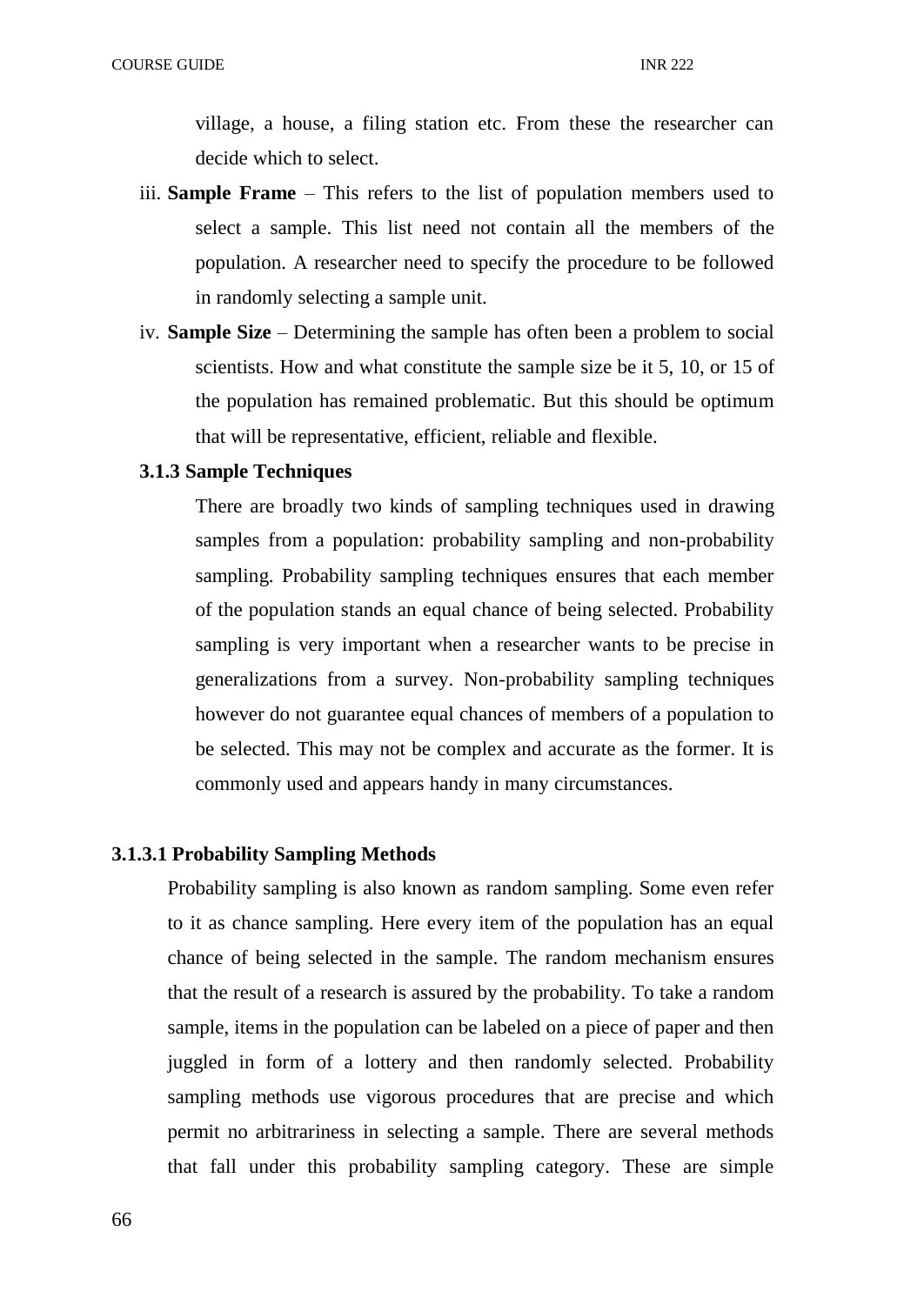random sampling, systematic sampling, stratified sampling, cluster sampling and area sampling.

# a. **Sample Random Sampling**

The simple random sampling allows every member of the population an equal chance or probability of being selected in the sample. For instance, for a population of 500, the method gives equal chance to every member to be chosen. A study of students in a class would require the listing of the students, after determining a representative percentage the sample would then be randomly selected.

# b. **Systematic Sampling**

This is a complicated and highly vigorous form of the simple random sampling. This involves the selection of the *n*th item on the list. All items in a population are listed and some randomness is introduced by randomly selecting the first item and then the rest selected at fixed intervals.

# c. **Stratified Sampling**

Here a population is divided into sub-groups or strata and then random sampling techniques are applied to select the sample from each stratum. A population can be divided into various strata. But care must be taken to ensure that the strata represent the context of the issues under study. For instance, a study on sexual attitudes would have a population divided into age, sex, and educational qualification.

A study on the flow of foreign Direct Investment would use a stratification that divides countries along size of economies, nature and technological improvement. Stratified sampling has the advantage of built in assurances that every strata will be adequately represented. This is proven when small groups that make up a population constitute a small percentage of the universe. Stratified sampling is mostly used when a population is not homogenous.

# d. **Cluster Sampling**

When an area of coverage for a research is large with a relatively huge population, the best way of sampling it is to divide the area in smaller non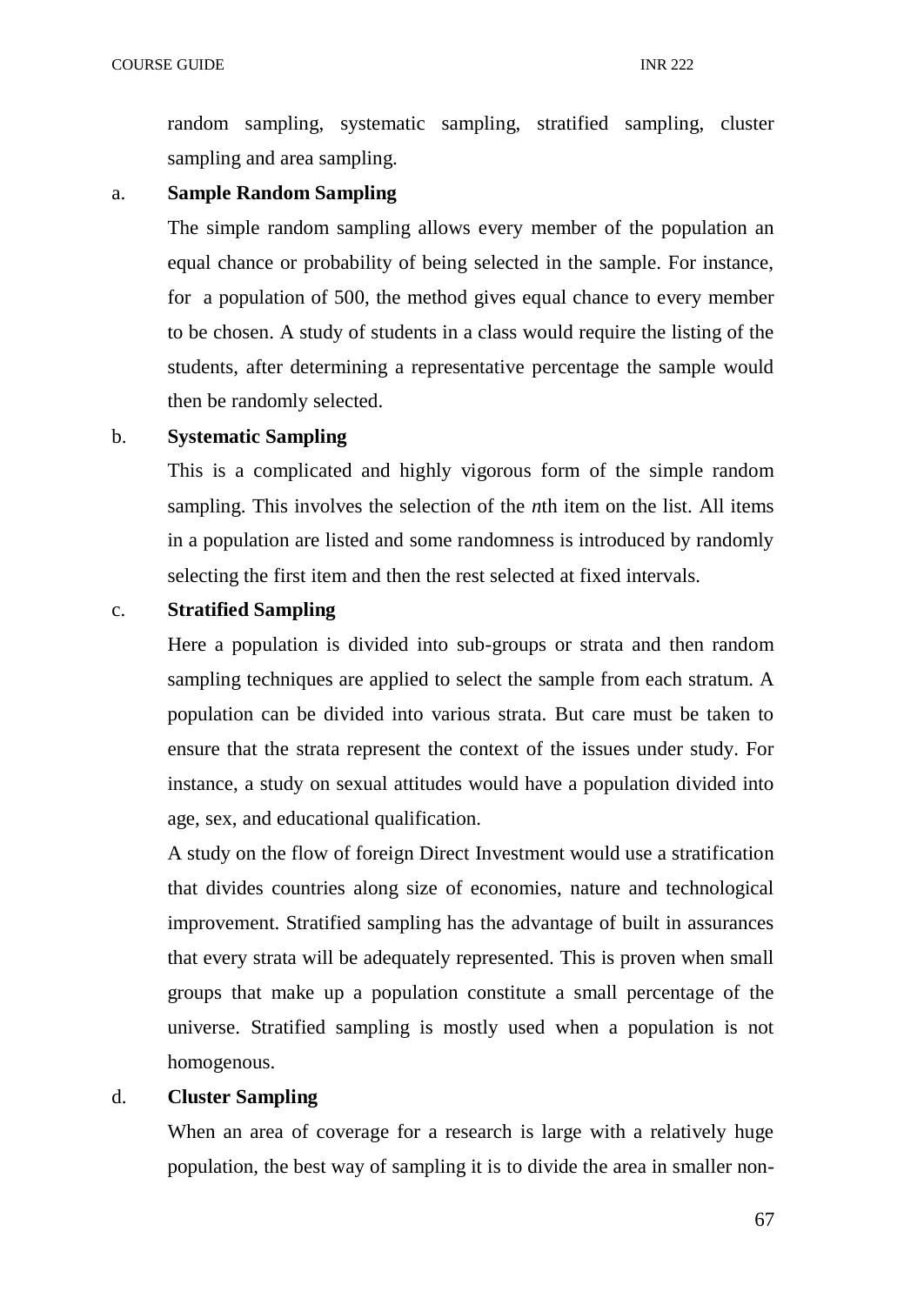overlapping areas called clusters. These clusters are then randomly selected and the population there is also randomly selected for the sample. In cluster sampling, the total population is divided into a number of relatively small subdivisions which are clusters of small units and then some of these clusters are randomly selected for inclusion in the total sample.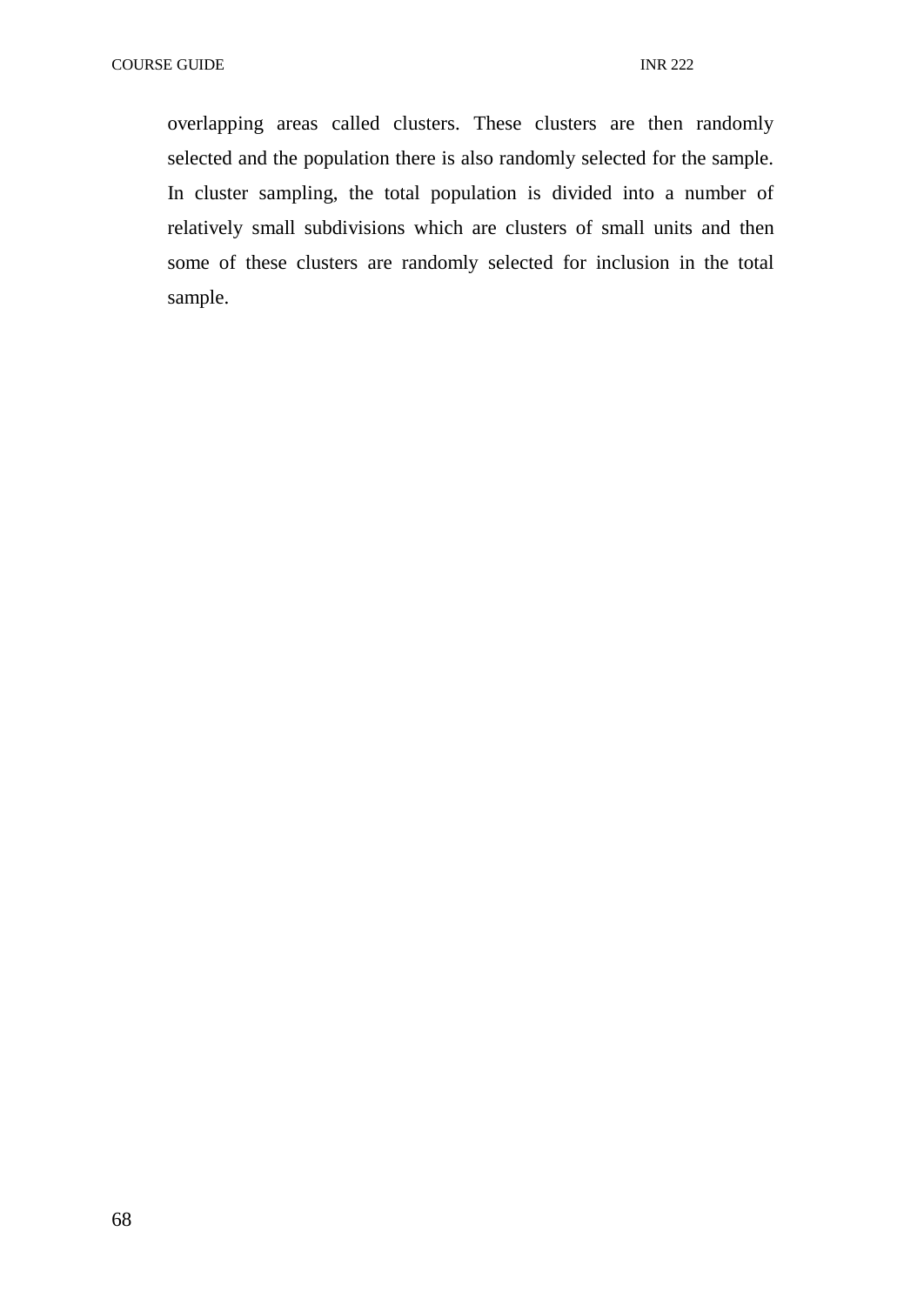#### e. **Area Sampling**

When clusters constitute some geographical subdivisions, the cluster sampling can better be called area sampling. The geographical clusters become primary sampling units and are designated as area sampling.

## **3.1.3.2 Non-Probability Sampling**

This is an arbitrary sampling procedure as it does not give equal chances to members of a population to be included in the sample. It is known variously as convenient quota, purposive or judgmental sampling (Singleton et al 1998). Here the items to be sampled are selected deliberately by the researcher and the decision is considered sacrosanct. Non probability sampling techniques purposively select particular items in the universe as representative of the population. In doing this, the judgment of the researcher is given prime attention. Non probability sampling techniques are cheap and convenient. Here, three of these techniques shall be considered.

### **i. Purposive Sampling**

Here particular items are selected on the basis of predetermined criteria. The purpose is to ensure that people selected fit into predetermined characteristics that satisfy the research concerns. Under purposive sampling, are two methods: quota and judgmental sampling techniques.

- a. **Quota sampling** is similar to stratified sampling especially in splitting a population into sub-groups; on the basis of some criteria such as age, sex, ethnicity, educational qualifications etc. But once this is done, the researcher purposively chooses what he considers as the percentage that constitute a quota representative of the population.
- b. **Judgmental sampling** often called purposive sampling uses a deliberate effort to draw samples on the basis of predetermined criteria which the researcher believes essential. The researcher may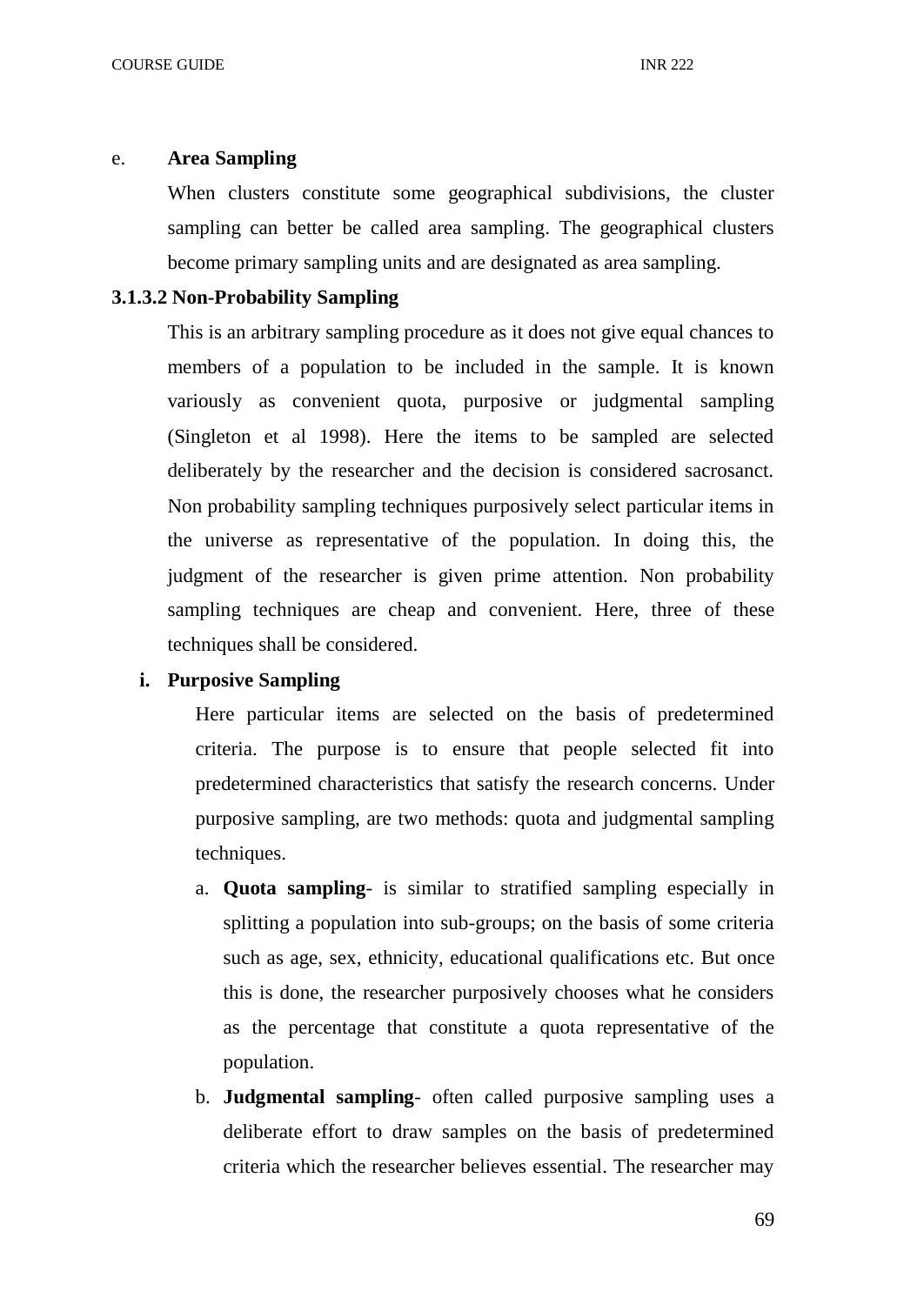rely on an expert's judgment that prescribes what is necessary as a criteria in picking the sample units. For instance, in a study on teacher- student relationship, a researcher may choose only those who have taught for 30 years even when those selected may only have been working in schools as administrators and not teachers.

### **ii. Convenience Sampling**

This is a typical opportunistic sampling procedure. It is a "take them where you find them" method of obtaining participants in a research. It is also called haphazard sampling technique. For instance, in a study on students' attitude to demonstrations, the researcher may choose to interview any student on sight or wherever and whenever a student is seen and is willing to participate in the interview.

All these methods- quota, judgment and convenience sampling methods have a strong tendency to introduce bias into the sample and hence results may not be generalizing enough for the intended population (Cozby, 2001).

### 3.1.3 **Questionnaire Construction**

In survey research, the questionnaire is a common instrument used in collecting data. A questionnaire consists of a number of questions written in a definite order. Respondents are expected to read and understand the questions and then provide the answers. The questionnaires are a translation of research objectives into questions to elicit information that can be used to explain reality. Questions are expected to motivate and not scare or threaten respondents. In constructive questionnaire, attention should be paid to content, structure, format and sequence.

## **a. Content**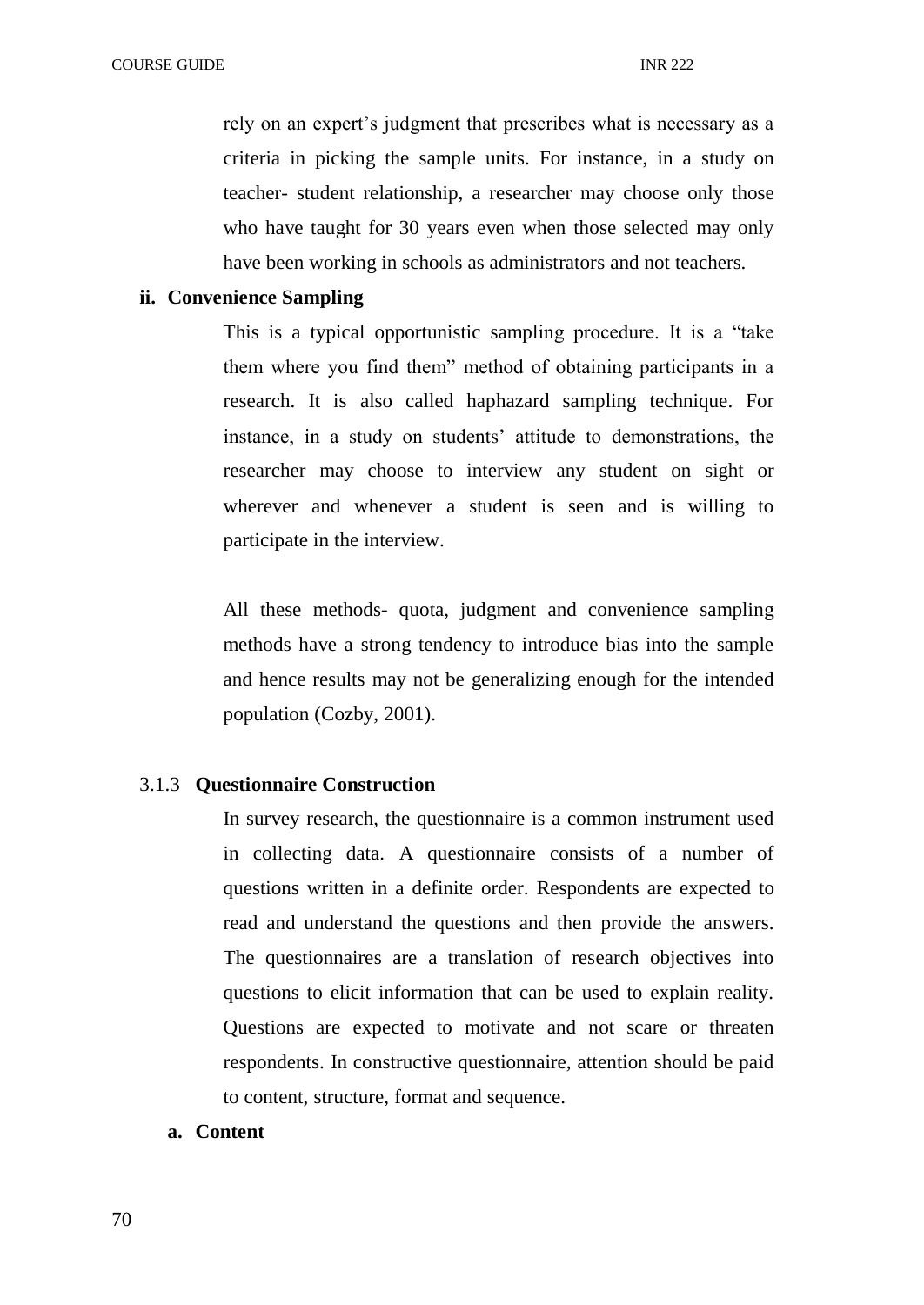Survey questions are usually concerned with facts, opinions, attitudes, respondents' motivation and level of respondent's familiarity with a given issue (Bailey, 1987). Broadly, questions are in two forms: factual and subjective. Factual questions are background questions to assist in classifying respondents'. There address issues of gender, age, marital status, education, income, ethnic group, religion, place of residence, nationality etc. Factual questions also deal with information about respondents' social background, eg. How do you relax? Subjective questions on the other hand verify respondents' beliefs, attitudes, feelings and opinions (Singleton Jr. et al, 1988). Attitudes are expressed through speech or behavior when respondents perceive the object of the attitude. Attitudes about abortion for or against abortion can be expressed when a respondent confront an issue to it or when asked about it. Attitudes can be described by their contents. That is what it is about. It is also expressed in a given direction be it positive, negative or neutral. Attitudes may also be intensive. Measuring attitudes is very important because they indicate the inclination of the respondents.

## b. **Types of Questions**

Moving from the content of the questions, a researcher immediately must consider the structure of questions and the format of responses that would accompany them. There are broadly three types of questions: closed-ended questions, open-ended questions and contingency questions.

- i. **Closed-ended-** questions offer respondents a set of answers and require them to choose the most that closely represents their views. Eg. Choose which number that represents your level of satisfaction with the conduct of Nigeria's foreign policy.
- 1. A great deal
- 2. Quite a bit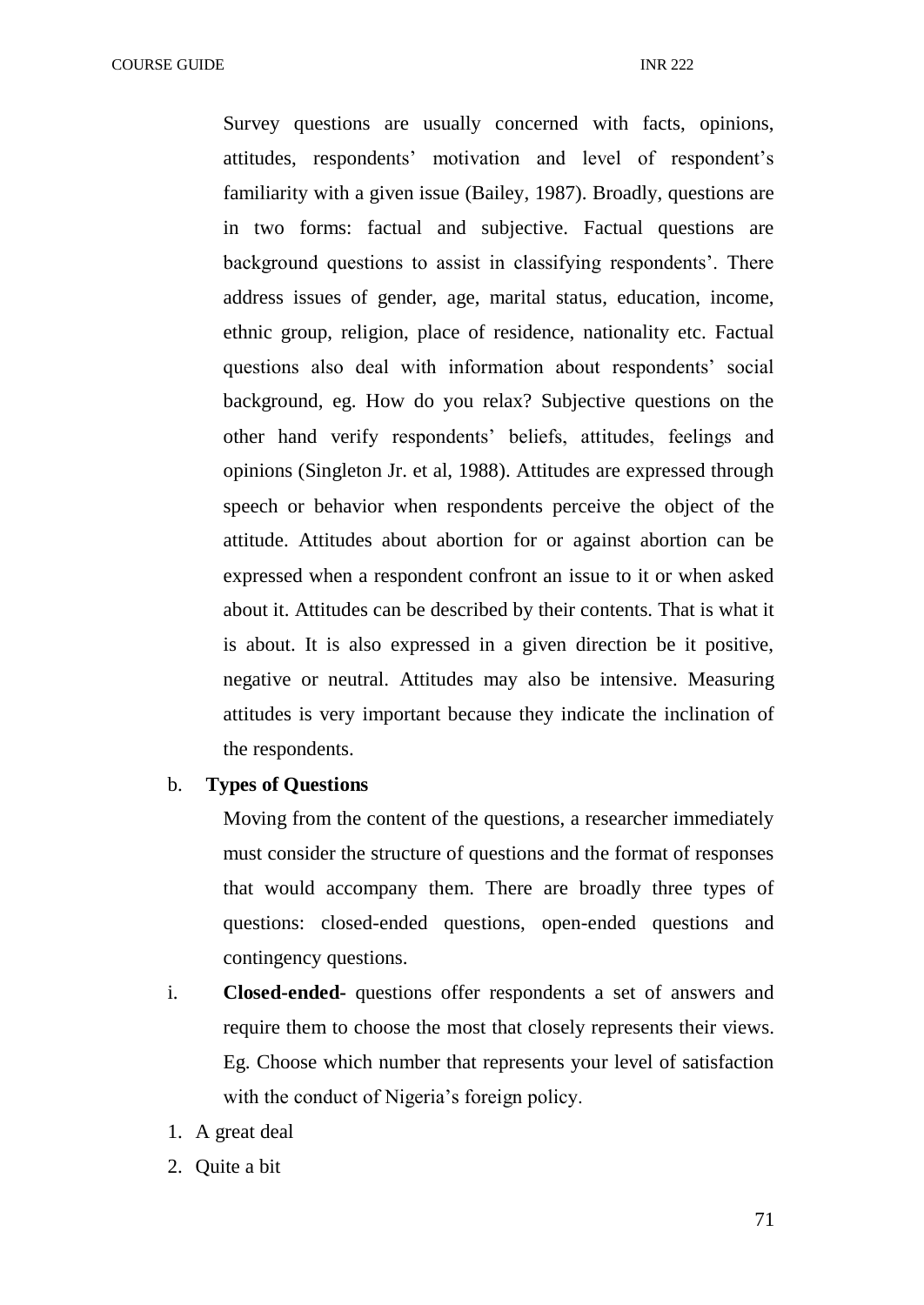- 3. A little
- 4. Very little
- 5. None

Close-ended questions are easy to frame and quick to answer as they need no writing from respondents. They are also easy to analyze.

- ii. **Open-ended** questions are however not formulated with specified choices and the respondents are free to provide answers in writing. They are at liberty to exercise discretion. Respondents are not restricted to a set of answers. Eg. What do you consider to be the major problems for the federal government in Nigeria?
- iii. **Contingency Questions-**In a survey, not all questions would apply to every respondent. Some questions may apply to a sub-group and would be relevant only to such a group. A contingency is a filter question and belong to the close-ended kind of questions. A contingency question is determined after asking a filter question to all respondents eg. Do you follow the news on the local radio station? The contingency question would then be "what is the latest event you heard about? This question is contingent on respondents that answered 'yes' in the filter question.

#### c. **Question Format**

There are several techniques used by researchers in structuring responses to close-ended questions. In general, respondents are expected to choose one answer from many possible answers. The researcher must give direction to respondents to circle, underline or tick answers.

One of the most common formats is the rating scale. This is to test the intensity of attitudes or feelings or opinion of respondents eg. Countries should be allowed to try their citizens leaving abroad for any offence they may commit in the country of residence.

- 1. Agree strongly
- 2. Agree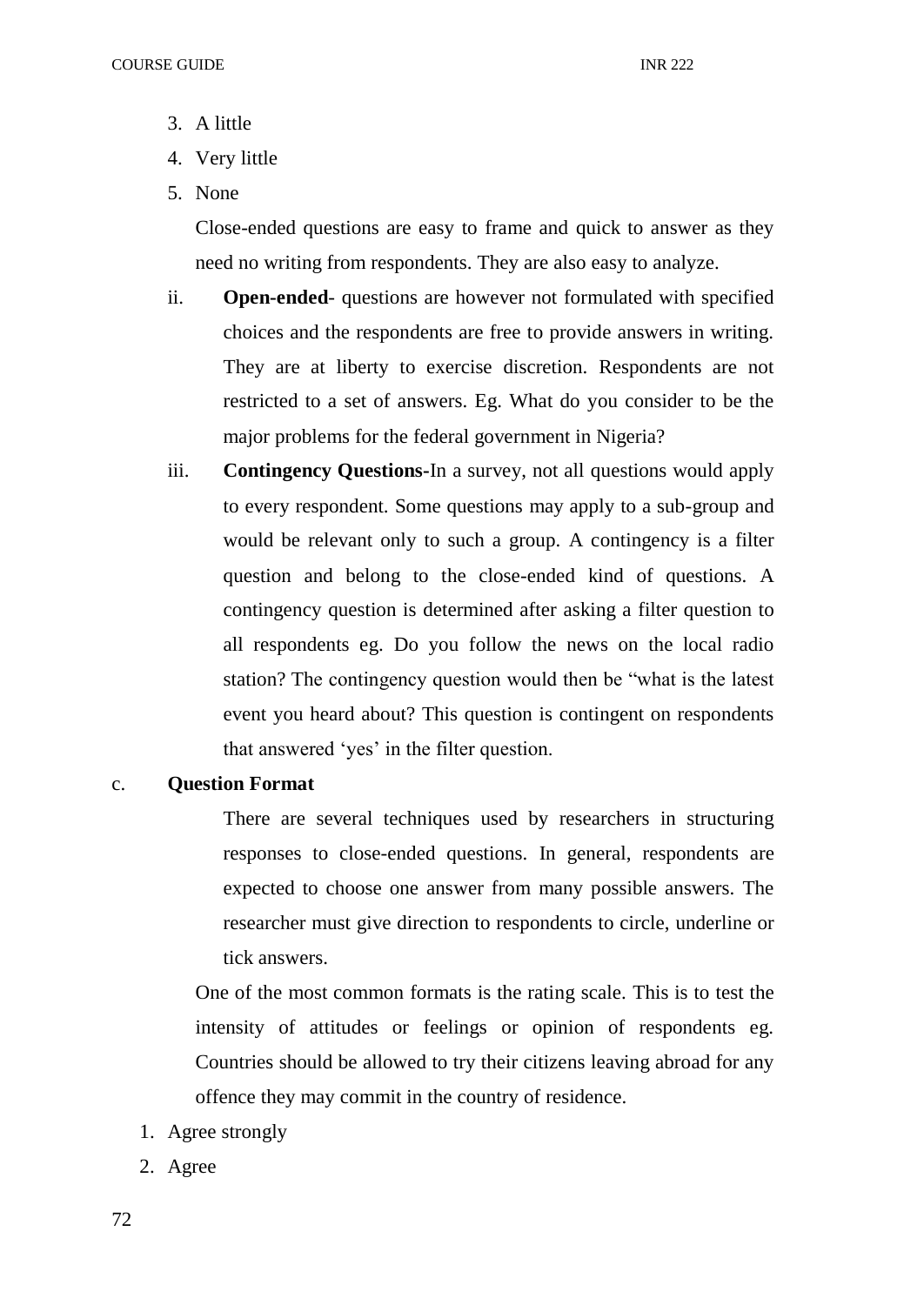- 3. Neutral
- 4. Disagree
- 5. Strongly disagree

Researchers also use matrix questions that are close-ended which are a large set of rating questions that have the same response categories eg. I consider Nigerian government very corrupt.

- 1. Strongly agree
- 2. Agree
- 3. Depends
- 4. Disagree
- 5. Strongly disagree

Researchers also use questions that establish differential by measuring respondents' reaction to some object or issue. The response on a bipolar continuum with contrasting adjectives looks like this.

| Very | fairly slightly | neither slightly fairly | very |
|------|-----------------|-------------------------|------|
| good |                 |                         |      |
|      |                 |                         |      |

bad

In assessing the priority of respondents in relation to attitudes towards particular events, objects or issues, researchers also use ranking. This is important as it brings some relative order in judgment. This is important because many of the things social scientists try to measure can hardly be given precise numerical value (Heise, 1970). These issues include "quality of life" "status" "satisfaction" etc.

## d. **Sequence**

Having been done with the format the questions may take, the next thing to determine is the order of questions as they appear on the questionnaire. They are two forms of sequence: funnel and inverted funnel sequence.

In the funnel question, each successive question derives from the previous question with a progressively narrow scope (Gorden, 1980). For instance surveys on views about economy, politics and social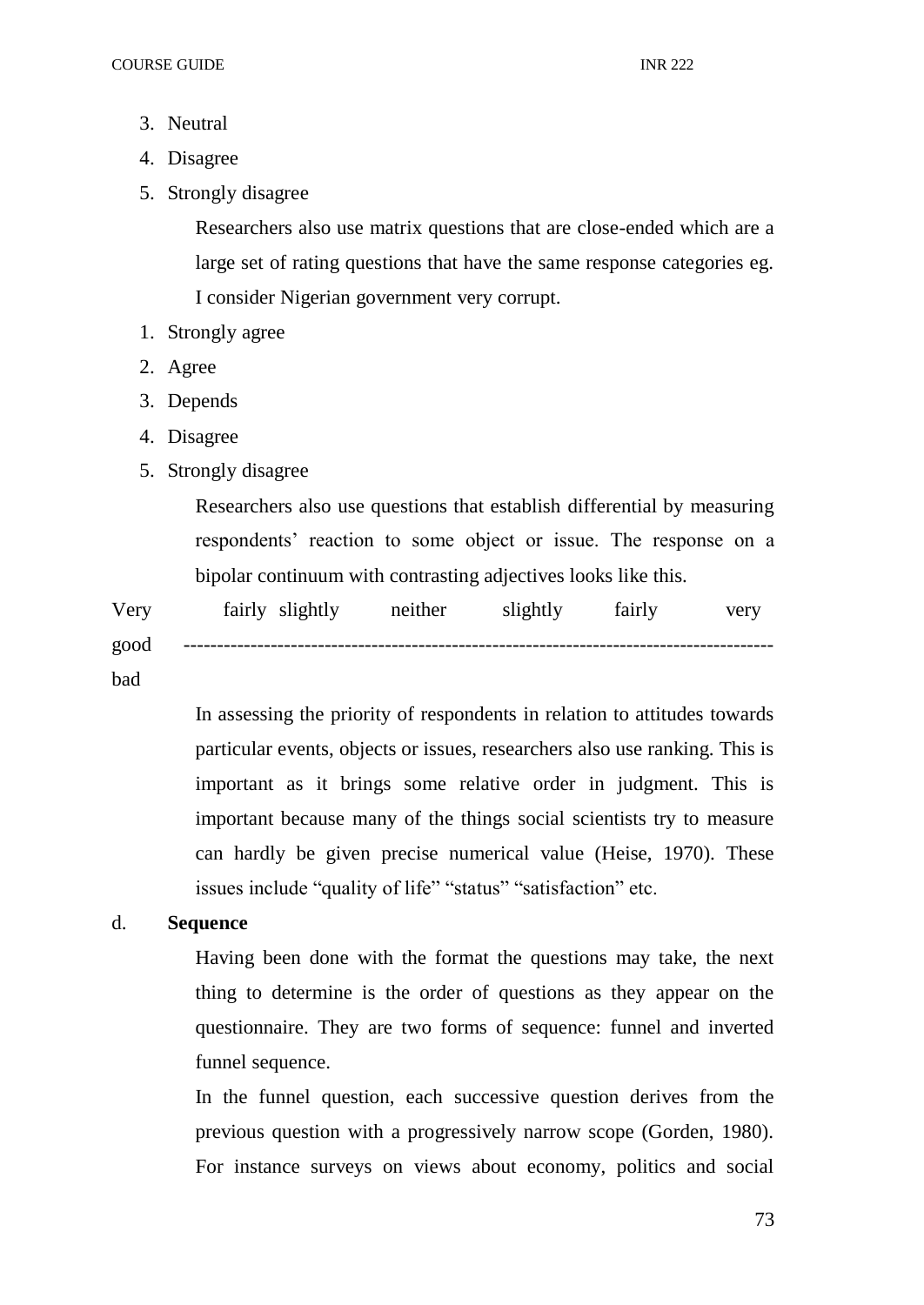problems targets sources of information of respondents (eg newspapers). Thus the sequence of questions would begin from general perception of what constitute problems, level and importance of the problem, how much information is available to respondents on the topic etc. e.g.

- 1. What do you consider to be the major problems facing Nigeria?
- 2. Which of all these problems is most important?
- 3. Where do you get your information?
- 4. Do you read the Sun newspaper? In the inverted funnel sequence, questions begin from the narrow to the broader. In this way the curiosity of respondents may by roused as they move from smaller questions to bigger or broader ones eg.
- 1. Have you heard about the plane crash in Lagos?
- 2. How many people were killed?
- 3. How many are in hospital?
- 4. What was the cause of the crash?

# 3.1.4 **Things to avoid in constructing a questionnaire**

- i. **Wording**  Questions should be such that can be read and understood by respondents. The wording of questions must avoid high sounding words. Questions should be such that would convey the same meaning to all respondents
- ii. **Response Set**  This is a tendency to answer all questions in a specific direction irrespective of the content (Bailey, 1987). This is possible when a set of questions is presented together with the same response format, especially when the questions all refer to the same topic. On a question like child marriage, response categories like "strongly agree" "strongly disagree" may be taken by respondents to mean the same thing. The question format can be changed by varying response categories for each question or by distributing questions on a topic throughout the questionnaire instead of placing them all together.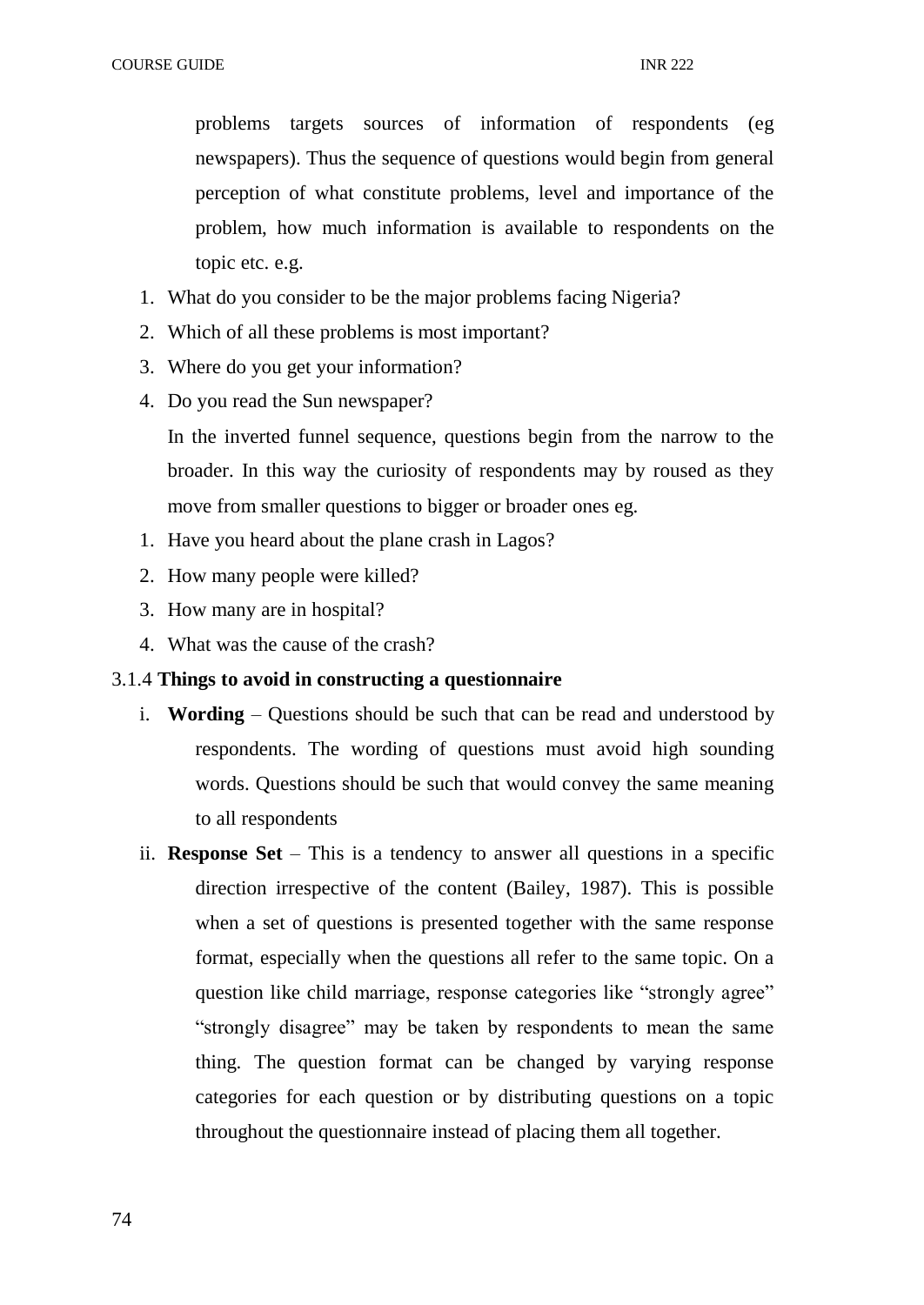- iii. **Leading Question** A leading question is structured to suggest that the researcher expects a certain answer e.g Would you say you oppose same sex marriage? A general and open question should be "Do you favour or oppose same sex marriage"?
- iv. **Threatening Questions**  These are questions on social norms or habits not discussed in public. They ask about gambling habits, sexual orientation, sexual preferences, drinking etc.
- v. **Double**-**barreled Questions** this is a situation where two or more questions are combined in one. E.g. money laundering and corruption are the most serious problems facing Nigeria. Some may agree with the former but disagree with the latter. Each item can take its own question.

### 4.0 **Conclusion**

In this unit, the process and procedure of collecting data in a research is considered under the research design concept. Researchers work out a detailed plan for research which defines the process, methods and techniques to be deployed in collecting data. This involves determining the research population and ensuring that an appropriate method and technique is adopted to draw data. This phase of the research process is critical to the results as it may undermine the integrity of the results if not handled properly. Thus every aspect of the data collection process must be carefully checked to ensure that it enhances the credibility of the result.

### 5.0 **Summary**

Attention of students has been drawn to the rationale behind evolving a sound and detailed research design. This involves the methods and techniques of collecting accurate data to be analyzed and interpreted in proof or otherwise of hypotheses set before the research. In a survey research used by social scientists, the interview and questionnaire techniques mostly used by researchers have been carefully dealt with.

## 6.0 **Tutor-Marked Assignments**

i. mention the methods of data collection.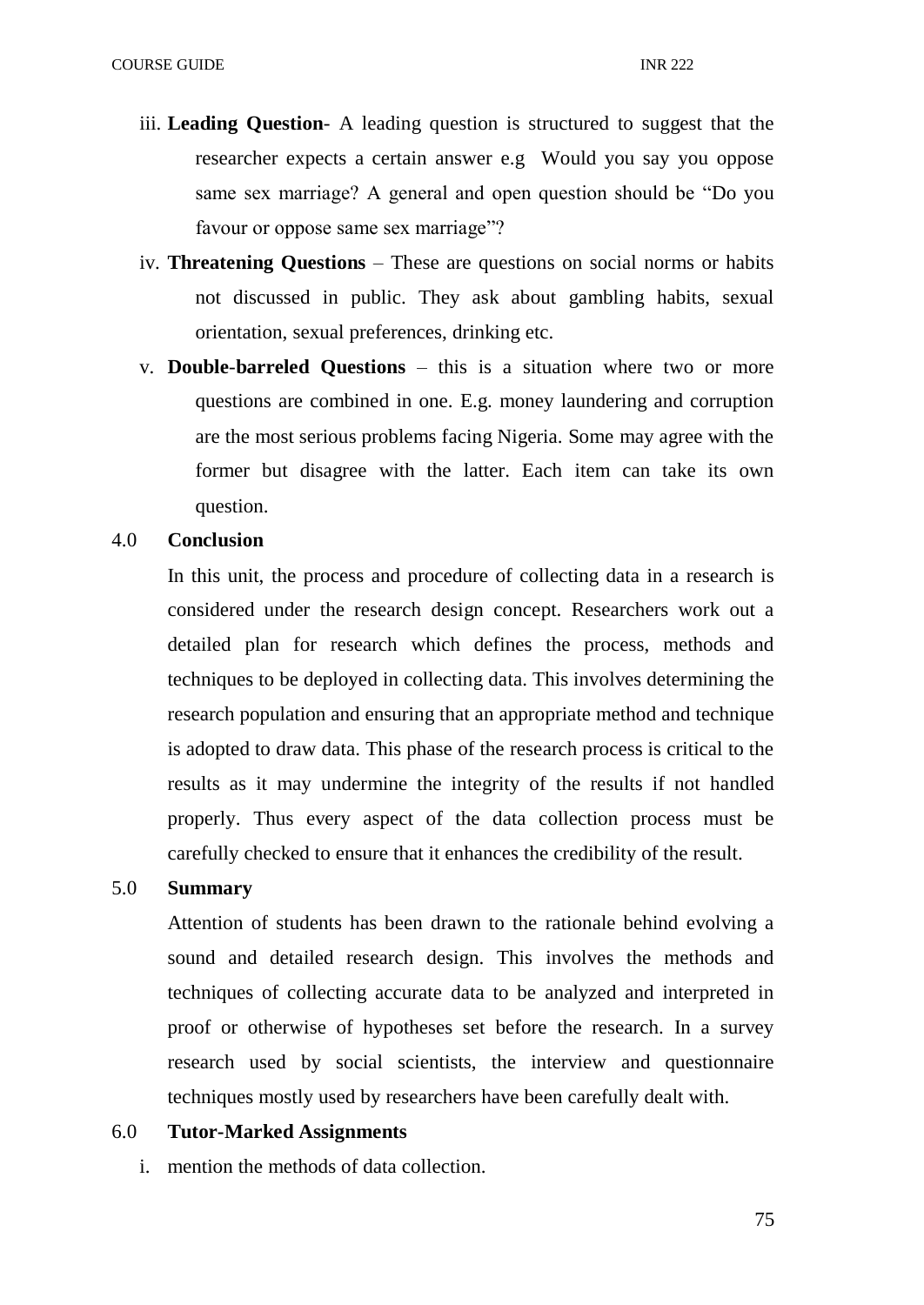- ii. What are types of probability sampling methods?
- iii. What are the things to avoid in constructing a questionnaire?

### 7.0 **References/Further Readings**

- Akpa, B. (2011). *Knowledge creation process: Concepts and applications in social research,* Makurdi: Aboki publishers.
- Cozby, P. C. (2001). *Methods in behavioural research,* New York: McGraw Hill
- Floyd J. F. (1989). *Survey research methods,* Newbury Parle: California, Sage.
- Heise, D. R. (1970). *Attitude measurement,* Snokie, Illi: Rand McNally.
- Bailey, K. D. (1987). *Methods of social research,* New York: Free Press.
- Kothari, C. R. (2004). *Research methodology: Methods and techniques,* New Delhi: New Age Publications
- Norman, M. B.and S. Sudman (1974). *Improving interview method and questionnaire design,* San Francisco: Jossey-Bass.
- Rahn, R. I. and Charles F. Cannell (1967). *The dynamics of interviewing,* New York: Wiley
- Singleton, R. Jr., B. C. Straits; M. M. Straits and R. J. McAllister (1988). *Approaches to social research,* Oxford: Oxford University Press.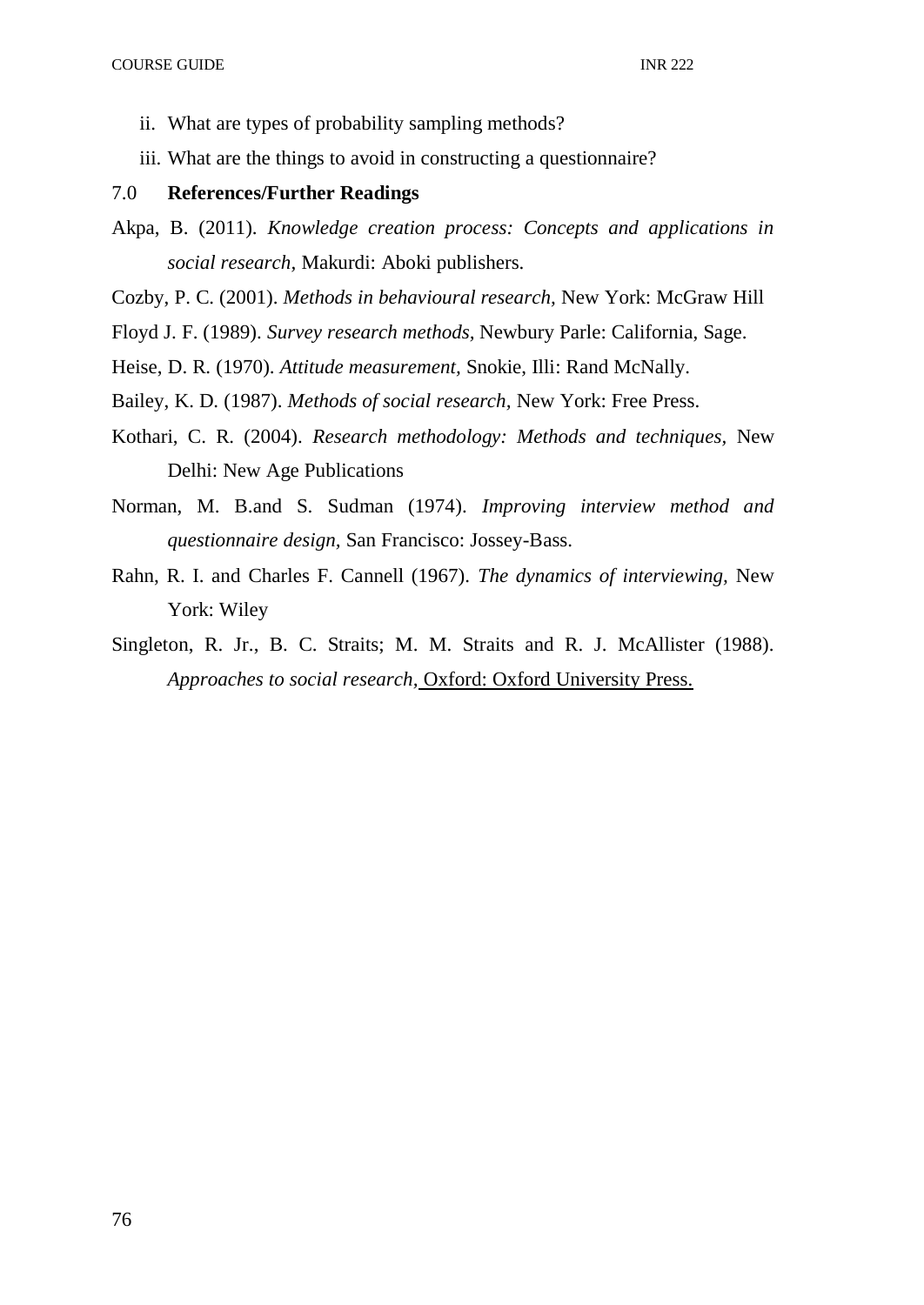# **Unit 2 Analysis of Data in Research**

Content

- 1.0 Introduction
- 2.0 Objective
- 3.0 Main Content
	- 3.1 Analysis of data in Research
		- 3.1.1 Role of Statistics in Research
		- 3.1.2 Frequency distribution
		- 3.1.3 Graphs in describing distribution
		- 3.1.4 Measures of central tendency
- 4.0 Conclusion
- 5.0 Summary
- 6.0 Tutor-Marked Assignment
- 7.0 References/Further Reading

# 1.0 **Introduction**

It has become common in social science to use statistics as an expressive way of interpreting relations between social phenomena. Dating to the 1950s, the use of statistics has grown rapidly in the field (Frankfort-Nachmias and Nachmias, 1996). Statistics is very helpful in demonstrating patterns and regularities in social phenomena studied. Statistics methods are used to organize data, display information in a meaningful way, and to vividly describe and interpret observation in such a manner that assumptions and hypotheses can be explained. In this unit, students will be introduced to basic means of organizing, interpreting, displaying information and analyzing data that explain presumed relations between phenomena. Attention shall be placed on the role of statistics, expressed in central tendencies, percentages, and graphs to describe distributions.

# 2.0 **Objective**

In this unit students are expected to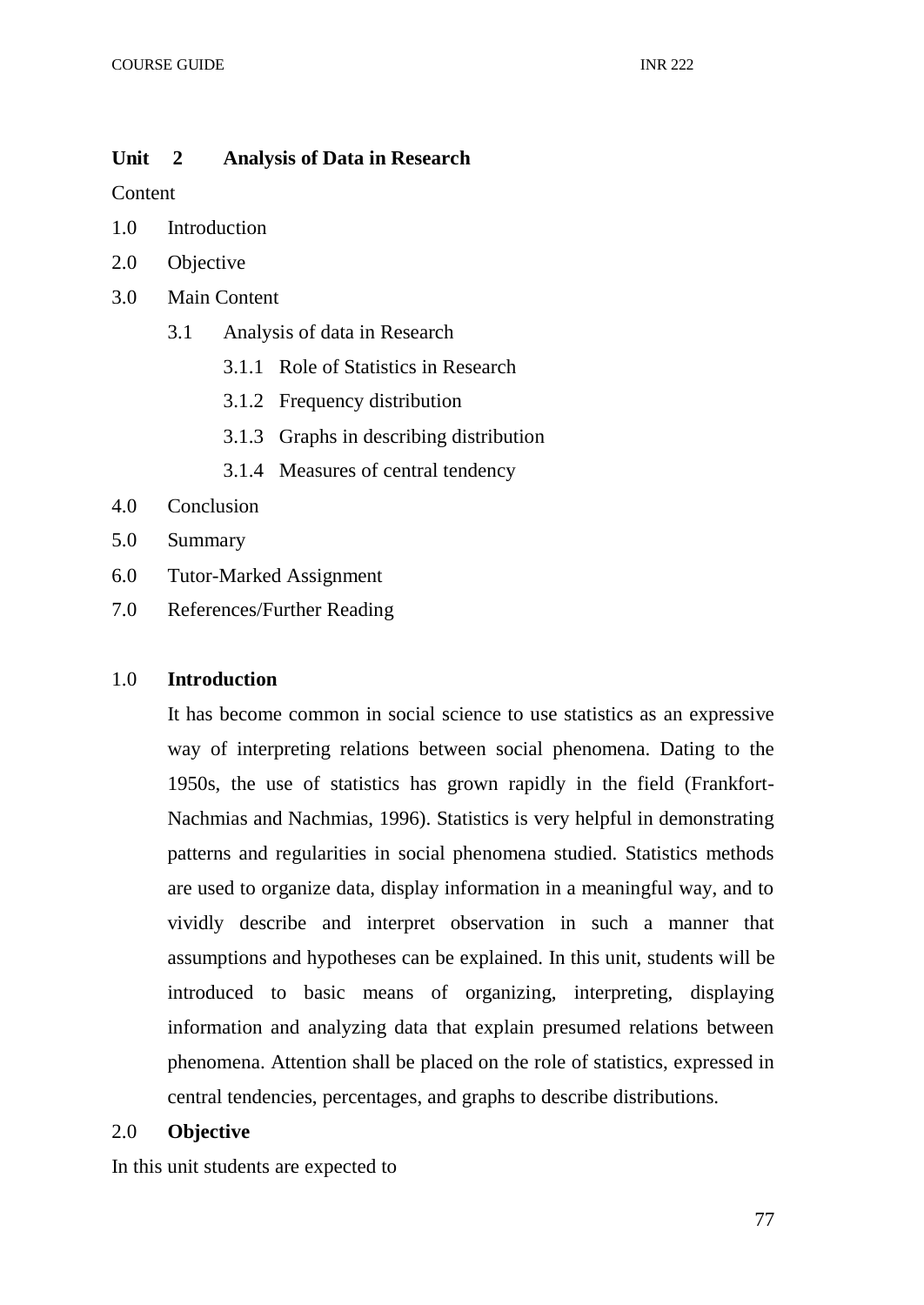- i. Learn the statistical measures in describing distributions
- ii. Learn how to differentiate comparative results.
- iii. Identify the three ways of describing results.
- 3.0 Main Content
- 3.1 Analyzing data in Research

## 3.1.1 **Role of statistics in Research**

According to Frankfort-Nachmais and Nachmais (1996:355) "Statistics involves methods for describing and analyzing data and for making decision and inferences about phenomena represented by data". In social sciences, there are two forms of statistics used: **descriptive and inference statistics**.

**Descriptive** statistics help the researcher to organize data in a summary manner that is more effective and meaningful. Its tools are used to describe data put together through observation and it is in turn used to reduce information to an understandable manner.

Inferential statistics help the researcher to take informed decision and draw inferences from interpretation of data patterns. Through inferential statistics a researcher can determine whether an assumed pattern in theory is realistic.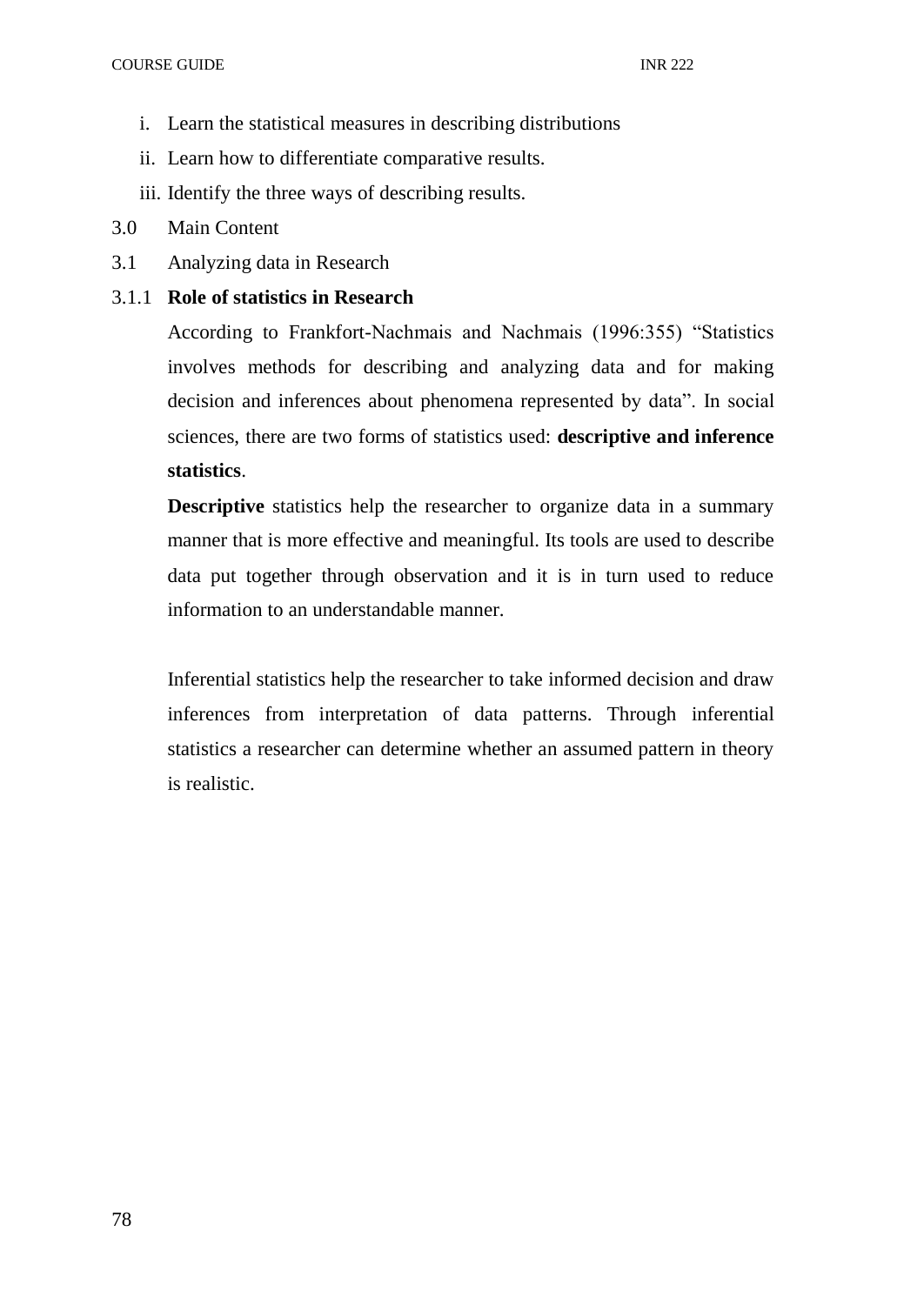#### 3.1.2 **Frequency Distribution**

When a researcher collects data, it is coded. Thereafter, it can be analyzed. In analyzing results, it is important to first start by developing a frequency distribution of the data. A frequency distribution simply indicates the number of individuals that receive each possible score on a variable. For example, for a single variable like religion (univariate variable) respondents can be identified as Jews, Christians, Muslims, Buddists, Catholics and Protestants etc.

The order in which categories of a variable are listed on the frequency distribution table depends on the level that the data were measured. There are four levels of measuring data: **nominal, ordinal, interval and ratio**. At each of these levels, the category must be exhaustive and mutually exclusive. At the nominal level, the category is simply names without implying any ranking. These may be ethnicity, gender, religious affiliation etc. for ordinal level the category may be ranked from highest to lowest or vice versa without reflecting how much greater or lesser one level is from another. At the interval and ratio level, the category reflects the rank and the magnitude of the difference between categories. Eg. Child abuse.

There is also frequency distribution with the number of category to use and the cutting point between them. This is to ensure that the distinction between categories is not arbitrary. For example, age and income can be categorized in a number of ways. The point to note is that the interval should be of equal width eg. 1`-5 years, 6-10 years.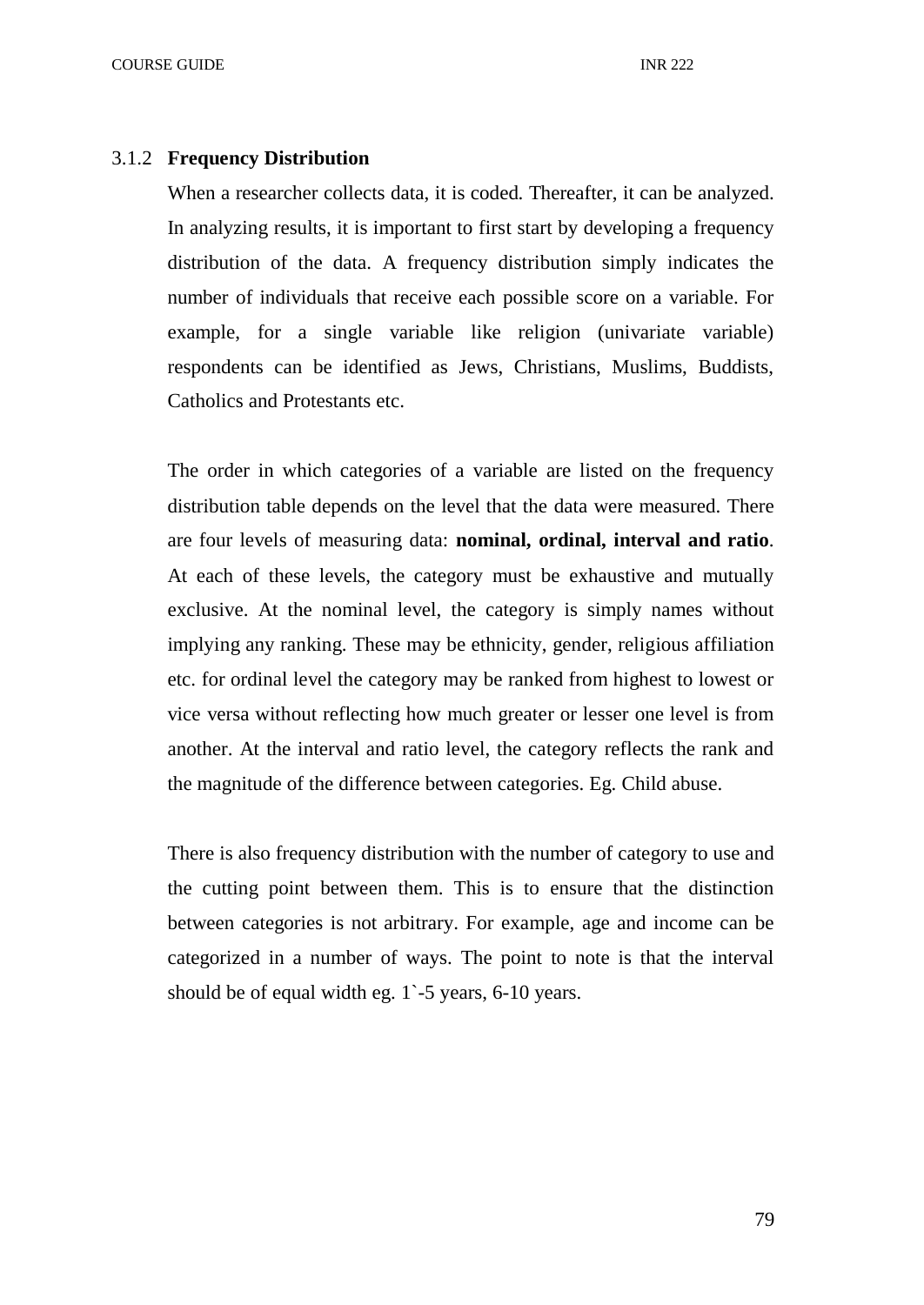| Category     | <b>Frequency</b> (f) |
|--------------|----------------------|
| Adult        |                      |
| Children     | n                    |
| <b>Total</b> | 10                   |

#### **a. Frequency (univariate) distribution**

### **b. Distribution of Child Abuse**

| <b>Category</b> | <b>Frequency (f)</b> |
|-----------------|----------------------|
| Physical abuse  | 27                   |
| Sexual abuse    | 14                   |
| Neglect         | 10                   |
| <b>Total</b>    | 51                   |

| Age in years | <b>Frequency (f)</b> |
|--------------|----------------------|
| $1-5$        | 6                    |
| $6 - 10$     |                      |
| $11 - 15$    | 15                   |
| $16-20$      | 9                    |
| <b>Total</b> | 37                   |

### **c. A Frequency Distribution of family size**

An absolute frequency is meaningless in itself unless compared to other frequencies. For instance 500 registered voters who are members of one party are meaningless unless compared to registered voters who are members of a rival party in a given community. To facilitate this comparison, researchers convert frequencies to proportions or percentages. A proportion is obtained by dividing the frequency of a category by the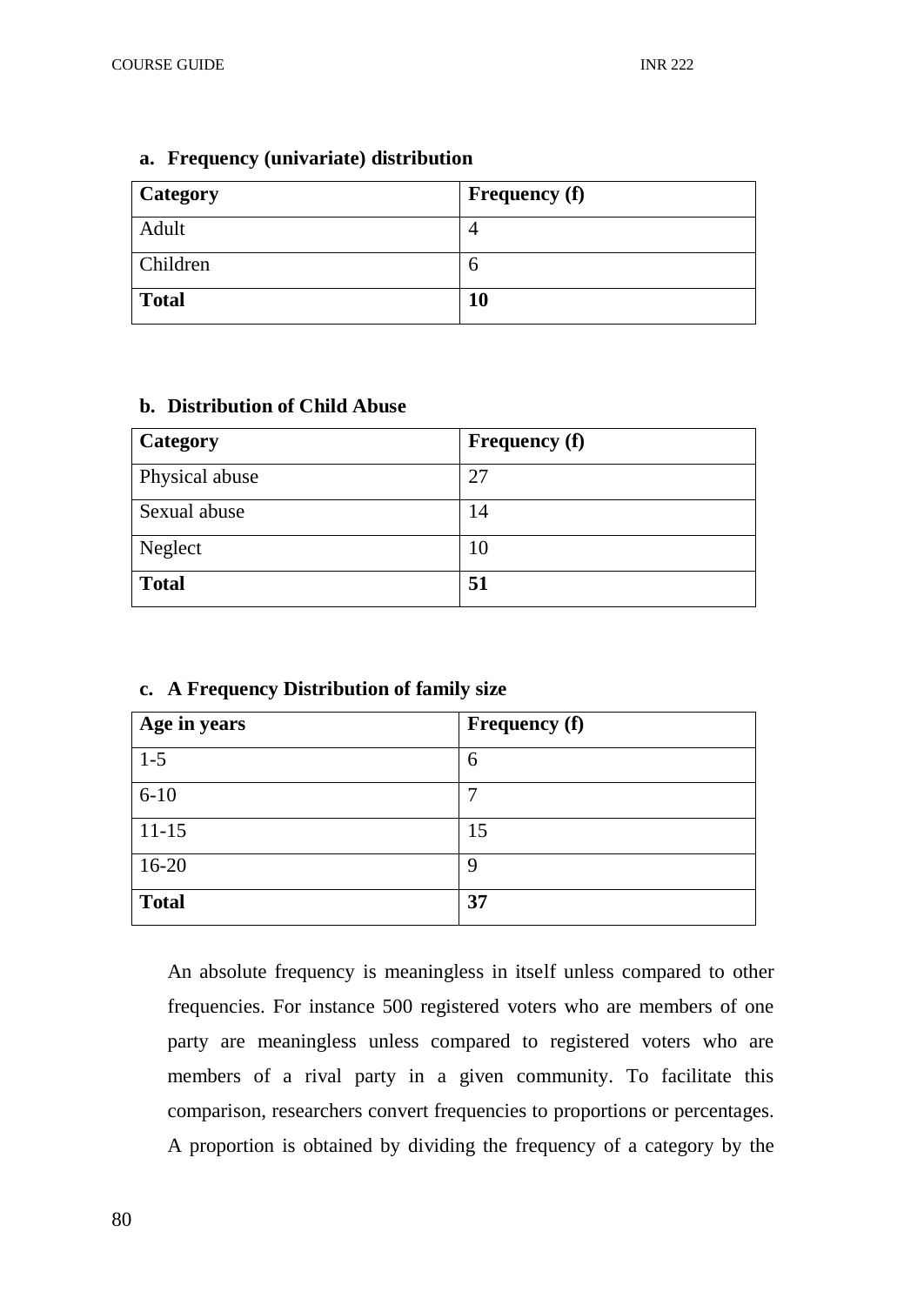total number of responses in the distribution. When multiplied by 100, a proportion becomes a percentage.

F

\_\_ X 100

N

| <b>Social class</b> | <b>Frequency (f)</b> | <b>Percentage</b> |
|---------------------|----------------------|-------------------|
| Upper class         | 25                   | 5                 |
| Middle class        | 221                  | 48                |
| Working class       | 201                  | 43                |
| Lower class         | 16                   | 4                 |
| Total $(N)$         | 463                  | 100               |

# **d. Social Class Distribution**

# 3.1.3 **Graphs in Describing distribution**

Graphs represent an alternative way of communicating information about data hence it may not be presented in obvious numerical terms. A frequency distribution using graphs appeals to the visual impression of people about data and in this way, researchers can communicate information more effectively. Researchers in social science commonly use pie chart, bar chart and histogram as techniques in frequency distribution. The pie chart and the bar chart are used to present data measured at nominal level while the histogram is convenient for interval or ratio levels of measurement.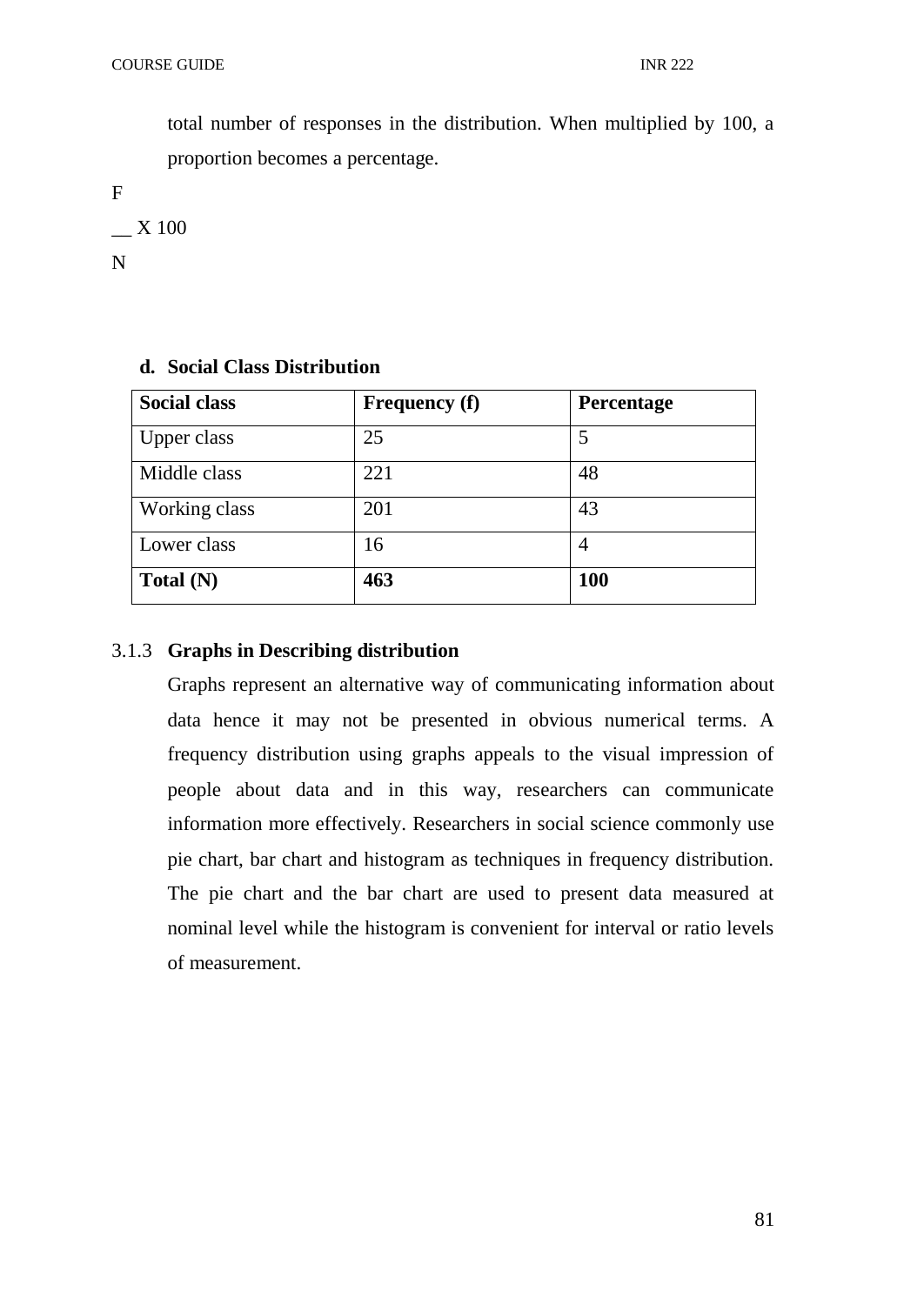## **i. Pie Chart**

A pie chart is a circle divided into parts showing differences in categories of a variable in percentages. The frequency distribution sum up to 100 percent.

For example, government expenditure on Education: University, secondary and primary.

# **e. A pie chart showing government expenditure on education**



A pie chart is used to display frequency distribution of nominal or ordinal variables.

## **ii. The Bar Chart**

The bar chart also provides the tool for displaying nominal or ordinal data. It uses separate and distinct bars for each piece of information. It contains the x horizontal axis with two possible responses while the y vertical axis shows the number that chose each response with the corresponding length of the bar.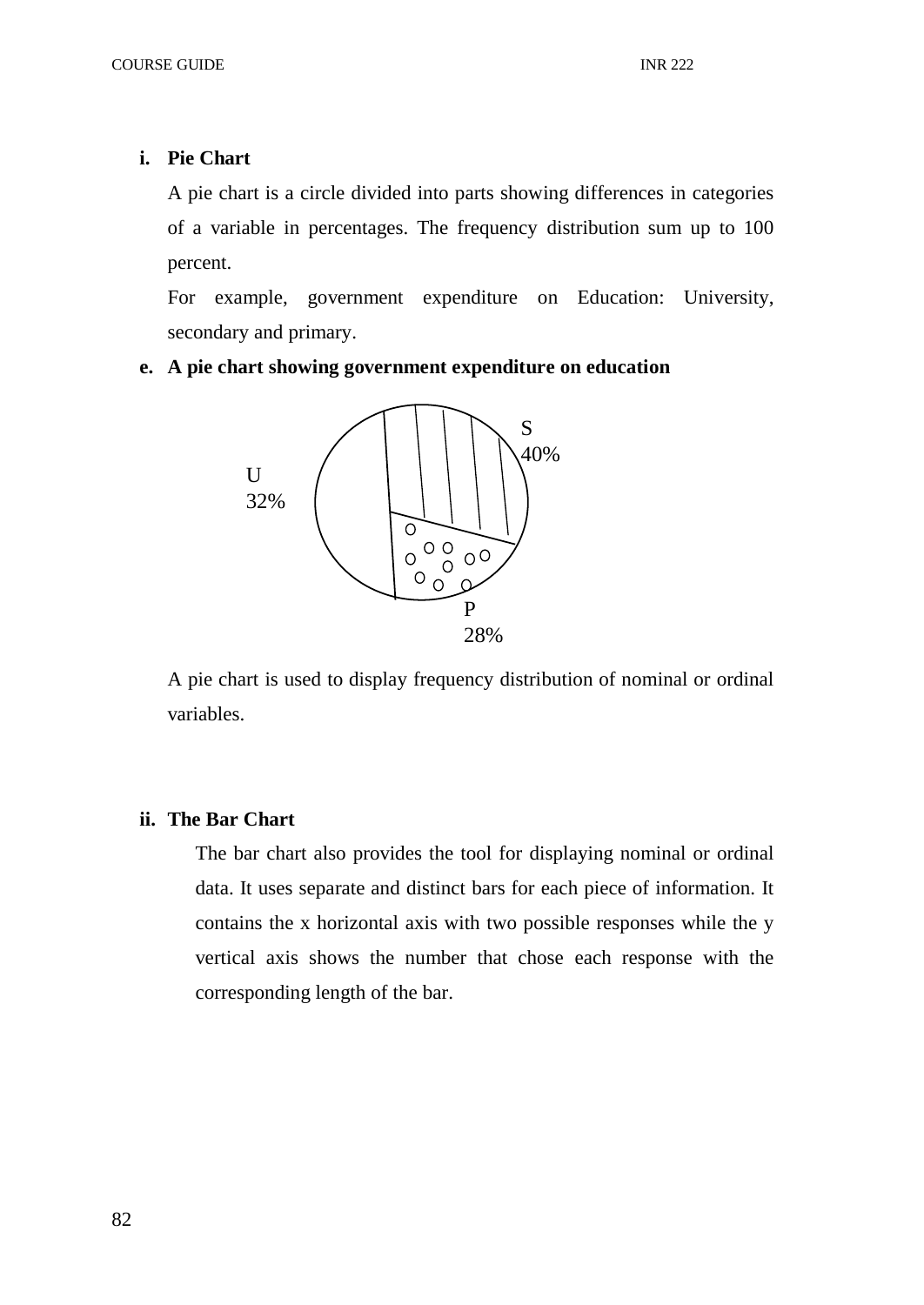**f. Bar graph showing frequency distribution of those who like or dislike of the President travelling regularly abroad.**



# **iii. Histogram**

This is used to show frequency distribution of interval or ratio level data (Cozby, 2001). The histogram looks like a bar chart but it shows no distinction between the bars or rectangles which are displayed contiguously showing that the variable is continuous. Intervals are displayed across the horizontal axis indicating that they are not discrete categories.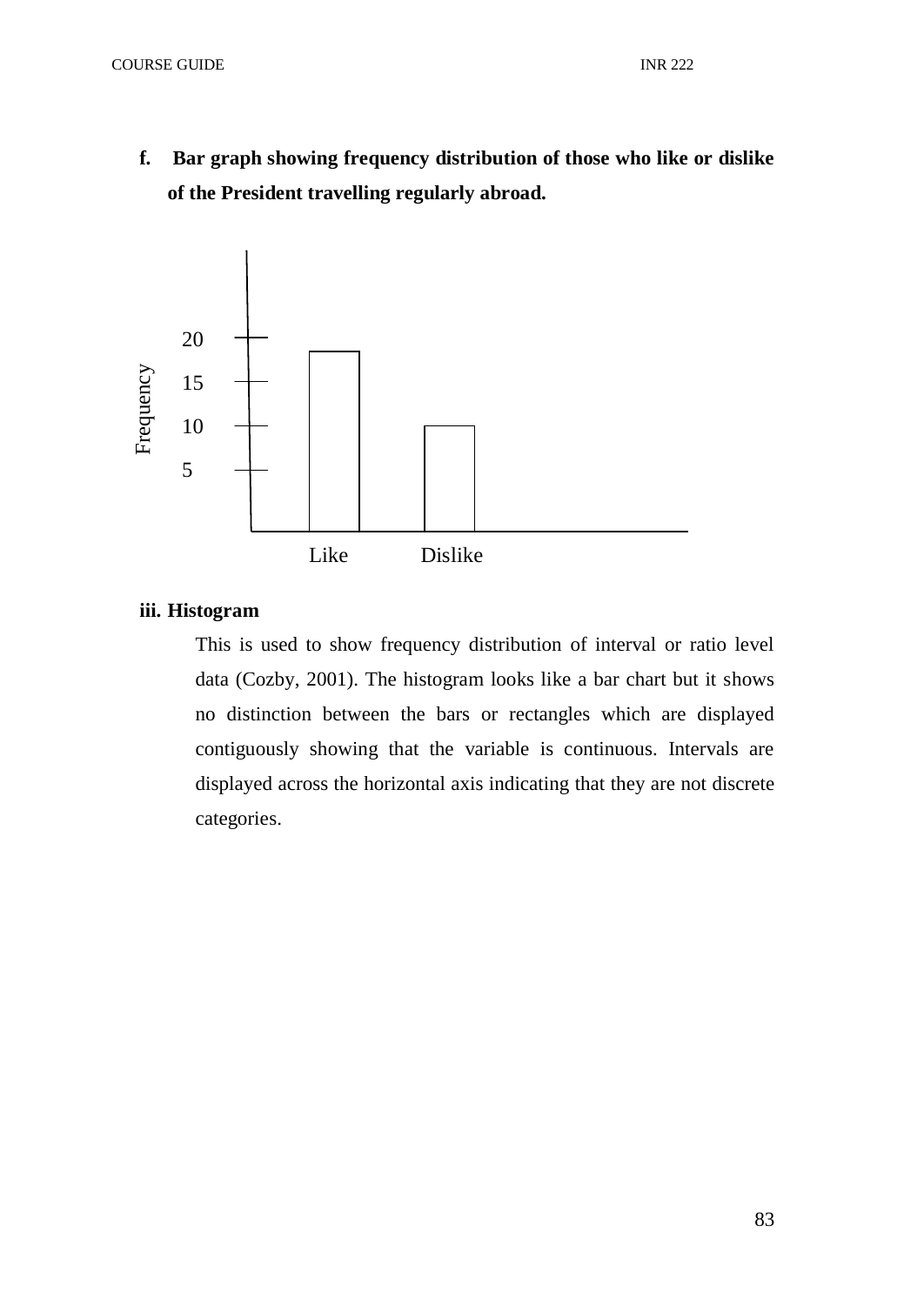# **g. Distribution of Unemployment by Age**



#### 3.1.4 **Measurement of Central Tendency**

Due to the tendency of many variables under investigation to revolve around a central or average value, researchers have opted to show frequency distributions that are called measures of central tendency. These variables may be income or age. The average income of workers in a factory or state can be determined while the average of a given population in school or community can also be determined. The three measures mostly used by social scientists are the **mode, the median and the mean.** 

#### **i. Mode**

This is the most frequent score. It is the response or observation that appears most frequently in the distribution. It is used to measure for nominal variables. eg from a class of 15 students, the following represent their scores in a mathematics test

## 6 4 6 7 8 6 5 6 10 12 6 9 7 4

Here 6 is the mode as more students scored 6 marks. Also from religious group distribution below:

Protestant 70 Jews 40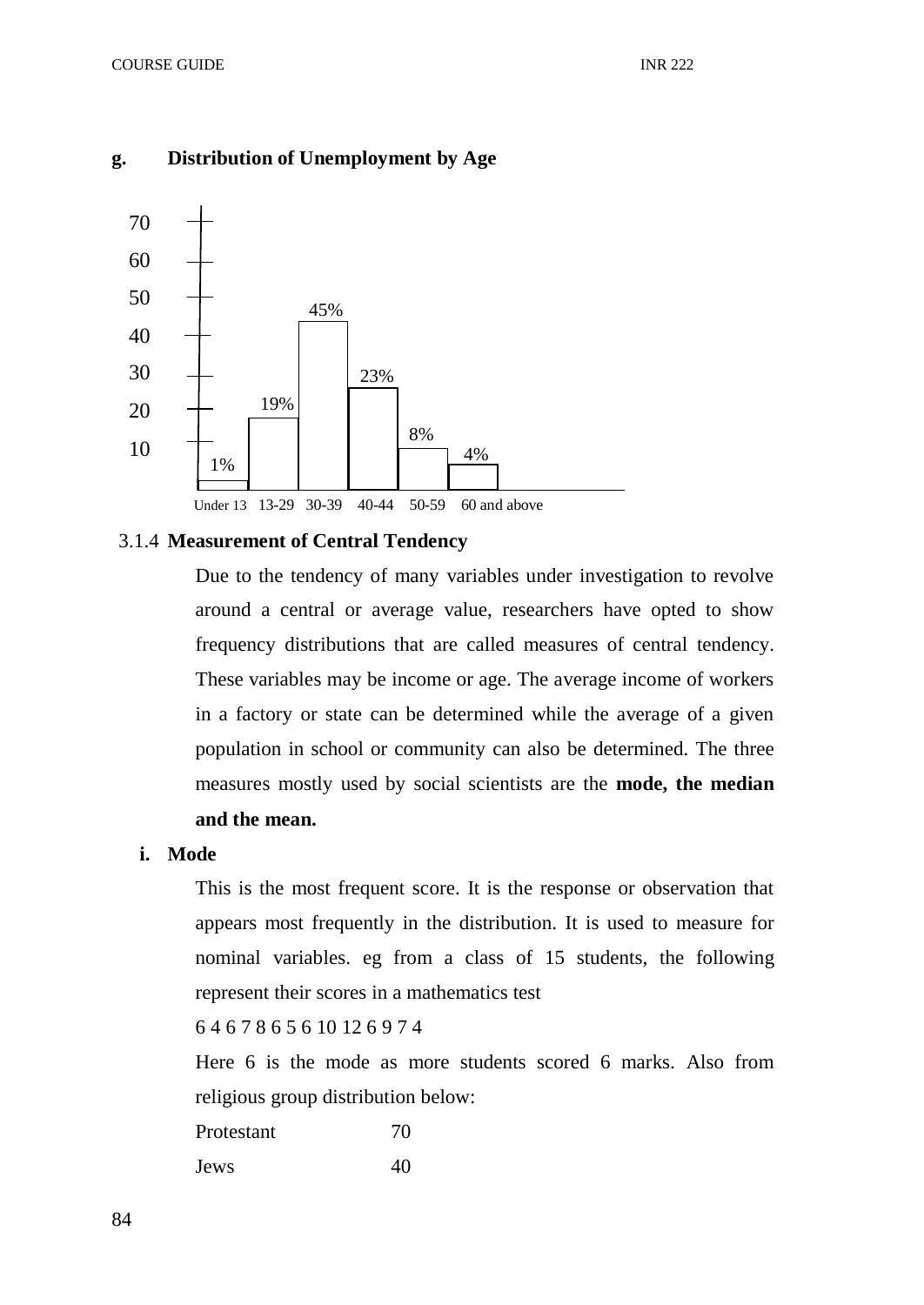| Muslim  | 90  |
|---------|-----|
| Buddist | 45  |
|         | 235 |

The mode is 90 as Muslims appear as the dominant group.

## **ii. The Median**

This is a central tendency that divided the distribution into two equal halves. This is an observation that is marked between the largest and the smallest in the distribution. The median is calculated for observations that are ranked according to size. Where the distribution is that of odd cases the median is the middle case as 1, 3, 4, 6, 7. The median is 4. Where the cases are even the two middle cases are summed and divided by 2 eg 1, 3, 4, 5, 6, 8, 9.

 $\frac{5+6}{5}$  = 5.5 2

### **iii. Mean**

This is the most frequently used central tendency. This is what is mostly considered the actual average even though the mode and the median are also so used. Average scores age in a population and height of athletes or income of workers is actually the mean.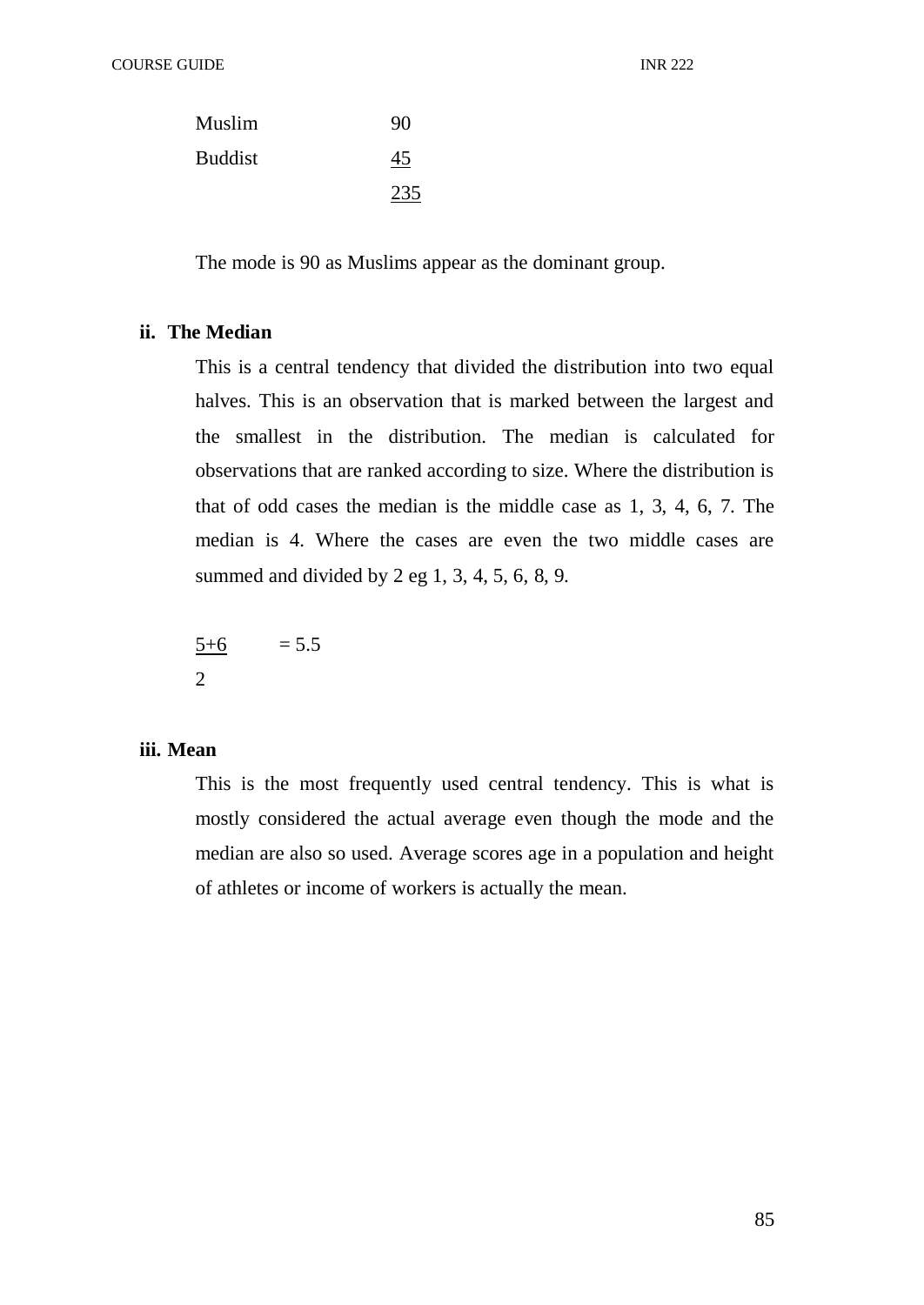The mean is defined as

$$
\overline{X} = \underline{\sum u}
$$

Where  $\overline{X}$  = mean  $\Sigma$ x = the sum total observations  $N =$  the number of observations Thus:- 6,7,12,11,10,3,4,1 is 54  $= 6.75$ 8

#### 4.0 **Conclusion**

Analyzing data in research is a critical stage because it is at the point that the researcher is able to communicate information to the public in a meaningful and understandable manner. The various techniques and methods of data analysis to be deployed are designed to summarize complex data into manageable and meaningful sense. In this context various frequency distribution techniques have been introduced to students. These are tools common in social survey research.

#### 5.0 **Summary**

In this unit, students have been introduced to the very important stage of data analysis in research. It is here that the research enterprise finds meaningful expression as data collected to establish a relationship between variables are given realistic interpretation. In analyzing and interpreting data, researchers in social sciences must avail themselves of these tools.

## 6.0 **Tutor-marked Assignments**

i. What is descriptive statistics?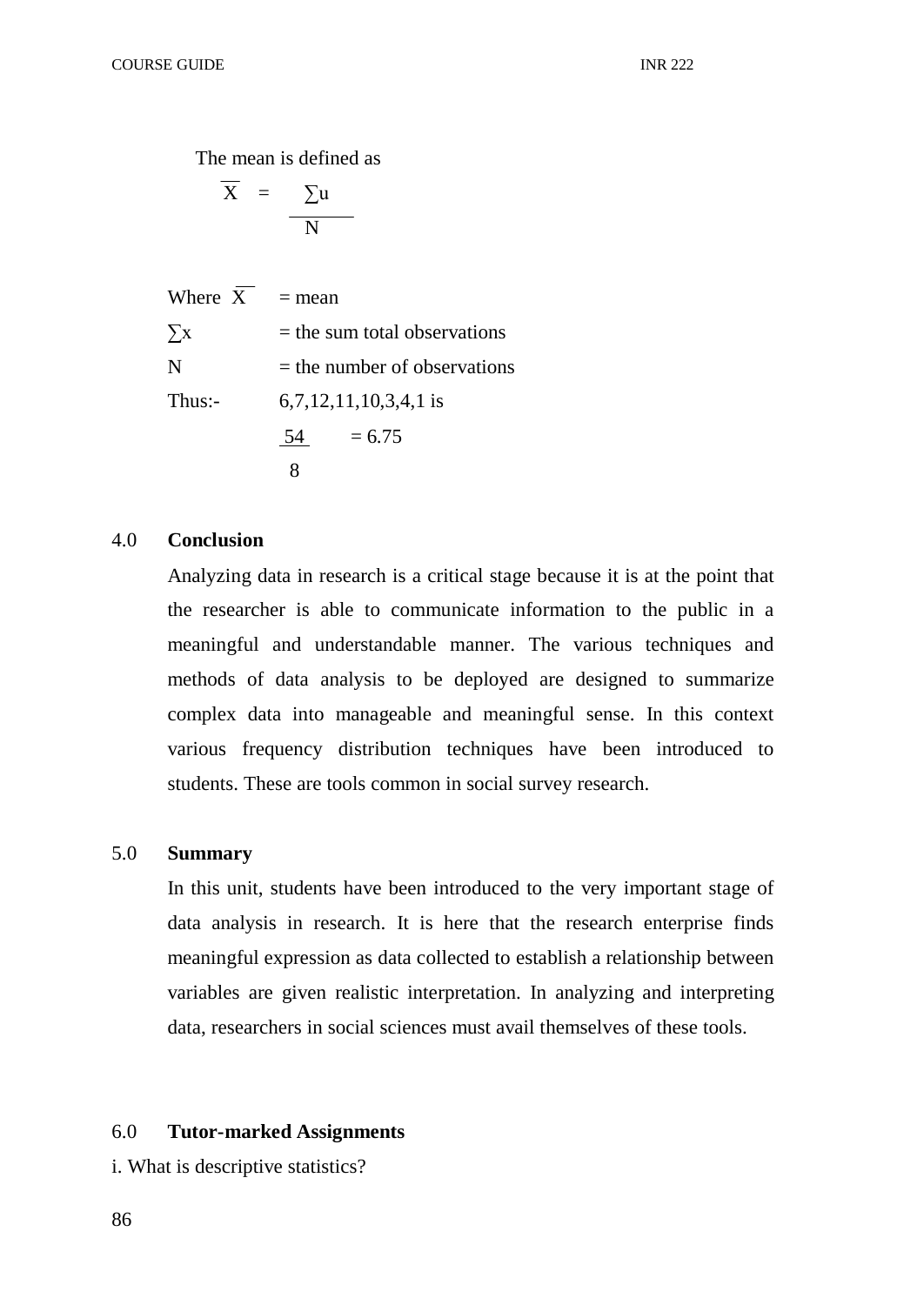- ii. Identify the four levels of measuring data.
- Iii.What are the measures of central tendency?

## 7.0 **References/Further Readings**

- Cozby, P. C. (2001). *Methods in Behavioural Research,* New York, **McGrawHill**
- Frankfort –Machmias, C & David Nachmias (1996). *Research Methods in Social Sciences,* London, St. Martins Press
- Smith, E. R.; Judd, C. M. & Kidder, L. H. (1991). *Research Methods in Social Relations* Ft. North, Tx:Holt, Rhinehart & Winston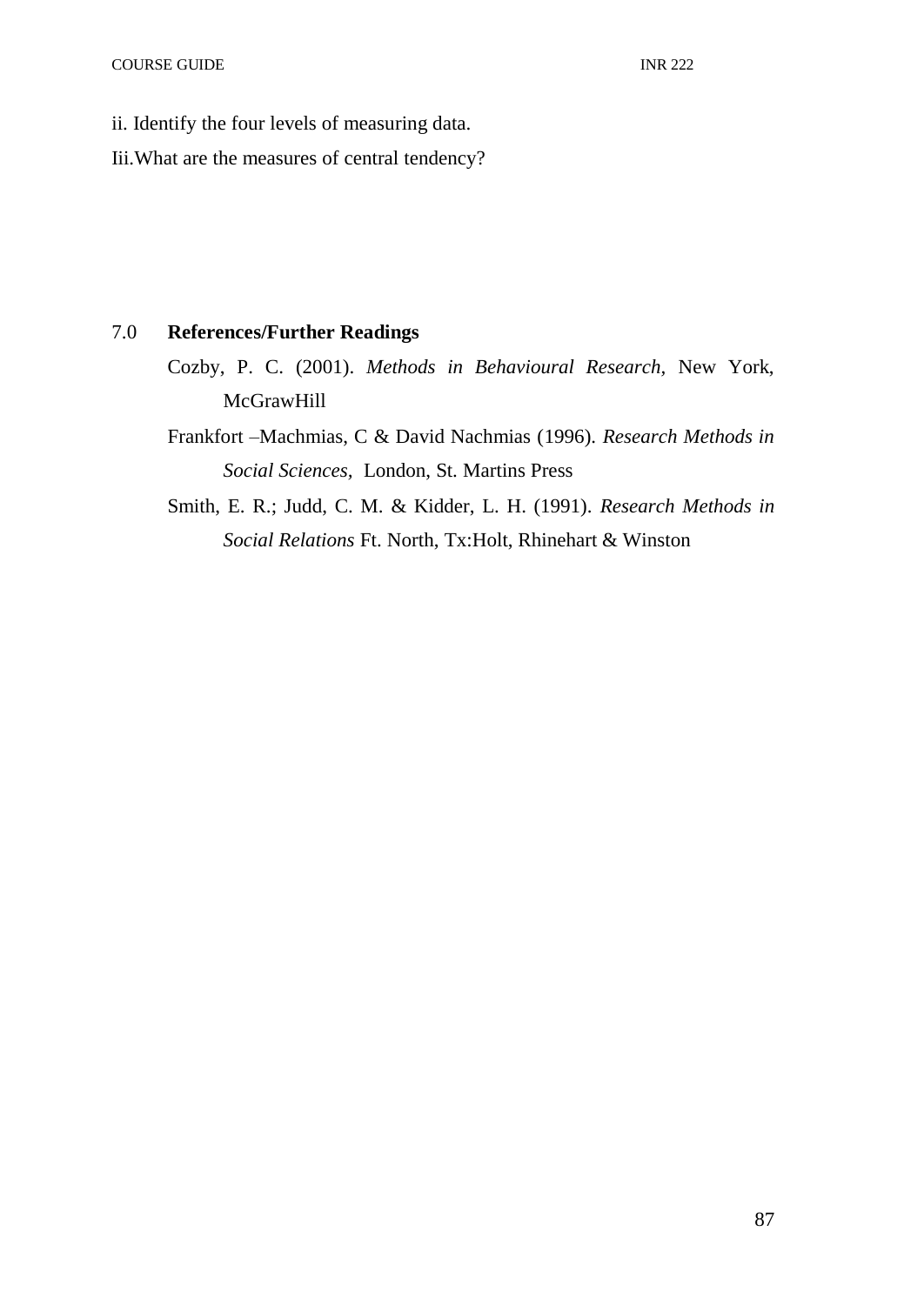## **Unit 3 Literature Review in Research**

Content

- 1.0 Introduction
- 2.0 Objectives
- 3.0 Main Content
- 3.1 Literature Review in Research
- 3.1.1 Review of Literature
- 3.1.2 Purpose of Literature Review
- 3.1.3 Sources of Literature Review
- 3.1.4 Structure of Literature Review
- 4.0 Conclusion
- 5.0 Summary
- 6.0 Tutor Marked Assignment
- 7.0 References/Further Reading

#### 1.0 **Introduction**

The research process is geared towards creating new knowledge and understanding about the world or things around us. This search for knowledge should begin from existing knowledge. This is documented or is kept with people in their memories who may be willing to share if approached by a researcher. Literature review is therefore the systematic identification, location and analysis of documents with information related to the research question. In all fields of study, there exist information that can be accessed if look for properly and diligently. As one proceeds with a research, one is expected to acquaint one with existing knowledge in a given area in order to be able to situate one's study.

It is important to thoroughly review literature in a given area to avoid repetition that may not be called for. Students are fond of complaining that an area of research is new indicating that nothing in existence in literature is available. This is a clear case of laziness and the lack of capacity for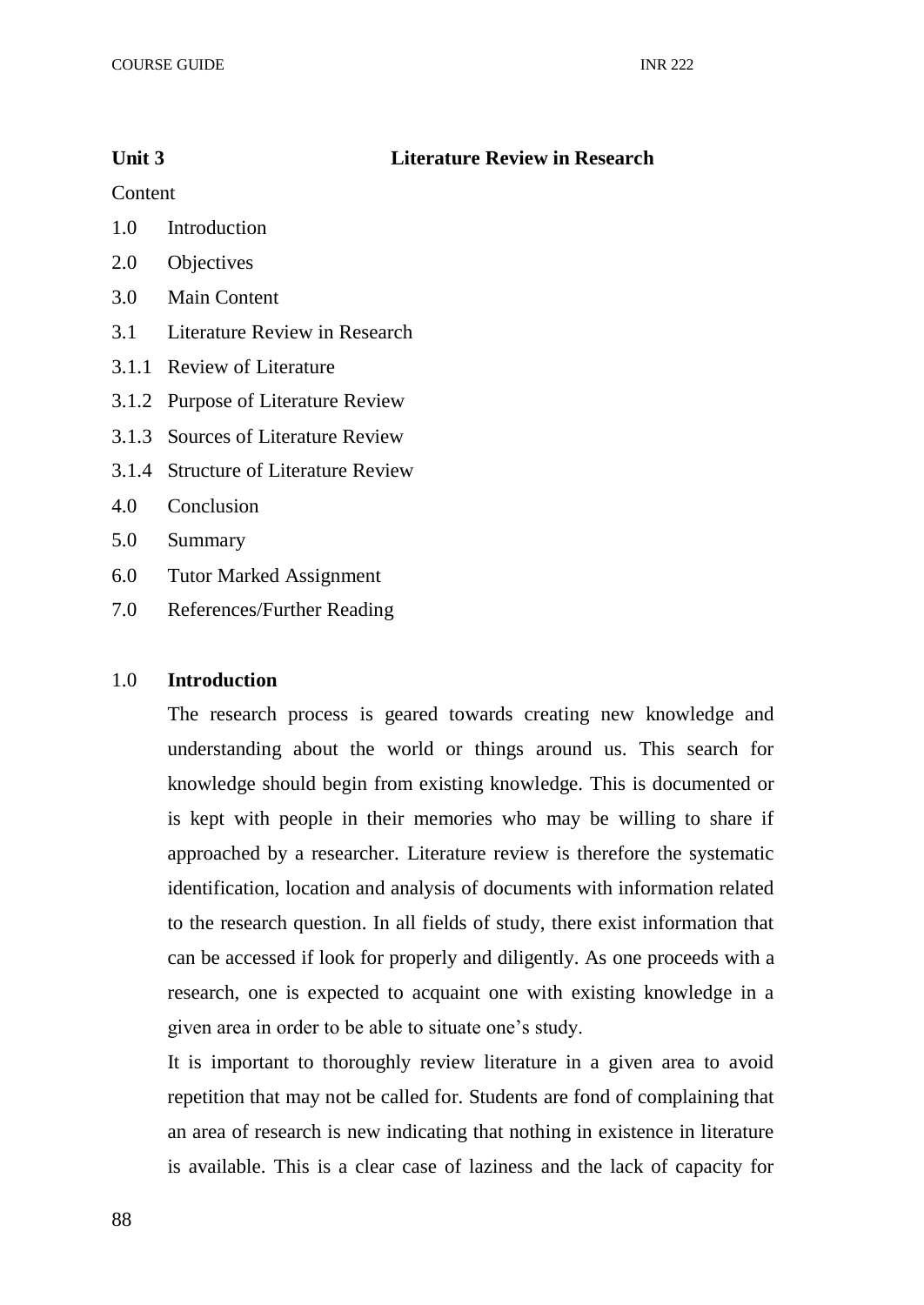research. Where sufficient literature review is undertaken, one would discover that so much may have already been covered and a research question would no longer be relevant.

### 2.0 **Objectives**

In this unit, students are expected to

- i. Understand the purpose of literature review
- ii. Identify the sources of existing literature
- iii. Learn how to structure the review of literature

## 3.0 **Main Content**

3.1 **Literature Review in Research**

#### 3.1.1 **Purpose of literature review**

To review literature on a given research question in a field is to look for existing knowledge on an issue in existing published works or even those not yet published. In such works lies huge knowledge hidden in volumes of literature. In reviewing existing works, a researcher becomes familiar with relevant and current information in a given area. With this update, a researcher can identify gaps in knowledge in a given field in existing literature and therefore situate a research question.

The review of literature is a painstaking and tedious exercise. It requires careful search for the sifting through to elicit relevant information and knowledge stored in existing works. Through a thorough search for literature in a field, one would discover that there is really no area that has not been touched in terms of research. Existing literature can never be found placed or stored in one place hence researchers would have to identify where likely literature on a given issue would be found.

### 3.1.2 **Purpose of Literature Review**

It is important to review existing literature that relates to ones current research for a number of reasons. These reasons constitute the purpose of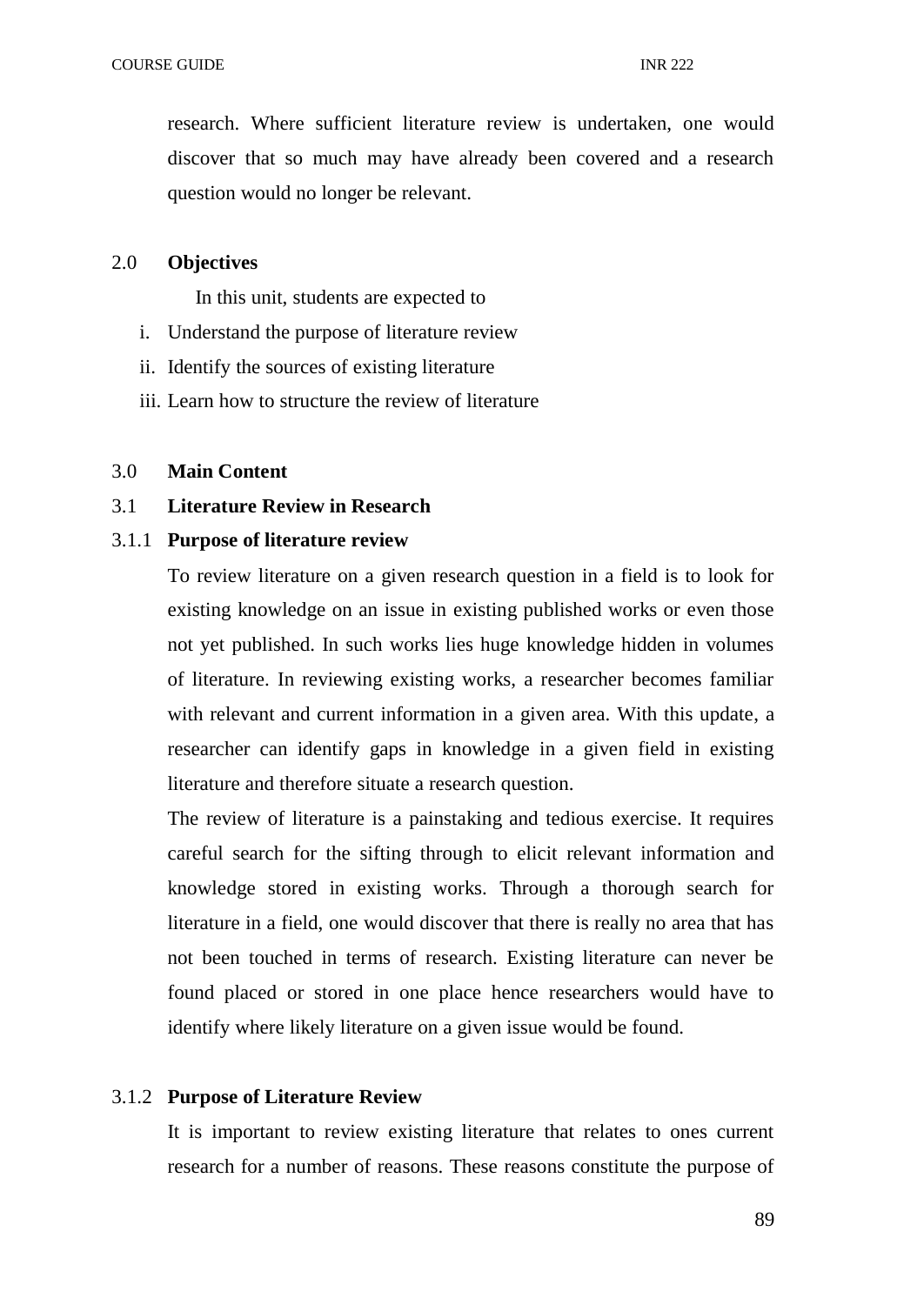review of literature in general. In detail the purpose of literature review include the following:

- i. Review of literature helps the researcher to assess the grounds already covered and on that basis decide whether there is something still left to be done. Reviewing literature affords a researcher the opportunity to come to terms with the history of the problem, what procedures and methods had been utilized in investigating the problem and results achieved. From here the researcher can decide what needs to be done.
- ii. The review of literature enables the researcher to avoid duplication of work, thereby saving time and efforts. Through a detailed review, a researcher may realize that so much ground has been covered very well and hence any attempt may be a mere repetition which would simply mean a waste of efforts.
- iii. A review enables the researcher to situate a current research problem in an appropriate theoretical framework. A review suggests ways in which a current research question relates to existing concepts and theories and easily suggest which theoretical frameworks are relevant to a study.
- iv. The review enables the researcher to build his research for new knowledge on the basis of previously acquired knowledge.
- v. The review allows the researcher to highlight the contributions of previous researchers, indicating their strengths and weaknesses

### 3.1.3 **Sources of Literature**

It is obligatory for every researcher to review existing literature that relates to a study. Laying hands on this has not been easy. A researcher would have to work very hard in search of literature that may be scattered around. The review of literature is the search for existing knowledge and information which may be in published books, journals, magazines, newsletters, newspapers, published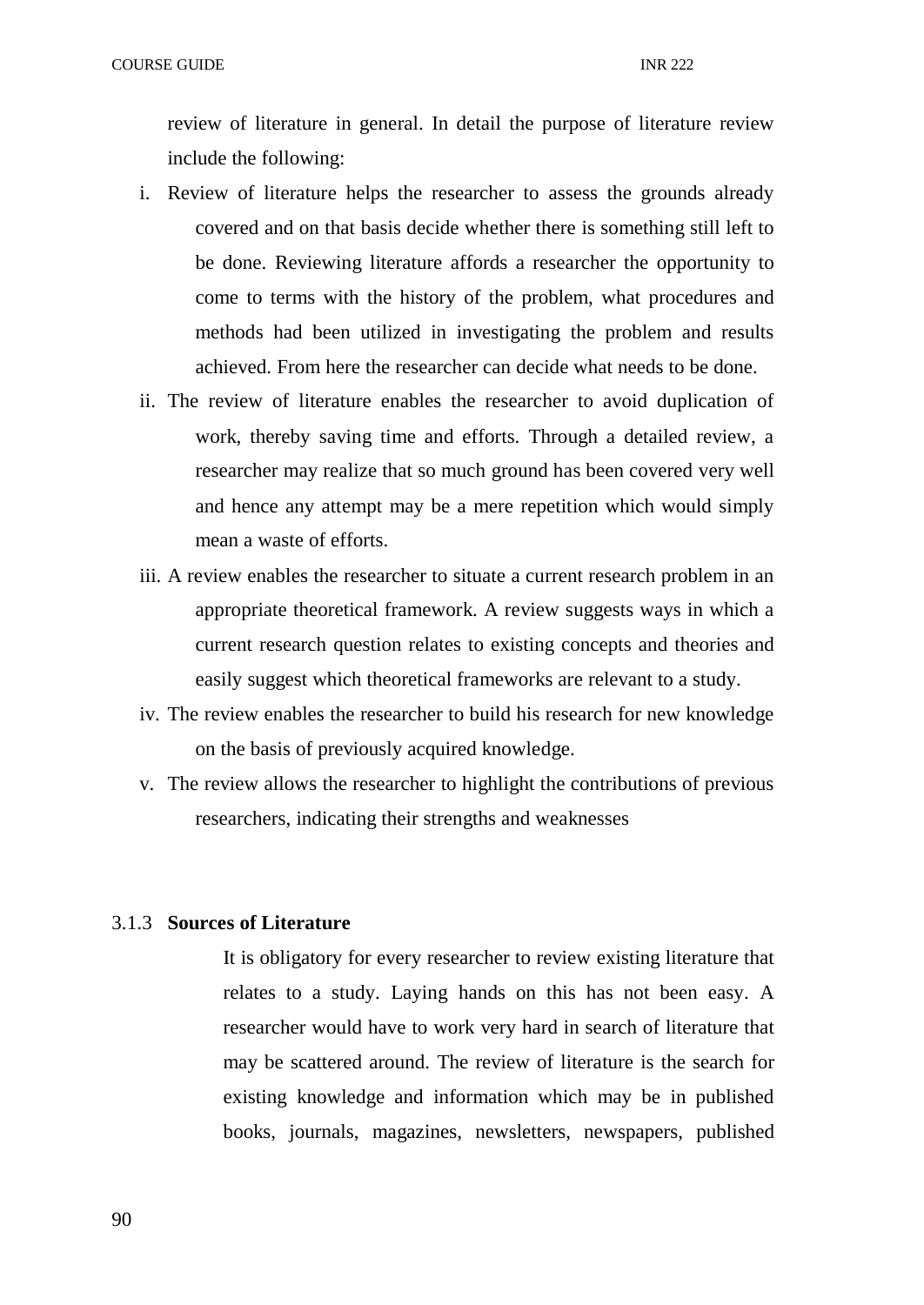reports or governmental documents. Information can be stored in films, tapes, compact Disc etc.

The most dependable source of literature is the library which may belong to an institution, organization, individual or school. It could also be a private one. Public libraries maintained by government constitute a veritable source of literature. One can also ask friends about works in an area they may have in their private libraries.

The Internet constitute another source of literature where volumes of work can be found.

### 3.1.4 **Structure of Literature Review**

The review of literature is a chapter of its own in a research work. What this means is that, the chapter needs to be properly structured to have a systematic flow. Important sub sections of the chapter on literature review are;

### i. **Introduction**

This introductory section outlines the central focus of the study. It also states the purpose of the review with the highlight of the issues to be guiding the review as they relate to the study. These issues are further presented in a sequential order.

### ii. **Conceptual Review**

In a study may be found key concepts that would be central to the study. These concepts may be words or a combination of two or more which would have definite meanings within a given field. Such concepts may have uniquely varied meanings which can be contextualized. Such concepts are usually reviewed to show the trends and the issues that have spurred the instability in the meaning of a given concept over time. For example, concepts like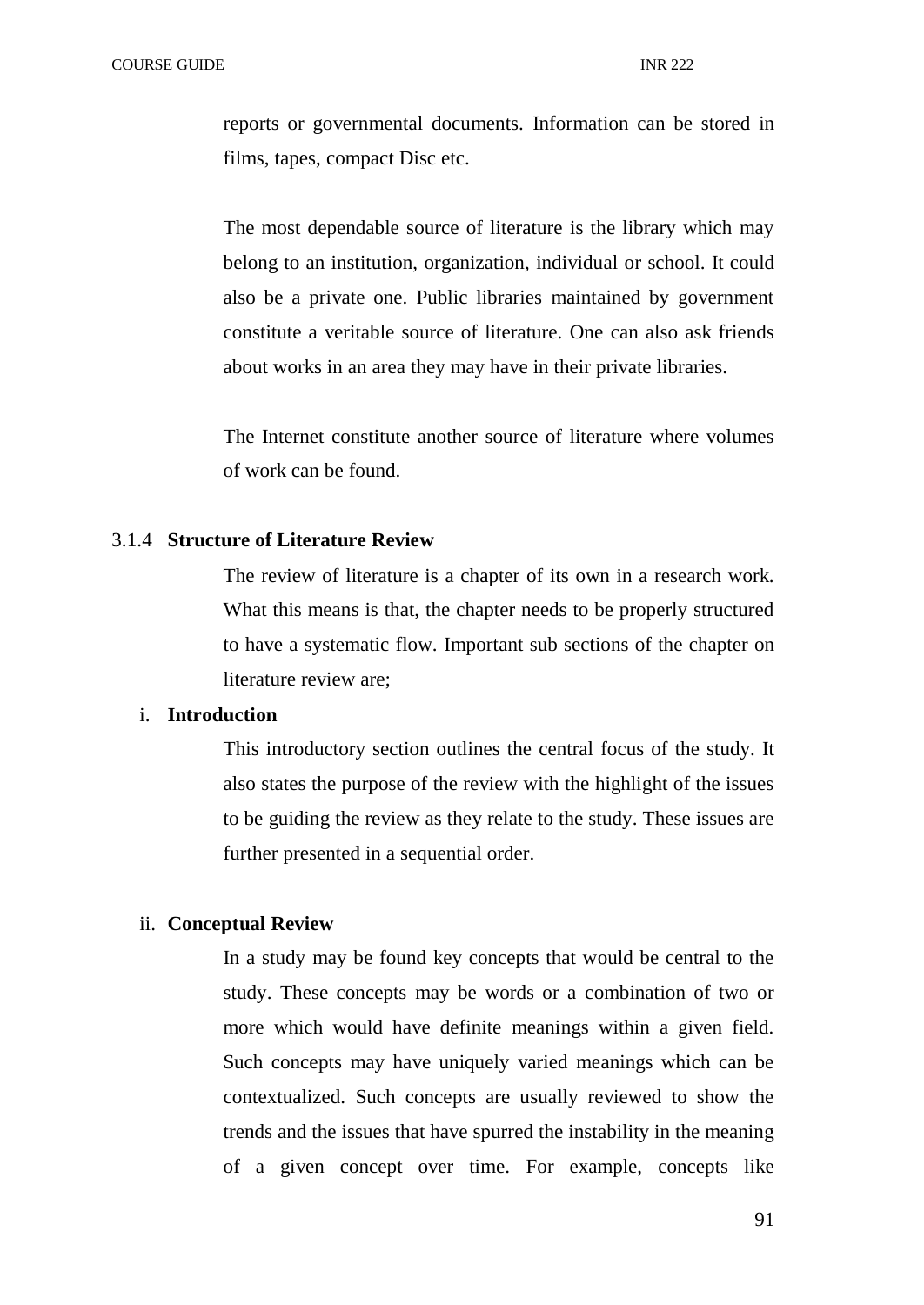democracy, liberal democracy, terrorism, war on terror etc. would need a conceptual review to account for the evolving changes in the meaning of the concepts over a given period of time.

After a conceptual review, a researcher reviews issues in a thematic or

historic context. For instance, a sub-section such as "Liberal democracy. A historical overview" would entail a historical review of the trends and dimensions of liberal democracy dating back to a particular period in time. On a thematic basis, one would consider for example a section such as "democracy and political participation in developing countries". Here a researcher would review the level of political participation and the form of that participation in the context of developing countries social and political cum economic conditions.

#### iii. **Theoretical Review**

Theories constitute accumulated knowledge that has been established as truth. Any new search for new knowledge in a field is predicated on existing knowledge that is beyond reproach. This framework set the parameters for new research. It determines the procedure of data collection and related methodologies as well as analysis. Being a network of ideas and current thinking in an area, it forms the foundation of new knowledge search.

In reviewing literature, a researcher is to note that only original works are to be used. Secondary sources or other reviews are to be avoided in order to reduce the possibility of misinformation (Akpa, 2011). Again, researchers are expected to note the age of existing literature by using those not more than ten years old except seminal works in an area.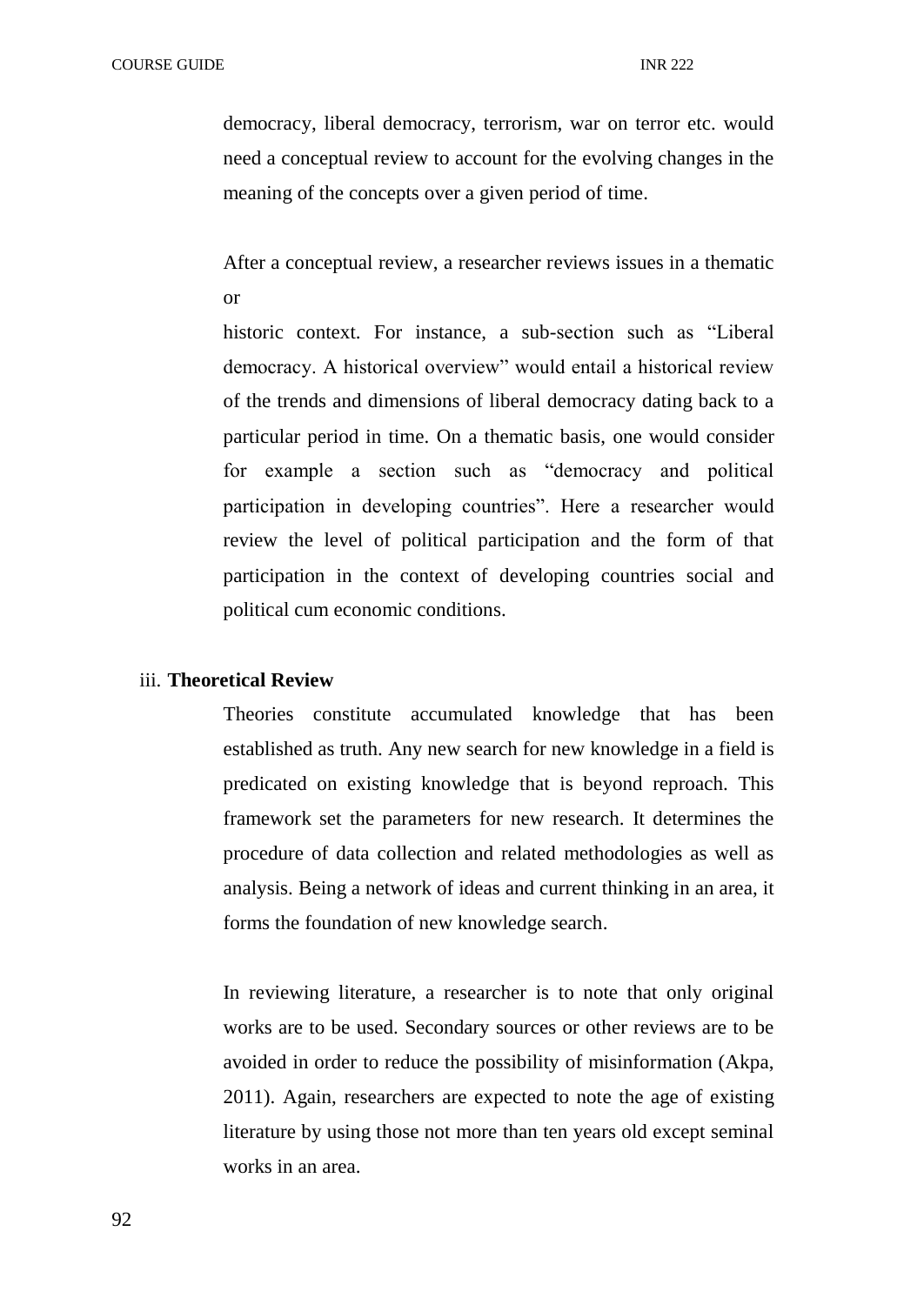# 4.0 **Conclusion**

In this unit, students have been introduced to the review of literature as an integral part of research. This is essential for a researcher to be updated on existing knowledge in an area. By acquainting with existing knowledge in books, journals and other materials, a researcher is enabled to situate a current research question, and determine the procedure to follow as well as reduce the possibility of wasting time and efforts through an unnecessary duplication.

### 5.0 **Summary**

The unit stressed the importance of review of literature as well as identified the library, internet and friends or colleagues as possible sources of literature. It also dealt with the structure of literature review being a chapter of its own in a research work.

#### 6.0 **Tutor-Marked Assignment**

- i. Explain the purpose of literature review.
- ii. What are the sources of literature?

#### 7.0 **References/Further Reading**

Akpa, B. (2011). *Knowledge Creation Process: Concepts and Application in Social Research.* Makurdi, Aboki.

Kothaic, C. R. (2004). *Research Methodology: Methods and Techniques, N*ew Delhi, New Age International Publishers.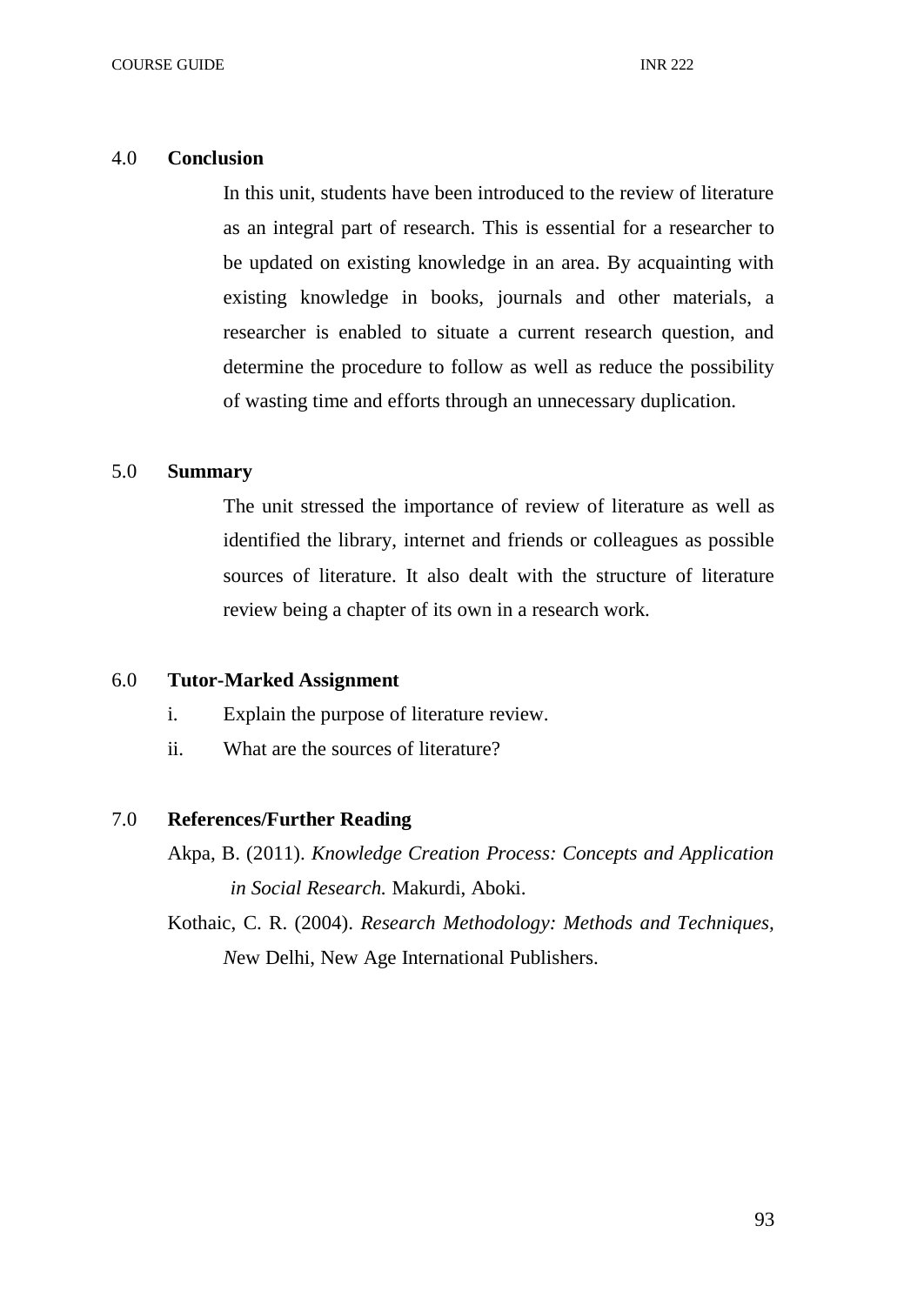# **Unit 4 Report writing in Research**

Content

- 1.0 Introduction
- 2.0 Objectives
- 3.0 Main Content
- 3.1 Literature Review in Research
- 3.1.1 Research Report
- 3.1.2 Layout of the Research Report
- 3.1.3 Types of Report
- 4.0 Conclusion
- 5.0 Summary
- 6.0 Tutor Marked Assignment
- 7.0 References/Further Reading

## 1.0 **Introduction**

The research report is a very important aspect of the research process and until it is written or presented, the research process is not complete yet. The research report contains the research results, conclusion and generalization which are presented in a manner to be understood by the public or even the scientific community. It is in this that lies the significance of writing a research report. Writing a research report is considered the last part of the research study. Doing this requires a set of skills that maybe a bit different from that of research itself.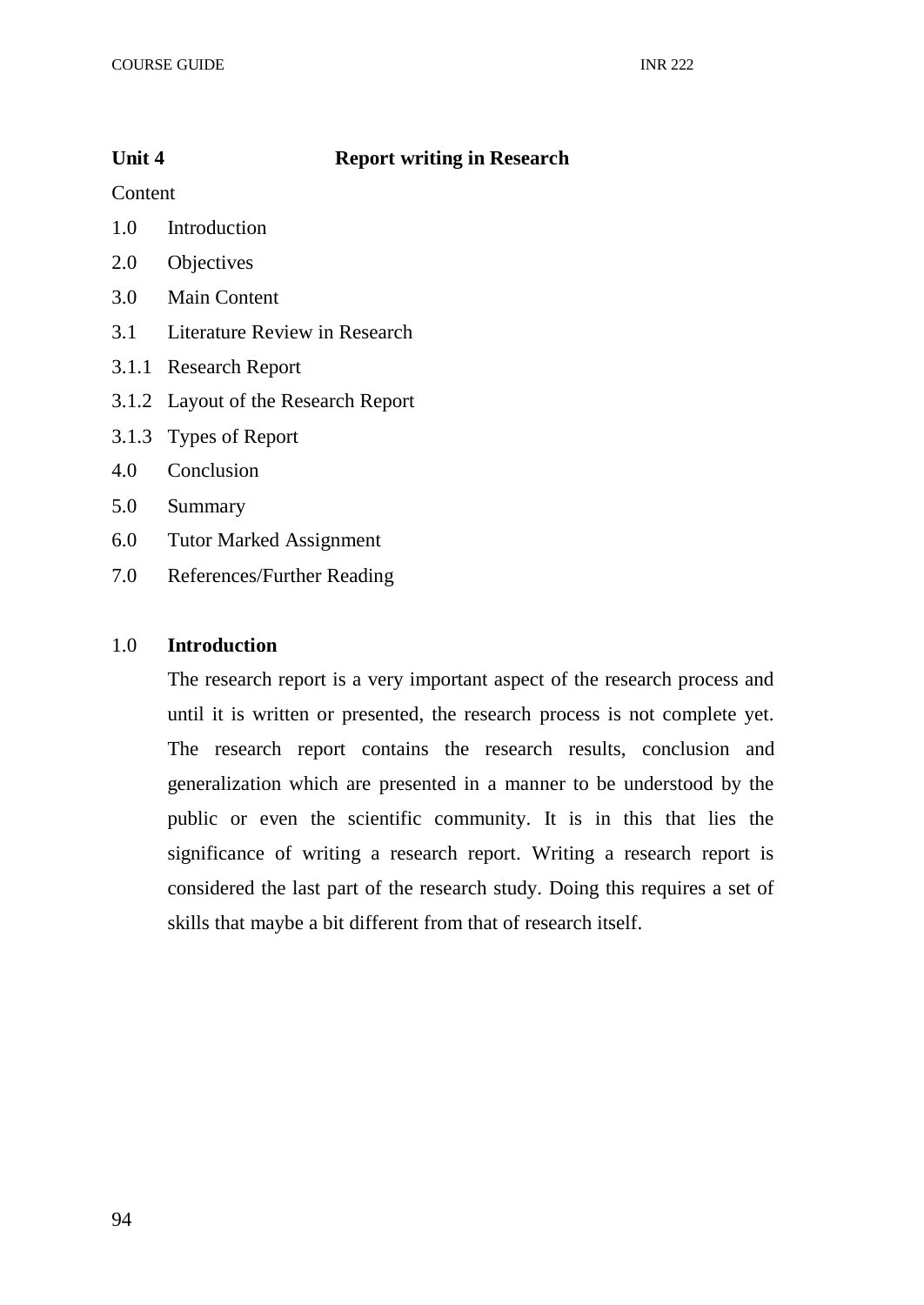#### **2.1Objectives**

To introduce students to report writing and are expected to

- i. Learn the steps in writing report
- ii. Learn the structure of report writing
- iii. Learn the types of report writing
- 2.0 Main Content
- 3.1 Report Writing in Research
- 3.1.1 **Research Report**

A research report is a channel of conveying the research findings to the reading public. A research process is not complete until it has been reported in an effective and efficient manner. In preparing a report, a researcher must note that it should be long enough to cover the subject of the research but short enough to maintain a reading interest. The report should avoid unnecessary technical language and therefore be brief to the point. The report should use charts, graphs and relevant statistical tables to summarize results. The report must present logical analysis of the subject matter. This means a research report should reflect a well coordinated presentation of findings.

## 3.1.2 **Layout of the Report**

The layout of the report is designed to ensure that it conveys the entire research process especially the findings to the public. To this end, the report consists of the preliminary pages, the main body and a conclusion.

- i. **Preliminary Pages** The preliminary pages of a report contain a title page, relevant acknowledgements, and a preface or 'forward'. Thereafter, is followed a table of contents stating in summary sub-titles in the report. The follow up pages contain a list of tables and illustrations.
- ii. **Main Body** The main body of the report deals with an introduction, a statement of findings and recommendations, the results, the implications drawn from the results and a summary.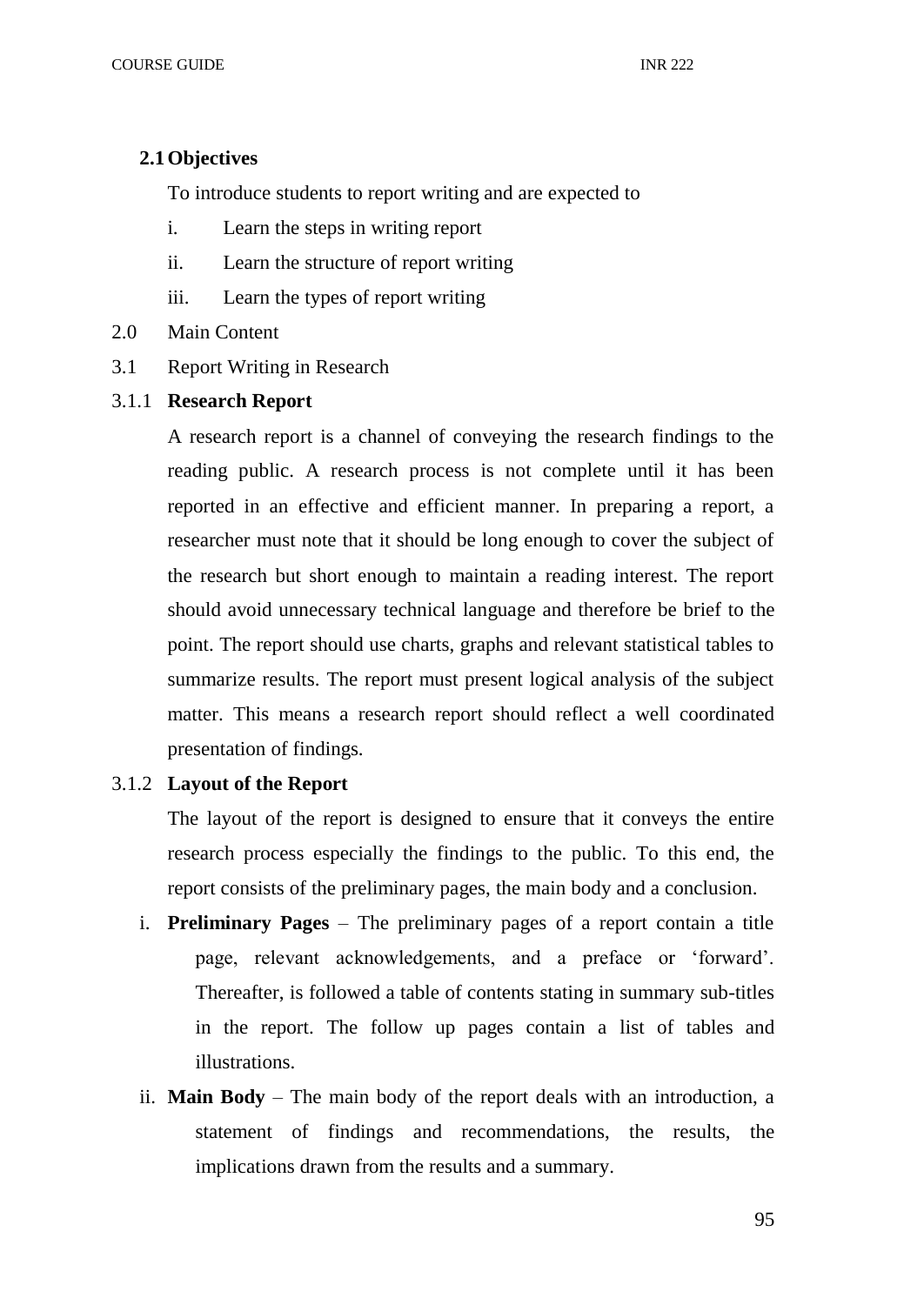a. **Introduction** – This is a statement about a background to the research as well as the objective of the research. The introduction provides a justification for the research endeavour leading to a hypothesis formulation. Also in the introduction is an explanation of the methodology and its procedures used in the research. This methodology is explained in detail in terms of study population, sample frame and techniques for data collection.

#### **b. Statement of Findings and recommendations**

The statement of findings and recommendations is presented in a simple unambiguous language for the reading public. This is important to ensure that the attention of the reader is kept sustained and exact meaning of the findings is conveyed.

- c. **Results**  Here a detailed presentation of the results is made with relevant supporting data in charts, graphs or tables. The result is presented in logical sequence that may stretch across several pages and chapters.
- d. **Implications of Results** the result of any study may mean much or little to as many readers as possible depending on how they understand the implications of the results. It is therefore important to spell out the consequences of a result on a wide range of or specific issues for the attention of the reader.

#### 3.1.3 **Types of Research Report**

There are two kinds of research: Technical and popular reports

## i. **Technical Report**

The emphasis in a technical report include

- a. The methods of gathering data used
- b. Assumptions or hypothesis used
- c. Detailed presentation of results/findings including limitation and supporting data.

**Summary of Results**: This is a brief review of the main findings in a few pages.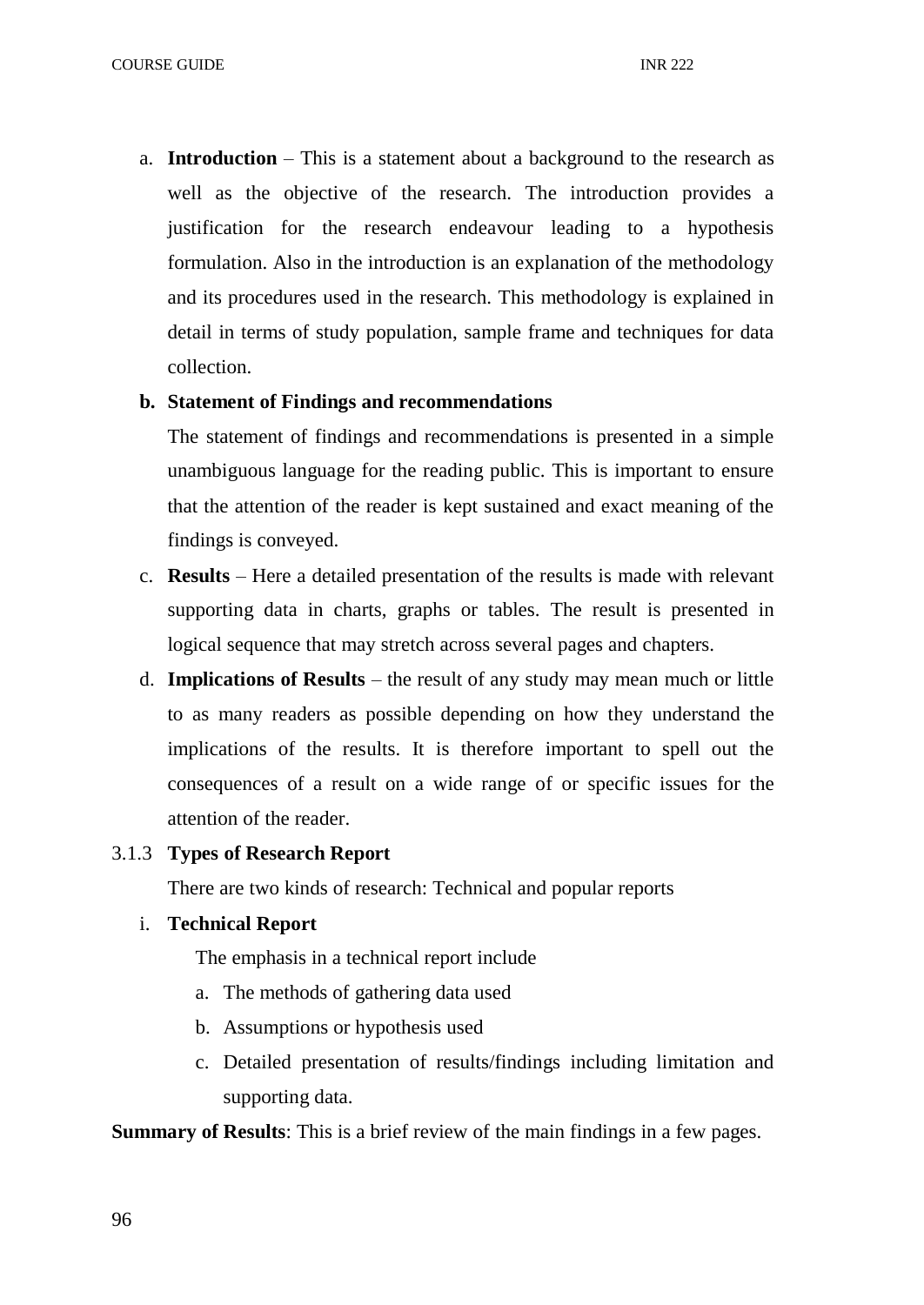**Nature of Study:** This is the description of the general objectives of study and the formulation of operational terms. The hypothesis used and method of data collected and analysis made is also presented.

**Methods employed:** Here the specific methods of data collection and analysis are

> presented. This involves a detailed description of sample design; sample size, sample frame etc.

**Data:** this involve discussing actual data collected, its sources and suitability to the

problem under study.

- **Analysis of data and presentation of finding:** The report present analysis of data collected and demonstrated research findings.
- **Conclusion:** this is a summary and generalizations about research findings with possible implications.

**Appendices:** here questionnaires, interview schedules and special technical/mathematical formulae used are appendixed.

This is a general order which may vary from report to report.

### **ii. Popular Report**

A popular report emphasizes simplicity and attractiveness as special qualities. Simplicity is defined by a clear language, which uses minimum technicalities which may include a few simple mathematical formulas (Barley, 1978). It also deploys elaborately charts and other diagrams. A popular report also deploys many sub-headings, a large font size and detail discussions of policy implications. A popular report also include the following

## **i. Findings and their implications**

The findings in a popular report are elaborately discussed with emphasis on their policy implications.

# **ii. Recommendations**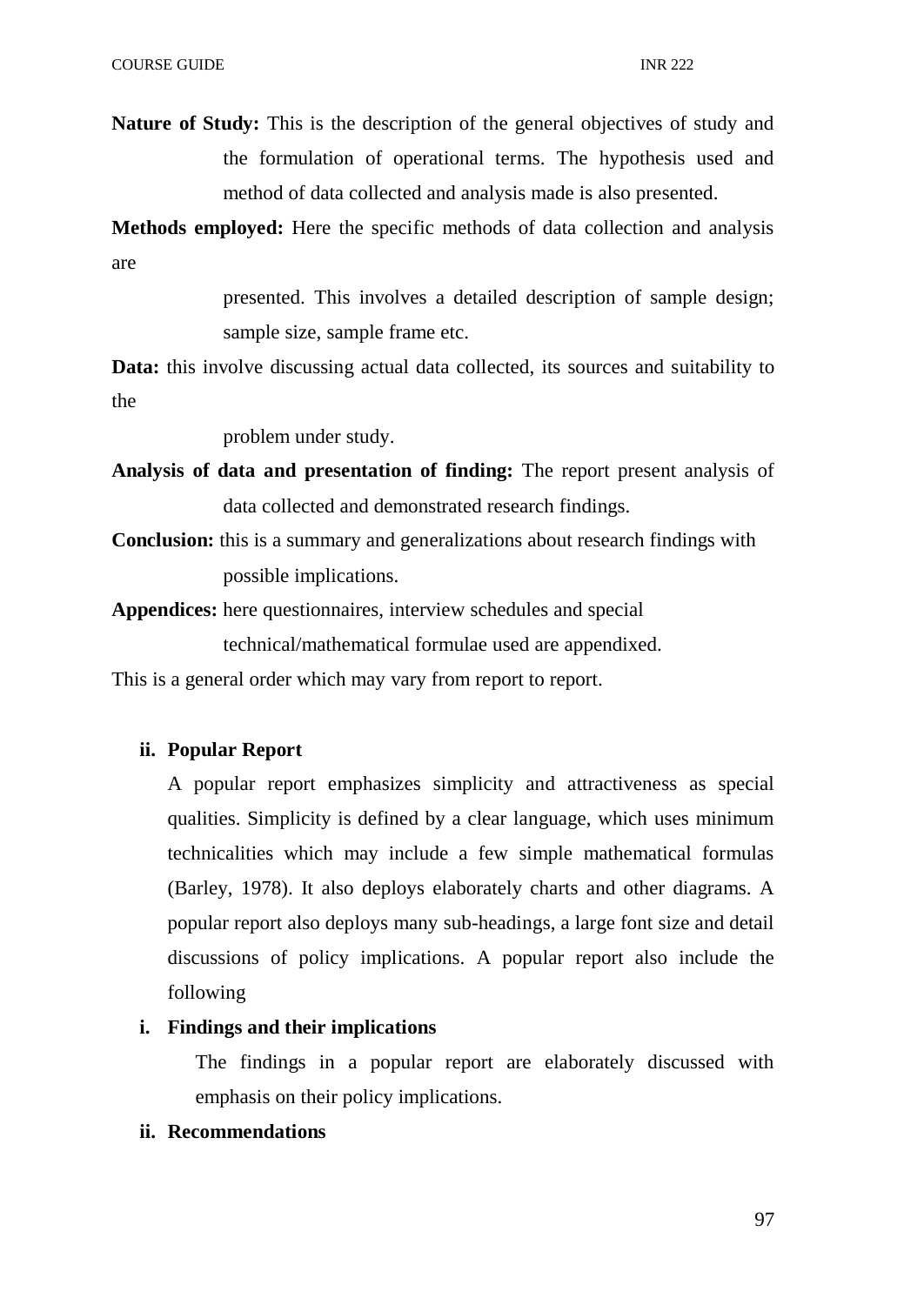A section on recommendations for adoption for implementation in respect of policy implications

- iii. **Methods employed -** A brief non-technical description of the method and procedure of data collected is presented.
- iv. **Results** This is the main body of the research report where the results are presented. In simple clear language deploying elaborate charts and other diagrams (Berenson & Colton, 1971).

## 4.0 **Conclusion**

This unit has laid bare what a research report is as a chronicle of the research process which highlights all the research is about emphasizing the results of the research and their policy implications. A research process is incomplete without a research report. In writing a research report, a research must note the style, language and presentation format in order to maintain a reading interest and enthusiasm of those reading public.

#### 5.0 **Summary**

Students have been introduced to the rudiments of research report writing which is the last stage of a research process a researcher needs to grasp: The various styles, language and types of research reports to be able to present an effective and efficient report that deals with all its important facets.

#### 6.0**Tutor Marked- Assignment**

- i. What are the three main components of a research report?
- ii. Identify the types of a research report.
- iii. Why is report writing for a research significant?

## 7.0 **References/further Reading**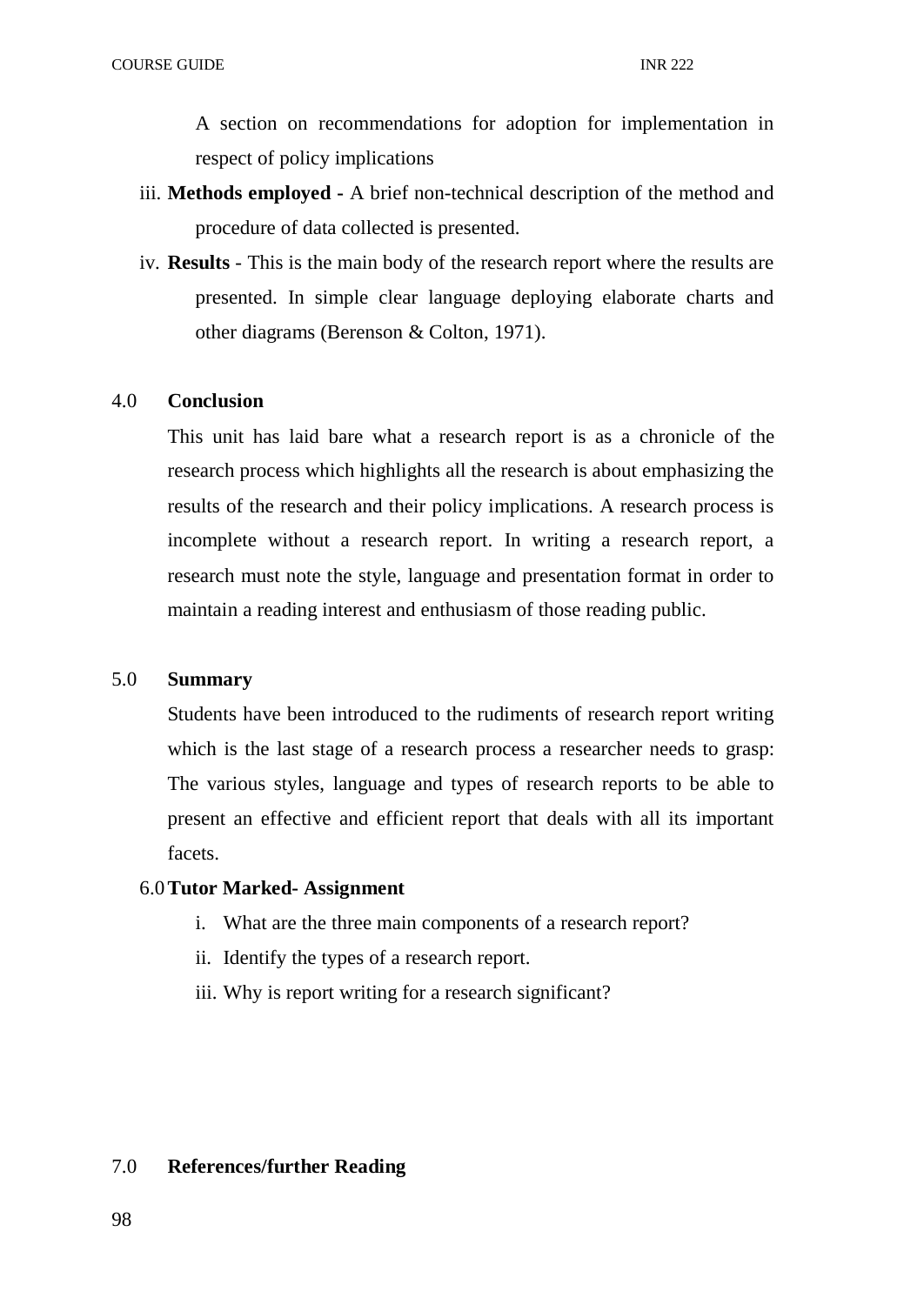Kothari, C.R. (2000). *Research Methodology: Methods and Techniques.*

- Bailey, K.D. (1978). *Methods of Social Research.* New York.
- Berenson, C. and Colton, R. (1971). *Research and Report Writing for Business and Economics,* New York, Random House.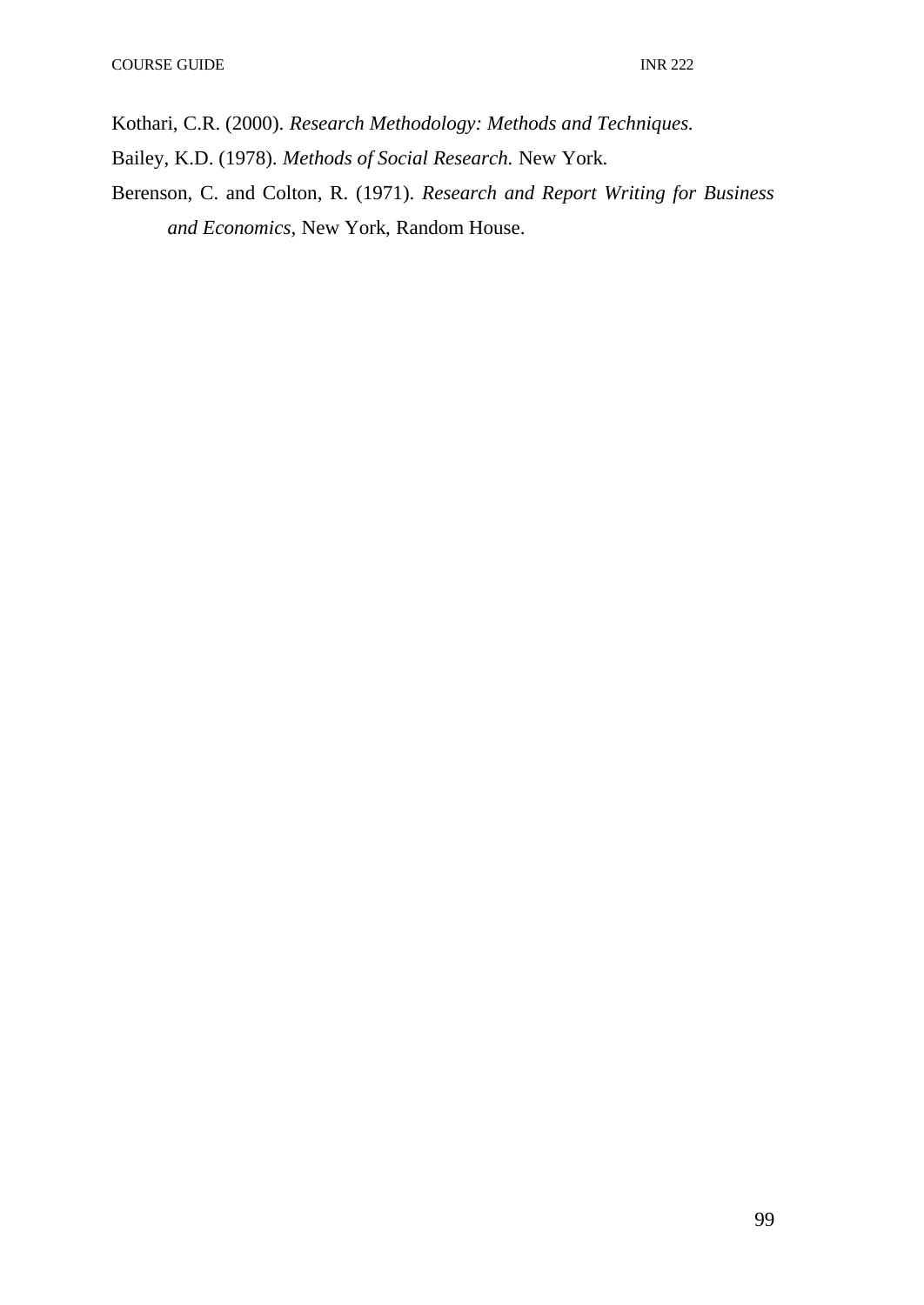# **Unit 5 Documentation in Research**

**Content** 

- 1.0 Introduction
- 2.0 Objectives
- 3.0 Main Content
	- 3.1 Documentation in Research
		- 3.1.1 Documentation Styles
		- 3.1.2 Bibliography/References
- 4.0 Conclusion
- 5.0 Summary
- 6.0 Tutor Marked Assignment
- 7.0 Reference/Further Reading

## **1.0 Introduction**

Documentation in research is the art of accounting for every source of information used in the research report. This is important to and is designed to acknowledge authors whose ideas have been consulted and referred to in a given research work. Acknowledgement of authors of ideas is an important aspect of research. All sources of ideas and information used must be acknowledged. In the social sciences are two popularly used documentation methods: the American Psychological Association (APA) or Harvard Style.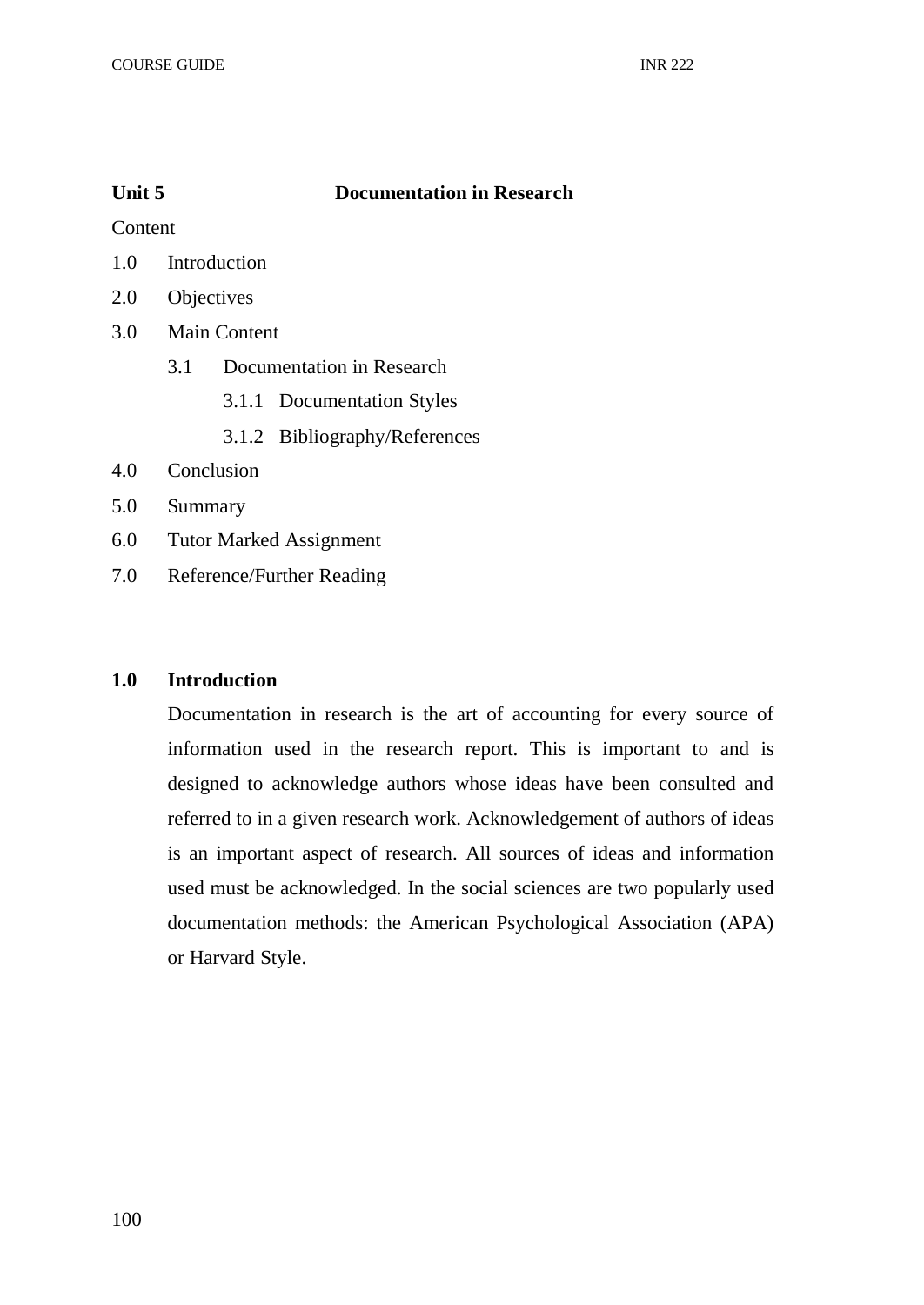# 2.0 **Objective**

Students are expected to

- 1. Learn the essence of documentation in research
- 2. Identify the two styles of documentation in social science research.
- 3.0 Main Content
- 3.1 Documentation in Research
- 3.1.1. Documentation Styles

There are two major documentation styles used in social science research. These are APA style and the Harvard style.

- **i. APA Style**
- *a. One Author*

In the body of the work, when an author is part of the narrative, the date of publication is included in parentheses soon after the name of the author. Eg. Esiediuoh (2010) found that parties in Nigeria mobilize support along tribal lines.

When the authors' name is not part of the narrative, the name and date are cited in parentheses at the end of a phrase or at the end of the sentence. E.g State sovereignty restrains countries from interfering in internal affairs of other countries (Anyam, 2001).

# *b. Two Authors*

When a work has two authors who are part of a narrative, the names are mentioned and date in parentheses. The difference between narrative and parenthetical citations is in the use of the conjunction "and" and the amperstand " $\&$ " to connect the authors. When the citation is in complete parentheses use "&" to connect the authors' names (Cozby, 2007). Eg. Anyam and Hama (1991) have shown that contemporary international system is unipolar. When authors are not part of the narrative, this suffices, Contemporary international system is unipolar (Anyam & Hama, 1991).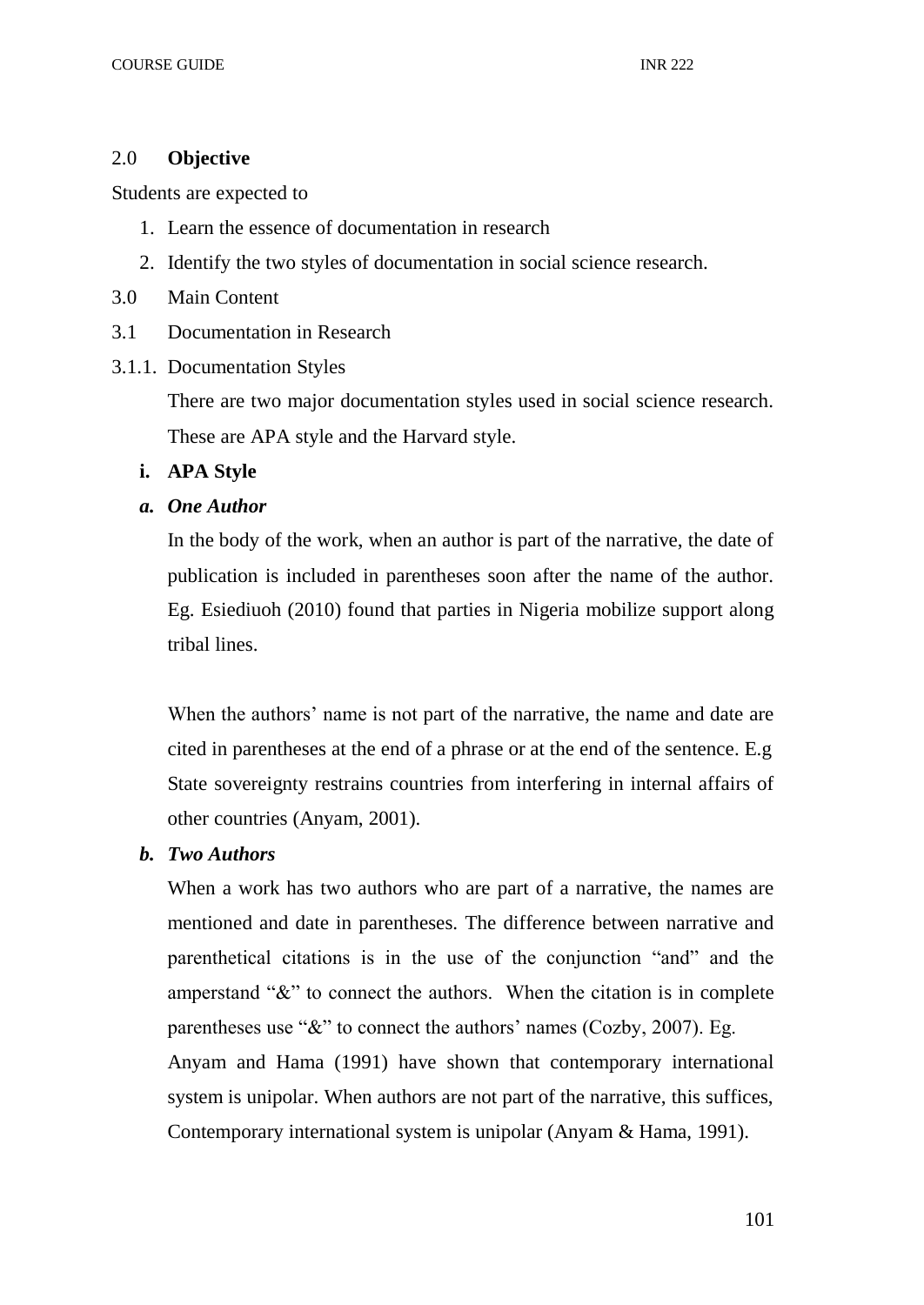# *c. Three authors*

When a report has three or more authors all of them are cited the first time they are mentioned but subsequently only the first followed by abbreviation et al.

Eg. First citation

Mnena, Musa, Eru and Amina (1996) support the claim that the US is the policeman of the world.

Subsequent citation

Eg. Research suggests that smoking among teenagers is an indication of low self esteem (Mnena et al, 1996).

# **2. Harvard Style**

# **a. Citation in the body of the work**

When the author is part of the narrative cite the date in parentheses e.g According to Bond (1999) the post world war II international system was bipolar.

When author is not part of the narrative, author and date are in parentheses not separated by a comma e.g Bipolarity characterized the cold era in international system (Bond 1991).

Where it is direct quote pagination is cited

Eg. "Private ownership allows wealth to be distributed unequally "(Bond 1991, p.225).

# b. **Citing a range of pages**

Bond 1991, pp. 56-75.

# **c. Citing where the authors' name is mentioned in the text**

According to Bond (1991, p. 235) productivity had improved throughout the factory.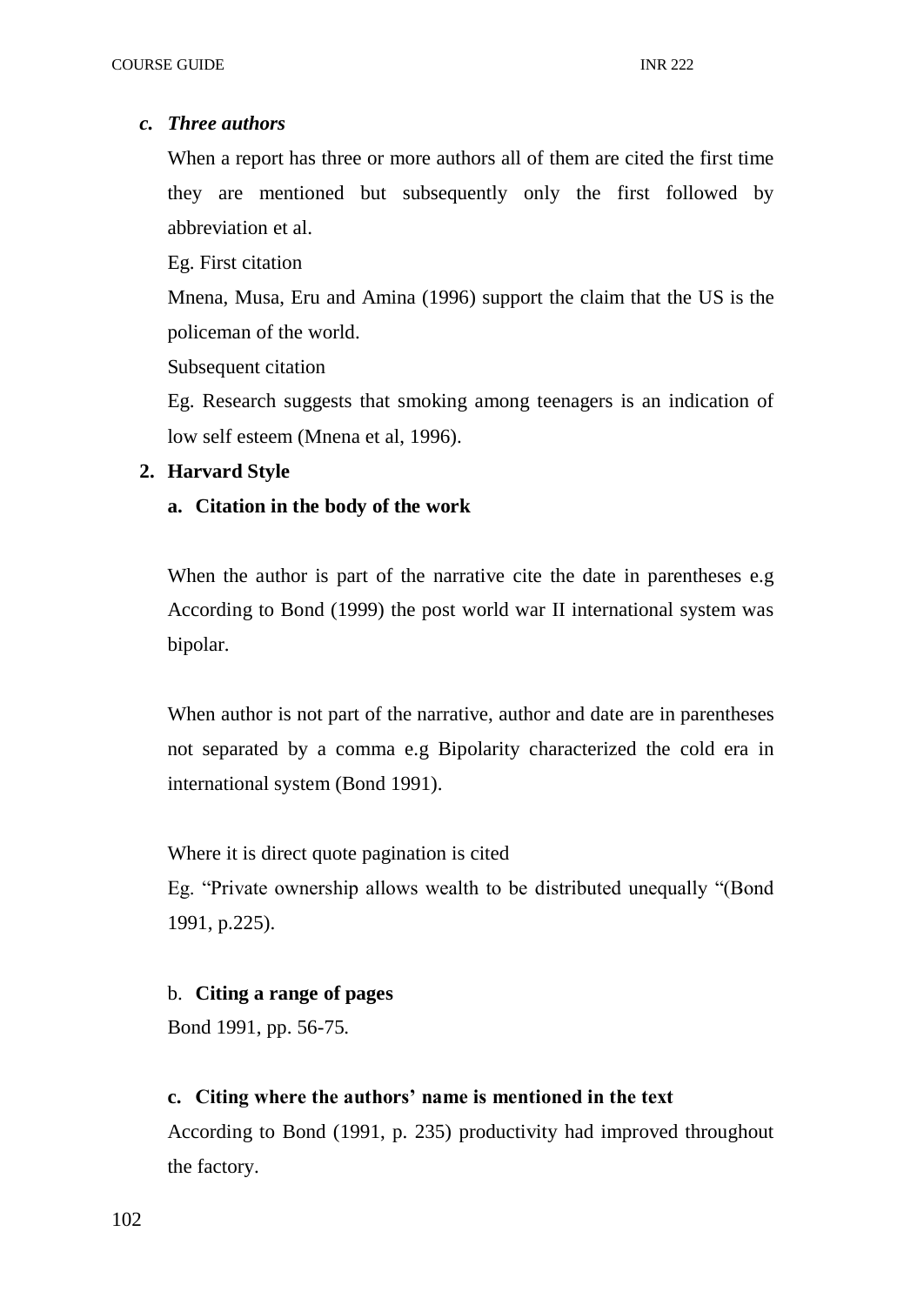## **d. Citing a work with two authors**

(Bond & Wash 1993).

## **e. Three or more authors**

(Bond, Small & Novman 1991)

# **f. Where there are more than three authors**

(Bond et al. 1992)

# 3.1.2 **Bibliography/References**

References are listed in alphabetical order with the first authors' last name. All references are not categorized by type (ie. Books journals, articles etc.)

# **1. APA Style**

# **a. Eg. Journal Articles**

Davis, J.G. (2001). Attitude alignment in close relationship and social psychology. *Journal of personality and social psychology* 81, 65-67.

The first line of each reference is typed flush to the left margin; subsequent lines are indented. This is called a "hanging indent" (Cozby, 2007: 307). The title of the journal is italicized.

## **b. Book Format**

When a book is cited, the title of the book is italicized. Only the first word of the book is capitalized; however, proper nouns and the first word after a colon or question mark are also capitalized.

## **i. One Author Book**

Igba, T.I. (1996). *Introduction to international relations.* New York: The Goodford Press.

One author book second or later edition

Mama, J.P. (1996). *Children in poverty : Child Development* (2<sup>nd</sup> ed.).

New York: Polity Press

Edited book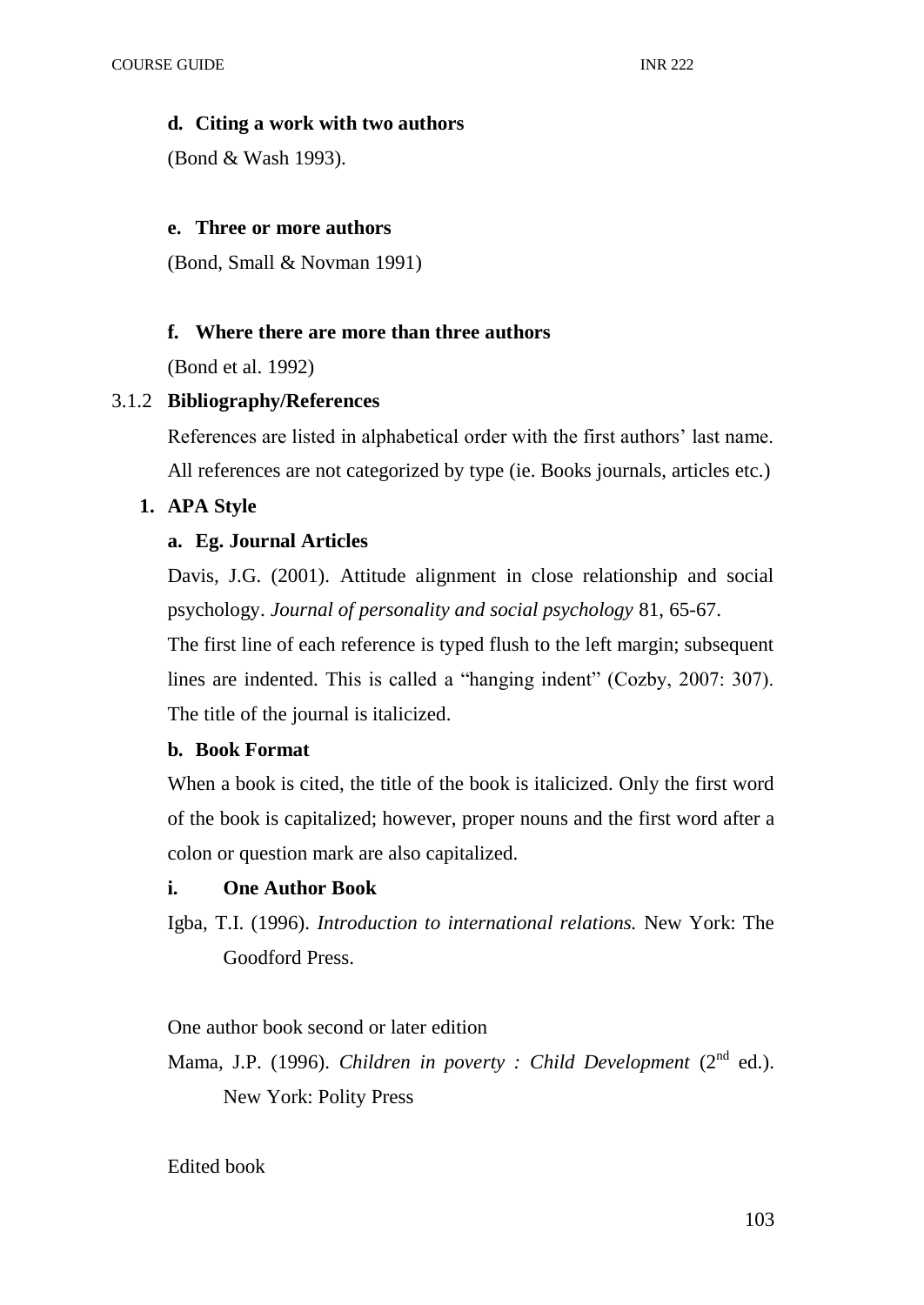Huston, B. J. (ed.) (1992). *Children in poverty*. New York: Barns Press.

Articles or book chapter in edited books eg

Brown, E.L. & Campione, J.C. (2004). Child Development. In K. Macnally (ed). *Classroom situation*. Cambridge: MIT Press

# Magazine

Begley, S. (1996, March 15). Gray Matters. *Newsweek,* 48-64.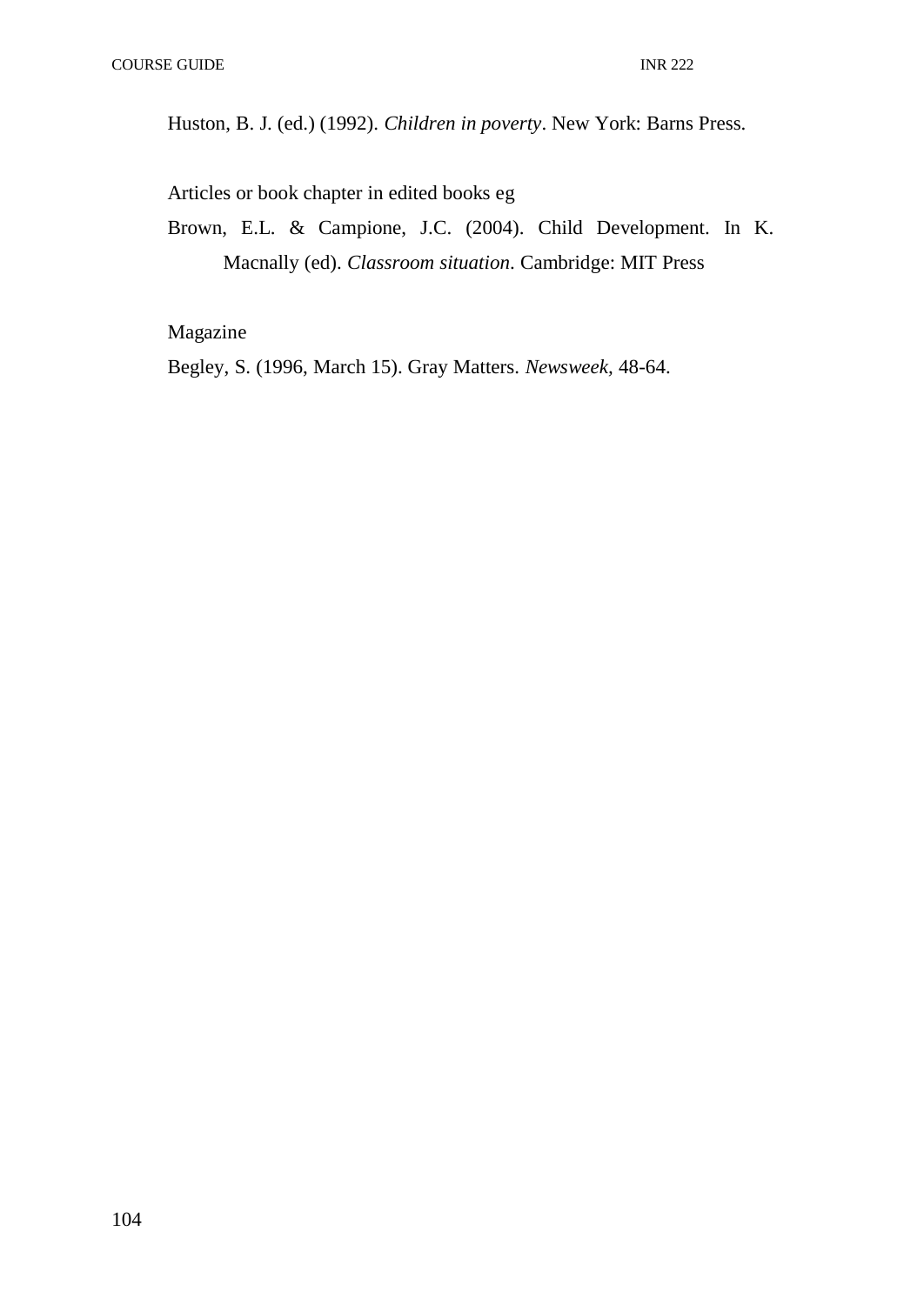#### 2. **Harvard Style**

Any item that has a citation in the text of a work must be listed in the reference at the end of a chapter or paper. The references must be listed by their author alphabetically or by title if there is no author.

### **Books**

#### **Single Author**

Holt, D.H. 1996, *Management principles and Practices,* Prentice Hall, Syndry.

Hodgson, A. 1998, *Accounting Theory*, John Witey, Brisbare.

#### **Multiple Author**

Mama, J.D. William, P.J. & Pascal, S.G. 1998. *Basic Sciences*, Irwin, New York.

#### Edited work

James, B.D. (ed.) 1998, *Business Series*, Irwin, London.

Book chapter or article in an edited work

The chapter or article title is enclosed in quotation marks and that only the first word and any words that normally bear capitals are capitalized e.g Mikman, R. 1998, "The New World". In *Work places of the future*, eds P. Thompson & C. Warlit, Macmillan Press London, pp. 22-46.

Journal Articles eg.

Ryan, M.D. 1998, 'The Third World in transition, *Journal of Politics*  (Zaria), 24 January, pp.27-64.

### 4.0 **Conclusion**

In this unit, students have been introduced to the basics of documentation in social science research. Its essence has been emphasized as acknowledge sources of information and ideas used.